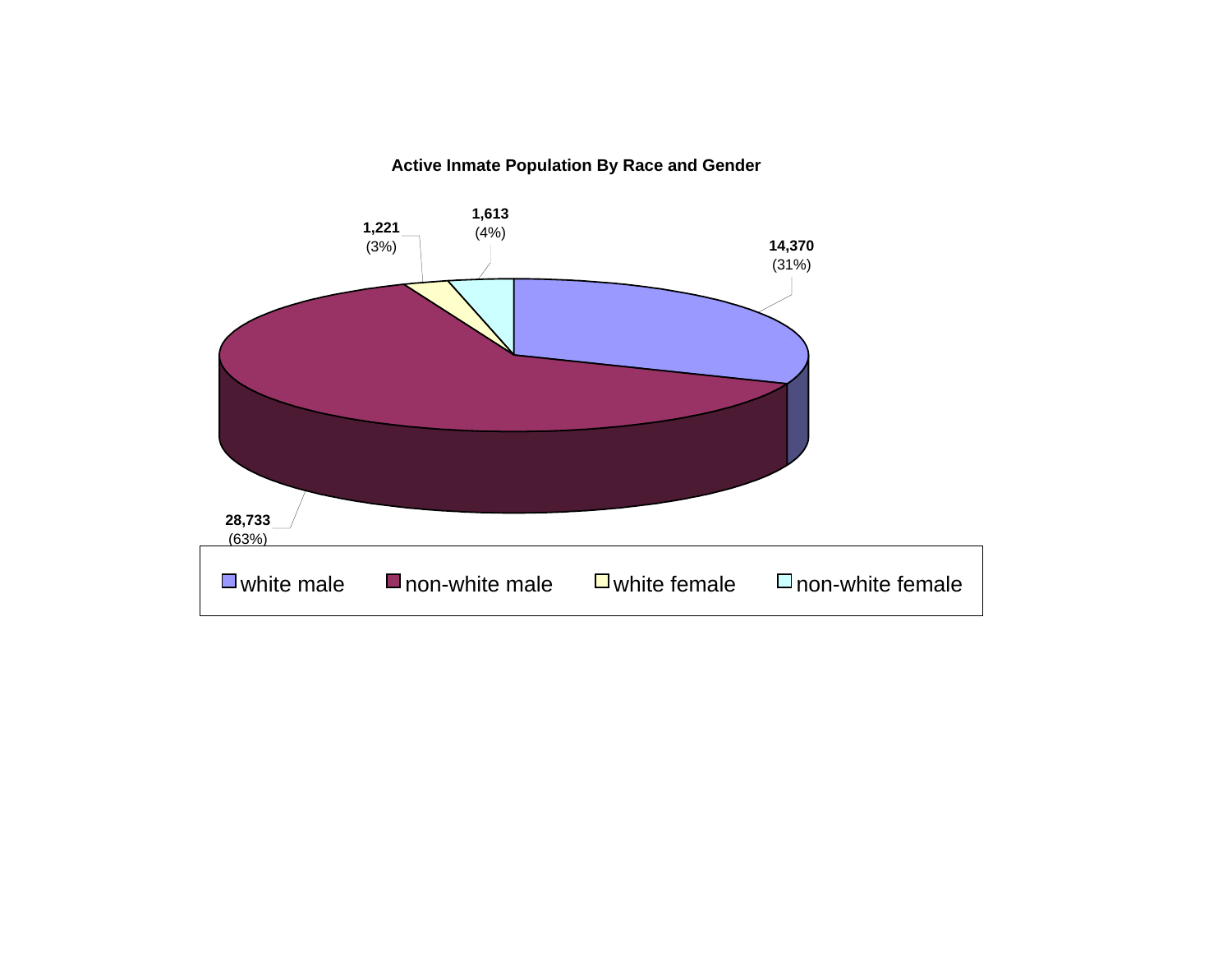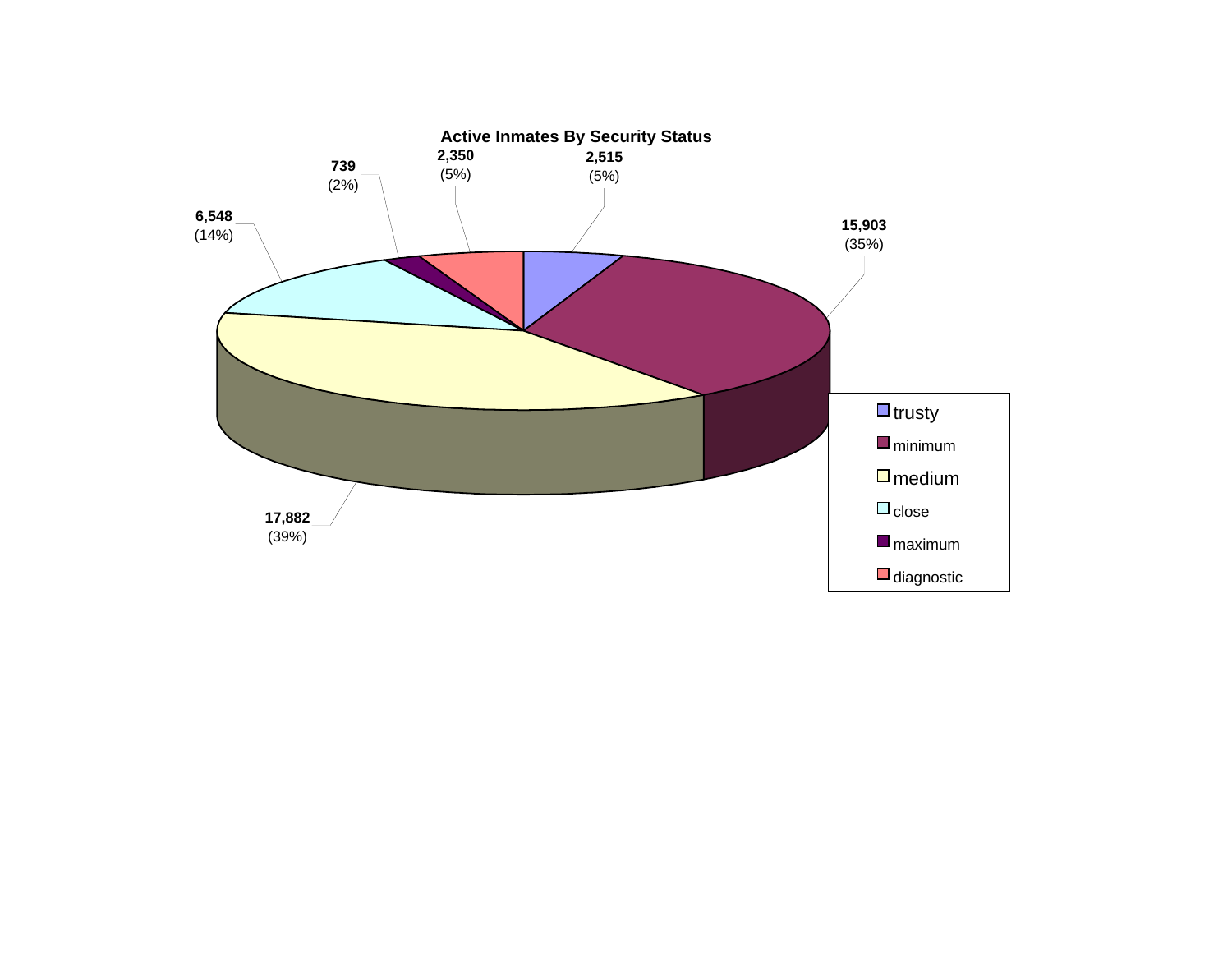

### **Active Inmates Prison Sentence In Years**

**Number of Inmates**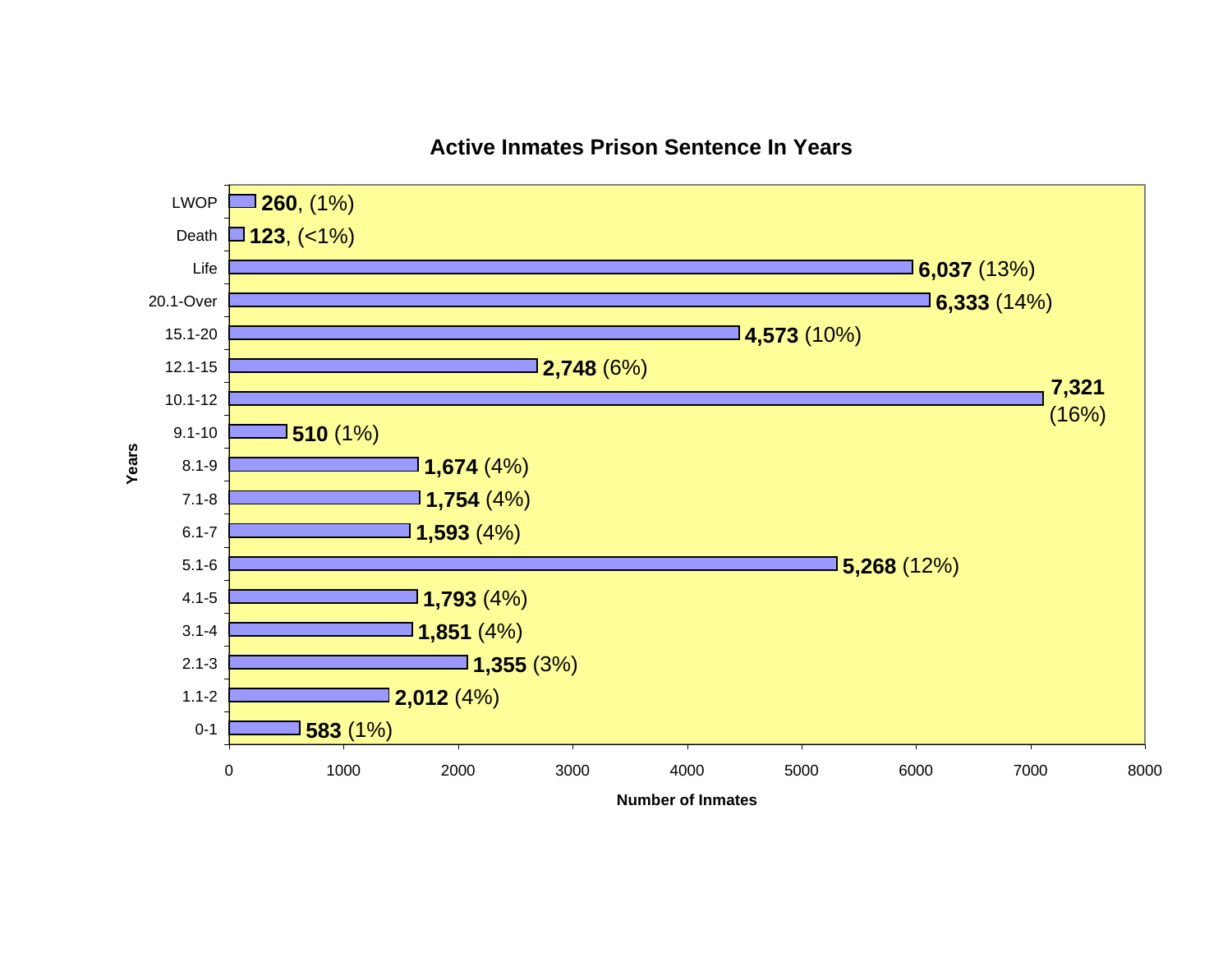#### **Active Inmates Who Have Probation To Follow Prison**

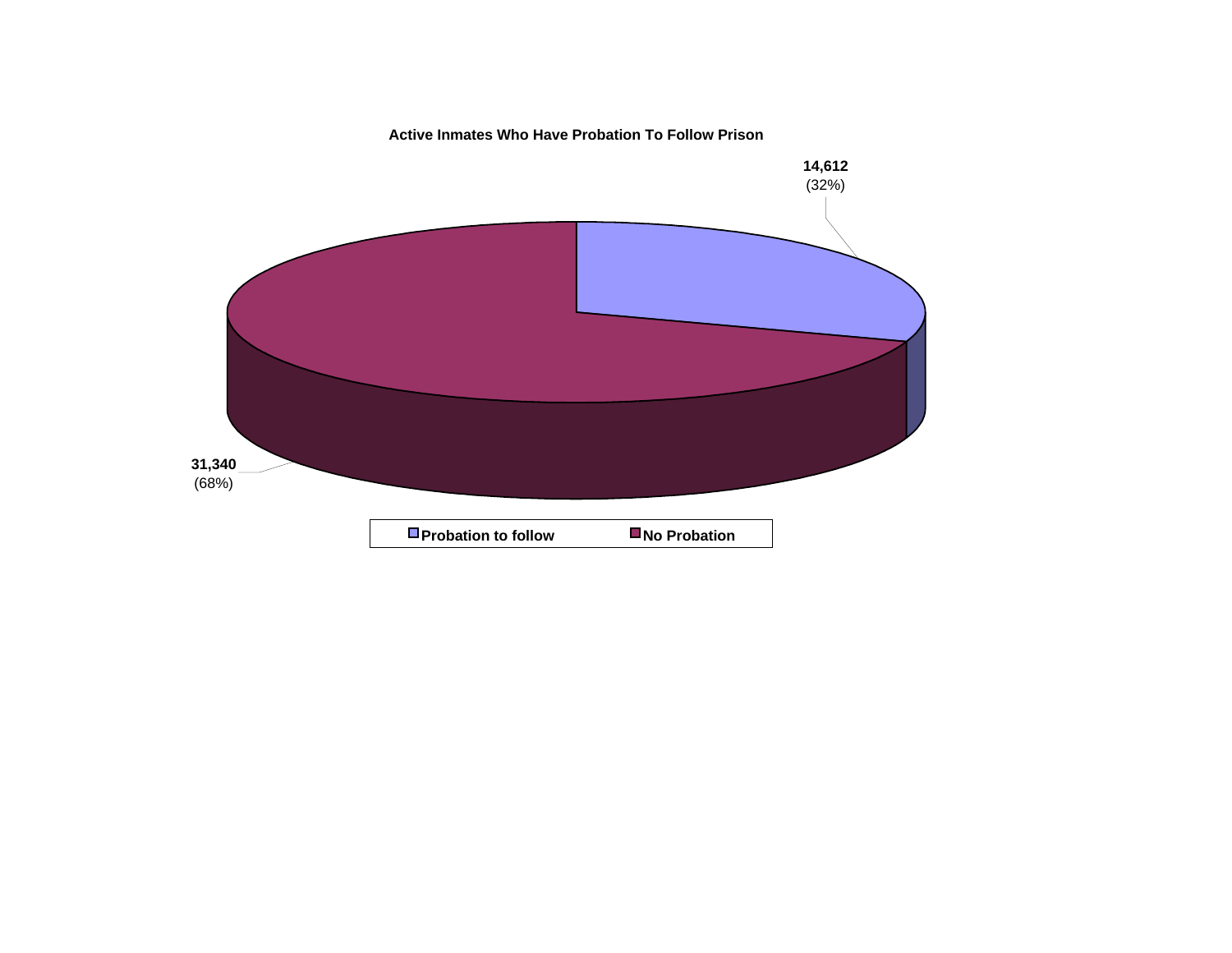**Active Inmates Grouped By Institution**

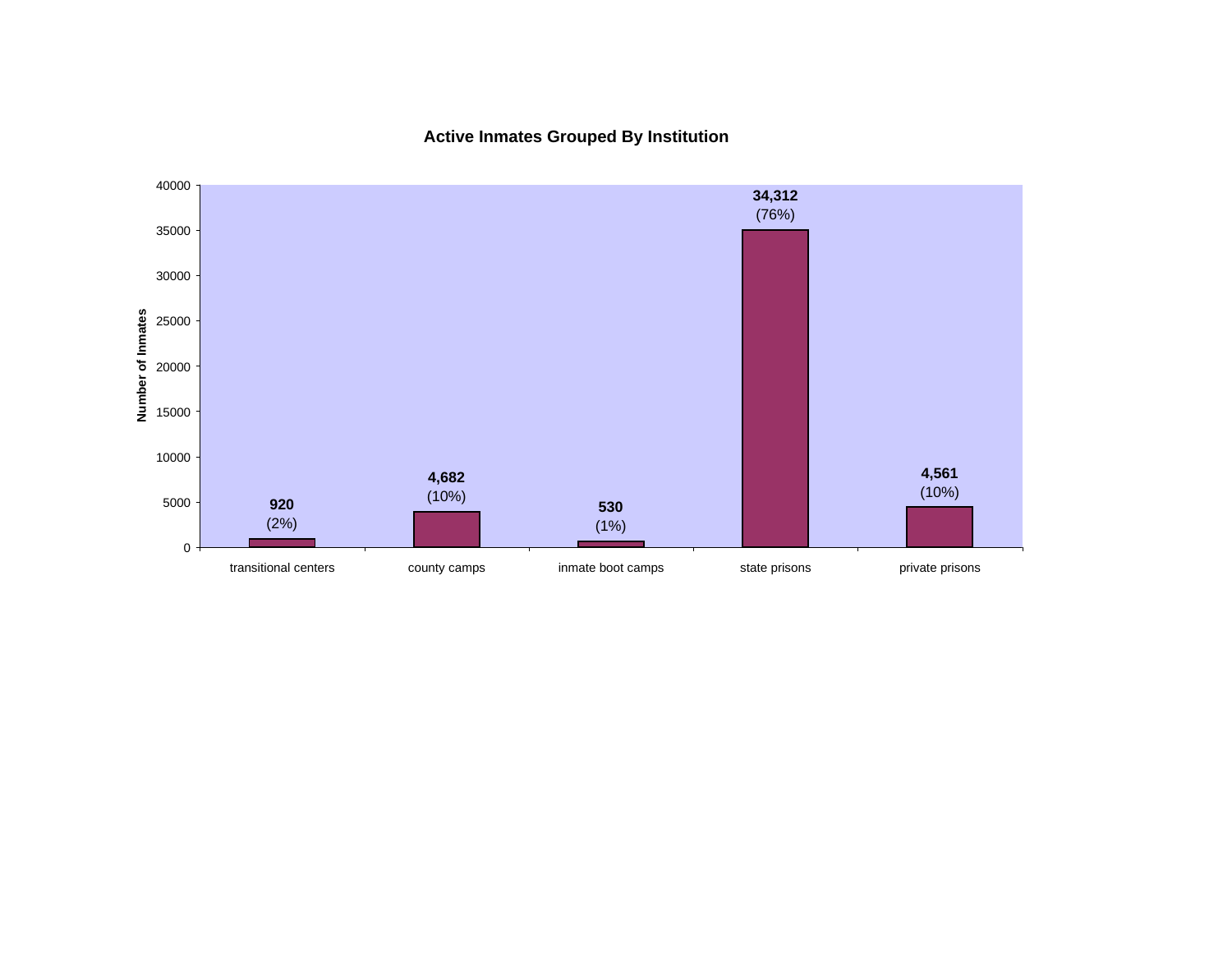### **Active Inmates By Most Serious Crime Type**

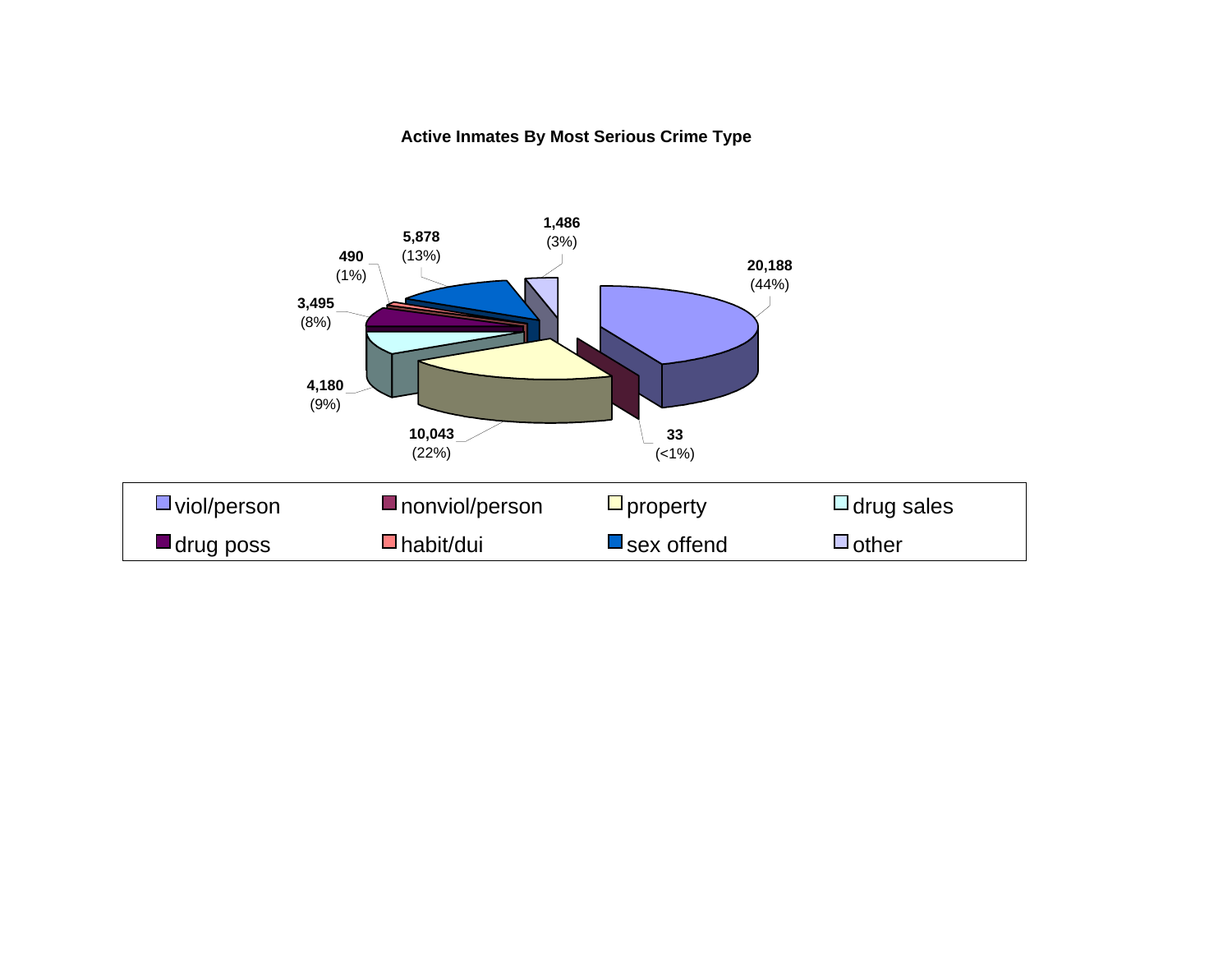Georgia Department of Corrections Page 1 Run  $12/21/01$  Decision Support

#### Inmate statistical profile

TABLE OF CONTENTS FOR ACTIVE PRISONERS EXCLUDING JAIL

Title PAGE ----- ---- RACE AND SEX............................ 2 Culture Fair IQ Scores.................. 3 Self-Rpt Socioeconomic Class............ 4 Self-Rpt Environment To Age 16.......... 5 Self-Rpt Education Level................ 6 Functional Reading Level (WRAT Scores).. 7 Functional Math Level (WRAT Scores)..... 8 Functional Spelling Level (WRAT Scores). 9 Self-Rpt Guardian Status To Age 16......10 Self-Rpt Employment Status Before Prison11 Self-Rpt Marital Status At Admission....12 Self-Rpt Number Of Children At Admission13 Self-Rpt Religious Affiliation..........14 Self-Rpt Family Behavior Patterns \*.....15 Inmate Diagnostic Behavior Problem \*....16 Physical Profile (General Condition)....17 Security Status............................18 Number Of Sentences.....................19 Number Of Disciplinaries................20 Number Of Escapes........................21 Number Of Prior Georgia Incarcerations \*22 Number Of Transfers.....................23 County Of Conviction....................24 Circ Of Conviction......................29 Home County................................31 Prison Sentence In Years................36 Probation To Follow Prison..............37Admission Type.............................38 Release Type...............................39 Inst By Group.............................40 Institution...............................41 Misdemeanors And Felonies...............44 Crimes By Group...........................45 Most Serious Offense....................46 Most Serious Crime Type.................52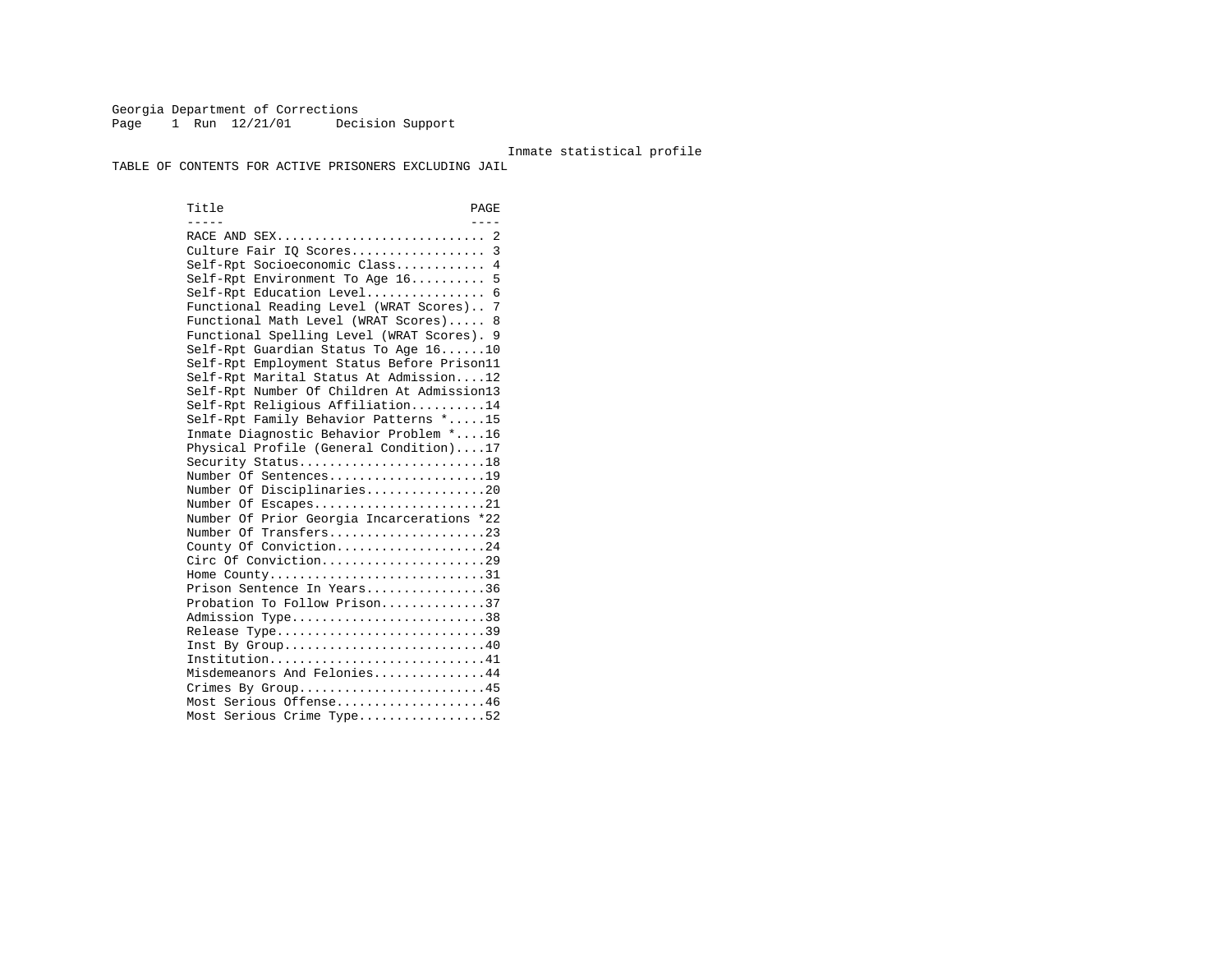Georgia Department of Corrections Page 2 Run 12/21/01 Decision Support

#### Inmate statistical profile

Sample: ACTIVE PRISONERS EXCLUDING JAIL **Requestor: DECISION SUPPORT** Active inmates 12/21/2001

RACE AND SEX by current age & sex

|                                                                  |                             |                                                                                  | M E N                                                  |                                                               |                                                                                   |                                               |                                                            | <b>WOMEN</b>                                              |                                                 |                                                        |                                                                   |
|------------------------------------------------------------------|-----------------------------|----------------------------------------------------------------------------------|--------------------------------------------------------|---------------------------------------------------------------|-----------------------------------------------------------------------------------|-----------------------------------------------|------------------------------------------------------------|-----------------------------------------------------------|-------------------------------------------------|--------------------------------------------------------|-------------------------------------------------------------------|
| RACE AND SEX                                                     | Age<br>$00 - 21$            | Age<br>$ 22-39 $                                                                 | Age<br>$ 40-54 $                                       | Age<br>$ 55-99 $                                              | Men<br>% Total                                                                    | Age<br>$8   00 - 21$                          | Age<br>$ 22-39 $                                           | Age<br>$ 40-54 $                                          | Age<br>$8155 - 99$                              | Women<br>% Total                                       | Grand<br>% Total %                                                |
| WHITE MALE<br>NON WHITE MALE<br>WHITE FEMALE<br>NON WHITE FEMALE | 973<br>27<br>2634<br>0<br>0 | 7986<br>30<br>73 18325<br>70 <br>0 <sup>1</sup><br>0<br>0 <sup>1</sup><br>0<br>0 | 4423<br>39<br>7033<br>61<br>$\mathbf 0$<br>0<br>0<br>0 | 988<br>741<br>0<br>$\Omega$<br>$\mathbf{0}$<br>0 <sup>1</sup> | 57 14370<br>33<br>43 28733<br>67<br>$\mathbf{0}$<br>$\Omega$<br>$\mathbf{0}$<br>0 | 0<br>$\mathbf 0$<br>0<br>42<br>63<br>58<br>86 | 0<br>$\mathbf 0$<br>$\mathbf 0$<br>785<br>43<br>1038<br>57 | $\mathbf 0$<br>0<br>$\mathbf 0$<br>330<br>42<br>455<br>58 | $\Omega$<br>$\mathbf 0$<br>56<br>43<br>44<br>34 | O.<br>$\Omega$<br>$\Omega$<br>1221<br>43<br>57<br>1613 | 14370<br>31<br>28733<br>63<br>1221<br>3<br>1613<br>$\overline{4}$ |
| Total reported                                                   |                             | 3607 100 26311 100 11456 100                                                     |                                                        |                                                               | 1729 100 43103 100                                                                | 149 100                                       | 1823 100                                                   | 785 100                                                   | 77 100                                          | 2834 100                                               | 45937 100                                                         |
| Percent reported                                                 | 100.0                       | 100.0                                                                            | 100.0                                                  | 100.0                                                         | 100.0                                                                             | 100.0                                         | 100.0                                                      | 100.0                                                     | 100.0                                           | 100.0                                                  | 100.0                                                             |
| NOT REPORTED                                                     | $\mathbf 0$                 | 0                                                                                | $\mathbf 0$                                            | 0                                                             | $\Omega$                                                                          | $\mathbf{0}$                                  | $\Omega$                                                   | $\mathbf 0$                                               | $\Omega$                                        | $\Omega$                                               | 0                                                                 |
| Total                                                            | 3607                        | 26311                                                                            | 11456                                                  | 1729                                                          | 43103                                                                             | 149                                           | 1823                                                       | 785                                                       | 77                                              | 2834                                                   | 45937                                                             |
| AVERAGE AGE                                                      | 19.96                       | 30.18                                                                            | 45.10                                                  | 60.52                                                         | 34.50                                                                             | 20.11                                         | 31.27                                                      | 44.67                                                     | 59.48                                           | 35.16                                                  | 34.55                                                             |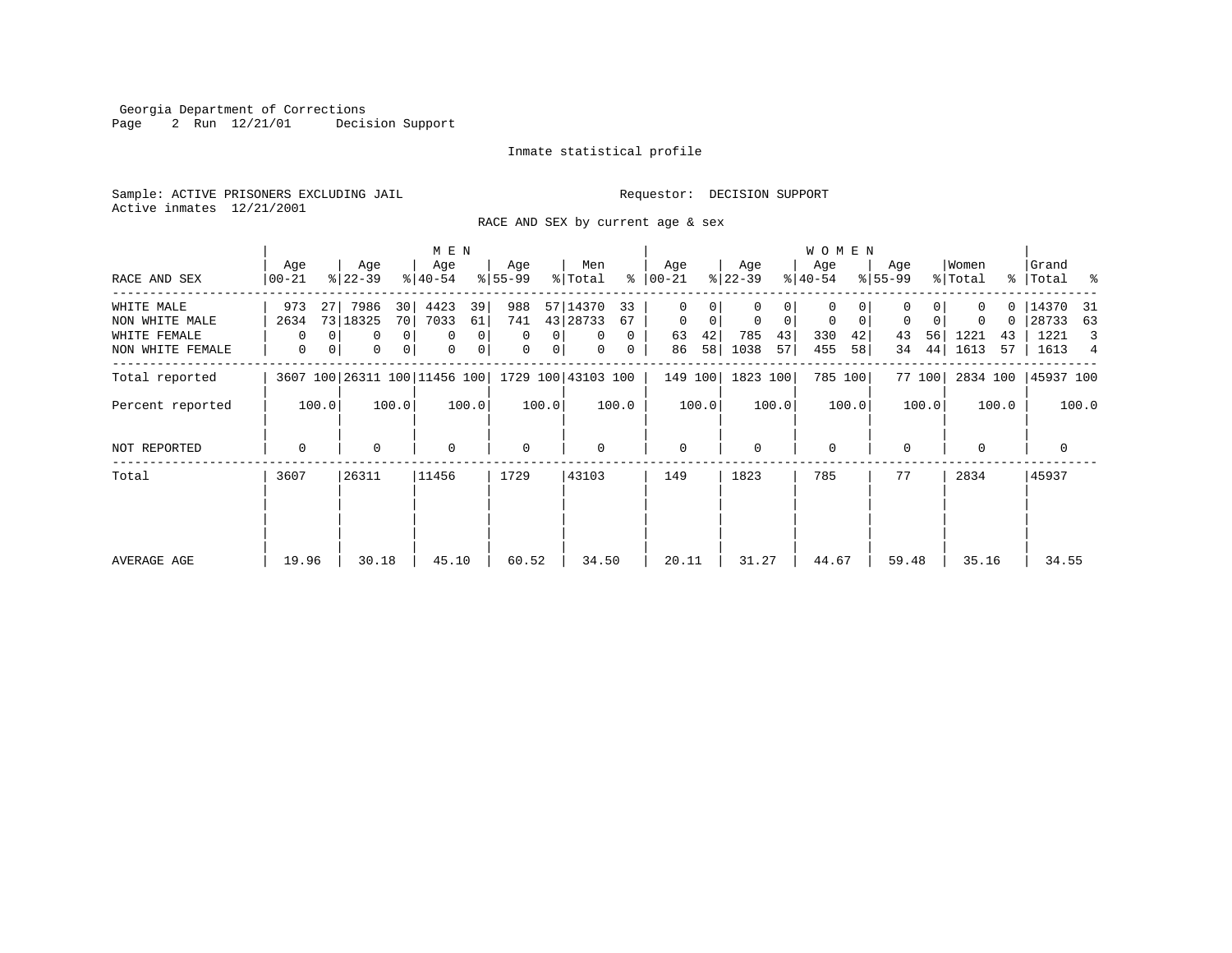Inmate statistical profile

Sample: ACTIVE PRISONERS EXCLUDING JAIL **Requestor: DECISION SUPPORT** Active inmates 12/21/2001

Culture Fair IQ Scores by current age & sex

|                           |                              |      |                   |      | M E N            |          |                  |      |                    |         |                |          |                  |          | W O M E N        |          |                  |                       |                  |          |                      |      |
|---------------------------|------------------------------|------|-------------------|------|------------------|----------|------------------|------|--------------------|---------|----------------|----------|------------------|----------|------------------|----------|------------------|-----------------------|------------------|----------|----------------------|------|
| IQ Score                  | Age<br>$00 - 21$             |      | Age<br>$ 22-39 $  |      | Age<br>$ 40-54 $ |          | Age<br>$8 55-99$ |      | Men<br>% Total     | ႜ       | Age<br>  00-21 |          | Age<br>$ 22-39 $ |          | Age<br>$ 40-54 $ |          | Age<br>$8 55-99$ |                       | Women<br>% Total |          | Grand<br>%   Total % |      |
| LESS THAN 70<br>70 AND UP | 90<br>3371                   |      | 938<br>97   24277 | 4    | 848<br>96 9997   | 8 <br>92 | 107<br>1448      | 7 I  | 1983<br>93 39093   | 5<br>95 | 4<br>125       | 3 <br>97 | 163<br>1510      | 10<br>90 | 174<br>565       | 24<br>76 | 28<br>42         | 40 <sup>1</sup><br>60 | 369<br>2242      | 14<br>86 | 2352<br>41335 95     | -5   |
| Total reported            | 3461 100 25215 100 10845 100 |      |                   |      |                  |          |                  |      | 1555 100 41076 100 |         |                | 129 100  | 1673 100         |          | 739 100          |          |                  | 70 100                | 2611 100         |          | 43687 100            |      |
| Percent reported          |                              | 96.0 |                   | 95.8 |                  | 94.7     |                  | 89.9 |                    | 95.3    |                | 86.6     |                  | 91.8     |                  | 94.1     |                  | 90.9                  |                  | 92.1     |                      | 95.1 |
| NOT REPORTED              | 146                          |      | 1096              |      | 611              |          | 174              |      | 2027               |         | 20             |          | 150              |          | 46               |          | 7                |                       | 223              |          | 2250                 |      |
| Total                     | 3607                         |      | 26311             |      | 11456            |          | 1729             |      | 43103              |         | 149            |          | 1823             |          | 785              |          | 77               |                       | 2834             |          | 45937                |      |
|                           |                              |      |                   |      |                  |          |                  |      |                    |         |                |          |                  |          |                  |          |                  |                       |                  |          |                      |      |
| AVERAGE IQ                | 100.13                       |      | 100.03            |      | 96.18            |          | 94.27            |      | 98.80              |         | 97.94          |          | 94.85            |          | 85.31            |          | 77.07            |                       | 91.83            |          | 98.39                |      |

Page 3 Run 12/21/01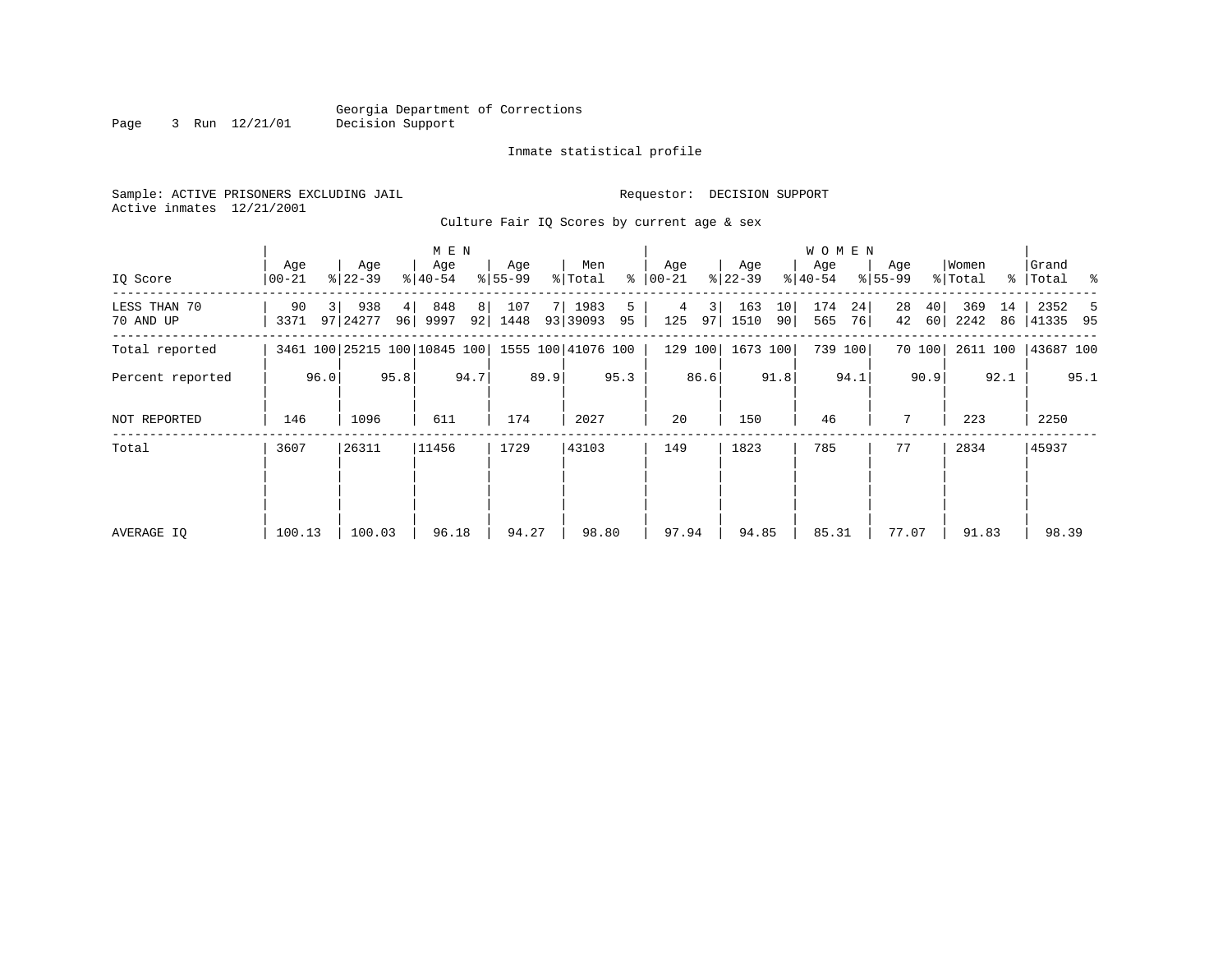#### Georgia Department of Corrections<br>4 Run 12/21/01 Decision Support Page 4 Run 12/21/01 Decision Support

#### Inmate statistical profile

Sample: ACTIVE PRISONERS EXCLUDING JAIL Requestor: DECISION SUPPORT Active inmates 12/21/2001

Self-Rpt Socioeconomic Class by current age & sex

|                     |            |      |                              |      | M E N     |      |             |      |                    |      |          |      |           |      | <b>WOMEN</b> |         |             |        |          |      |           |      |
|---------------------|------------|------|------------------------------|------|-----------|------|-------------|------|--------------------|------|----------|------|-----------|------|--------------|---------|-------------|--------|----------|------|-----------|------|
|                     | Age        |      | Age                          |      | Age       |      | Age         |      | Men                |      | Age      |      | Age       |      | Age          |         | Age         |        | Women    |      | Grand     |      |
| Socioeconomic Class | $ 00 - 21$ |      | $8 22-39$                    |      | $8 40-54$ |      | $8155 - 99$ |      | % Total            | ి    | $ 00-21$ |      | $ 22-39 $ |      | $8 40-54$    |         | $8155 - 99$ |        | % Total  |      | %   Total | ႜ    |
| WELFARE             | 308        | 9    | 1952                         | 8    | 754       |      | 88          | 5    | 3102               | 8    | 26       | 18   | 284       | 16   | 74           | 10      |             |        | 385      | 14   | 3487      | 8    |
| OCC EMPLOY          | 260        |      | 1994                         | 8    | 511       | 5    | 44          |      | 2809               |      |          |      | 9         |      | 4            |         | 2           |        | 16       |      | 2825      | 6    |
| MINIMUM STD         | 1530       |      | 46 10614                     | 42   | 4748      | 43   | 781         | 47   | 17673              | 43   | 37       | 26   | 559       | 32   | 310          | 41      | 42          | 58     | 948      | 35   | 18621     | 42   |
| MIDDLE              | 1203       |      | 36 10571                     | 42   | 4935      | 45   | 714         |      | 43 17423           | 42   | 73       | 51   | 872       | 50   | 365          | 48      | 25          | 35     | 1335     | 49   | 18758     | 43   |
| OTHER               | 30         |      | 212                          |      | 86        |      | 18          |      | 346                |      | 5        | 4    | 27        | 2    | 12           |         | 2           | 3      | 46       | 2    | 392       |      |
| Total reported      |            |      | 3331 100 25343 100 11034 100 |      |           |      |             |      | 1645 100 41353 100 |      | 142 100  |      | 1751 100  |      |              | 765 100 |             | 72 100 | 2730 100 |      | 44083 100 |      |
| Percent reported    |            | 92.3 |                              | 96.3 |           | 96.3 |             | 95.1 |                    | 95.9 |          | 95.3 |           | 96.1 |              | 97.5    |             | 93.5   |          | 96.3 |           | 96.0 |
| NOT RPTD            | 276        |      | 968                          |      | 422       |      | 84          |      | 1750               |      | 7        |      | 72        |      | 20           |         | 5           |        | 104      |      | 1854      |      |
| Total               | 3607       |      | 26311                        |      | 11456     |      | 1729        |      | 43103              |      | 149      |      | 1823      |      | 785          |         | 77          |        | 2834     |      | 45937     |      |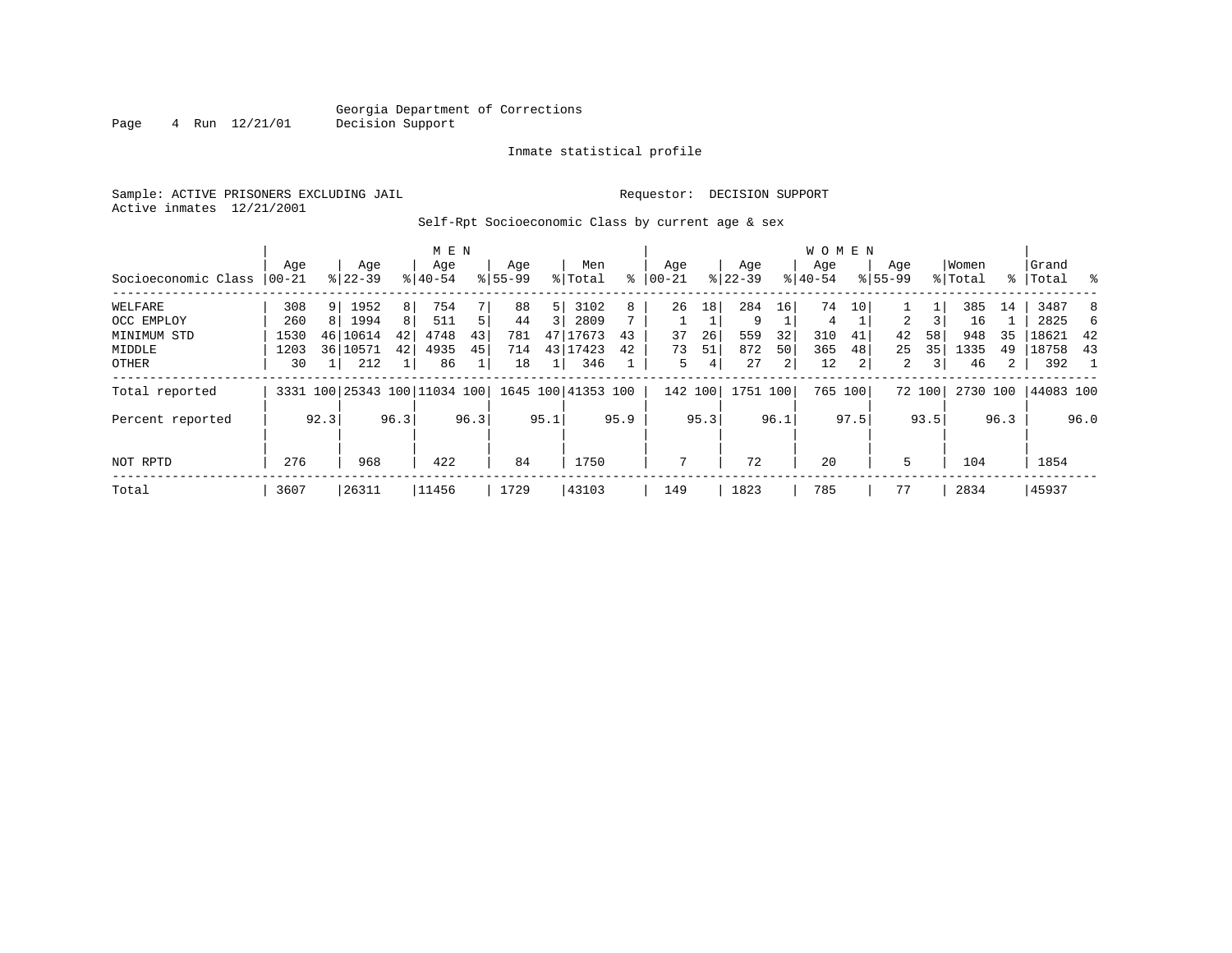Inmate statistical profile

Sample: ACTIVE PRISONERS EXCLUDING JAIL **Requestor: DECISION SUPPORT** Active inmates 12/21/2001

Page  $5$  Run  $12/21/01$ 

Self-Rpt Environment To Age 16 by current age & sex

|                  |                  |      | M E N            |      |                              |          |                    |          |                    |      | W O M E N       |      |                  |      |                  |         |                    |        |                  |      |                 |      |
|------------------|------------------|------|------------------|------|------------------------------|----------|--------------------|----------|--------------------|------|-----------------|------|------------------|------|------------------|---------|--------------------|--------|------------------|------|-----------------|------|
| Environment      | Age<br>$00 - 21$ |      | Age<br>$8 22-39$ |      | Age<br>$8140 - 54$           |          | Age<br>$8155 - 99$ |          | Men<br>% Total     | ፠    | Aqe<br>$ 00-21$ |      | Age<br>$ 22-39 $ |      | Aqe<br>$ 40-54 $ |         | Age<br>$8155 - 99$ |        | Women<br>% Total | ႜၟ   | Grand<br> Total | ွေ   |
| RURAL/FARM       | 33               |      | 594              |      | 686                          | $6 \mid$ | 298                | 18       | 1611               | 4    | $\mathbf 0$     | 0    | 57               | 3    | 51               |         | 12                 | 17     | 120              | 4    | 1731            |      |
| RURAL/NFARM      | 104              |      | 1420             | 6    | 755                          |          | 129                | 8        | 2408               | 6    | 27              | 19   | 219              | 12   | 69               | 9       | 5                  |        | 320              | 12   | 2728            | 6    |
| S.M.S.A          | 1222             | 35   | 9156             | 36   | 3809                         | 34       | 455                | 27       | 14642              | 35   | 21              | 15   | 265              | 15   | 143              | 19      | 12                 | 17     | 441              | 16   | 15083           | - 34 |
| URBAN            | 795              | 23   | 4820             | 19   | 1899                         | 17       | 201                | 12       | 7715               | 18   | 54              | 38   | 618              | 35   | 280              | 37      | 19                 | 27     | 971              | 36   | 8686            | 19   |
| SMALL TOWN       | 1294             | 37   | 9546             | 37   | 3954                         | 35       | 578                | 35       | 15372              | 37   | 38              | 27   | 582              | 33   | 218              | 28      | 22                 | 31     | 860              | 31   | 16232           | 36   |
| OTHER            | 19               |      | 145              |      | 62                           |          | 8                  | $\Omega$ | 234                |      |                 |      | 13               |      | 6                |         |                    |        | 21               |      | 255             |      |
| Total reported   |                  |      |                  |      | 3467 100 25681 100 11165 100 |          |                    |          | 1669 100 41982 100 |      | 141 100         |      | 1754 100         |      |                  | 767 100 |                    | 71 100 | 2733 100         |      | 44715 100       |      |
| Percent reported |                  | 96.1 |                  | 97.6 |                              | 97.5     |                    | 96.5     |                    | 97.4 |                 | 94.6 |                  | 96.2 |                  | 97.7    |                    | 92.2   |                  | 96.4 |                 | 97.3 |
| NOT RPTD         | 140              |      | 630              |      | 291                          |          | 60                 |          | 1121               |      | 8               |      | 69               |      | 18               |         | 6                  |        | 101              |      | 1222            |      |
| Total            | 3607             |      | 26311            |      | 11456                        |          | 1729               |          | 43103              |      | 149             |      | 1823             |      | 785              |         | 77                 |        | 2834             |      | 45937           |      |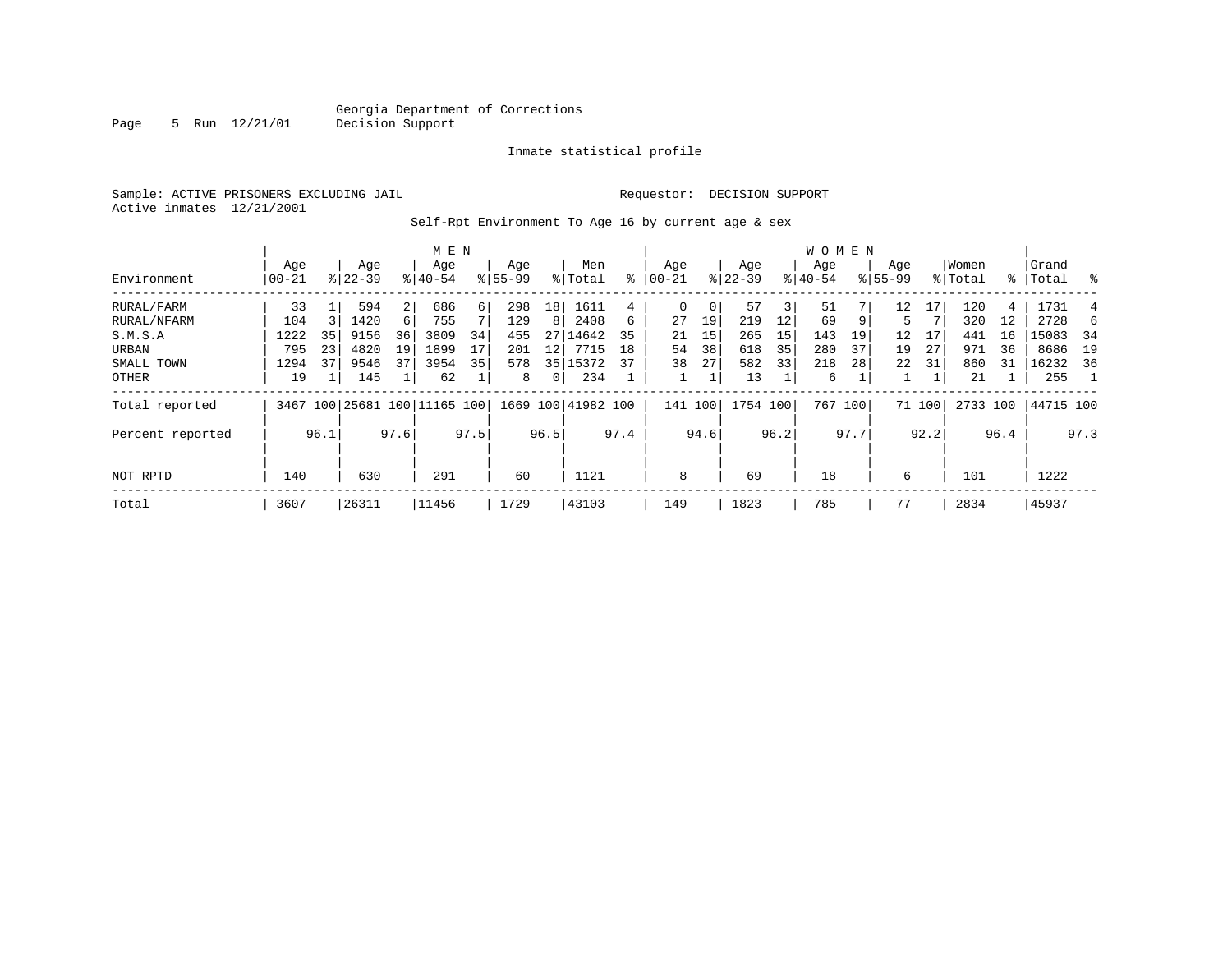Page 6 Run  $12/21/01$ 

#### Inmate statistical profile

Sample: ACTIVE PRISONERS EXCLUDING JAIL Requestor: DECISION SUPPORT Active inmates 12/21/2001

Self-Rpt Education Level by current age & sex

|                     |                 |                |                                                 |      | M E N              |      |                 |      |                |      |                    |      |                  |      | <b>WOMEN</b>     |         |                  |        |                  |      |                   |      |
|---------------------|-----------------|----------------|-------------------------------------------------|------|--------------------|------|-----------------|------|----------------|------|--------------------|------|------------------|------|------------------|---------|------------------|--------|------------------|------|-------------------|------|
| Education Level     | Age<br>$ 00-21$ |                | Age<br>$ 22-39 $                                |      | Age<br>$8140 - 54$ |      | Aqe<br>$ 55-99$ |      | Men<br>% Total | ွေ   | Aqe<br>$ 00 - 21 $ |      | Aqe<br>$ 22-39 $ |      | Aqe<br>$ 40-54 $ |         | Aqe<br>$8 55-99$ |        | Women<br>% Total |      | Grand<br>%  Total | ႜ    |
| LESS THAN GRADE 7   | 53              |                | 472                                             | 2    | 447                | 4    | 322             | 19   | 1294           | 3    | $\Omega$           |      | 27               | 2    | 17               |         | 11               | 15     | 55               |      | 1349              |      |
| GRADE 7             | 102             | $\overline{3}$ | 573                                             | 2    | 361                | 3    | 138             | 8    | 1174           | 3    | 5                  | 4    | 43               | 2    | 16               |         | 2                | 3      | 66               |      | 1240              | 3    |
| GRADE 8             | 478             | 14             | 2200                                            | 9    | 976                |      | 181             | 11   | 3835           | 9    | 18                 | 13   | 151              | 9    | 54               |         |                  |        | 230              |      | 4065              | 9    |
| GRADE 9             | 897             | 26             | 4025                                            | 16   | 1399               | 13   | 155             | 9    | 6476           | 15   | 33                 | 23   | 241              | 14   | 71               |         | 5                |        | 350              | 13   | 6826              | - 15 |
| GRADE 10            | 991             | 29             | 5657                                            | 22   | 1847               | 17   | 166             | 10   | 8661           | 21   | 33                 | 23   | 297              | 17   | 97               | 13      | 10               | 14     | 437              | 16   | 9098              | 20   |
| GRADE 11            | 726             | 21             | 5250                                            | 20   | 1494               | 13   | 127             | 8    | 7597           | 18   | 30                 | 21   | 280              | 16   | 101              | 13      | 7                | 9      | 418              | 16   | 8015              | 18   |
| GRADE 12            | 188             |                | 5086                                            | 20   | 2786               | 25   | 327             | 19   | 8387           | 20   | 14                 | 10   | 288              | 17   | 162              | 22      | 18               | 24     | 482              | 18   | 8869              | -20  |
| MORE THAN GRADE 12  | 37              |                | 2466                                            | 10   | 1880               | 17   | 261             | 16   | 4644           | 11   | 8                  | 6    | 405              | 23   | 231              | 31      | 14               | 19     | 658              | 24   | 5302 12           |      |
| Total reported      |                 |                | 3472 100 25729 100 11190 100 1677 100 42068 100 |      |                    |      |                 |      |                |      | 141 100            |      | 1732 100         |      |                  | 749 100 |                  | 74 100 | 2696 100         |      | 44764 100         |      |
| Percent reported    |                 | 96.3           |                                                 | 97.8 |                    | 97.7 |                 | 97.0 |                | 97.6 |                    | 94.6 |                  | 95.0 |                  | 95.4    |                  | 96.1   |                  | 95.1 |                   | 97.4 |
| <b>NOT REPORTED</b> | 135             |                | 582                                             |      | 266                |      | 52              |      | 1035           |      | 8                  |      | 91               |      | 36               |         | 3                |        | 138              |      | 1173              |      |
| Total               | 3607            |                | 26311                                           |      | 11456              |      | 1729            |      | 43103          |      | 149                |      | 1823             |      | 785              |         | 77               |        | 2834             |      | 45937             |      |
|                     |                 |                |                                                 |      |                    |      |                 |      |                |      |                    |      |                  |      |                  |         |                  |        |                  |      |                   |      |
| AVG EDUCATION LEVEL | 9.74            |                | 10.99                                           |      | 11.53              |      | 10.01           |      | 10.99          |      | 10.62              |      | 13.20            |      | 13.87            |         | 11.23            |        | 13.20            |      | 11.13             |      |

\* NOTE: THE FIELD LABLED "LESS THAN GRADE 7" WAS CORRECTED IN MARCH 1989: MISSING DATA FOR INMATES STILL IN DIAGNOSTICS NOW HAS BEEN REMOVED FROM THIS FIELD AND IDENTIFIED AS "NOT REPORTED" INFORMATION.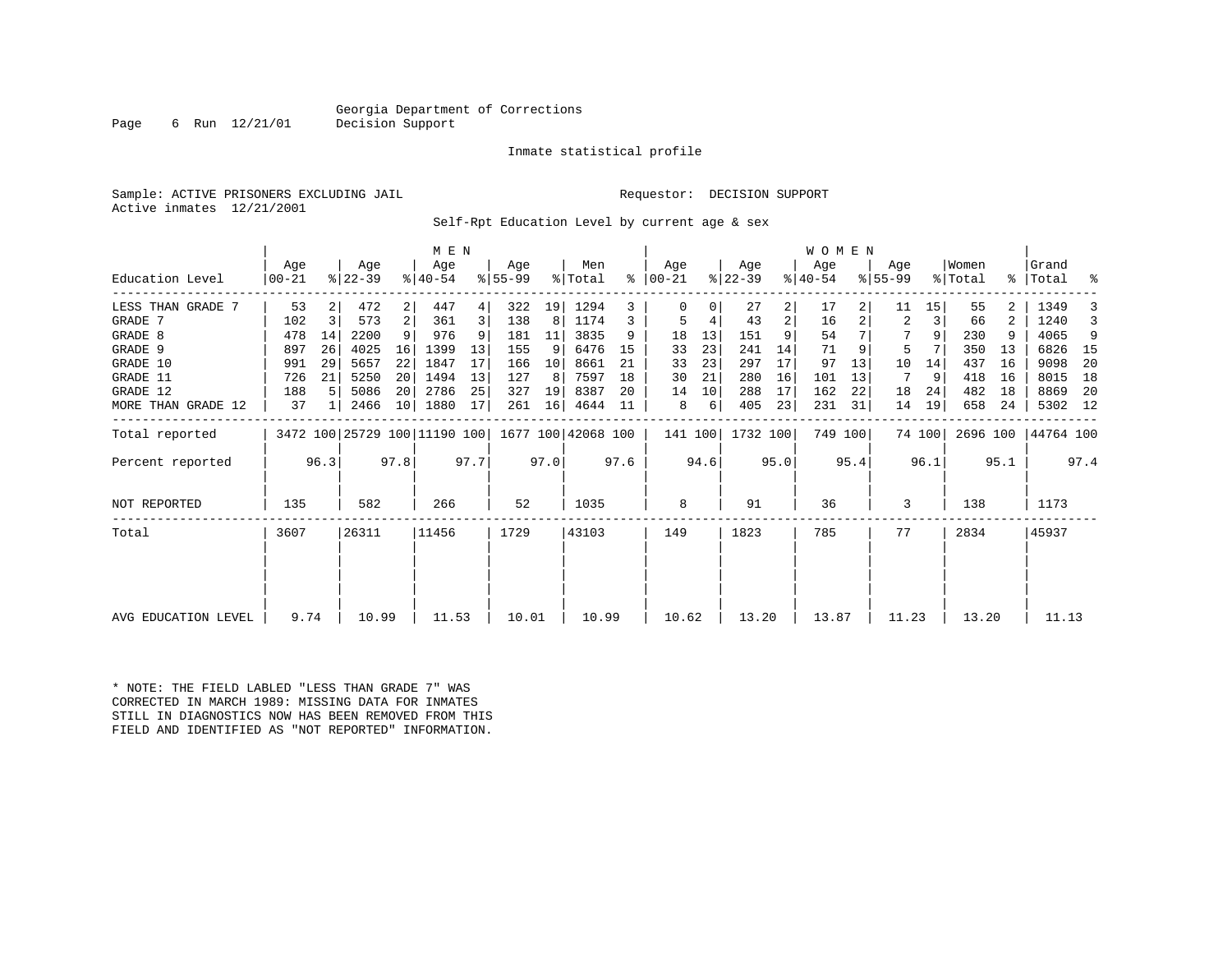Inmate statistical profile

Active inmates 12/21/2001

Sample: ACTIVE PRISONERS EXCLUDING JAIL Requestor: DECISION SUPPORT

Functional Reading Level (WRAT Scores) by current age & sex

|                    |                    |      |                  |      | M E N                        |      |                 |                 |                    |      |                      |      |                  |      | W O M E N        |         |                    |        |                  |      |                 |      |
|--------------------|--------------------|------|------------------|------|------------------------------|------|-----------------|-----------------|--------------------|------|----------------------|------|------------------|------|------------------|---------|--------------------|--------|------------------|------|-----------------|------|
| WRAT Reading Score | Age<br>$ 00 - 21 $ |      | Age<br>$ 22-39 $ |      | Age<br>$ 40-54 $             |      | Age<br>$ 55-99$ |                 | Men<br>% Total     |      | Aqe<br>$8   00 - 21$ |      | Age<br>$ 22-39 $ |      | Age<br>$8 40-54$ |         | Aqe<br>$8155 - 99$ |        | Women<br>% Total | ွေ   | Grand<br> Total | ႜ    |
| LESS THAN GRADE 6  | 1369               | 39   | 9570             | 38   | 4804                         | 44   | 739             |                 | 47 16482           | 40   | 29                   | 22   | 434              | 26   | 231              | 31      | 30                 | 42     | 724              | 28   | 17206           | 39   |
| 6TH THRU 8TH GRADE | 804                | 23   | 5680             | 22   | 2352                         | 22   | 280             | 18 <sup>1</sup> | 9116               | 22   | 23                   | 18   | 310              | 19   | 140              | 19      | 15                 | 21     | 488              | 19   | 9604            | 22   |
| GRADE 9            | 296                | -9   | 2191             | 9    | 749                          |      | 110             |                 | 3346               | 8    | 18                   | 14   | 151              | 9    | 47               |         | 4                  | 6      | 220              |      | 3566            | 8    |
| GRADE 10           | 149                |      | 1073             |      | 399                          | 4    | 53              | 3               | 1674               |      |                      | 5    | 65               |      | 22               |         | 3                  |        | 97               |      | 1771            | 4    |
| GRADE 11           | 151                |      | 1038             |      | 388                          | 4    | 46              | 3               | 1623               | 4    | 4                    |      | 61               |      | 32               |         | $\overline{2}$     |        | 99               |      | 1722            | 4    |
| GRADE 12           | 458                | 13   | 3725             | 15   | 1632                         | 15   | 268             | 17              | 6083               | 15   | 14                   | 11   | 141              |      | 39               |         | 4                  | 6      | 198              | 8    | 6281            | 14   |
| MORE THAN GRADE 12 | 242                |      | 2005             | 8    | 499                          | 5    | 61              | 4               | 2807               |      | 34                   | 26   | 509              | 30   | 227              | 31      | 13                 | 18     | 783              | 30   | 3590            | 8    |
| Total reported     |                    |      |                  |      | 3469 100 25282 100 10823 100 |      |                 |                 | 1557 100 41131 100 |      | 129 100              |      | 1671 100         |      |                  | 738 100 |                    | 71 100 | 2609 100         |      | 43740 100       |      |
| Percent reported   |                    | 96.2 |                  | 96.1 |                              | 94.5 |                 | 90.1            |                    | 95.4 |                      | 86.6 |                  | 91.7 |                  | 94.0    |                    | 92.2   |                  | 92.1 |                 | 95.2 |
| NOT REPORTED       | 138                |      | 1029             |      | 633                          |      | 172             |                 | 1972               |      | 20                   |      | 152              |      | 47               |         | 6                  |        | 225              |      | 2197            |      |
| Total              | 3607               |      | 26311            |      | 11456                        |      | 1729            |                 | 43103              |      | 149                  |      | 1823             |      | 785              |         | 77                 |        | 2834             |      | 45937           |      |
|                    |                    |      |                  |      |                              |      |                 |                 |                    |      |                      |      |                  |      |                  |         |                    |        |                  |      |                 |      |
|                    |                    |      |                  |      |                              |      |                 |                 |                    |      |                      |      |                  |      |                  |         |                    |        |                  |      |                 |      |
| AVG READING SCORE  | 7.60               |      | 7.74             |      | 7.11                         |      | 6.89            |                 | 7.53               |      | 9.30                 |      | 9.13             |      | 8.66             |         | 7.43               |        | 8.96             |      | 7.62            |      |

Page 7 Run 12/21/01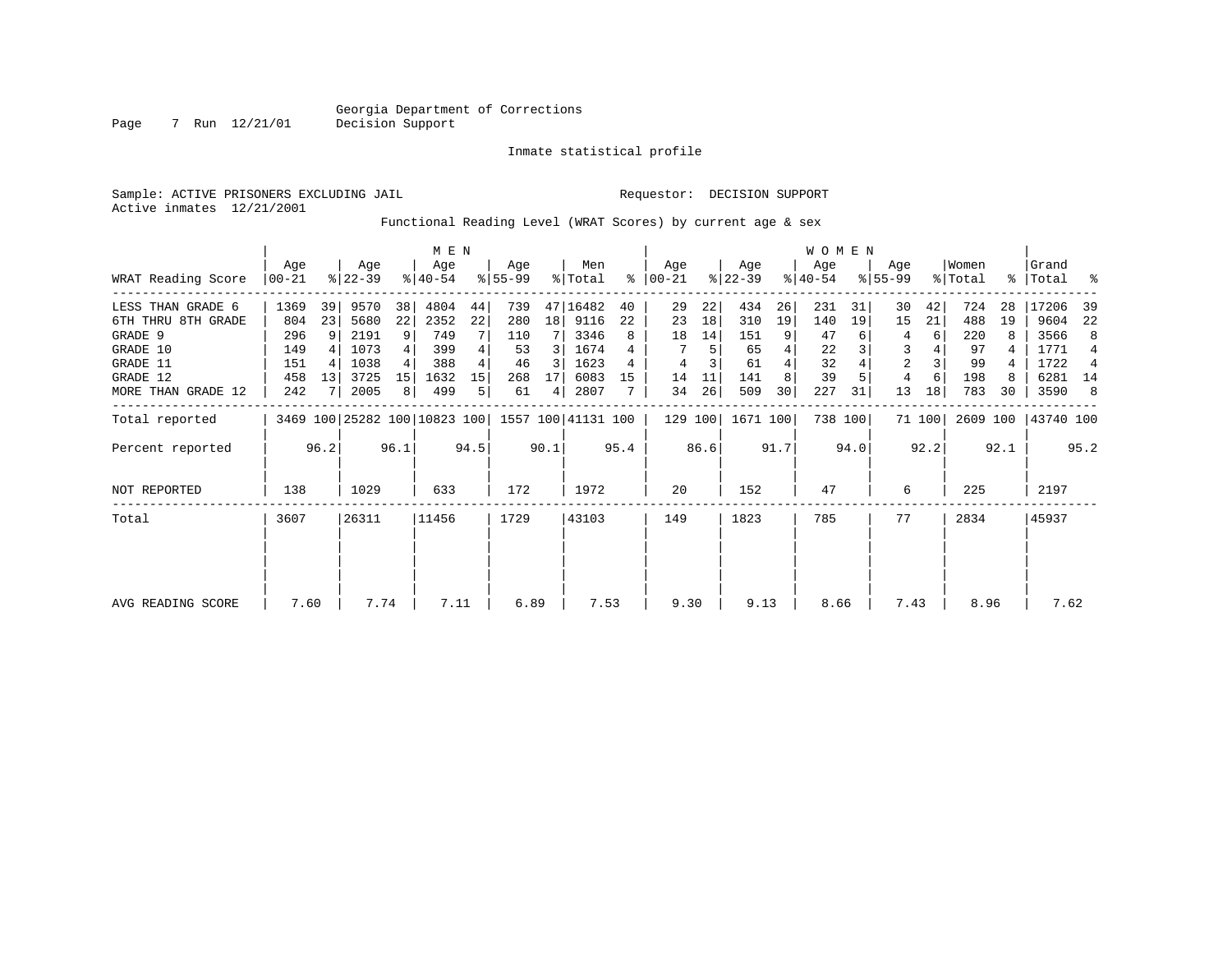#### Georgia Department of Corrections<br>Page 8 Run 12/21/01 Decision Support Page 8 Page 8 Running

Inmate statistical profile

Sample: ACTIVE PRISONERS EXCLUDING JAIL **Requestor: DECISION SUPPORT** 

Active inmates 12/21/2001

#### Functional Math Level (WRAT Scores) by current age & sex

|                     | M E N           |      |                  |                 |                              |      |                  |      |                    |              |                    |      |                  |                | WOMEN            |         |                    |        |                  |      |                    |      |
|---------------------|-----------------|------|------------------|-----------------|------------------------------|------|------------------|------|--------------------|--------------|--------------------|------|------------------|----------------|------------------|---------|--------------------|--------|------------------|------|--------------------|------|
| WRAT Math Score     | Age<br>$ 00-21$ |      | Age<br>$ 22-39 $ |                 | Age<br>$8 40-54$             |      | Aqe<br>$ 55-99 $ |      | Men<br>% Total     | $\approx$    | Aqe<br>$ 00 - 21 $ |      | Age<br>$ 22-39 $ |                | Age<br>$ 40-54 $ |         | Aqe<br>$8155 - 99$ |        | Women<br>% Total |      | Grand<br>%   Total | - 옹  |
| LESS THAN GRADE 6   | 1169            | 34   | 7664             | 30 <sup>1</sup> | 4391                         | 41   | 768              |      | 49 13992           | 34           | 32                 | 25   | 395              | 24             | 283              | 38      | 39                 | 55     | 749              | 29   | 14741              | 34   |
| 6TH THRU 8TH GRADE  | 1730            |      | 50 12466         | 49              | 4329                         | 40   | 435              |      | 28   18960         | 46           | 67                 | 52   | 840              | 50             | 289              | 39      | 17                 | 24     | 1213             | 46   | 20173              | 46   |
| GRADE 9             | 276             |      | 2307             | 9               | 794                          |      | 112              |      | 3489               | 8            | 16                 | 12   | 174              | 10             | 48               |         | 4                  | 6      | 242              | 9    | 3731               | 9    |
| GRADE 10            | 156             |      | 1319             | 5               | 585                          | 5    | 86               | 6    | 2146               |              |                    |      | 121              | 7              | 49               |         | 6                  | 8      | 183              |      | 2329               | 5    |
| GRADE 11            | 69              |      | 856              |                 | 363                          | 3    | 66               | 4    | 1354               |              | 6                  |      | 85               |                | 27               |         |                    |        | 121              |      | 1475               | 3    |
| GRADE 12            | 51              |      | 479              | 2               | 300                          | 3    | 70               | 4    | 900                | $\mathbf{2}$ | $\Omega$           |      | 25               |                | 19               |         | 0                  |        | 44               | 2    | 944                | 2    |
| MORE THAN GRADE 12  | 18              |      | 196              |                 | 70                           |      | 20               |      | 304                |              |                    |      | 31               | $\overline{a}$ | 24               | 3       | $\overline{a}$     |        | 58               | 2    | 362                | - 1  |
| Total reported      |                 |      |                  |                 | 3469 100 25287 100 10832 100 |      |                  |      | 1557 100 41145 100 |              | 129 100            |      | 1671 100         |                |                  | 739 100 |                    | 71 100 | 2610 100         |      | 43755 100          |      |
| Percent reported    |                 | 96.2 |                  | 96.1            |                              | 94.6 |                  | 90.1 |                    | 95.5         |                    | 86.6 |                  | 91.7           |                  | 94.1    |                    | 92.2   |                  | 92.1 |                    | 95.3 |
| <b>NOT REPORTED</b> | 138             |      | 1024             |                 | 624                          |      | 172              |      | 1958               |              | 20                 |      | 152              |                | 46               |         | 6                  |        | 224              |      | 2182               |      |
| Total               | 3607            |      | 26311            |                 | 11456                        |      | 1729             |      | 43103              |              | 149                |      | 1823             |                | 785              |         | 77                 |        | 2834             |      | 45937              |      |
|                     |                 |      |                  |                 |                              |      |                  |      |                    |              |                    |      |                  |                |                  |         |                    |        |                  |      |                    |      |
|                     |                 |      |                  |                 |                              |      |                  |      |                    |              |                    |      |                  |                |                  |         |                    |        |                  |      |                    |      |
| AVG MATH SCORE      | 6.81            |      | 7.08             |                 | 6.68                         |      | 6.35             |      | 6.92               |              | 7.33               |      | 7.50             |                | 6.97             |         | 5.94               |        | 7.30             |      | 6.94               |      |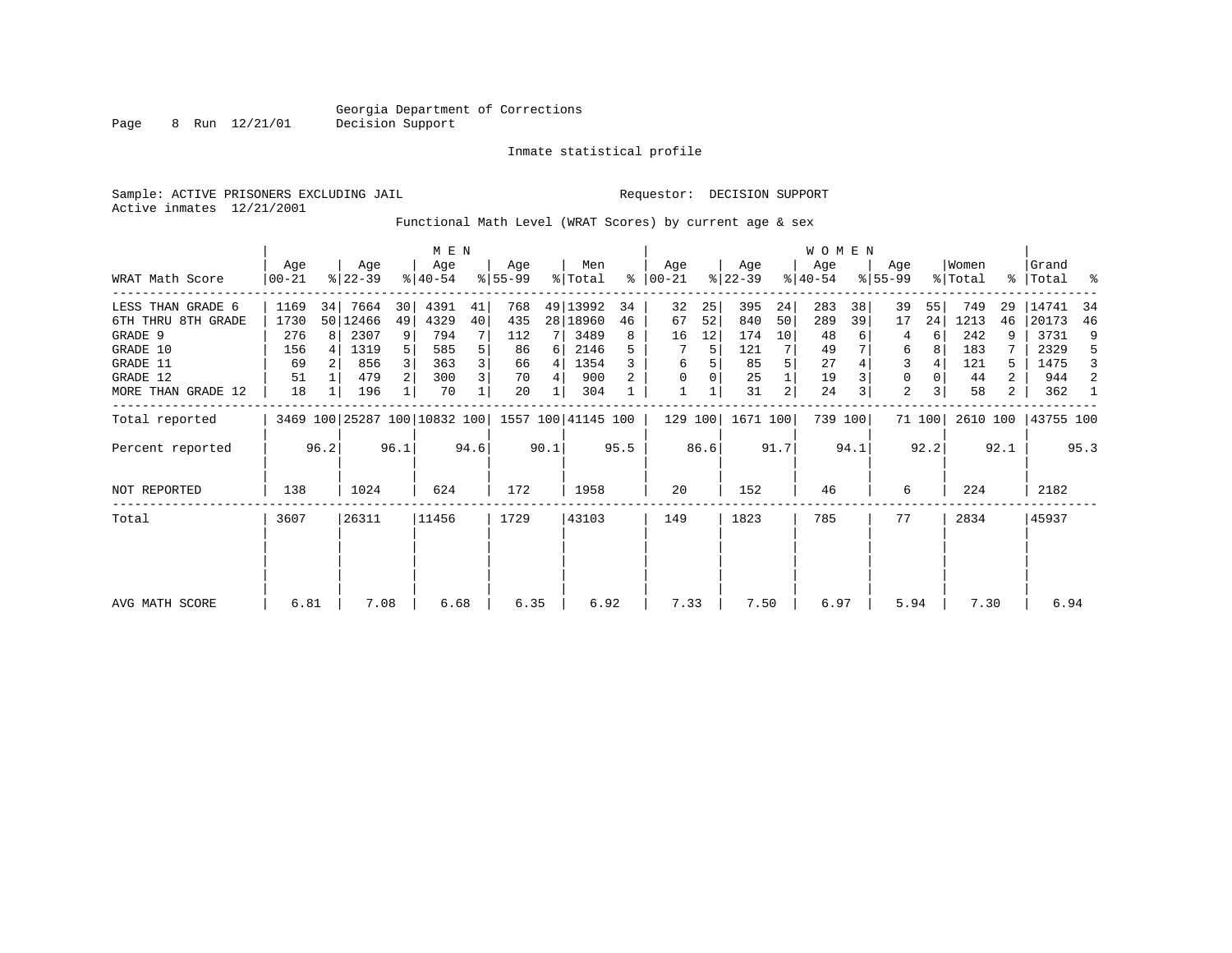### Inmate statistical profile

| Sample: ACTIVE PRISONERS EXCLUDING JAIL |                                                              |  |  | Requestor: DECISION SUPPORT |  |  |
|-----------------------------------------|--------------------------------------------------------------|--|--|-----------------------------|--|--|
| Active inmates 12/21/2001               |                                                              |  |  |                             |  |  |
|                                         | Functional Spelling Level (WRAT Scores) by current age & sex |  |  |                             |  |  |

|                     |       |                |                                                 |      | M E N     |                |           |      |          |      |          |      |           |      | WOMEN     |         |             |          |          |      |           |      |
|---------------------|-------|----------------|-------------------------------------------------|------|-----------|----------------|-----------|------|----------|------|----------|------|-----------|------|-----------|---------|-------------|----------|----------|------|-----------|------|
|                     | Aqe   |                | Age                                             |      | Age       |                | Age       |      | Men      |      | Aqe      |      | Age       |      | Age       |         | Age         |          | Women    |      | Grand     |      |
| WRAT Spelling Score | 00-21 |                | $ 22-39 $                                       |      | $8 40-54$ |                | $ 55-99 $ |      | % Total  | ႜ    | $ 00-21$ |      | $ 22-39 $ |      | $8 40-54$ |         | $8155 - 99$ |          | % Total  |      | %   Total | ႜ    |
| LESS THAN GRADE 6   | 1432  |                | 41 10788                                        | 43   | 5942      | 55             | 927       |      | 60 19089 | 46   | 23       | 18   | 397       | 24   | 243       | 33      | 32          | 45       | 695      | 27   | 19784     | -45  |
| 6TH THRU 8TH GRADE  | 1139  | 33             | 7456                                            | 29   | 2580      | 24             | 324       |      | 21 11499 | 28   | 52       | 40   | 534       | 32   | 214       | 29      | 21          | 30       | 821      | 31   | 12320     | -28  |
| GRADE 9             | 278   |                | 1907                                            |      | 573       | 5              | 67        | 4 I  | 2825     |      | 16       | 12   | 179       | -11  | 50        |         | 2           |          | 247      |      | 3072      | 7    |
| GRADE 10            | 264   |                | 1776                                            |      | 492       | 5              | 58        |      | 2590     | 6    | 18       | 14   | 170       | 10   | 57        |         |             |          | 246      | 9    | 2836      | 6    |
| GRADE 11            | 110   |                | 937                                             |      | 281       | $\overline{3}$ | 34        | 2    | 1362     |      | 4        | 3    | 93        | 6    | 31        |         | 4           | 6        | 132      | 5.   | 1494      | 3    |
| GRADE 12            | 166   |                | 1699                                            |      | 747       | 7 <sup>1</sup> | 124       | 8    | 2736     |      | 4        | 3    | 79        |      | 32        |         | $\mathbf 0$ | $\Omega$ | 115      | 4    | 2851      | 7    |
| MORE THAN GRADE 12  | 80    | 2 <sub>1</sub> | 718                                             | 3    | 210       | $\overline{2}$ | 22        |      | 1030     | 3    | 12       | 9    | 219       | 13   | 112       | 15      | 11          | 15       | 354      | 14   | 1384      | 3    |
| Total reported      |       |                | 3469 100 25281 100 10825 100 1556 100 41131 100 |      |           |                |           |      |          |      | 129 100  |      | 1671 100  |      |           | 739 100 |             | 71 100   | 2610 100 |      | 43741 100 |      |
| Percent reported    |       | 96.2           |                                                 | 96.1 |           | 94.5           |           | 90.0 |          | 95.4 |          | 86.6 |           | 91.7 |           | 94.1    |             | 92.2     |          | 92.1 |           | 95.2 |
| <b>NOT REPORTED</b> | 138   |                | 1030                                            |      | 631       |                | 173       |      | 1972     |      | 20       |      | 152       |      | 46        |         | 6           |          | 224      |      | 2196      |      |
| Total               | 3607  |                | 26311                                           |      | 11456     |                | 1729      |      | 43103    |      | 149      |      | 1823      |      | 785       |         | 77          |          | 2834     |      | 45937     |      |
|                     |       |                |                                                 |      |           |                |           |      |          |      |          |      |           |      |           |         |             |          |          |      |           |      |
|                     |       |                |                                                 |      |           |                |           |      |          |      |          |      |           |      |           |         |             |          |          |      |           |      |
| AVG SPELLING SCORE  | 6.89  |                | 6.88                                            |      | 6.03      |                | 5.63      |      | 6.61     |      | 8.39     |      | 8.38      |      | 7.96      |         | 6.61        |          | 8.21     |      | 6.70      |      |

Page 9 Run 12/21/01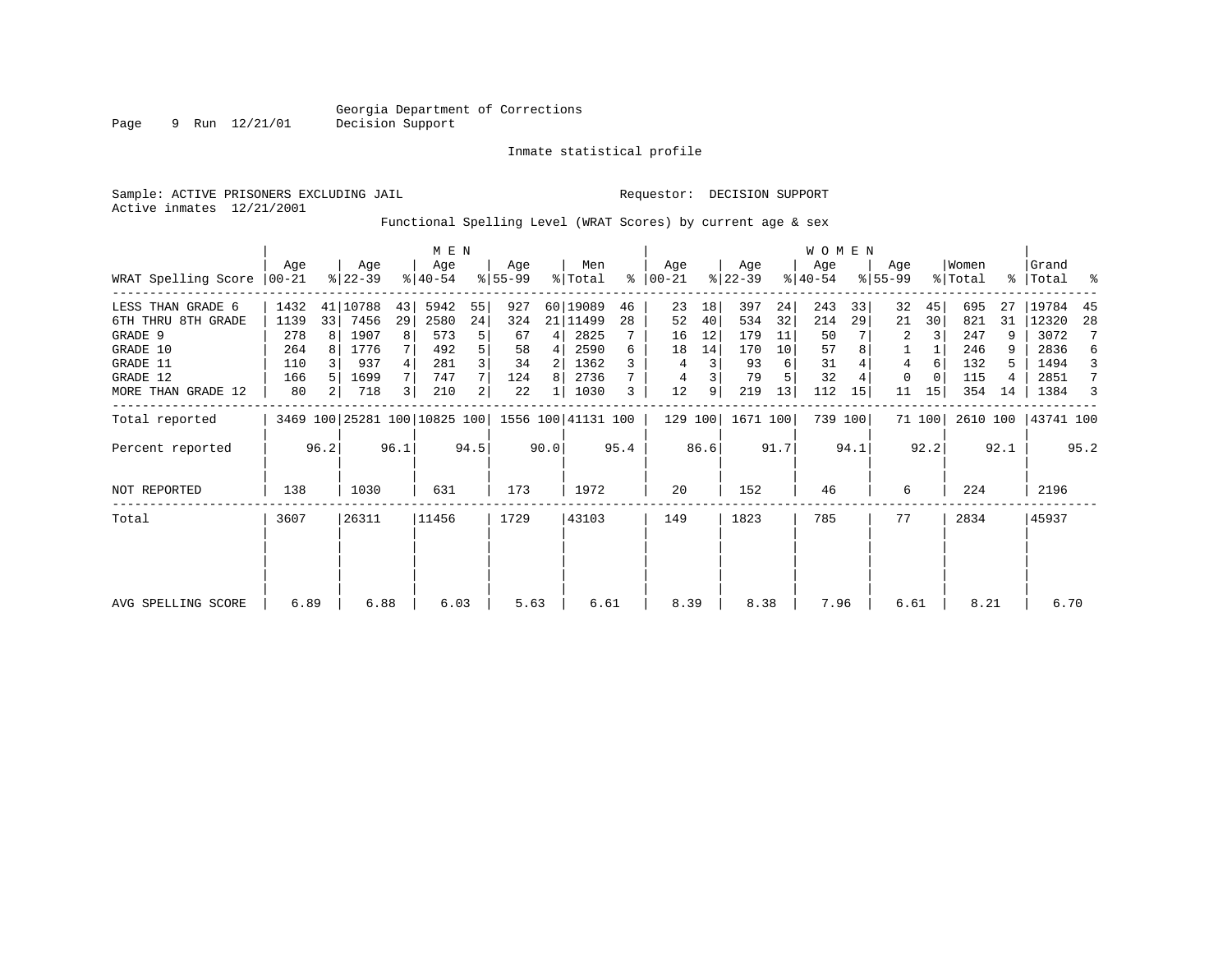Inmate statistical profile

Sample: ACTIVE PRISONERS EXCLUDING JAIL Requestor: DECISION SUPPORT Active inmates 12/21/2001

Self-Rpt Guardian Status To Age 16 by current age & sex

|                  |            |          |                              |      | M E N     |                |           |      |                    |      |          |      |           |                | <b>WOMEN</b> |      |             |          |          |      |           |      |
|------------------|------------|----------|------------------------------|------|-----------|----------------|-----------|------|--------------------|------|----------|------|-----------|----------------|--------------|------|-------------|----------|----------|------|-----------|------|
|                  | Age        |          | Age                          |      | Age       |                | Age       |      | Men                |      | Age      |      | Age       |                | Age          |      | Age         |          | Women    |      | Grand     |      |
| Guardian Status  | $ 00 - 21$ |          | $ 22-39$                     |      | $ 40-54 $ |                | $8 55-99$ |      | % Total            | ႜ    | $ 00-21$ |      | $ 22-39 $ |                | $ 40-54 $    |      | $8155 - 99$ |          | % Total  |      | %   Total | ႜ    |
| ORPHANAGE        | 4          | $\Omega$ | 33                           |      | 22        | 0              | 10        |      | 69                 | U    | $\left($ | U    |           | 0              | 2            |      |             | 0        |          | 0    | 72        |      |
| FATHER ONLY      | 141        |          | 658                          |      | 274       | $\overline{a}$ | 30        | 2    | 1103               |      | 2        |      | 41        | 2              | 19           |      |             |          | 66       | 2    | 1169      |      |
| FTR MTR HD       | 213        |          | 1551                         | 6    | 707       | 6              | 83        | 5    | 2554               | 6    | 5        |      | 88        |                | 45           | 6    | $\Omega$    | $\Omega$ | 138      | 5    | 2692      | 6    |
| MOTHER ONLY      | 1829       | 52       | 11505                        | 45   | 3649      | 33             | 365       |      | 22   17348         | 41   | 67       | 47   | 680       | 39             | 232          | 30   | 22          | 30       | 1001     | 37   | 18349     | -41  |
| MTR FTR HD       | 730        | 21       | 7946                         | 31   | 4973      | 44             | 955       |      | 57 14604           | 35   | 35       | 25   | 648       | 37             | 362          | 47   | 36          | 49       | 1081     | 39   | 15685     | 35   |
| OTH FEMALE       | 77         |          | 568                          |      | 266       | 2              | 46        | 3    | 957                |      | 6        |      | 45        | 3              | 22           |      | 3           |          | 76       | 3    | 1033      | 2    |
| OTH MALE         | 27         |          | 83                           |      | 51        | 0              |           | 0    | 168                |      | $\Omega$ |      | 2         |                | 3            |      |             |          | 5        | 0    | 173       | n    |
| STEP-PARNTS      | 39         |          | 445                          |      | 153       |                | 25        |      | 662                |      | $\Omega$ | 0    |           | 0              | 3            |      | $\Omega$    |          | 6        | 0    | 668       |      |
| FOSTER HOME      | 40         |          | 252                          |      | 127       |                | 19        |      | 438                |      | 5        |      | 34        | $\overline{2}$ | 12           |      |             |          | 52       | 2    | 490       |      |
| GRAND PRNTS      | 313        |          | 2181                         | 8    | 727       | 6              | 111       |      | 3332               | 8    | 19       | 13   | 203       | 12             | 60           |      |             | 9        | 289      | 11   | 3621      | 8    |
| OTHER            | 72         |          | 533                          | 2    | 254       | 2              | 26        | 2    | 885                | 2    | 3        | 2    | 16        |                | 5            |      |             |          | 25       |      | 910       |      |
| Total reported   |            |          | 3485 100 25755 100 11203 100 |      |           |                |           |      | 1677 100 42120 100 |      | 142 100  |      | 1761 100  |                | 765 100      |      |             | 74 100   | 2742 100 |      | 44862 100 |      |
| Percent reported |            | 96.6     |                              | 97.9 |           | 97.8           |           | 97.0 |                    | 97.7 |          | 95.3 |           | 96.6           |              | 97.5 |             | 96.1     |          | 96.8 |           | 97.7 |
| NOT RPTD         | 122        |          | 556                          |      | 253       |                | 52        |      | 983                |      |          |      | 62        |                | 20           |      | 3           |          | 92       |      | 1075      |      |
| Total            | 3607       |          | 26311                        |      | 11456     |                | 1729      |      | 43103              |      | 149      |      | 1823      |                | 785          |      | 77          |          | 2834     |      | 45937     |      |

Page 10 Run 12/21/01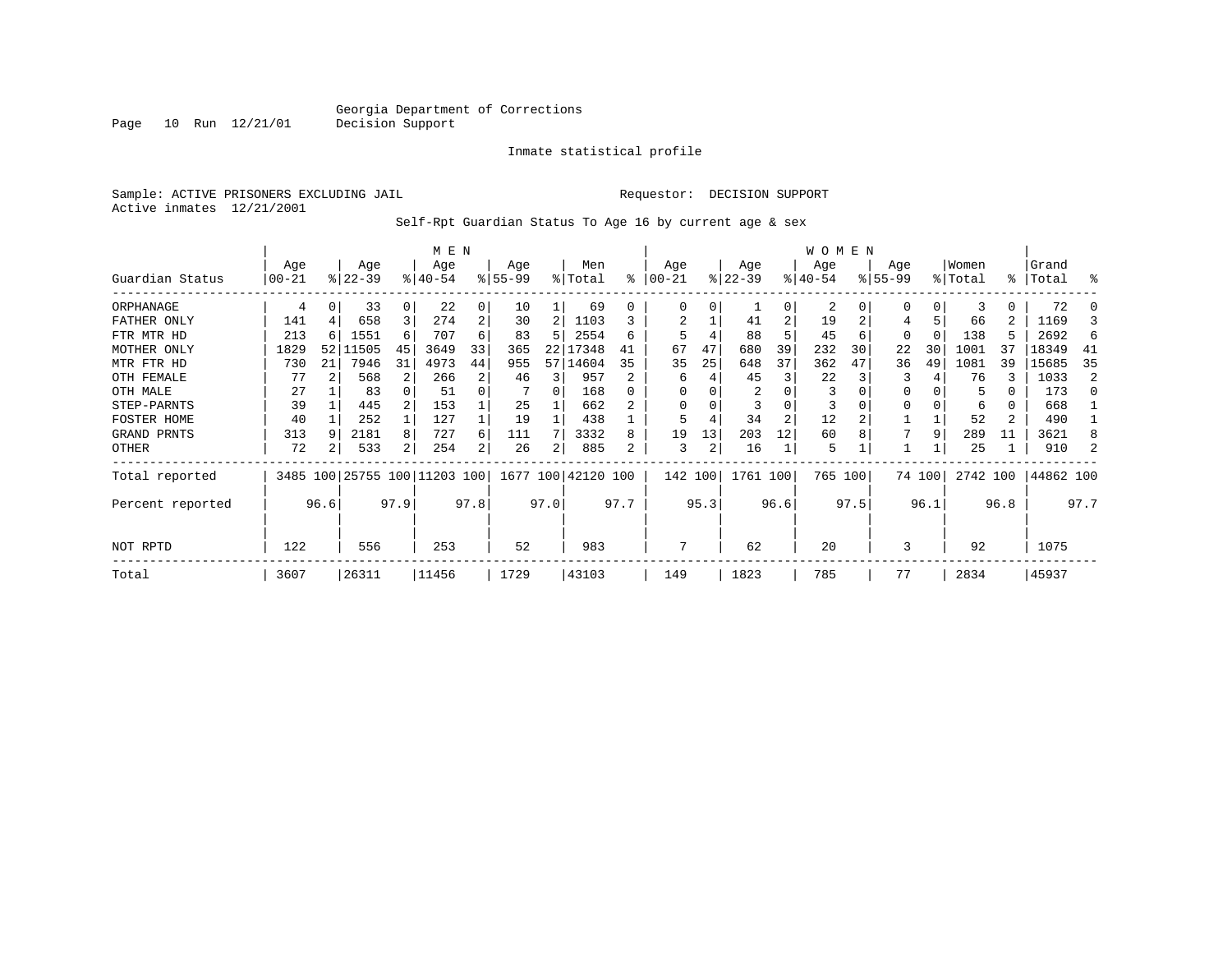Inmate statistical profile

Active inmates 12/21/2001

Page 11 Run  $12/21/01$ 

#### Sample: ACTIVE PRISONERS EXCLUDING JAIL Requestor: DECISION SUPPORT

Self-Rpt Employment Status Before Prison by current age & sex

|                  |           |      |             |                | M E N                        |      |           |          |                    |      |          |      |           |      | W O M E N |         |             |        |          |      |           |      |
|------------------|-----------|------|-------------|----------------|------------------------------|------|-----------|----------|--------------------|------|----------|------|-----------|------|-----------|---------|-------------|--------|----------|------|-----------|------|
|                  | Age       |      | Age         |                | Age                          |      | Age       |          | Men                |      | Age      |      | Age       |      | Age       |         | Age         |        | Women    |      | Grand     |      |
| Employment       | $00 - 21$ |      | $8122 - 39$ |                | $8140 - 54$                  |      | $8 55-99$ |          | % Total            | ి    | $ 00-21$ |      | $ 22-39 $ |      | $ 40-54 $ |         | $8155 - 99$ |        | % Total  | %    | 'Total    | ိ    |
| FULL TIME        | 983       | 30   | 13082       | 54             | 5930                         | 56   | 691       | 45       | 20686              | 52   | 43       | 32   | 658       | 43   | 259       | 38      | 17          | 26     | 977      | 40   | 21663     | -51  |
| PART TIME        | 424       | 13   | 2350        | 10             | 685                          | 6    | 91        | 6        | 3550               | 9    | 16       | 12   | 101       |      | 38        | 6       |             | 2      | 156      | 6    | 3706      | 9    |
| UNEMPL < 6M      | 384       | 12   | 3017        | 12             | 1172                         | 11   | 152       | 10       | 4725               | 12   | 15       | 11   | 220       | 14   | 99        | 15      | 12          | 18     | 346      | 14   | 5071      | 12   |
| UNEMPL > 6M      | 344       | 11   | 3677        | 15             | 1936                         | 18   | 322       | 21       | 6279               | 16   | 14       | 11   | 274       | 18   | 153       | 23      | 18          | 27     | 459      | 19   | 6738      | 16   |
| NEVER WORKD      | 927       | 29   | 1583        |                | 138                          |      | 6         | $\Omega$ | 2654               |      | 34       | 26   | 196       | 13   | 32        |         | 4           | 6      | 266      | 11   | 2920      |      |
| <b>STUDENT</b>   | 163       |      | 161         |                | 14                           |      | 2         | 0        | 340                |      | 9        |      | 9         |      | 5         |         | 0           |        | 23       |      | 363       |      |
| INCAPABLE        | 19        |      | 467         | $\overline{2}$ | 733                          |      | 274       | 18       | 1493               |      | 2        | 2    | 86        | 6    | 90        | 13      | 14          | 21     | 192      | 8    | 1685      |      |
| OTHER            | 0         | 0    | 0           | 0              | 0                            |      | 0         | 0        | 0                  | 0    | 0        | 0    | 0         | 0    | 0         | 0       | 0           | 0      | 0        |      | 0         | 0    |
| Total reported   |           |      |             |                | 3244 100 24337 100 10608 100 |      |           |          | 1538 100 39727 100 |      | 133 100  |      | 1544 100  |      |           | 676 100 |             | 66 100 | 2419 100 |      | 42146 100 |      |
| Percent reported |           | 89.9 |             | 92.5           |                              | 92.6 |           | 89.0     |                    | 92.2 |          | 89.3 |           | 84.7 |           | 86.1    |             | 85.7   |          | 85.4 |           | 91.7 |
| NOT RPTD         | 363       |      | 1974        |                | 848                          |      | 191       |          | 3376               |      | 16       |      | 279       |      | 109       |         | 11          |        | 415      |      | 3791      |      |
| Total            | 3607      |      | 26311       |                | 11456                        |      | 1729      |          | 43103              |      | 149      |      | 1823      |      | 785       |         | 77          |        | 2834     |      | 45937     |      |

\* NOTE: THE FIELD LABELD "OTHER" WAS CORRECTED IN APRIL 1989; INMATES CODED "PRE-OTIS NOT REPORTED" NOW HAVE BEEN REMOVED FROM THIS FIELD AND IDENTIFIED AS "NOT REPORTED".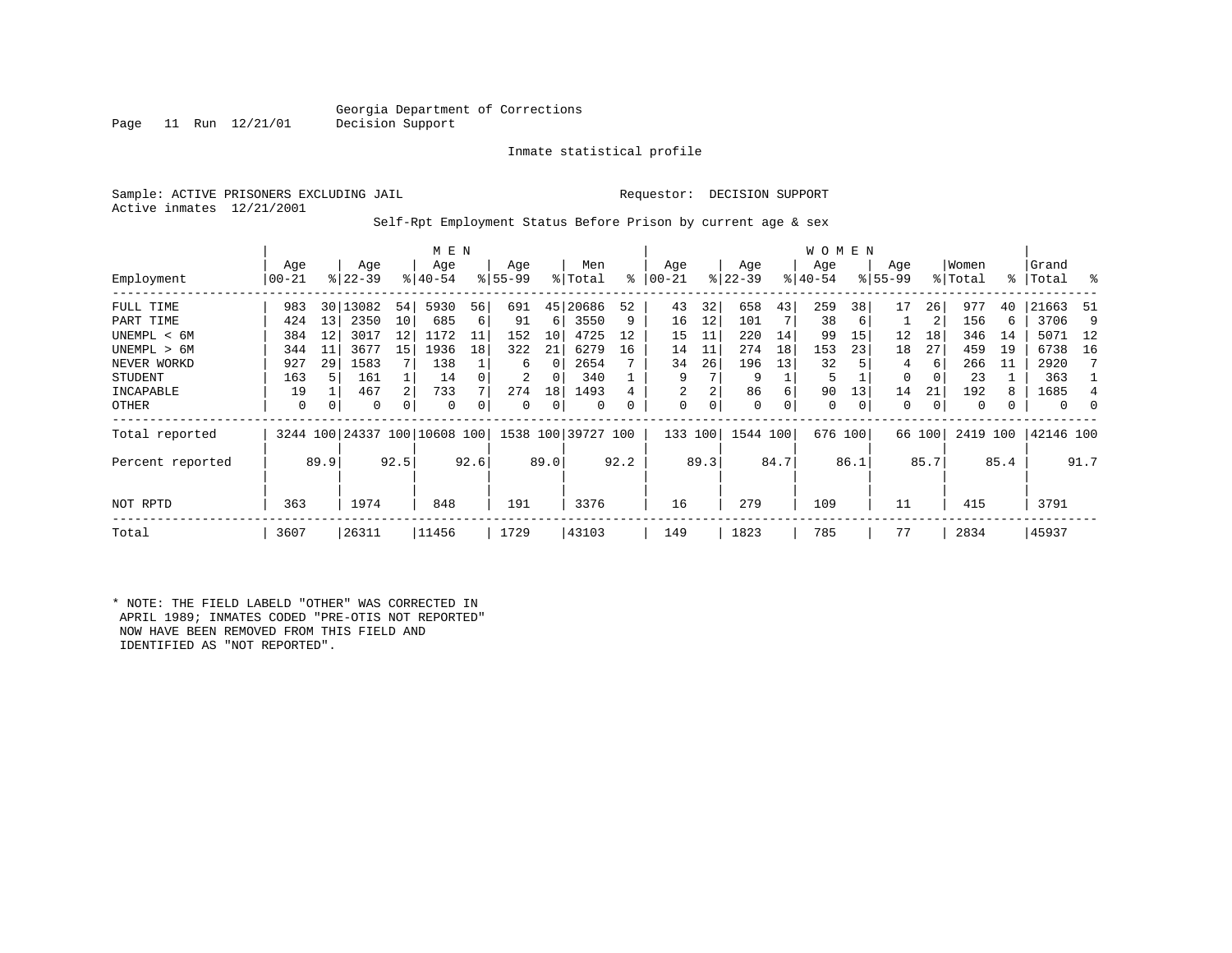Inmate statistical profile

Sample: ACTIVE PRISONERS EXCLUDING JAIL Requestor: DECISION SUPPORT Active inmates 12/21/2001

Self-Rpt Marital Status At Admission by current age & sex

|                  | M E N     |      |             |                |                     |              |           |      |                    |      |          |      |           |      | W O M E N |      |             |        |          |      |           |      |
|------------------|-----------|------|-------------|----------------|---------------------|--------------|-----------|------|--------------------|------|----------|------|-----------|------|-----------|------|-------------|--------|----------|------|-----------|------|
|                  | Age       |      | Age         |                | Age                 |              | Age       |      | Men                |      | Age      |      | Age       |      | Age       |      | Age         |        | Women    |      | Grand     |      |
| Marital Status   | $00 - 21$ |      | $8122 - 39$ |                | $8140 - 54$         |              | $8 55-99$ |      | % Total            | ႜ    | $ 00-21$ |      | $ 22-39 $ |      | $ 40-54$  |      | $8155 - 99$ |        | % Total  |      | %   Total | ိ    |
| SINGLE           | 3282      |      | 94   17237  | 67             | 4134                | 37           | 271       | 16   | 24924              | 59   | 133      | 94   | 1008      | 57   | 265       | 35   | 11          | 15     | 1417     | 52   | 26341     | -59  |
| MARRIED          | 53        |      | 2867        | 11             | 2071                | 18           | 484       | 29   | 5475               | 13   | 2        |      | 242       | 14   | 137       | 18   | 8           | 11     | 389      | 14   | 5864      | 13   |
| SEPARATED        | 6         |      | 1015        | 4              | 1052                | 9            | 172       | 10   | 2245               | 5    | 3        | 2    | 202       | 11   | 108       | 14   | 6           | 8      | 319      | 12   | 2564      | -6   |
| DIVORCED         | 8         | 0    | 1721        |                | 2422                | 22           | 483       | 29   | 4634               | 11   | 2        |      | 190       | 11   | 141       | 18   | 18          | 24     | 351      | 13   | 4985      | - 11 |
| WIDOWED          |           |      | 103         | 0              | 224                 |              | 130       | 8    | 462                |      | 0        | 0    | 37        | 2    | 58        | 8    | 29          | 39     | 124      | 5.   | 586       |      |
| COMMON LAW       | 130       | 4    | 2856        | 11             | 1318                | 12           | 142       | 8    | 4446               | 11   | 2        |      | 83        | 5    | 56        |      | 2           | 3      | 143      | 5    | 4589      | 10   |
| OTHER            |           | 0    | 10          | $\overline{0}$ | 3                   | $\mathbf{0}$ | 3         | 0    | 17                 | 0    | 0        | 0    |           | 0    | 1         | 0    | 0           | 0      | 2        | 0    | 19        | - 0  |
| Total reported   | 3485      |      |             |                | 100 25809 100 11224 | 100          |           |      | 1685 100 42203 100 |      | 142      | 100  | 1763 100  |      | 766 100   |      |             | 74 100 | 2745 100 |      | 44948 100 |      |
| Percent reported |           | 96.6 |             | 98.1           |                     | 98.0         |           | 97.5 |                    | 97.9 |          | 95.3 |           | 96.7 |           | 97.6 |             | 96.1   |          | 96.9 |           | 97.8 |
|                  |           |      |             |                |                     |              |           |      |                    |      |          |      |           |      |           |      |             |        |          |      |           |      |
| NOT RPTD         | 122       |      | 502         |                | 232                 |              | 44        |      | 900                |      | 7        |      | 60        |      | 19        |      | 3           |        | 89       |      | 989       |      |
| Total            | 3607      |      | 26311       |                | 11456               |              | 1729      |      | 43103              |      | 149      |      | 1823      |      | 785       |      | 77          |        | 2834     |      | 45937     |      |

Page 12 Run 12/21/01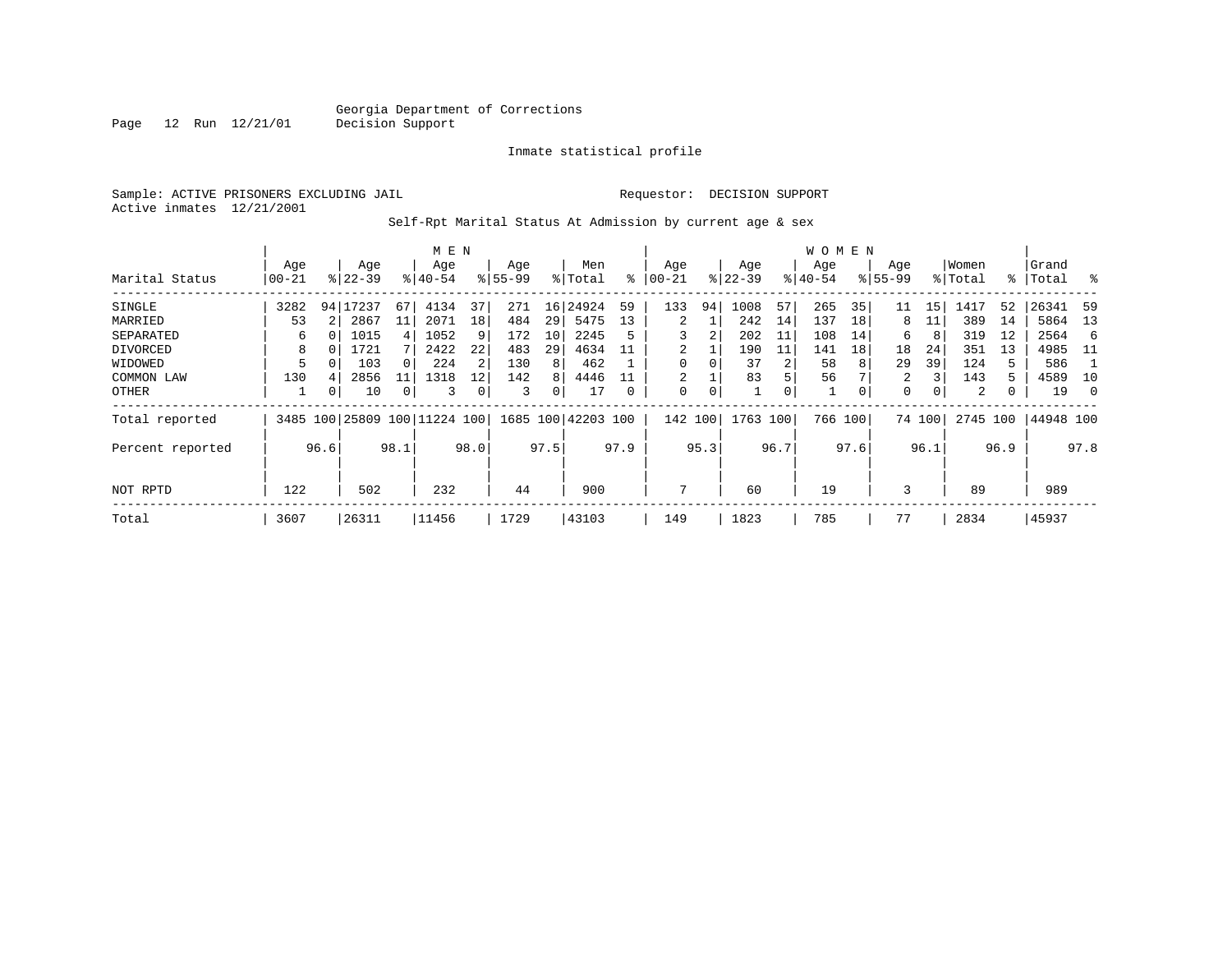Page 13 Run  $12/21/01$ 

Inmate statistical profile

Sample: ACTIVE PRISONERS EXCLUDING JAIL Requestor: DECISION SUPPORT Active inmates 12/21/2001

Self-Rpt Number Of Children At Admission by current age & sex

|                      |                  |      |                   |                | M E N            |      |                  |      |                    |      |                    |        |                  |      | <b>WOMEN</b>     |         |                    |        |                  |      |                |                |
|----------------------|------------------|------|-------------------|----------------|------------------|------|------------------|------|--------------------|------|--------------------|--------|------------------|------|------------------|---------|--------------------|--------|------------------|------|----------------|----------------|
| Number Of Children   | Aqe<br>$00 - 21$ |      | Age<br>$ 22-39 $  |                | Age<br>$8 40-54$ |      | Aqe<br>$ 55-99 $ |      | Men<br>% Total     | ి    | Aqe<br>$ 00 - 21 $ |        | Age<br>$ 22-39 $ |      | Age<br>$ 40-54 $ |         | Aqe<br>$8155 - 99$ |        | Women<br>% Total | ႜ    | Grand<br>Total | ႜ              |
|                      |                  |      |                   |                |                  |      |                  |      |                    |      |                    |        |                  |      |                  |         |                    |        |                  |      |                |                |
| NO CHILDREN          | 0                |      | 712               | 5              | 458              | 5    | 71               | 5    | 1241               | 5    | $\mathbf 0$        | 0      |                  | 0    | 6                |         |                    |        | 14               |      | 1255           | 4              |
| ONE CHILD            | 650              | 76   | 6388              | 41             | 2498             | 30   | 281              | 20   | 9817               | 38   | 39                 | 62     | 332              | 23   | 148              | 22      | 7                  | 10     | 526              | 24   | 10343          | 36             |
| TWO CHILDREN         | 155              | 18   | 4277              | 28             | 2298             | 28   | 333              | 23   | 7063               | 27   | 18                 | 29     | 429              | 30   | 190              | 28      | 22                 | 32     | 659              | 30   | 7722           | 27             |
| THREE CHILDREN       | 36               |      | 2300              | 15             | 1508             | 18   | 294              | 21   | 4138               | 16   | 4                  | 6      | 349              | 25   | 172              | 26      | 19                 | 28     | 544              | 24   | 4682           | 17             |
| <b>FOUR CHILDREN</b> |                  |      | 1058              |                | 777              | 9    | 171              | 12   | 2013               | 8    | 2                  |        | 174              | 12   | 91               | 14      | 11                 | 16     | 278              | 13   | 2291           | 8              |
| FIVE CHILDREN        |                  |      | 462               | 3              | 424              | 5    | 103              |      | 991                |      | $\mathbf 0$        | 0      | 74               | 5    | 36               |         |                    |        | 111              | 5    | 1102           | $\overline{4}$ |
| MORE THAN 5 CHILDREN | 0                |      | 339               | $\overline{a}$ | 372              | 4    | 177              | 12   | 888                |      | $\mathbf 0$        | 0      | 52               | 4    | 31               |         | 8                  | 12     | 91               | 4    | 979            | 3              |
| Total reported       |                  |      | 850 100 15536 100 |                | 8335 100         |      |                  |      | 1430 100 26151 100 |      |                    | 63 100 | 1417 100         |      |                  | 674 100 |                    | 69 100 | 2223 100         |      | 28374 100      |                |
| Percent reported     |                  | 23.6 |                   | 59.0           |                  | 72.8 |                  | 82.7 |                    | 60.7 |                    | 42.3   |                  | 77.7 |                  | 85.9    |                    | 89.6   |                  | 78.4 |                | 61.8           |
| NOT REPORTED         | 2757             |      | 10775             |                | 3121             |      | 299              |      | 16952              |      | 86                 |        | 406              |      | 111              |         | 8                  |        | 611              |      | 17563          |                |
| Total                | 3607             |      | 26311             |                | 11456            |      | 1729             |      | 43103              |      | 149                |        | 1823             |      | 785              |         | 77                 |        | 2834             |      | 45937          |                |
|                      |                  |      |                   |                |                  |      |                  |      |                    |      |                    |        |                  |      |                  |         |                    |        |                  |      |                |                |
|                      |                  |      |                   |                |                  |      |                  |      |                    |      |                    |        |                  |      |                  |         |                    |        |                  |      |                |                |
| AVG NUM CHILDREN     | 1.30             |      | 2.00              |                | 2.36             |      | 3.04             |      | 2.15               |      | 1.51               |        | 2.58             |      | 2.66             |         | 3.16               |        | 2.59             |      | 2.18           |                |

\* NOTE: THE FIELD LABLED "NO CHILDREN" WAS CORRECTED IN MARCH 1989: MISSING DATA FOR INMATES STILL IN DIAGNOSTICS NOW HAS BEEN REMOVED FROM THIS FIELD AND IDENTIFIED AS "NOT REPORTED" INFORMATION.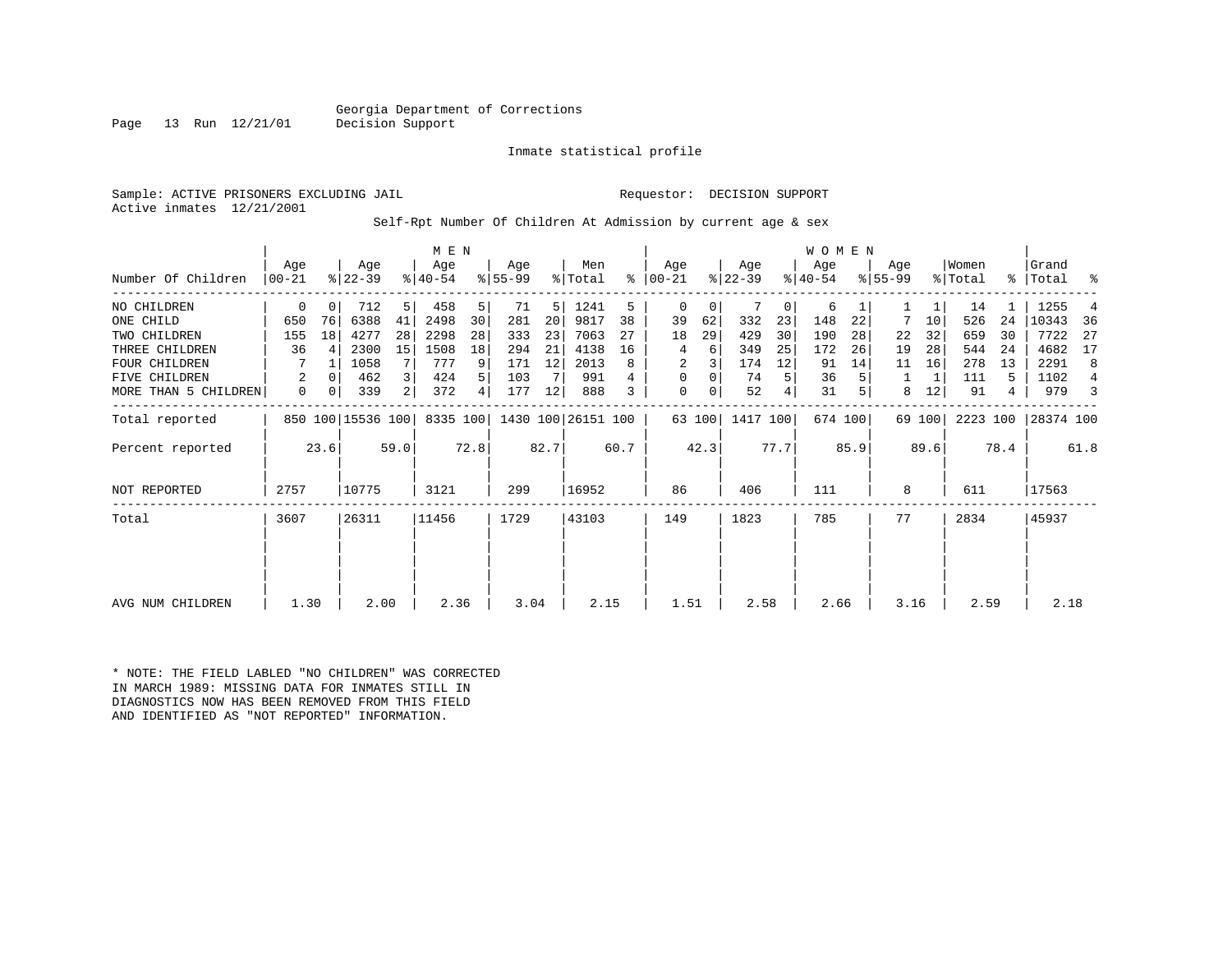Inmate statistical profile

Sample: ACTIVE PRISONERS EXCLUDING JAIL **Requestor: DECISION SUPPORT** Active inmates 12/21/2001

Self-Rpt Religious Affiliation by current age & sex

|                  |           |          |                |          | M E N                        |                |             |                |                    |              |              |                |                       |                | <b>WOMEN</b> |          |             |                |          |                |           |                |
|------------------|-----------|----------|----------------|----------|------------------------------|----------------|-------------|----------------|--------------------|--------------|--------------|----------------|-----------------------|----------------|--------------|----------|-------------|----------------|----------|----------------|-----------|----------------|
|                  | Age       |          | Age            |          | Age                          |                | Age         |                | Men                |              | Age          |                | Age                   |                | Age          |          | Age         |                | Women    |                | Grand     |                |
| Religion         | $00 - 21$ |          | $8 22-39$      |          | $8 40-54$                    |                | $8155 - 99$ |                | % Total            | ∻            | $ 00 - 21$   |                | $\frac{8}{6}$   22-39 |                | $8 40-54$    |          | $8155 - 99$ |                | % Total  | $\frac{1}{6}$  | Total     | ៖              |
| <b>ISLAM</b>     | 73        | 2        | 953            | 4        | 341                          | 3              | 27          | 2              | 1394               | 3            |              | 3              | 16                    |                | 5            |          | 0           | 0              | 25       |                | 1419      | 3              |
| CATHOLIC         | 124       | 4        | 986            | 4        | 385                          | $\overline{4}$ | 65          | 4              | 1560               | 4            | 3            | $\overline{a}$ | 79                    | 5              | 32           | 4        | 2           | 3              | 116      | 4              | 1676      | $\overline{4}$ |
| <b>BAPTIST</b>   | 1420      | 41       | 12362          | 49       | 6375                         | 58             | 943         | 57             | 21100              | 51           | 78           | 55             | 1086                  | 62             | 503          | 66       | 48          | 67             | 1715     | 63             | 22815     | 52             |
| METHODIST        | 49        | 1        | 481            | 2        | 395                          | 4              | 109         | 7              | 1034               | 3            | 5            | 4              | 55                    | 3              | 46           | 6        | 5           |                | 111      | 4              | 1145      | 3              |
| EPISCOPLN        | 5         | $\Omega$ | 38             | 0        | 22                           | 0              | 9           | 1              | 74                 | 0            |              |                | 5                     | $\Omega$       | 3            | $\Omega$ |             | 1              | 9        | O              | 83        | $\Omega$       |
| PRESBYTRN        | 3         | $\Omega$ | 49             | $\Omega$ | 33                           | 0              | 14          | 1              | 99                 | $\Omega$     |              |                | $\Omega$              | $\Omega$       | 3            | $\Omega$ | 2           | 3              | 5        | 0              | 104       | $\Omega$       |
| CHC OF GOD       | 36        | 1        | 287            | 1        | 149                          | 1              | 34          | $\overline{2}$ | 506                | 1            | 2            |                | 28                    | $\overline{a}$ | 13           | 2        | 3           | 4              | 46       | $\overline{2}$ | 552       | 1              |
| HOLINESS         | 57        | 2        | 912            | 4        | 539                          | 5              | 95          | 6              | 1603               | 4            | 8            | 6              | 187                   | 11             | 76           | 10       | 5           | 7              | 276      | 10             | 1879      | 4              |
| <b>JEWISH</b>    |           | 0        | 20             | $\Omega$ | 13                           | 0              | 3           | 0              | 37                 | $\Omega$     |              |                | $\Omega$              | 0              |              | $\Omega$ | 0           | 0              | 2        | O              | 39        | $\Omega$       |
| ANGLICAN         | 0         | $\Omega$ | 4              | $\Omega$ | 3                            | 0              | O           | 0              |                    | $\Omega$     | <sup>0</sup> | O              |                       | U              | $\Omega$     | n        | 0           | 0              |          | O              |           | $\Omega$       |
| GRK ORTHDX       |           | $\Omega$ |                | 0        |                              | 0              | ำ           | 0              | 4                  | <sup>0</sup> |              |                | $\Omega$              | U              | O            | n        | 0           | 0              | $\Omega$ | 0              |           | $\Omega$       |
| HINDU            |           | 0        | 2              | O        | 0                            | 0              | O           | 0              | 2                  | $\Omega$     |              |                | $\Omega$              | U              |              | O        | U           | 0              | O        | U              |           | ∩              |
| <b>BUDDHIST</b>  | 8         | $\Omega$ | 24             | 0        | 3                            | 0              | O           | 0              | 35                 | $\Omega$     |              |                | O                     | U              |              | O        |             | 0              |          | O              | 35        | $\Omega$       |
| TAOIST           |           | 0        | $\overline{2}$ | U        | $\overline{2}$               | 0              | O           | $\Omega$       | 4                  | $\Omega$     |              |                | $\Omega$              | U              |              | n        | U           | 0              | O        | U              |           | ∩              |
| SHINTOIST        |           | $\Omega$ | 13             | $\Omega$ | $\overline{4}$               | $\Omega$       | $\Omega$    | $\Omega$       | 18                 | $\Omega$     | ∩            |                | $\Omega$              | U              |              | $\cap$   | U           | $\Omega$       | ∩        | 0              | 18        | ∩              |
| SEVEN D AD       | 13        | 0        | 55             | $\Omega$ | 29                           | $\Omega$       | 10          | $\mathbf{1}$   | 107                | $\Omega$     |              |                | 6                     | U              |              |          | 0           | $\Omega$       | 11       | 0              | 118       | $\Omega$       |
| JEHOVAH WT       | 30        |          | 210            | 1        | 87                           |                | 6           | 0              | 333                |              |              |                | 15                    |                |              |          |             | 1              | 23       |                | 356       | 1              |
| LATR DAY S       | 3         | 0        | 19             | $\Omega$ | 15                           | 0              |             | 0              | 41                 | $\Omega$     | ∩            |                | 4                     | U              | n            | 0        | 0           | 0              | 4        | 0              | 45        | 0              |
| <b>OUAKER</b>    | $\Omega$  | $\Omega$ | $\Omega$       | 0        | $\mathbf 0$                  | 0              | $\Omega$    | 0              | 0                  | $\Omega$     | <sup>0</sup> | $\Omega$       | $\Omega$              | U              | $\Omega$     | n        | 0           | $\Omega$       | $\Omega$ | $\Omega$       | O         | $\Omega$       |
| OTHER PROD       | 428       | 13       | 2264           | 9        | 604                          | 6              | 98          | 6              | 3394               | 8            | 24           | 17             | 143                   | 8              | 42           | 6        | 2           | 3 <sup>1</sup> | 211      | 8              | 3605      | 8              |
| <b>NONE</b>      | 800       | 23       | 4537           | 18       | 1268                         | 12             | 125         | 8              | 6730               | 16           | 4            | 3              | 58                    | 3              | 3            | 0        | 0           | $\Omega$       | 65       | $\mathfrak{D}$ | 6795      | 15             |
| OTHER            | 371       | 11       | 2110           | 8        | 684                          | 6              | 104         | 6              | 3269               | 8            | 10           |                | 68                    | 4              | 23           | 3        | 3           | 4              | 104      | 4              | 3373      | 8              |
| Total reported   |           |          |                |          | 3423 100 25329 100 10952 100 |                |             |                | 1647 100 41351 100 |              | 142 100      |                | 1751 100              |                | 759 100      |          |             | 72 100         | 2724 100 |                | 44075 100 |                |
| Percent reported |           | 94.9     |                | 96.3     |                              | 95.6           |             | 95.3           |                    | 95.9         |              | 95.3           |                       | 96.1           |              | 96.7     |             | 93.5           |          | 96.1           |           | 95.9           |
| NOT RPTD         | 184       |          | 982            |          | 504                          |                | 82          |                | 1752               |              | 7            |                | 72                    |                | 26           |          | 5           |                | 110      |                | 1862      |                |
| Total            | 3607      |          | 26311          |          | 11456                        |                | 1729        |                | 43103              |              | 149          |                | 1823                  |                | 785          |          | 77          |                | 2834     |                | 45937     |                |

Page 14 Run 12/21/01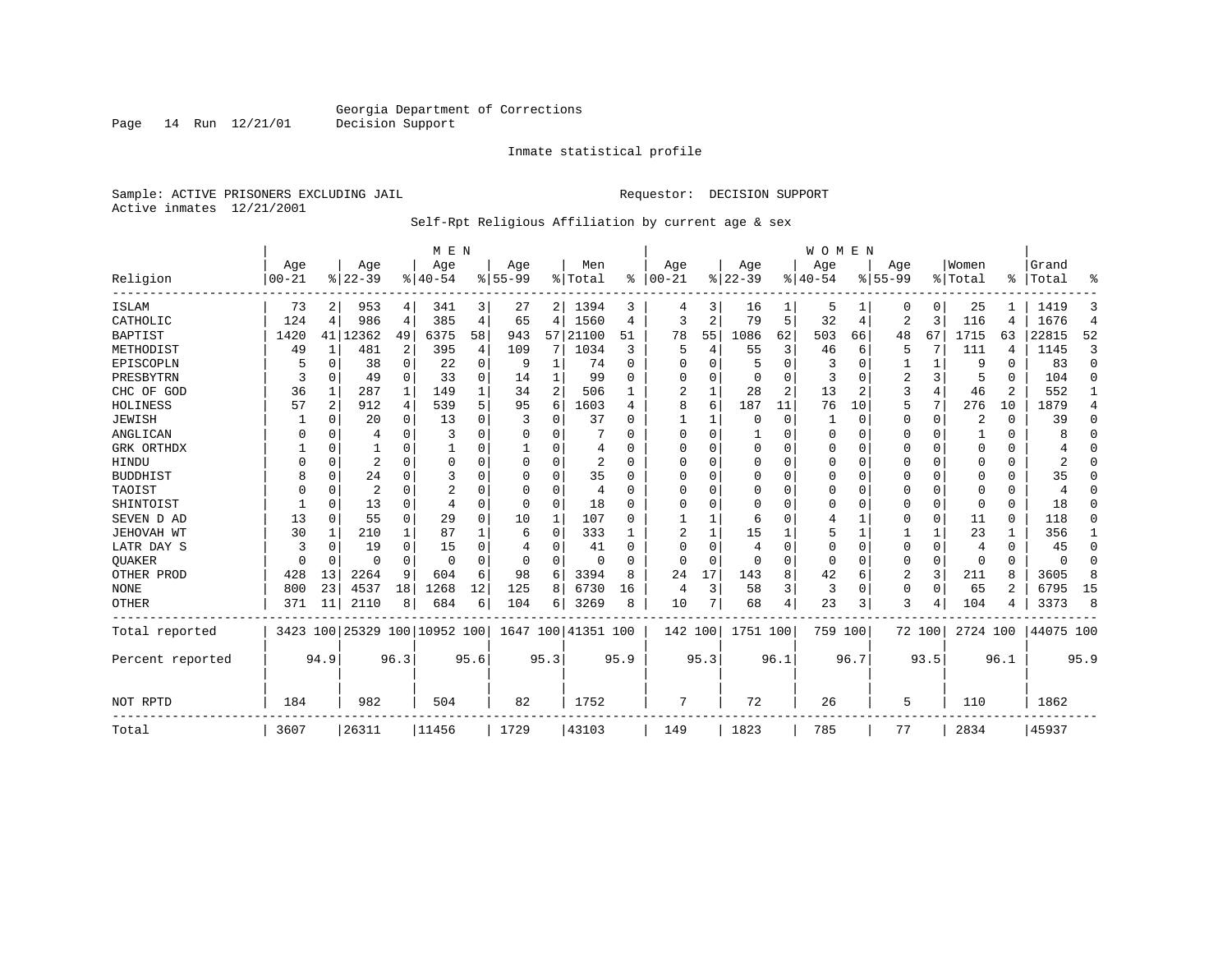Inmate statistical profile

Sample: ACTIVE PRISONERS EXCLUDING JAIL Requestor: DECISION SUPPORT Active inmates 12/21/2001

Page  $15$  Run  $12/21/01$ 

Self-Rpt Family Behavior Patterns \* by current age & sex

|                   |                  |                |                         |      | M E N              |      |                  |          |                    |      |                |      |                 |      | W O M E N          |      |                  |      |                  |      |                |      |
|-------------------|------------------|----------------|-------------------------|------|--------------------|------|------------------|----------|--------------------|------|----------------|------|-----------------|------|--------------------|------|------------------|------|------------------|------|----------------|------|
| Family Behavior   | Age<br>$00 - 21$ |                | Age<br>$8 22-39$        |      | Age<br>$8140 - 54$ |      | Age<br>$8 55-99$ |          | Men<br>% Total     | °≈   | Age<br>  00-21 |      | Age<br>$ 22-39$ |      | Age<br>$8140 - 54$ |      | Age<br>$8 55-99$ |      | Women<br>% Total | °≈   | Grand<br>Total | ႜ    |
| CRIMINLTY         | 1114             | 23             | 7662                    | 23   | 3217               | 25   | 360              |          | 24 12353           | 24   | 55             | 17   | 653             | 18   | 276                | 20   | 17               | 14   | 1001             | 18   | 13354          | -23  |
| ALCOHOLISM        | 453              | 9              | 3930                    | 12   | 2139               | 17   | 269              | 18       | 6791               | 13   | 30             | 9    | 451             | 12   | 197                | 14   | 19               | 16   | 697              | 13   | 7488           | 13   |
| DRUG ABUSE        | 396              | 8              | 2348                    |      | 834                |      | 64               | 4        | 3642               |      | 34             | 11   | 338             | 9    | 118                |      | 6                | 5    | 496              | 9    | 4138           |      |
| <b>DOMINERING</b> | 13               |                | 84                      |      | 55                 | 0    |                  | $\Omega$ | 159                |      | 28             | 9    | 406             | 11   | 183                | 13   | 19               | 16   | 636              | 12   | 795            |      |
| MIGRANT           | 25               |                | 226                     |      | 135                |      | 12               |          | 398                |      |                | 0    | 11              | 0    | 3                  |      | 0                | 0    | 15               | 0    | 413            |      |
| INFL BTGS         | 84               | $\mathfrak{D}$ | 906                     |      | 524                | 4    | 101              |          | 1615               |      | 17             | 5    | 273             |      | 113                |      | 12               | 10   | 415              | 8    | 2030           |      |
| PERMISSIVE        |                  |                | 50                      |      | 39                 |      | 8                |          | 104                |      | 24             |      | 225             | 6    | 60                 |      | 4                | 3    | 313              | 6    | 417            |      |
| FATH ABSNT        | 2207             | 45             | 13723                   | 42   | 4392               | 34   | 482              | 32       | 20804              | 40   | 84             | 26   | 802             | 22   | 260                | 19   | 23               | 19   | 1169             | 21   | 21973          | 38   |
| MOTH ABSNT        | 588              | 12             | 3360                    | 10   | 1244               | 10   | 172              | 11       | 5364               | 10   | 29             | 9    | 228             | 6    | 80                 | 6    | 13               | 11   | 350              | 6    | 5714           | 10   |
| <b>NONE</b>       | 38               |                | 395                     |      | 188                | 1    | 28               | 2        | 649                |      | 20             | 6    | 299             | 8    | 100                |      |                  | 6    | 426              | 8    | 1075           |      |
| Total reported    | 4925             |                | 100 32684 100 12767 100 |      |                    |      |                  |          | 1503 100 51879 100 |      | 322 100        |      | 3686 100        |      | 1390 100           |      | 120              | 100  | 5518 100         |      | 57397 100      |      |
| Percent reported  |                  | 77.5           |                         | 72.0 |                    | 65.4 |                  | 54.9     |                    | 70.0 |                | 84.6 |                 | 79.9 |                    | 77.1 |                  | 66.2 |                  | 79.0 |                | 70.6 |
| OTHER             | 812              |                | 7371                    |      | 3959               |      | 780              |          | 12922              |      | 23             |      | 366             |      | 180                |      | 26               |      | 595              |      | 13517          |      |
| Total             | 3607             |                | 26311                   |      | 11456              |      | 1729             |          | 43103              |      | 149            |      | 1823            |      | 785                |      | 77               |      | 2834             |      | 45937          |      |

\* NOTE: SINCE THERE CAN BE UP TO FIVE BEHAVIOR CODES PER INMATE, THE NUMBER OF CASES REPORTED IN THE DETAIL LINES AND THE TOTAL REPORTED LINE MAY EXCEED THE TOTAL NUMBER OF CASES. IN SHORT, THIS TABLE COUNTS THE NUMBER OF BEHAVIOR PROBLEMS, NOT INMATES.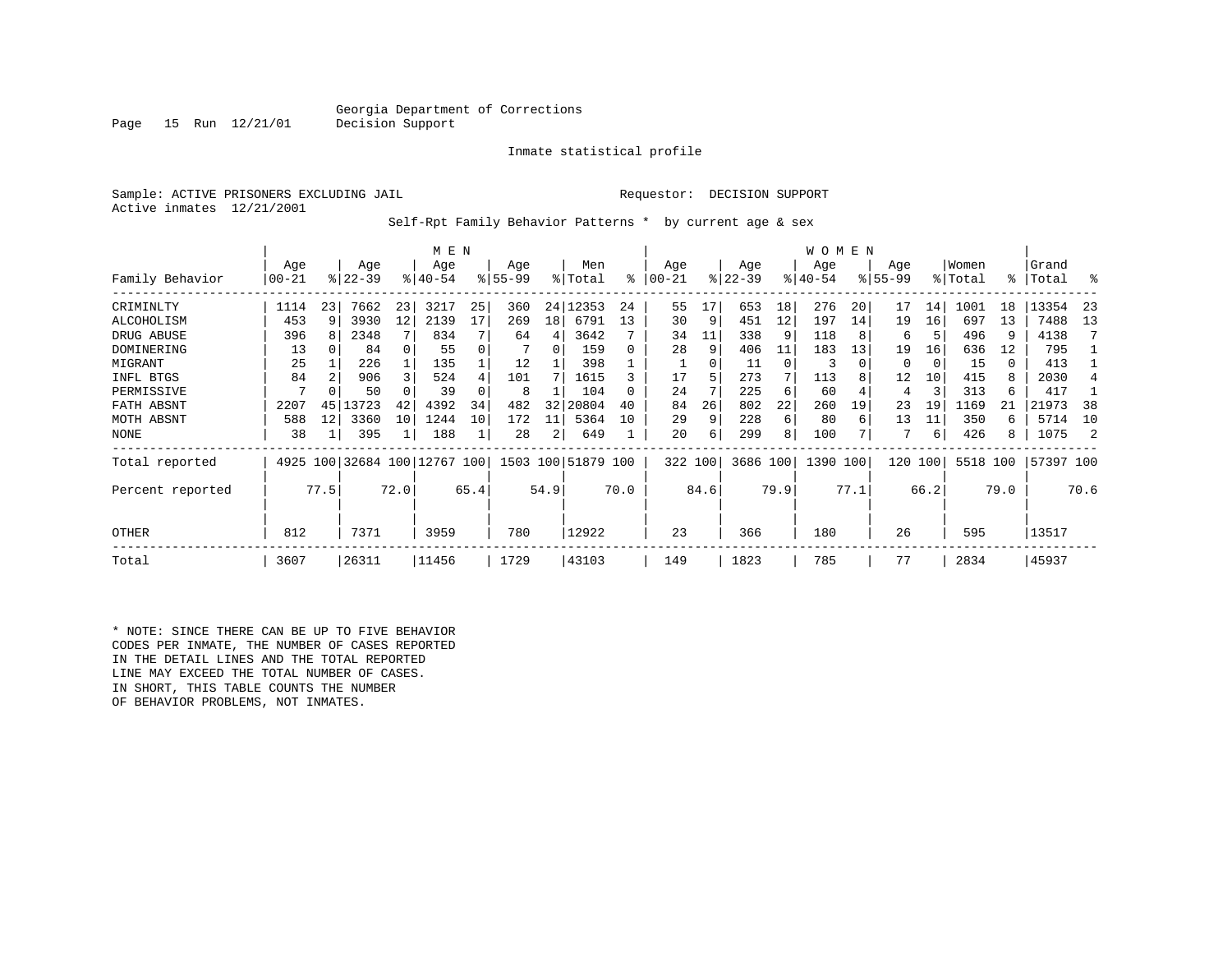Inmate statistical profile

Sample: ACTIVE PRISONERS EXCLUDING JAIL Requestor: DECISION SUPPORT Active inmates 12/21/2001

Inmate Diagnostic Behavior Problem \* by current age & sex

|                    |            |          |          |              | M E N                        |          |             |              |                    |          |                |          |           |                | WOMEN    |      |                |                |                |      |           |                |
|--------------------|------------|----------|----------|--------------|------------------------------|----------|-------------|--------------|--------------------|----------|----------------|----------|-----------|----------------|----------|------|----------------|----------------|----------------|------|-----------|----------------|
|                    | Age        |          | Age      |              | Age                          |          | Aqe         |              | Men                |          | Age            |          | Age       |                | Aqe      |      | Aqe            |                | Women          |      | Grand     |                |
| Diagnostic Problem | $100 - 21$ |          | $ 22-39$ |              | $8 40-54$                    |          | $8155 - 99$ |              | % Total            | ፠        | $00 - 21$      |          | $ 22-39 $ |                | $ 40-54$ |      | $8155 - 99$    |                | % Total        | °≈   | Total     | ႜ              |
| ALCOHOLIC          | 79         |          | 1108     | 2            | 954                          | 4        | 169         | 6            | 2310               | 3        | 5              | 2        | 153       | 5              | 95       |      | 9              | 8              | 262            |      | 2572      | 3              |
| ALCOH ABSE         | 663        | 10       | 6370     | 13           | 3301                         | 15       | 435         |              | 16 10769           | 14       | 11             | 5        | 249       | 8              | 123      | 9    | 11             | 10             | 394            |      | 11163     | 13             |
| DRUG EXP           | 1246       | 19       | 8819     | 18           | 3288                         | 15       | 252         |              | 9 13605            | 17       | 26             | 11       | 233       | 8              | 98       | 7    | 6              | 6              | 363            |      | 13968     | 17             |
| DRUG ABSE          | 1170       | 18       | 8989     | 18           | 4117                         | 19       | 222         |              | 8 14498            | 18       | 45             | 19       | 832       | 27             | 365      | 27   | 11             | 10             | 1253           | 26   | 15751     | 19             |
| NARC ADDCT         | 28         | $\Omega$ | 612      | $\mathbf{1}$ | 426                          | 2        | 25          | 1            | 1091               |          |                | $\Omega$ | 50        | $\overline{2}$ | 45       | 3    | 3              | 3              | 99             |      | 1190      | $\overline{1}$ |
| EPILEPTIC          | 23         | $\Omega$ | 284      | $\mathbf{1}$ | 207                          |          | 33          | 1            | 547                |          | 2              |          | 80        | 3              | 39       | 3    | 3              | ζ              | 124            |      | 671       | -1             |
| MANIPULTVE         | 967        | 15       | 5457     | 11           | 1760                         | 8        | 186         |              | 8370               |          |                | $\Omega$ | 46        |                | 29       |      | $\overline{2}$ | $\overline{c}$ | 78             |      | 8448      | 10             |
| ASSAULTIVE         | 1465       | 23       | 10386    | 21           | 4369                         | 20       | 673         | 25           | 16893              | 21       | 61             | 26       | 559       | 18             | 238      | 17   | 18             | 17             | 876            | 18   | 17769     | 21             |
| ESCPE TEND         | 71         |          | 1094     | 2            | 739                          | 3        | 113         | 4            | 2017               | ς        | $\overline{2}$ |          | 84        | 3              | 44       | 3    |                |                | 131            |      | 2148      | 3              |
| SUICIDAL           | 126        | 2        | 1035     | 2            | 478                          | 2        | 62          | 2            | 1701               |          | 14             | 6        | 169       | 5              | 63       |      | 5              | 5              | 251            |      | 1952      | 2              |
| WITHDRAWN          | 18         | $\Omega$ | 175      | $\Omega$     | 96                           | 0        | 18          | 1            | 307                | $\Omega$ | 12             |          | 93        | 3              | 30       |      | 4              | $\overline{4}$ | 139            | 3    | 446       | $\mathbf{1}$   |
| PR RLTY CT         | 40         |          | 364      | $\mathbf{1}$ | 248                          |          | 33          | 1            | 685                |          | 12             |          | 97        | 3              | 35       | 3    | 4              | 4              | 148            | ζ    | 833       | 1              |
| HOMOSEXUAL         | 15         | $\Omega$ | 145      | $\Omega$     | 75                           | $\Omega$ | 20          | $\mathbf{1}$ | 255                | $\Omega$ | 13             | 6        | 107       | 3              | 29       |      | $\Omega$       | $\Omega$       | 149            | 3    | 404       | $\Omega$       |
| <b>NONE</b>        | 86         |          | 1113     | 2            | 638                          | 3        | 191         | 7            | 2028               | 3        | $\Omega$       |          | 23        |                | 27       |      | 12             | 11             | 62             |      | 2090      | 2              |
| OTHER              | 40         |          | 477      | $\mathbf{1}$ | 332                          | 2        | 87          | 3            | 936                |          |                |          | 18        |                | 10       |      | 6              | 6              | 35             |      | 971       |                |
| NOT RPTD           | 356        | 6        | 2096     | 4            | 682                          | 3        | 180         |              | 3314               | 4        | 24             | 10       | 285       | 9              | 105      | 8    | 13             | 12             | 427            |      | 3741      | 4              |
| Total reported     |            |          |          |              | 6431 100 48704 100 21738 100 |          |             |              | 2708 100 79581 100 |          | 231 100        |          | 3078 100  |                | 1376 100 |      | 108 100        |                | 4793 100       |      | 84374 100 |                |
| Percent reported   |            | 98.9     |          | 99.3         |                              | 99.8     |             | 99.5         |                    | 99.4     |                | 99.3     |           | 100.0          |          | 99.9 |                | 100.0          |                | 99.9 |           | 99.4           |
| UNKNOWN            | 38         |          | 180      |              | 28                           |          | 9           |              | 255                |          |                |          | $\Omega$  |                |          |      | 0              |                | $\overline{2}$ |      | 257       |                |
| Total              | 3607       |          | 26311    |              | 11456                        |          | 1729        |              | 43103              |          | 149            |          | 1823      |                | 785      |      | 77             |                | 2834           |      | 45937     |                |

\* NOTE: SINCE THERE CAN BE UP TO FIVE BEHAVIOR CODES PER INMATE, THE NUMBER OF CASES REPORTED IN THE DETAIL LINES AND THE TOTAL REPORTED LINE MAY EXCEED THE TOTAL NUMBER OF CASES.IN SHORT, THIS TABLE COUNTS THE NUMBER OF BEHAVIOR PROBLEMS, NOT INMATES.

Page  $16$  Run  $12/21/01$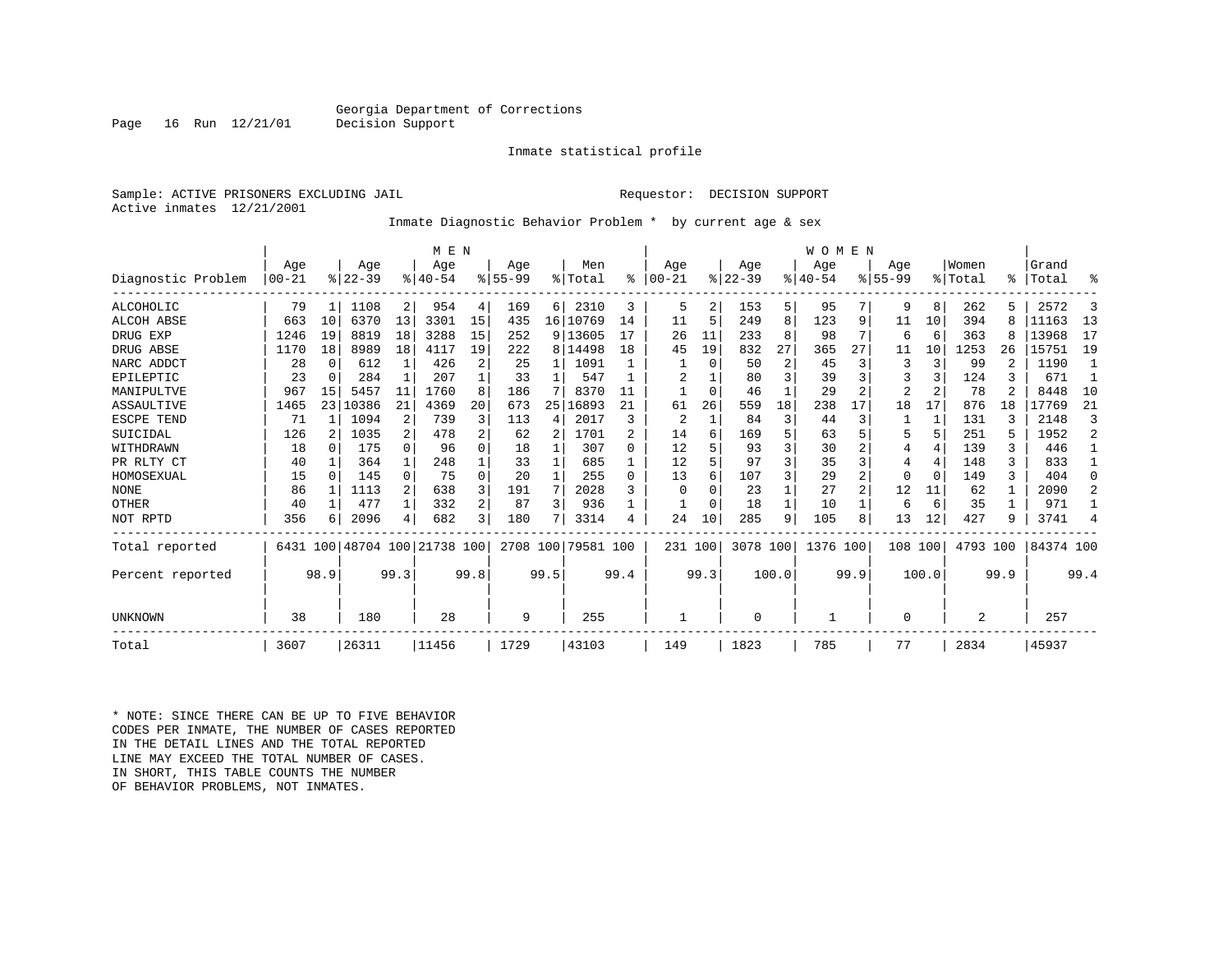Inmate statistical profile

Sample: ACTIVE PRISONERS EXCLUDING JAIL Requestor: DECISION SUPPORT Active inmates 12/21/2001

Page 17 Run 12/21/01

Physical Profile (General Condition) by current age & sex

|                      |                 |      |                  |              | M E N                        |      |                    |                 |                    |      |                  |      |                  |                | <b>WOMEN</b>     |         |                    |        |                  |      |                    |      |
|----------------------|-----------------|------|------------------|--------------|------------------------------|------|--------------------|-----------------|--------------------|------|------------------|------|------------------|----------------|------------------|---------|--------------------|--------|------------------|------|--------------------|------|
| Physical Profile     | Age<br>$ 00-21$ |      | Age<br>$8 22-39$ |              | Age<br>$8 40-54$             |      | Age<br>$8155 - 99$ |                 | Men<br>% Total     | ∻    | Aqe<br>$00 - 21$ |      | Aqe<br>$ 22-39 $ |                | Aqe<br>$8 40-54$ |         | Age<br>$8155 - 99$ |        | Women<br>% Total |      | Grand<br>%   Total | - 옹  |
|                      |                 |      |                  |              |                              |      |                    |                 |                    |      |                  |      |                  |                |                  |         |                    |        |                  |      |                    |      |
| NO LIMITATION        | 3211            | 91   | 19502            | 76           | 5502                         | 49   | 303                |                 | 18 28518           | 67   | 119              | 91   | 1362             | 81             | 466              | 62      | 14                 | 19     | 1961             | 75   | 30479              | 68   |
| DEFECT NO MAJOR LIMT | 131             | 4 I  | 2583             | 10           | 1952                         | 17   | 310                | 18 <sup>1</sup> | 4976               | 12   |                  |      | 74               | $\vert$ 4      | 84               | 11      | 14                 | 19     | 173              |      | 5149               | - 11 |
| DEFECT MAJOR LIMIT   | 168             |      | 3696             | 14           | 3682                         | 33   | 972                | 58              | 8518               | 20   |                  | 8    | 243              | 14             | 192              | 26      | 41                 | 57     | 487              | 19   | 9005               | -20  |
| VERY MAJOR DEFECT    | 2               |      | 44               | $\mathbf{0}$ | 100                          |      | 100                | 6               | 246                |      | $\mathbf{0}$     | 0    | 3                | $\overline{0}$ | 5                |         | 3                  | 4      | 11               | 0    | 257                |      |
| Total reported       |                 |      |                  |              | 3512 100 25825 100 11236 100 |      |                    |                 | 1685 100 42258 100 |      | 131 100          |      | 1682 100         |                |                  | 747 100 |                    | 72 100 | 2632 100         |      | 44890 100          |      |
| Percent reported     |                 | 97.4 |                  | 98.2         |                              | 98.1 |                    | 97.5            |                    | 98.0 |                  | 87.9 |                  | 92.3           |                  | 95.2    |                    | 93.5   |                  | 92.9 |                    | 97.7 |
| NOT REPORTED         | 95              |      | 486              |              | 220                          |      | 44                 |                 | 845                |      | 18               |      | 141              |                | 38               |         | 5                  |        | 202              |      | 1047               |      |
| Total                | 3607            |      | 26311            |              | 11456                        |      | 1729               |                 | 43103              |      | 149              |      | 1823             |                | 785              |         | 77                 |        | 2834             |      | 45937              |      |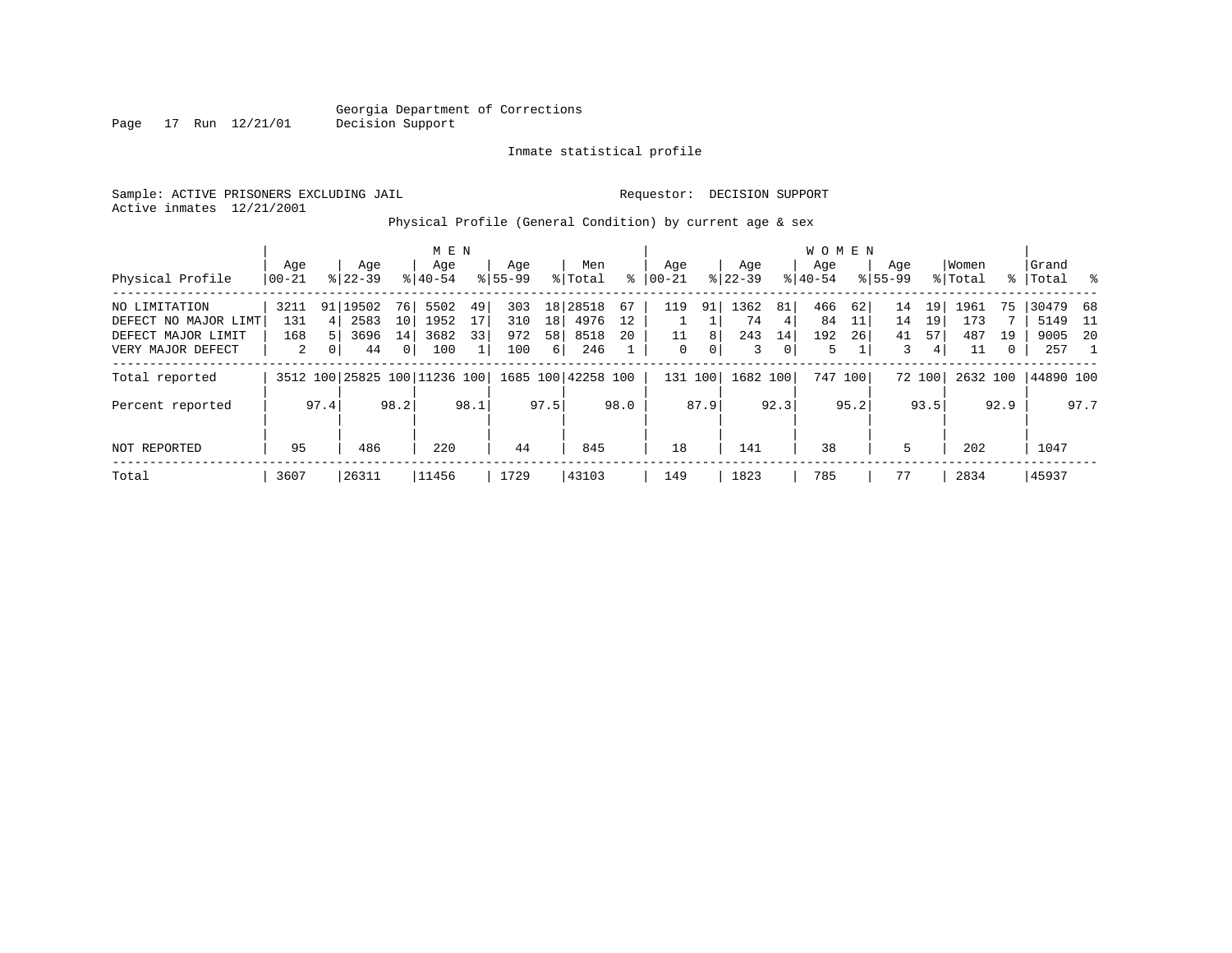Inmate statistical profile

Sample: ACTIVE PRISONERS EXCLUDING JAIL Requestor: DECISION SUPPORT Active inmates 12/21/2001

Security Status by current age & sex

|                  |             |       |           |             | M E N                        |       |          |       |                    |       |            |       |             |       | W O M E N   |          |             |        |             |       |           |       |
|------------------|-------------|-------|-----------|-------------|------------------------------|-------|----------|-------|--------------------|-------|------------|-------|-------------|-------|-------------|----------|-------------|--------|-------------|-------|-----------|-------|
|                  | Age         |       | Age       |             | Age                          |       | Age      |       | Men                |       | Age        |       | Age         |       | Age         |          | Age         |        | Women       |       | Grand     |       |
| Security         | 00-21       |       | $ 22-39 $ |             | $ 40-54$                     |       | $ 55-99$ |       | % Total            | ి     | $ 00 - 21$ |       | $ 22-39 $   |       | $ 40-54 $   |          | $8155 - 99$ |        | % Total     |       | %   Total | ႜ     |
| DIAG INCOM       | $\Omega$    | 0     | 10        | 0           | 2                            |       |          | 0     | 13                 | 0     |            | 0     | $\mathbf 0$ | 0     | $\mathbf 0$ | 0        | 0           |        |             | 0     | 13        | - ()  |
| WRK RELEAS       |             | 0     | 3         | $\mathbf 0$ |                              |       | 0        | 0     | 4                  | 0     | $\Omega$   | 0     | $\mathbf 0$ | 0     | $\mathbf 0$ | $\Omega$ | $\Omega$    |        |             | 0     |           |       |
| TRUSTY           | 52          |       | 1404      | 5           | 829                          |       | 63       | 4     | 2348               | 5     | 2          |       | 100         | 5     | 56          |          | 5           | 6      | 163         | 6     | 2511      |       |
| MINIMUM          | 955         | 26    | 8668      | 33          | 4124                         | 36    | 596      | 34    | 14343              | 33    | 56         | 38    | 970         | 53    | 486         | 62       | 48          | 62     | 1560        | 55    | 15903     | 35    |
| MEDIUM           | 1523        | 42    | 10224     | 39          | 4558                         | 40    | 839      | 49    | 17144              | 40    | 57         | 38    | 487         | 27    | 174         | 22       | 20          | 26     | 738         | 26    | 17882     | 39    |
| CLOSE            | 719         | 20    | 4205      | 16          | 1288                         | 11    | 151      | 9     | 6363               | 15    | 22         | 15    | 129         |       | 32          |          | 2           |        | 185         |       | 6548      | 14    |
| MAXIMUM          | 21          |       | 510       | 2           | 182                          | 2     | 20       |       | 733                | 2     |            | 0     | 5           | 0     |             |          | $\Omega$    |        | 6           | 0     | 739       | 2     |
| DIAGNOSTIC       | 336         | 9     | 1287      | 5           | 473                          |       | 59       | 3     | 2155               |       | 12         | 8     | 132         | 7     | 36          | 5        | 2           | 3      | 182         | 6     | 2337      | 5     |
| Total reported   |             |       |           |             | 3607 100 26311 100 11456 100 |       |          |       | 1729 100 43103 100 |       | 149        | 100   | 1823 100    |       | 785 100     |          |             | 77 100 | 2834 100    |       | 45937 100 |       |
| Percent reported |             | 100.0 |           | 100.0       |                              | 100.0 |          | 100.0 |                    | 100.0 |            | 100.0 |             | 100.0 |             | 100.0    |             | 100.0  |             | 100.0 |           | 100.0 |
| NOT RPTD         | $\mathbf 0$ |       | 0         |             | $\Omega$                     |       | 0        |       | 0                  |       | $\Omega$   |       | 0           |       | $\mathbf 0$ |          | $\Omega$    |        | $\mathbf 0$ |       | 0         |       |
| Total            | 3607        |       | 26311     |             | 11456                        |       | 1729     |       | 43103              |       | 149        |       | 1823        |       | 785         |          | 77          |        | 2834        |       | 45937     |       |

\* NOTE: BEGINNING IN JULY 1987, THE FACILITIES DIVISION NO LONGER CODED INMATES AS BEING WORK RELEASE

Page 18 Run 12/21/01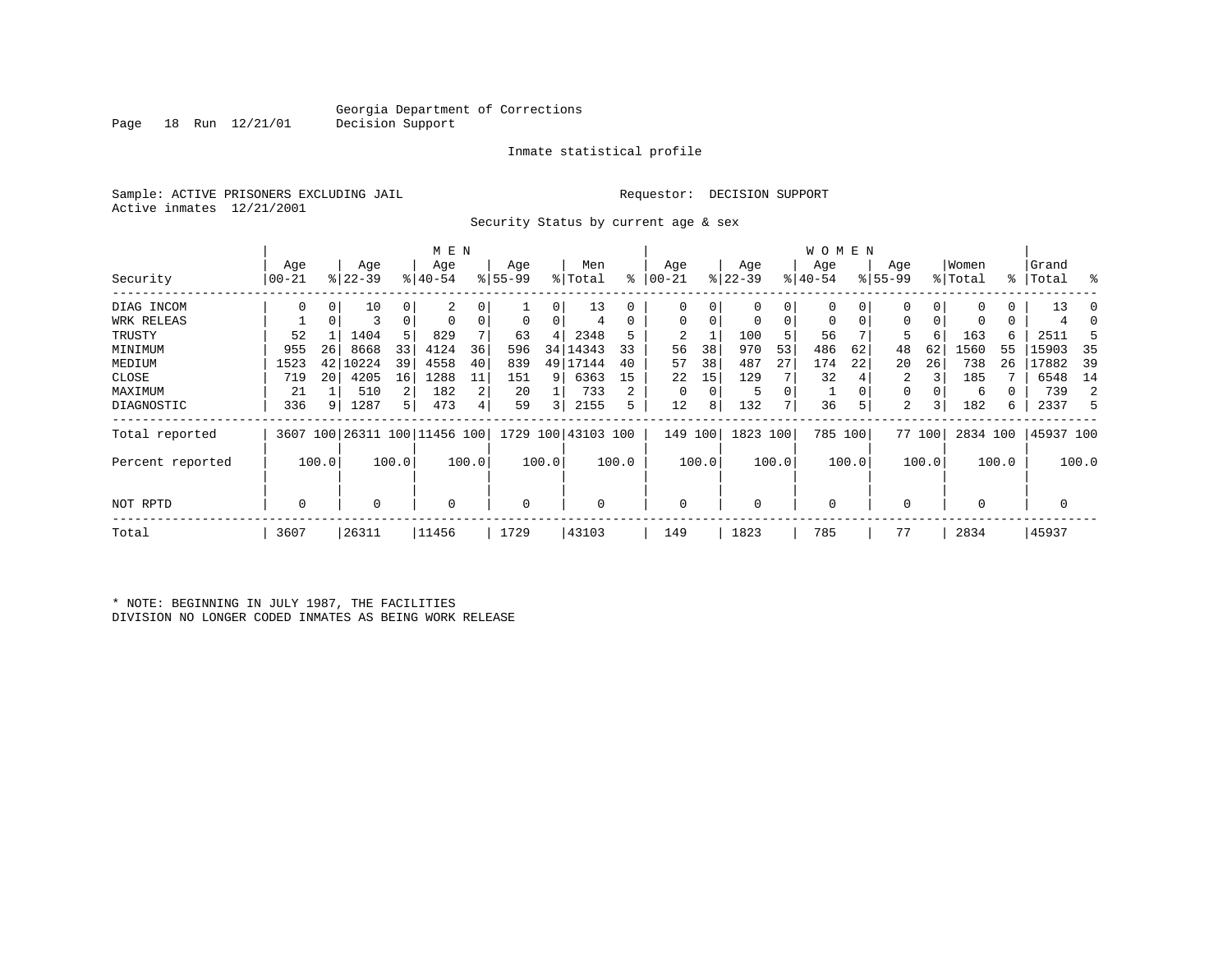Inmate statistical profile

Sample: ACTIVE PRISONERS EXCLUDING JAIL Requestor: DECISION SUPPORT Active inmates 12/21/2001

Page 19 Run 12/21/01

Number Of Sentences by current age & sex

|                     |                  |                |                              |      | M E N            |      |                    |      |                    |      |                      |      |                  |      | <b>WOMEN</b>     |         |                    |        |                  |      |                    |      |
|---------------------|------------------|----------------|------------------------------|------|------------------|------|--------------------|------|--------------------|------|----------------------|------|------------------|------|------------------|---------|--------------------|--------|------------------|------|--------------------|------|
| Number Of Sentences | Age<br>$ 00-21 $ |                | Age<br>$ 22-39 $             |      | Age<br>$ 40-54 $ |      | Age<br>$8155 - 99$ |      | Men<br>% Total     |      | Age<br>$8   00 - 21$ |      | Age<br>$ 22-39 $ |      | Age<br>$8 40-54$ |         | Age<br>$8155 - 99$ |        | Women<br>% Total |      | Grand<br>%   Total | ႜ    |
|                     |                  |                |                              |      |                  |      |                    |      |                    |      |                      |      |                  |      |                  |         |                    |        |                  |      |                    |      |
| ONE                 | 1542             | 43             | 8023                         | 31   | 3701             | 32   | 694                |      | 40 13960           | 32   | 73                   | 50   | 693              | 38   | 306              | 39      | 43                 | 56     | 1115             | 40   | 15075              | 33   |
| TWO                 | 912              | 25             | 6232                         | 24   | 2710             | 24   | 425                |      | 25 10279           | 24   | 35                   | 24   | 458              | 25   | 212              | 27      | 16                 | 21     | 721              | 26   | 11000              | 24   |
| THREE               | 507              | 14             | 4244                         | 16   | 1776             | 16   | 239                | 14   | 6766               | 16   | 21                   | 14   | 269              | 15   | 104              | 13      | 9                  | 12     | 403              | 14   | 7169               | 16   |
| <b>FOUR</b>         | 276              |                | 2674                         | 10   | 1058             | 9    | 132                | 8    | 4140               | 10   |                      | 5    | 167              | 9    | 59               |         | 4                  | 5.     | 237              | 8    | 4377               | 10   |
| FIVE                | 161              |                | 1722                         |      | 726              | 6    | 73                 | 4    | 2682               | 6    | 6                    |      | 91               | 5    | 26               |         | 2                  |        | 125              |      | 2807               | -6   |
| MORE THAN FIVE      | 187              | 5 <sup>1</sup> | 3342                         | 13   | 1457             | 13   | 162                | 9    | 5148               | 12   | $\overline{4}$       | 3    | 134              | 7    | 76               | 10      | 3                  | 4      | 217              | 8    | 5365 12            |      |
| Total reported      |                  |                | 3585 100 26237 100 11428 100 |      |                  |      |                    |      | 1725 100 42975 100 |      | 146 100              |      | 1812 100         |      |                  | 783 100 |                    | 77 100 | 2818 100         |      | 45793 100          |      |
| Percent reported    |                  | 99.4           |                              | 99.7 |                  | 99.8 |                    | 99.8 |                    | 99.7 |                      | 98.0 |                  | 99.4 |                  | 99.7    |                    | 100.0  |                  | 99.4 |                    | 99.7 |
| NOT REPORTED        | 22               |                | 74                           |      | 28               |      | 4                  |      | 128                |      | 3                    |      | 11               |      | 2                |         | $\Omega$           |        | 16               |      | 144                |      |
| Total               | 3607             |                | 26311                        |      | 11456            |      | 1729               |      | 43103              |      | 149                  |      | 1823             |      | 785              |         | 77                 |        | 2834             |      | 45937              |      |
|                     |                  |                |                              |      |                  |      |                    |      |                    |      |                      |      |                  |      |                  |         |                    |        |                  |      |                    |      |
| AVG NUM SENTENCES   | 2.30             |                | 3.04                         |      | 3.01             |      | 2.63               |      | 2.95               |      | 2.03                 |      | 2.54             |      | 2.59             |         | 2.08               |        | 2.51             |      | 2.93               |      |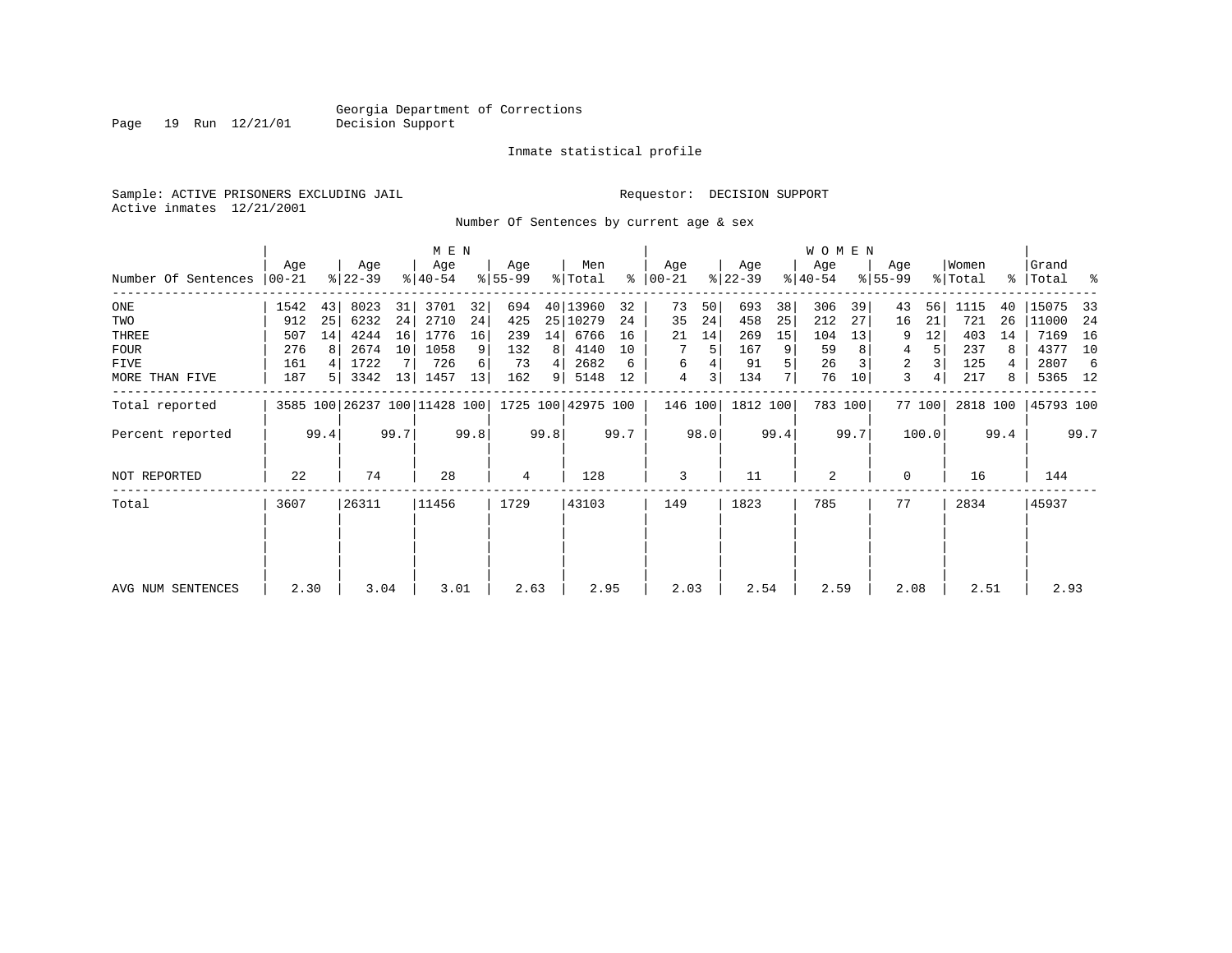Inmate statistical profile

Sample: ACTIVE PRISONERS EXCLUDING JAIL Requestor: DECISION SUPPORT Active inmates 12/21/2001

Page 20 Run 12/21/01

Number Of Disciplinaries by current age & sex

|                  |                  |       |                  |       | M E N                        |       |                  |       |                            |       |                  |       |                  |       | <b>WOMEN</b>     |       |                  |        |                  |       |                    |       |
|------------------|------------------|-------|------------------|-------|------------------------------|-------|------------------|-------|----------------------------|-------|------------------|-------|------------------|-------|------------------|-------|------------------|--------|------------------|-------|--------------------|-------|
| Disciplinaries   | Age<br>$00 - 21$ |       | Age<br>$ 22-39 $ |       | Age<br>$ 40-54 $             |       | Age<br>$ 55-99 $ |       | Men<br>$\frac{1}{2}$ Total | ႜ     | Age<br>$ 00-21 $ |       | Age<br>$ 22-39 $ |       | Age<br>$ 40-54 $ |       | Age<br>$8 55-99$ |        | Women<br>% Total |       | Grand<br>%   Total | နွ    |
| ZERO             | 1216             | 34    | 8496             | 32    | 4901                         | 43    | 881              | 51    | 15494                      | 36    | 67               | 45    | 890              | 49    | 447              | 57    | 52               | 68     | 1456             | 51    | 16950              | 37    |
| ONE              | 480              | 13    | 3683             | 14    | 1712                         | 15    | 295              | 17    | 6170                       | 14    | 19               | 13    | 273              | 15    | 114              | 15    | 14               | 18     | 420              | 15    | 6590               | 14    |
| TWO              | 314              | 9     | 2304             | 9     | 1021                         | 9     | 150              | 9     | 3789                       | 9     | 14               | 9     | 145              | 8     | 60               |       | 2                |        | 221              | 8     | 4010               | 9     |
| THREE            | 232              |       | 1677             |       | 678                          | 6     | 86               | 5     | 2673                       |       | 5                |       | 110              | 6     | 29               |       | 4                |        | 148              | 5     | 2821               | 6     |
| <b>FOUR</b>      | 195              |       | 1254             |       | 446                          | 4     | 49               | 3     | 1944                       |       | 6                |       | 76               |       | 32               |       |                  |        | 115              |       | 2059               | 4     |
| <b>FIVE</b>      | 160              |       | 977              | 4     | 350                          | 3     | 45               | 3     | 1532                       |       | 5                |       | 48               | 3     | 8                |       | 0                |        | 61               |       | 1593               | 3     |
| MORE THAN FIVE   | 1010             | 28    | 7917             | 30    | 2347                         | 20    | 223              |       | 13 11497                   | 27    | 33               | 22    | 281              | 15    | 95               | 12    | 4                | 5      | 413              | 15    | 11910              | 26    |
| Total reported   |                  |       |                  |       | 3607 100 26308 100 11455 100 |       |                  |       | 1729 100 43099 100         |       | 149 100          |       | 1823 100         |       | 785 100          |       |                  | 77 100 | 2834 100         |       | 45933 100          |       |
| Percent reported |                  | 100.0 |                  | 100.0 |                              | 100.0 |                  | 100.0 |                            | 100.0 |                  | 100.0 |                  | 100.0 |                  | 100.0 |                  | 100.0  |                  | 100.0 |                    | 100.0 |
| NOT REPORTED     | 0                |       | 3                |       |                              |       | 0                |       | 4                          |       | 0                |       | $\mathbf 0$      |       | $\mathbf 0$      |       | 0                |        | $\mathbf 0$      |       | 4                  |       |
| Total            | 3607             |       | 26311            |       | 11456                        |       | 1729             |       | 43103                      |       | 149              |       | 1823             |       | 785              |       | 77               |        | 2834             |       | 45937              |       |
|                  |                  |       |                  |       |                              |       |                  |       |                            |       |                  |       |                  |       |                  |       |                  |        |                  |       |                    |       |
|                  |                  |       |                  |       |                              |       |                  |       |                            |       |                  |       |                  |       |                  |       |                  |        |                  |       |                    |       |
| AVG NUM DISCIP   | 5.39             |       | 6.44             |       | 4.52                         |       | 2.90             |       | 5.70                       |       | 3.81             |       | 3.24             |       | 2.46             |       | 1.04             |        | 2.99             |       | 5.53               |       |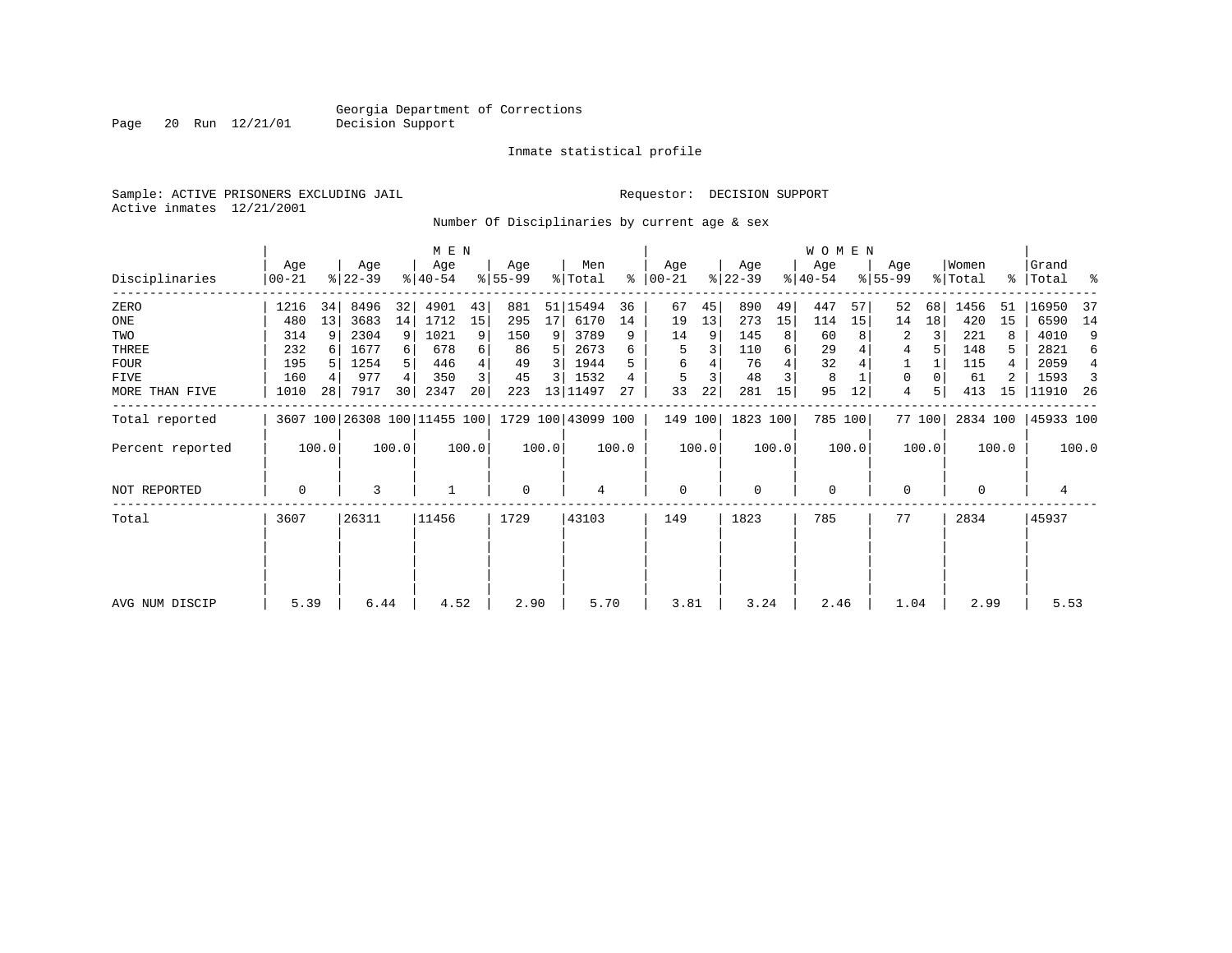Page 21 Run 12/21/01

#### Inmate statistical profile

Sample: ACTIVE PRISONERS EXCLUDING JAIL Requestor: DECISION SUPPORT Active inmates 12/21/2001

Number Of Escapes by current age & sex

|                  |                  |          |                  |          | M E N                                           |       |                 |       |                |          |                   |       |                  |          | WOMEN            |       |                  |        |                  |          |                 |          |
|------------------|------------------|----------|------------------|----------|-------------------------------------------------|-------|-----------------|-------|----------------|----------|-------------------|-------|------------------|----------|------------------|-------|------------------|--------|------------------|----------|-----------------|----------|
| Escapes          | Age<br>$00 - 21$ |          | Age<br>$ 22-39 $ |          | Age<br>$ 40-54 $                                |       | Age<br>$ 55-99$ |       | Men<br>% Total | ႜ        | Age<br>$ 00 - 21$ |       | Age<br>$ 22-39 $ |          | Age<br>$ 40-54 $ |       | Age<br>$ 55-99 $ |        | Women<br>% Total | ႜ        | Grand<br> Total | ႜ        |
| ZERO             |                  |          | 3599 100 26131   |          | 99 11314                                        | 99    | 1702            |       | 98 42746       | 99       | 149               | 100   | 1813             | 99       | 783 100          |       |                  | 77 100 | 2822             | 100      | 45568           | 99       |
| ONE              | 8                | $\Omega$ | 178              | 1        | 122                                             |       | 21              |       | 329            |          | 0                 | 0     | 10               |          | 2                | 0     | 0                | 0      | 12               | 0        | 341             | -1       |
| TWO              |                  |          | 2                | $\Omega$ | 15                                              | 0     | 4               | 0     | 21             | $\Omega$ | 0                 |       |                  | O        | 0                |       | 0                |        | $\Omega$         | 0        | 21              | $\Omega$ |
| THREE            | 0                |          |                  |          | 4                                               |       | 2               | 0     | 6              |          | 0                 |       |                  |          | 0                |       | $\mathbf 0$      |        |                  | 0        | 6               |          |
| <b>FOUR</b>      | $\Omega$         |          |                  |          |                                                 | 0     | $\Omega$        | 0     |                | 0        | $\Omega$          | 0     |                  | $\Omega$ | $\Omega$         |       | $\mathbf 0$      |        |                  | $\Omega$ |                 |          |
| FIVE             | $\Omega$         |          | 0                |          | $\mathbf 0$                                     | 0     | $\Omega$        | 0     | $\Omega$       | 0        | $\Omega$          | 0     |                  | $\Omega$ | 0                |       | $\mathbf 0$      |        |                  | 0        |                 |          |
| MORE THAN FIVE   | $\mathbf 0$      | 0        | 0                | 0        | $\Omega$                                        | 0     | $\Omega$        | 0     | 0              |          | $\mathbf 0$       | 0     |                  | $\Omega$ | 0                |       | $\mathbf 0$      | 0      | U                | 0        |                 |          |
| Total reported   |                  |          |                  |          | 3607 100 26311 100 11456 100 1729 100 43103 100 |       |                 |       |                |          | 149 100           |       | 1823 100         |          | 785 100          |       |                  | 77 100 | 2834 100         |          | 45937 100       |          |
| Percent reported |                  | 100.0    |                  | 100.0    |                                                 | 100.0 |                 | 100.0 |                | 100.0    |                   | 100.0 |                  | 100.0    |                  | 100.0 |                  | 100.0  |                  | 100.0    |                 | 100.0    |
| NOT REPORTED     | $\Omega$         |          | $\Omega$         |          | $\mathbf 0$                                     |       | 0               |       | 0              |          | 0                 |       | $\Omega$         |          | $\mathbf 0$      |       | 0                |        | $\Omega$         |          | 0               |          |
| Total            | 3607             |          | 26311            |          | 11456                                           |       | 1729            |       | 43103          |          | 149               |       | 1823             |          | 785              |       | 77               |        | 2834             |          | 45937           |          |
|                  |                  |          |                  |          |                                                 |       |                 |       |                |          |                   |       |                  |          |                  |       |                  |        |                  |          |                 |          |
| AVG NUM ESCAPES  |                  | .00      | .01              |          | .01                                             |       | .02             |       | .01            |          | .00               |       | .01              |          | .00              |       |                  | .00    | .00              |          | .01             |          |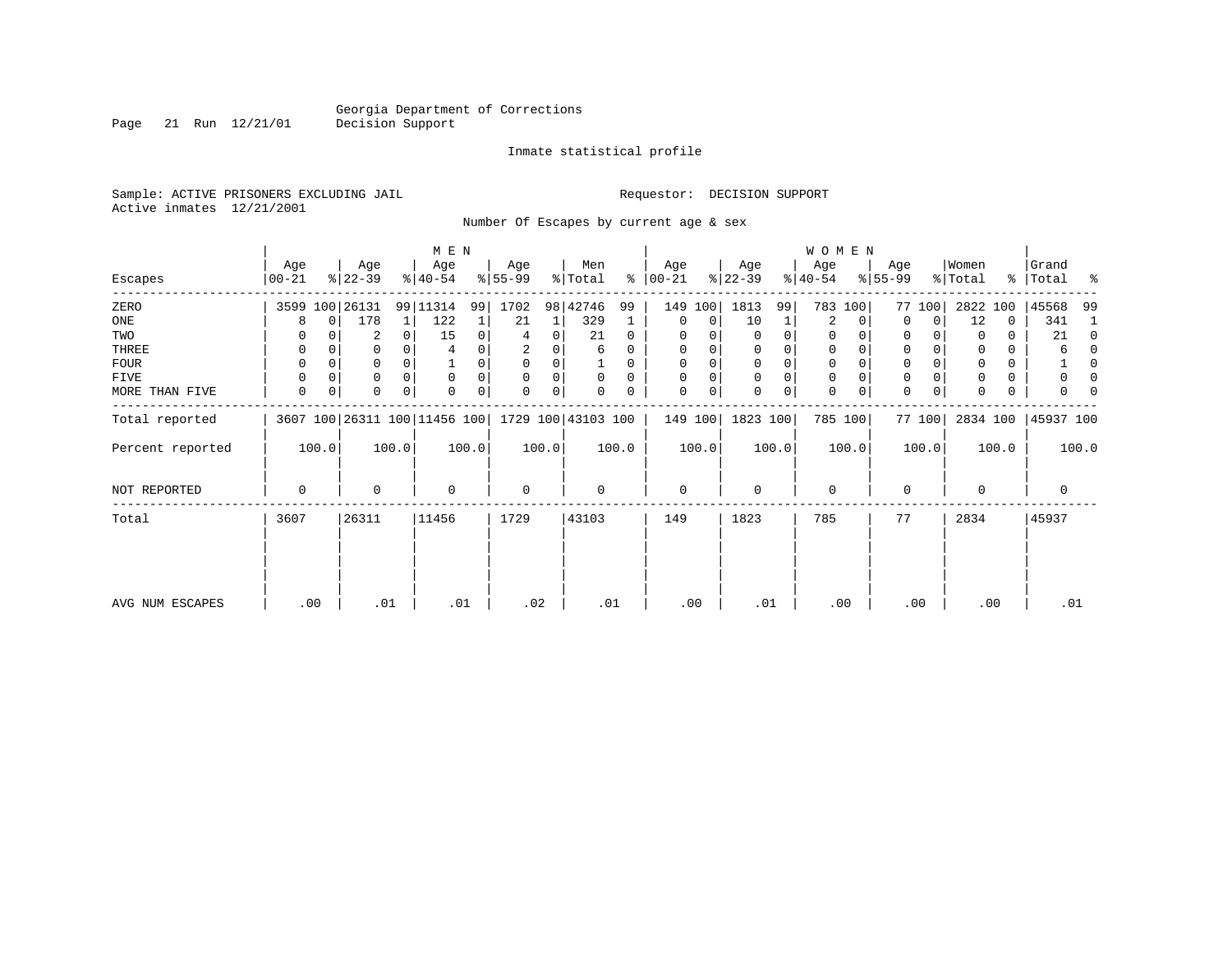#### Georgia Department of Corrections Page 22 Run 12/21/01 Decision Support

Inmate statistical profile

Sample: ACTIVE PRISONERS EXCLUDING JAIL **Requestor: DECISION SUPPORT** Active inmates 12/21/2001

#### Number Of Prior Georgia Incarcerations \* by current age & sex

|                            |             |          |                  |       | M E N            |       |                  |                 |                                                 |       |                    |          |                  |       | W O M E N        |       |                    |        |                  |       |                 |       |
|----------------------------|-------------|----------|------------------|-------|------------------|-------|------------------|-----------------|-------------------------------------------------|-------|--------------------|----------|------------------|-------|------------------|-------|--------------------|--------|------------------|-------|-----------------|-------|
| Prior Incarcerations 00-21 | Age         |          | Age<br>$ 22-39 $ |       | Age<br>$ 40-54 $ |       | Age<br>$8 55-99$ |                 | Men<br>% Total                                  | ႜ     | Age<br>$ 00 - 21 $ |          | Age<br>$ 22-39 $ |       | Age<br>$ 40-54 $ |       | Age<br>$8155 - 99$ |        | Women<br>% Total | ႜႜ    | Grand<br> Total | ႜ     |
| ZERO                       | 3243        |          | 90 14169         | 54    | 4335             | 38    | 974              |                 | 56 22721                                        | 53    | 137                | 92       | 1149             | 63    | 423              | 54    | 57                 | 74     | 1766             | 62    | 24487           | 53    |
| ONE                        | 333         | 9        | 5378             | 20    | 2121             | 19    | 319              | 18 <sup>1</sup> | 8151                                            | 19    | 12                 | 8        | 340              | 19    | 127              | 16    | 11                 | 14     | 490              | 17    | 8641            | 19    |
| TWO                        | 29          |          | 3146             | 12    | 1572             | 14    | 167              | 10 <sub>1</sub> | 4914                                            | 11    | 0                  | $\Omega$ | 160              | 9     | 84               | 11    | 2                  | 3      | 246              | 9     | 5160            | 11    |
| THREE                      | 2           | $\Omega$ | 1838             |       | 1138             | 10    | 121              |                 | 3099                                            |       | 0                  | 0        | 97               |       | 62               |       | 3                  |        | 162              | 6     | 3261            | 7     |
| <b>FOUR</b>                | $\Omega$    |          | 943              |       | 872              | 8     | 65               | 4 <sup>1</sup>  | 1880                                            |       | $\Omega$           |          | 40               |       | 30               |       | $\overline{2}$     |        | 72               | 3     | 1952            | 4     |
| <b>FIVE</b>                | 0           |          | 488              |       | 599              | 5     | 29               |                 | 1116                                            |       | 0                  | 0        | 21               |       | 22               |       |                    |        | 44               |       | 1160            | 3     |
| MORE THAN FIVE             | 0           | 0        | 349              |       | 819              | 7     | 54               | $\overline{3}$  | 1222                                            |       | 0                  | 0        | 16               |       | 37               |       |                    |        | 54               | 2     | 1276            | 3     |
| Total reported             |             |          |                  |       |                  |       |                  |                 | 3607 100 26311 100 11456 100 1729 100 43103 100 |       | 149 100            |          | 1823 100         |       | 785 100          |       |                    | 77 100 | 2834 100         |       | 45937 100       |       |
| Percent reported           |             | 100.0    |                  | 100.0 |                  | 100.0 |                  | 100.0           |                                                 | 100.0 |                    | 100.0    |                  | 100.0 |                  | 100.0 |                    | 100.0  |                  | 100.0 |                 | 100.0 |
| NOT REPORTED               | $\mathbf 0$ |          | $\Omega$         |       | $\Omega$         |       | $\mathbf 0$      |                 | 0                                               |       | 0                  |          | $\Omega$         |       | $\mathbf 0$      |       | $\mathbf 0$        |        | $\Omega$         |       | 0               |       |
| Total                      | 3607        |          | 26311            |       | 11456            |       | 1729             |                 | 43103                                           |       | 149                |          | 1823             |       | 785              |       | 77                 |        | 2834             |       | 45937           |       |
|                            |             |          |                  |       |                  |       |                  |                 |                                                 |       |                    |          |                  |       |                  |       |                    |        |                  |       |                 |       |
|                            |             |          |                  |       |                  |       |                  |                 |                                                 |       |                    |          |                  |       |                  |       |                    |        |                  |       |                 |       |
| AVG # INCARCERATIONS       | .11         |          |                  | .98   | 1.82             |       | 1.04             |                 | 1.13                                            |       | .08                |          | .72              |       | 1.26             |       | .57                |        | .83              |       | 1.11            |       |

\* This data counts a parole revocation on an existing sentenCE AS A prior incarceration. Also, this data counts, for any cohort of inmates, the total number of Georgia incarcerations the inmate has had during his entire criminal career. For example, if an inmate was admitted to prison first in FY72, and then re-admitted in FY79 and FY85, he had two prior incarcerations before the FY85 admission. This inmate's records show two prior incarcerations in all three of his records since he has had two prior incarcerations in his criminal career. If the cohort of FY72 admissions is selected for analysis, two prior incarcerations will be listed for this inmate even though in FY72, he had no prior incarcerations.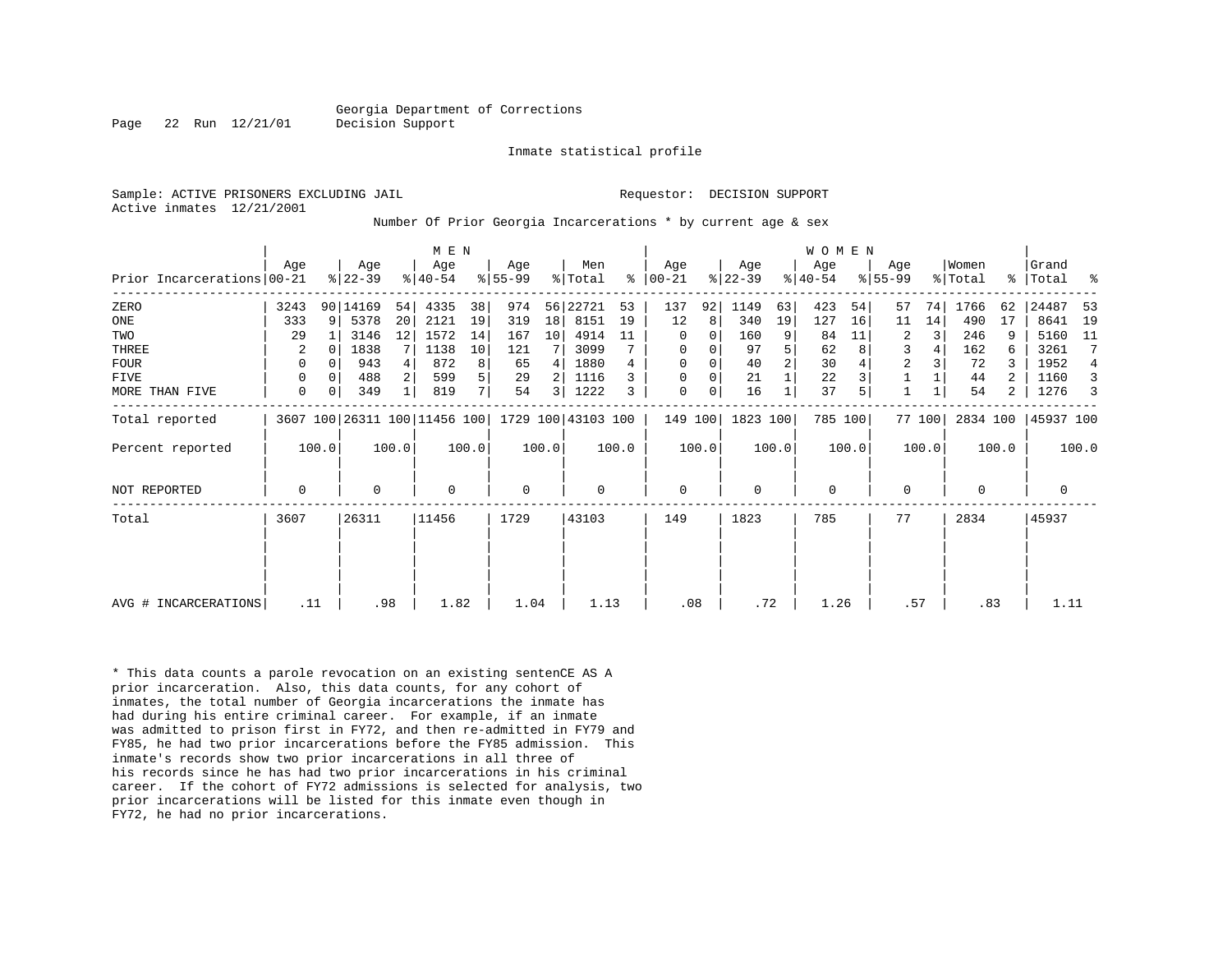Inmate statistical profile

Sample: ACTIVE PRISONERS EXCLUDING JAIL Requestor: DECISION SUPPORT Active inmates 12/21/2001

Page 23 Run 12/21/01

Number Of Transfers by current age & sex

|                   |                |       |                  |                | M E N                        |       |                  |       |                    |       |                 |       |                  |       | <b>WOMEN</b>     |       |                  |        |                  |       |                      |                |
|-------------------|----------------|-------|------------------|----------------|------------------------------|-------|------------------|-------|--------------------|-------|-----------------|-------|------------------|-------|------------------|-------|------------------|--------|------------------|-------|----------------------|----------------|
| Transfers         | Age<br>  00-21 |       | Age<br>$ 22-39 $ |                | Age<br>$8 40-54$             |       | Age<br>$ 55-99 $ |       | Men<br>% Total     | ႜႂ    | Age<br>$ 00-21$ |       | Age<br>$ 22-39 $ |       | Age<br>$ 40-54 $ |       | Age<br>$8 55-99$ |        | Women<br>% Total |       | Grand<br>%   Total % |                |
| ZERO              | 915            | 25    | 2322             | $\overline{9}$ | 948                          | 8     | 127              |       | 4312               | 10    | 32              | 21    | 387              | 21    | 137              | 17    | 12               | 16     | 568              | 20    | 4880                 | -11            |
| ONE               | 1643           | 46    | 10081            | 38             | 4262                         | 37    | 678              |       | 39 16664           | 39    | 94              | 63    | 931              | 51    | 399              | 51    | 27               | 35     | 1451             | 51    | 18115                | 39             |
| TWO               | 667            | 18    | 6133             | 23             | 2230                         | 19    | 308              | 18    | 9338               | 22    | 12              | 8     | 268              | 15    | 124              | 16    | 17               | 22     | 421              | 15    | 9759                 | -21            |
| THREE             | 253            |       | 3201             | 12             | 1305                         | 11    | 194              | 11    | 4953               | 11    | 8               | 5     | 143              | 8     | 56               |       | 10               | 13     | 217              | 8     | 5170                 | - 11           |
| <b>FOUR</b>       | 80             |       | 1781             | 7 I            | 854                          |       | 128              |       | 2843               |       |                 |       | 52               | 3     | 31               |       | 3                | 4      | 89               |       | 2932                 | 6              |
| FIVE              | 25             |       | 1065             | 4              | 547                          |       | 84               | 5     | 1721               |       | 0               |       | 21               |       | 14               |       | 4                |        | 39               |       | 1760                 | $\overline{4}$ |
| MORE THAN FIVE    | 24             |       | 1728             | 7              | 1310                         | 11    | 210              | 12    | 3272               | 8     | 0               | 0     | 21               |       | 24               |       | 4                | 5      | 49               | 2     | 3321                 | 7              |
| Total reported    |                |       |                  |                | 3607 100 26311 100 11456 100 |       |                  |       | 1729 100 43103 100 |       | 149 100         |       | 1823 100         |       | 785 100          |       |                  | 77 100 | 2834 100         |       | 45937 100            |                |
| Percent reported  |                | 100.0 |                  | 100.0          |                              | 100.0 |                  | 100.0 |                    | 100.0 |                 | 100.0 |                  | 100.0 |                  | 100.0 |                  | 100.0  |                  | 100.0 |                      | 100.0          |
| NOT REPORTED      | 0              |       | 0                |                | $\mathbf 0$                  |       | 0                |       | 0                  |       | 0               |       | $\mathbf 0$      |       | $\mathbf 0$      |       | $\Omega$         |        | 0                |       | 0                    |                |
| Total             | 3607           |       | 26311            |                | 11456                        |       | 1729             |       | 43103              |       | 149             |       | 1823             |       | 785              |       | 77               |        | 2834             |       | 45937                |                |
|                   |                |       |                  |                |                              |       |                  |       |                    |       |                 |       |                  |       |                  |       |                  |        |                  |       |                      |                |
|                   |                |       |                  |                |                              |       |                  |       |                    |       |                 |       |                  |       |                  |       |                  |        |                  |       |                      |                |
| AVG NUM TRANSFERS | 1.21           |       | 2.21             |                | 2.62                         |       | 2.68             |       | 2.25               |       | 1.03            |       | 1.29             |       | 1.52             |       | 2.00             |        | 1.36             |       | 2.20                 |                |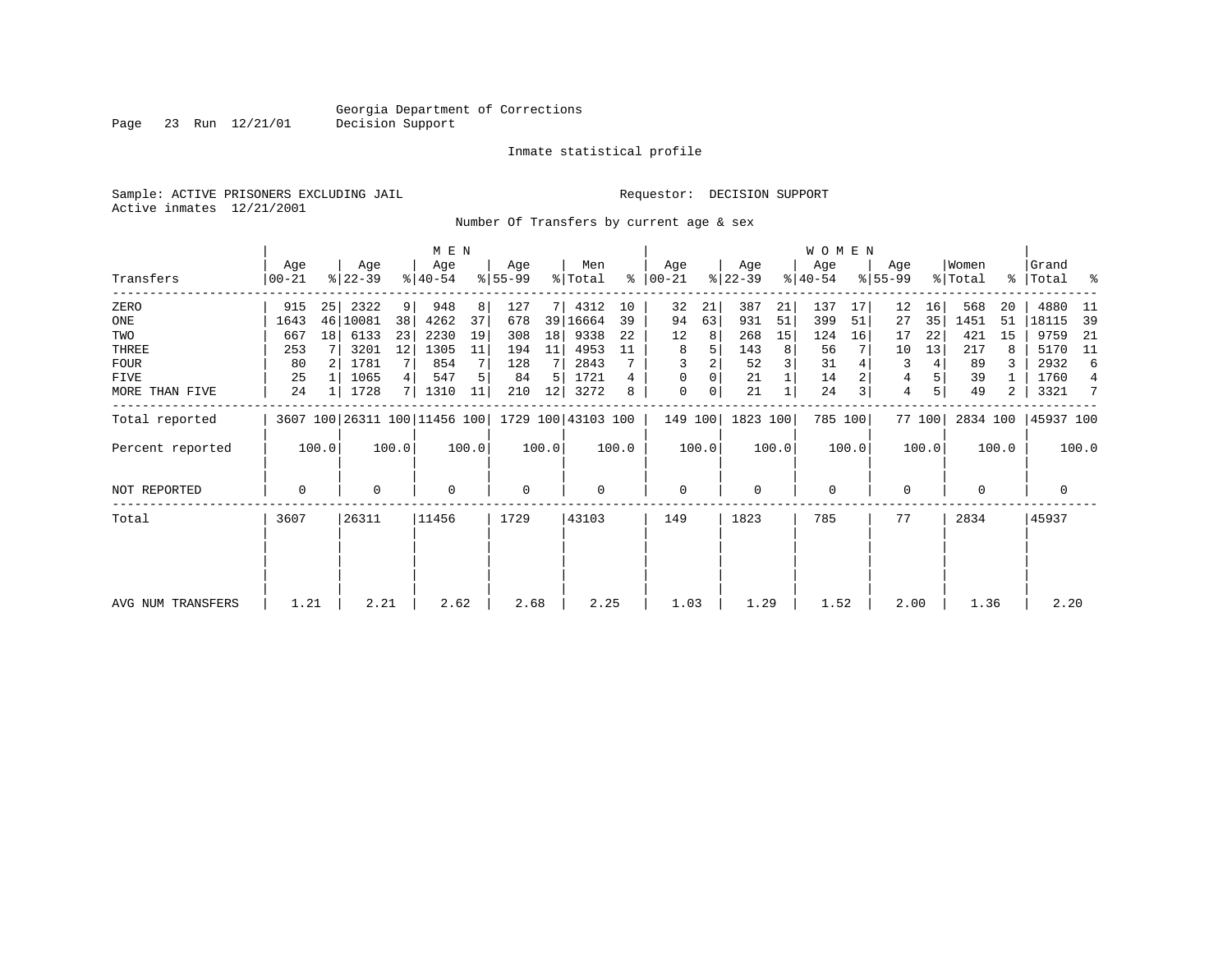Inmate statistical profile

Sample: ACTIVE PRISONERS EXCLUDING JAIL **Requestor: DECISION SUPPORT** Active inmates 12/21/2001

Page 24 Run 12/21/01

County Of Conviction by current age & sex

|                            |             |                |           |              | M E N    |              |             |                |         |              |                |   |                |              | W O M E N      |              |                |              |                |              |       |                |
|----------------------------|-------------|----------------|-----------|--------------|----------|--------------|-------------|----------------|---------|--------------|----------------|---|----------------|--------------|----------------|--------------|----------------|--------------|----------------|--------------|-------|----------------|
|                            | Age         |                | Age       |              | Age      |              | Age         |                | Men     |              | Age            |   | Age            |              | Age            |              | Age            |              | Women          |              | Grand |                |
| County Of Conviction 00-21 |             |                | $8 22-39$ |              | $ 40-54$ |              | $8155 - 99$ |                | % Total | ి            | $ 00-21$       |   | $ 22-39$       |              | $ 40-54$       |              | $8155 - 99$    |              | % Total        | ి            | Total | န္             |
| Appling                    | 4           | 0              | 57        | 0            | 34       | 0            | 5           | 0              | 100     | 0            | 0              | 0 | 3              | 0            | 1              | 0            | 0              | 0            | 4              | 0            | 104   | $\Omega$       |
| Atkinson                   | 3           | $\mathbf 0$    | 29        | 0            | 12       | 0            | 3           | $\mathbf 0$    | 47      | 0            | 0              | 0 | 2              | 0            | 2              | 0            | $\Omega$       | 0            | $\overline{4}$ | 0            | 51    | $\Omega$       |
| Bacon                      | 3           | $\Omega$       | 38        | $\mathbf 0$  | 17       | $\mathbf 0$  | $\Omega$    | $\mathbf 0$    | 58      | $\Omega$     | $\Omega$       | 0 | $\overline{2}$ | $\Omega$     | 0              | $\mathbf 0$  | $\Omega$       | $\Omega$     | $\overline{2}$ | $\Omega$     | 60    | $\Omega$       |
| Baker                      | $\mathbf 0$ | $\Omega$       | 15        | $\mathbf 0$  | 6        | $\mathsf 0$  | 1           | $\mathbf 0$    | 22      | $\Omega$     | $\Omega$       | 0 | 3              | $\Omega$     | 0              | $\Omega$     | $\Omega$       | $\Omega$     | 3              | 0            | 25    | $\Omega$       |
| Baldwin                    | 34          | $\mathbf{1}$   | 225       | 1            | 94       | 1            | 8           | $\mathbf 0$    | 361     | $\mathbf{1}$ | $\Omega$       | 0 | 16             | 1            | 7              | $\mathbf{1}$ | $\Omega$       | $\Omega$     | 23             | $\mathbf{1}$ | 384   | 1              |
| Banks                      | 12          | 0              | 23        | 0            | 20       | $\mathbf 0$  | 5           | $\mathbf 0$    | 60      | 0            | $\mathbf{1}$   | 1 | 3              | $\Omega$     | 2              | $\mathbf 0$  | $\Omega$       | 0            | 6              | 0            | 66    | $\Omega$       |
| Barrow                     | 12          | $\mathbf 0$    | 97        | $\mathbf 0$  | 58       | $\mathbf 1$  | 13          | 1              | 180     | 0            | 0              | 0 | 14             | 1            | 4              | 1            | 0              | 0            | 18             | 1            | 198   | $\Omega$       |
| Bartow                     | 19          | $\mathbf{1}$   | 221       | $\mathbf 1$  | 103      | $\mathbf{1}$ | 25          | $\mathbf{1}$   | 368     | $\mathbf{1}$ | 3              | 2 | 18             | 1            | 7              | $\mathbf{1}$ | $\Omega$       | 0            | 28             | $\mathbf{1}$ | 396   | $\mathbf{1}$   |
| Ben Hill                   | 22          | $\mathbf{1}$   | 117       | $\mathbf 0$  | 48       | $\mathbf 0$  | 11          | $\mathbf{1}$   | 198     | $\Omega$     | $\Omega$       | 0 | 11             | 1            | 4              | 1            | $\Omega$       | 0            | 15             | $\mathbf{1}$ | 213   | $\Omega$       |
| Berrien                    | 5           | 0              | 46        | $\mathbf 0$  | 14       | $\mathbf 0$  | 3           | $\mathbf 0$    | 68      | 0            | 0              | 0 | 1              | 0            | 0              | $\mathbf 0$  | 0              | 0            | 1              | 0            | 69    | $\Omega$       |
| <b>Bibb</b>                | 78          | $\overline{2}$ | 641       | 2            | 312      | 3            | 44          | 3              | 1075    | 3            | 5              | 3 | 35             | 2            | 23             | 3            | 3              | 4            | 66             | 2            | 1141  | $\overline{2}$ |
| Bleckley                   | 10          | $\Omega$       | 76        | $\mathbf 0$  | 30       | $\mathbf 0$  | 2           | $\mathbf 0$    | 118     | $\Omega$     | $\Omega$       | 0 | 5              | $\Omega$     | 5              | $\mathbf{1}$ | $\Omega$       | $\Omega$     | 10             | $\Omega$     | 128   | $\Omega$       |
| Brantley                   | 1           | 0              | 23        | $\mathbf 0$  | 13       | $\mathsf 0$  | 3           | $\mathbf 0$    | 40      | 0            | $\Omega$       | 0 | $\Omega$       | 0            | 2              | $\mathbf 0$  | $\Omega$       | $\Omega$     | $\overline{a}$ | 0            | 42    | $\Omega$       |
| <b>Brooks</b>              | 5           | 0              | 57        | 0            | 14       | 0            | 6           | $\mathbf 0$    | 82      | $\Omega$     | $\Omega$       | 0 | $\overline{2}$ | $\Omega$     | 1              | $\Omega$     | $\Omega$       | 0            | 3              | 0            | 85    | $\Omega$       |
| Bryan                      | 3           | 0              | 48        | $\mathbf 0$  | 25       | $\mathbf 0$  | 3           | 0              | 79      | 0            | $\Omega$       | 0 | $\mathbf{1}$   | $\Omega$     | 0              | $\mathbf 0$  | 1              | 1            | $\overline{2}$ | 0            | 81    | $\Omega$       |
| Bulloch                    | 44          | $\mathbf{1}$   | 227       | 1            | 79       | $\mathbf 1$  | 11          | $\mathbf{1}$   | 361     | 1            | $\overline{2}$ | 1 | 12             | 1            | б              | $\mathbf{1}$ | $\overline{2}$ | 3            | 22             | 1            | 383   | 1              |
| <b>Burke</b>               | 12          | 0              | 142       | 1            | 54       | 0            | 7           | $\mathbf 0$    | 215     | $\mathbf{1}$ | $\mathbf{1}$   | 1 | 4              | $\Omega$     | 3              | $\Omega$     | $\Omega$       | 0            | 8              | 0            | 223   | $\Omega$       |
| <b>Butts</b>               | 19          | 1              | 78        | 0            | 34       | $\mathbf 0$  | 8           | $\mathbf 0$    | 139     | $\Omega$     | $\mathbf{1}$   | 1 | 7              | $\Omega$     | $\overline{2}$ | $\Omega$     | $\Omega$       | $\Omega$     | 10             | 0            | 149   | $\Omega$       |
| Calhoun                    | 4           | 0              | 18        | $\mathbf 0$  | 14       | $\mathbf 0$  | 3           | 0              | 39      | 0            | 0              | 0 |                | 0            | 0              | $\mathbf 0$  | 0              | 0            | 1              | 0            | 40    | $\Omega$       |
| Camden                     | 3           | $\mathbf 0$    | 62        | $\mathbf 0$  | 26       | $\mathbf 0$  | 4           | $\mathbf 0$    | 95      | $\Omega$     | 0              | 0 | $\overline{2}$ | $\Omega$     | $\mathbf{1}$   | $\Omega$     | $\mathbf{1}$   | $\mathbf{1}$ | $\overline{4}$ | 0            | 99    | $\Omega$       |
| Candler                    | 6           | $\mathbf 0$    | 64        | $\mathbf 0$  | 17       | $\mathbf 0$  | $\Omega$    | $\mathbf 0$    | 87      | $\Omega$     | $\Omega$       | 0 | $\mathbf{1}$   | $\Omega$     | $\mathbf{1}$   | $\Omega$     | $\Omega$       | 0            | $\overline{2}$ | 0            | 89    | $\Omega$       |
| Carroll                    | 36          | 1              | 256       | 1            | 105      | $\mathbf 1$  | 31          | $\overline{c}$ | 428     | 1            | 4              | 3 | 33             | 2            | 7              | 1            | 0              | 0            | 44             | 2            | 472   | 1              |
| Catoosa                    | 10          | 0              | 96        | $\mathbf 0$  | 58       | $\mathbf 1$  | 12          | 1              | 176     | 0            | $\mathbf{1}$   | 1 | 15             | 1            | 3              | $\mathbf 0$  | 1              | 1            | 20             | 1            | 196   | $\mathbf 0$    |
| Charlton                   | 3           | $\Omega$       | 25        | $\mathbf 0$  | 15       | $\mathbf 0$  | 2           | $\mathbf 0$    | 45      | $\Omega$     | $\Omega$       | 0 | $\overline{2}$ | $\Omega$     | $\mathbf{1}$   | $\Omega$     | $\Omega$       | $\Omega$     | 3              | $\Omega$     | 48    | $\Omega$       |
| Chatham                    | 229         | 6              | 1439      | 5            | 518      | 5            | 61          | $\overline{4}$ | 2247    | 5            | 9              | 6 | 109            | 6            | 34             | 4            | 1              | 1            | 153            | 5            | 2400  | 5              |
| Chattahoochee              | 5           | 0              | 14        | 0            | 8        | $\mathsf 0$  | $\mathbf 0$ | $\mathbf 0$    | 27      | 0            | $\mathbf{1}$   | 1 | $\mathbf 0$    | 0            | $\Omega$       | $\mathbf 0$  | $\Omega$       | 0            | $\mathbf{1}$   | 0            | 28    | $\Omega$       |
| Chatooga                   | 4           | $\mathbf 0$    | 95        | $\mathbf 0$  | 60       | $\mathbf{1}$ | 10          | 1              | 169     | 0            | $\overline{2}$ | 1 | 8              | 0            | 3              | $\Omega$     | $\mathbf{1}$   | 1            | 14             | 0            | 183   | $\Omega$       |
| Cherokee                   | 26          | $\mathbf{1}$   | 194       | $\mathbf{1}$ | 141      | $\mathbf 1$  | 25          | $\mathbf{1}$   | 386     | 1            | 3              | 2 | 35             | 2            | 11             | 1            | $\mathbf{1}$   | 1            | 50             | 2            | 436   | $\mathbf{1}$   |
| Clarke                     | 32          | 1              | 317       | 1            | 108      | $\mathbf 1$  | 21          | 1              | 478     | $\mathbf{1}$ | $\Omega$       | 0 | 24             | 1            | 8              | 1            | 3              | 4            | 35             | 1            | 513   | 1              |
| Clay                       | 3           | $\Omega$       | 13        | 0            | 8        | $\mathbf 0$  | 1           | $\mathbf 0$    | 25      | $\Omega$     | $\Omega$       | 0 | $\Omega$       | $\Omega$     | $\mathbf 0$    | $\Omega$     | $\Omega$       | 0            | $\mathbf 0$    | $\Omega$     | 25    | $\Omega$       |
| Clayton                    | 207         | 6              | 1039      | 4            | 389      | 3            | 54          | 3              | 1689    | 4            | 12             | 8 | 103            | 6            | 42             | 5            | 5              | 6            | 162            | 6            | 1851  | $\overline{4}$ |
| Clinch                     | 7           | $\Omega$       | 30        | $\mathbf 0$  | 9        | $\mathbf 0$  | $\mathbf 0$ | $\mathbf 0$    | 46      | 0            | $\mathbf 0$    | 0 | 2              | $\Omega$     | $\mathbf{0}$   | $\mathbf 0$  | $\Omega$       | $\mathbf 0$  | 2              | $\Omega$     | 48    | $\Omega$       |
| Cobb                       | 173         | 5              | 1224      | 5            | 530      | 5            | 82          | 5              | 2009    | 5            | 5              | 3 | 88             | 5            | 43             | 5            | 1              | 1            | 137            | 5            | 2146  | 5              |
| Coffee                     | 17          | 0              | 141       | 1            | 52       | 0            | 5           | 0              | 215     | 1            | $\mathbf{1}$   | 1 | 4              | 0            | 2              | $\mathbf 0$  | $\mathbf{1}$   | 1            | 8              | 0            | 223   | $\Omega$       |
| Colquit                    | 27          | 1              | 178       | 1            | 81       | $\mathbf 1$  | 22          | 1              | 308     | 1            | 0              | 0 | 14             | 1            | 3              | $\mathbf 0$  | 1              | 1            | 18             | 1            | 326   | $\mathbf{1}$   |
| Columbia                   | 24          | 1              | 140       | $\mathbf{1}$ | 55       | $\mathbf 0$  | 4           | $\mathbf 0$    | 223     | $\mathbf{1}$ | $\mathbf{1}$   | 1 | 13             | $\mathbf{1}$ | 5              | $\mathbf{1}$ | $\Omega$       | 0            | 19             | $\mathbf{1}$ | 242   | $\mathbf{1}$   |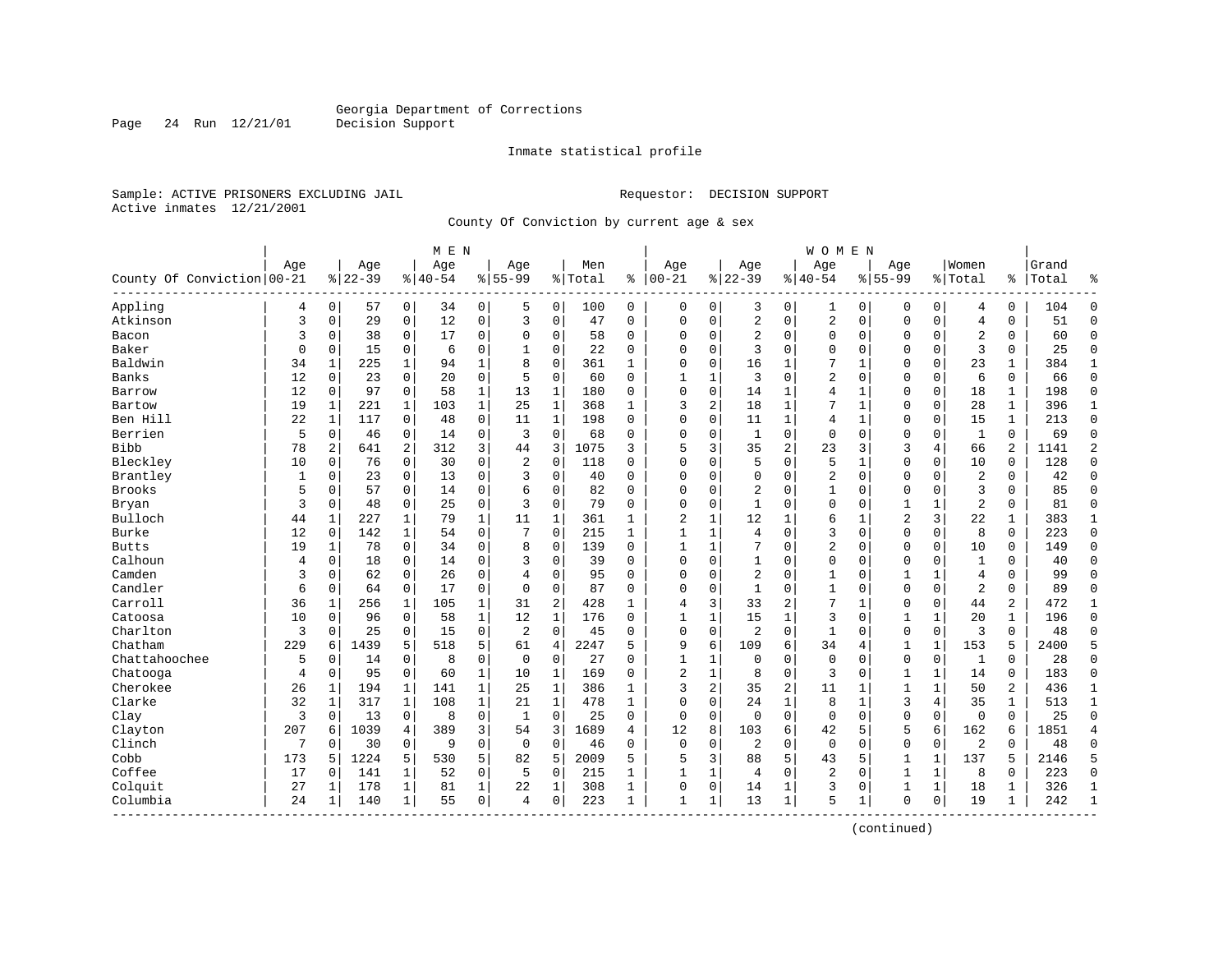Inmate statistical profile

Sample: ACTIVE PRISONERS EXCLUDING JAIL Requestor: DECISION SUPPORT

Active inmates 12/21/2001

Page 25 Run 12/21/01

County Of Conviction by current age & sex (continued)

|                            |                |              |           |             | M E N          |             |                |                |           |                |                |              |           |                | <b>WOMEN</b>   |              |                |              |                |               |       |                |
|----------------------------|----------------|--------------|-----------|-------------|----------------|-------------|----------------|----------------|-----------|----------------|----------------|--------------|-----------|----------------|----------------|--------------|----------------|--------------|----------------|---------------|-------|----------------|
|                            | Aqe            |              | Age       |             | Age            |             | Age            |                | Men       |                | Age            |              | Age       |                | Age            |              | Age            |              | Women          |               | Grand |                |
| County Of Conviction 00-21 |                |              | $8 22-39$ |             | $8 40-54$      |             | $8155 - 99$    |                | %   Total | ి              | $00 - 21$      | %            | $22 - 39$ |                | $8140 - 54$    |              | $8155 - 99$    |              | % Total        | $\frac{1}{6}$ | Total | န္             |
| Cook                       |                | 0            | 90        | $\mathbf 0$ | 43             | 0           | 4              | $\mathbf 0$    | 144       | 0              | 0              | 0            | 4         | 0              | 6              |              | $\Omega$       | 0            | 10             | 0             | 154   | $\Omega$       |
| Coweta                     | 32             | 1            | 306       | $\mathbf 1$ | 98             | $\mathbf 1$ | 12             | $\mathbf 1$    | 448       | $\mathbf{1}$   | 0              | 0            | 16        | $\mathbf{1}$   | 8              | 1            | $\Omega$       | 0            | 24             | $\mathbf{1}$  | 472   | $\mathbf{1}$   |
| Crawford                   | $\mathbf 0$    | $\Omega$     | 19        | 0           | $\overline{2}$ | $\mathbf 0$ | $\Omega$       | $\mathbf 0$    | 21        | $\Omega$       | $\Omega$       | $\Omega$     | $\Omega$  | $\Omega$       | 0              | $\Omega$     | $\Omega$       | $\Omega$     | $\overline{0}$ | $\Omega$      | 21    | $\Omega$       |
| Crisp                      | 28             | 1            | 169       | 1           | 71             | $\mathbf 1$ | 9              | $\mathbf 1$    | 277       | $\mathbf{1}$   | -1             | $\mathbf{1}$ | 11        | 1              | 1              | $\mathbf 0$  | 1              | 1            | 14             | 0             | 291   | $\mathbf{1}$   |
| Dade                       | 6              | 0            | 32        | $\mathbf 0$ | 30             | $\mathbf 0$ | 8              | $\mathbf 0$    | 76        | $\Omega$       | $\Omega$       | 0            | $\Omega$  | $\Omega$       | 0              | $\Omega$     | $\Omega$       | $\Omega$     | $\Omega$       | O             | 76    | $\Omega$       |
| Dawson                     | 3              | $\Omega$     | 36        | 0           | 23             | $\mathbf 0$ | 5              | $\mathbf 0$    | 67        | $\Omega$       | $\Omega$       | $\Omega$     | 5         | $\Omega$       | 1              | $\Omega$     | $\Omega$       | $\Omega$     | 6              | $\Omega$      | 73    | $\Omega$       |
| Decatur                    | 25             | 1            | 180       | 1           | 70             | $\mathbf 1$ | 9              | 1              | 284       | 1              | $\mathbf{1}$   | 1            | 15        | 1              | 4              | $\mathbf{1}$ | $\Omega$       | 0            | 20             | 1             | 304   | $\mathbf{1}$   |
| DeKalb                     | 273            | 8            | 1761      | 7           | 682            | 6           | 92             | 5              | 2808      | 7              | 12             | 8            | 66        | $\overline{4}$ | 33             | 4            | 5              | 6            | 116            | 4             | 2924  | 6              |
| Dodge                      | 12             | 0            | 117       | 0           | 63             | 1           | 6              | $\mathbf 0$    | 198       | $\Omega$       | $\mathbf 0$    | 0            | 13        | 1              | $\overline{4}$ |              | $\Omega$       | 0            | 17             | 1             | 215   | $\mathbf 0$    |
| Dooly                      | 9              | 0            | 69        | 0           | 32             | 0           | $\overline{2}$ | $\mathbf 0$    | 112       | 0              | C              | $\Omega$     | 4         | $\mathbf 0$    | 2              | $\Omega$     | $\Omega$       | 0            | 6              | $\Omega$      | 118   | $\Omega$       |
| Dougherty                  | 65             | 2            | 661       | 3           | 260            | 2           | 28             | $\overline{2}$ | 1014      | $\overline{2}$ | $\Omega$       | $\Omega$     | 33        | $\overline{2}$ | 18             | 2            | $\overline{2}$ | 3            | 53             | 2             | 1067  | 2              |
| Douglas                    | 62             | 2            | 398       | 2           | 189            | 2           | 28             | $\overline{2}$ | 677       | 2              | 3              | 2            | 40        | $\overline{2}$ | 24             | 3            | 2              | 3            | 69             | 2             | 746   | $\overline{2}$ |
| Early                      | 3              | $\Omega$     | 61        | $\mathbf 0$ | 14             | $\mathbf 0$ | 5              | $\mathbf 0$    | 83        | $\Omega$       | 0              | 0            | 5         | $\mathbf 0$    | 2              | $\Omega$     | $\Omega$       | 0            | 7              | 0             | 90    | $\Omega$       |
| Echols                     | 1              | 0            | 5         | 0           | 3              | $\mathbf 0$ | 0              | $\mathbf 0$    | 9         | $\Omega$       | $\Omega$       | 0            | $\Omega$  | $\Omega$       | 0              | $\Omega$     | $\Omega$       | 0            | $\mathbf 0$    | 0             | 9     | $\cap$         |
| Effingham                  | 25             | 1            | 85        | 0           | 40             | $\mathbf 0$ | 3              | $\mathbf 0$    | 153       | $\Omega$       | $\mathbf{1}$   | 1            | 6         | $\Omega$       | $\overline{2}$ | 0            | 1              | $\mathbf{1}$ | 10             | 0             | 163   | $\Omega$       |
| Elbert                     | 12             | $\Omega$     | 93        | 0           | 49             | $\mathbf 0$ | 8              | $\mathbf 0$    | 162       | $\Omega$       | $\Omega$       | $\Omega$     | 10        | 1              | 5              | 1            | $\Omega$       | $\Omega$     | 15             | 1             | 177   | $\Omega$       |
| Emanuel                    | 18             | 1            | 124       | 0           | 39             | $\mathbf 0$ | 8              | $\mathbf 0$    | 189       | $\Omega$       | 0              | $\Omega$     | 5         | $\Omega$       | 2              | $\Omega$     | $\Omega$       | $\Omega$     | 7              | 0             | 196   | $\Omega$       |
| Evans                      | 7              | 0            | 51        | 0           | 13             | $\mathbf 0$ | 4              | $\mathbf 0$    | 75        | 0              | 0              | $\Omega$     | $\Omega$  | $\Omega$       | 1              | $\Omega$     | $\Omega$       | $\Omega$     | $\mathbf{1}$   | 0             | 76    | $\Omega$       |
| Fannin                     | 3              | $\Omega$     | 66        | 0           | 37             | $\mathbf 0$ | 7              | $\mathbf 0$    | 113       | $\Omega$       | $\Omega$       | $\Omega$     | 5         | $\Omega$       | 2              | 0            | $\mathbf{1}$   | $\mathbf{1}$ | 8              | $\Omega$      | 121   | $\Omega$       |
| Fayette                    | 20             | 1            | 128       | 0           | 60             | 1           | 18             | 1              | 226       | $\mathbf{1}$   | -1             | 1            | 11        | 1              | 5              | 1            | $\Omega$       | $\Omega$     | 17             | $\mathbf{1}$  | 243   | 1              |
| Floyd                      | 39             | $\mathbf{1}$ | 452       | 2           | 207            | 2           | 34             | $\overline{2}$ | 732       | $\overline{a}$ | 3              | 2            | 48        | $\overline{3}$ | 28             | 4            | $\overline{2}$ | 3            | 81             | 3             | 813   | $\overline{2}$ |
| Forsyth                    | 6              | $\Omega$     | 91        | 0           | 52             | $\mathbf 0$ | 14             | $\mathbf{1}$   | 163       | $\Omega$       | 0              | 0            | 13        | $\mathbf{1}$   | 9              | $\mathbf{1}$ | $\mathbf 0$    | $\Omega$     | 22             | $\mathbf{1}$  | 185   | $\Omega$       |
| Franklin                   | 18             | 1            | 67        | 0           | 38             | $\mathbf 0$ | 6              | $\mathbf 0$    | 129       | $\Omega$       | $\Omega$       | 0            | 7         | $\mathbf 0$    | 3              | $\mathbf 0$  | $\mathbf{1}$   | 1            | 11             | 0             | 140   | $\Omega$       |
| Fulton                     | 210            | 6            | 2122      | 8           | 1031           | 9           | 164            | 10             | 3527      | 8              | 5              | 3            | 70        | 4              | 41             | 5            | 7              | 9            | 123            | 4             | 3650  |                |
| Gilmer                     | 12             | 0            | 67        | 0           | 47             | $\mathbf 0$ | 19             | $\mathbf 1$    | 145       | $\Omega$       | $\Omega$       | 0            | 4         | $\Omega$       | 4              | 1            | $\mathbf{1}$   | 1            | 9              | 0             | 154   | $\Omega$       |
| Glascock                   | 2              | 0            | 3         | 0           | $\overline{2}$ | 0           | 0              | $\mathbf 0$    | 7         | 0              | $\Omega$       | 0            | $\Omega$  | $\mathbf 0$    | 0              | $\Omega$     | $\Omega$       | 0            | $\mathbf 0$    | 0             |       | $\Omega$       |
| Glynn                      | 36             |              | 313       | 1           | 141            | 1           | 22             | 1              | 512       | 1              | 3              | 2            | 15        | 1              | 6              | 1            | $\mathbf{1}$   |              | 25             | 1             | 537   | 1              |
| Gordon                     | 23             |              | 173       | 1           | 67             | $\mathbf 1$ | 16             | 1              | 279       | $\mathbf{1}$   | 2              | $\mathbf{1}$ | 18        | 1              | 7              | $\mathbf{1}$ | $\mathbf{1}$   | $\mathbf{1}$ | 28             | 1             | 307   | $\mathbf{1}$   |
| Grady                      | 28             | 1            | 126       | $\Omega$    | 50             | $\Omega$    | 7              | $\Omega$       | 211       | $\Omega$       | $\Omega$       | $\Omega$     | 11        | $\mathbf{1}$   | $\overline{2}$ | $\Omega$     | $\Omega$       | $\Omega$     | 13             | $\Omega$      | 224   | $\Omega$       |
| Greene                     | 18             | 1            | 68        | $\mathbf 0$ | 18             | $\mathbf 0$ | $\mathbf{1}$   | $\Omega$       | 105       | $\Omega$       | $\Omega$       | $\Omega$     | $\Omega$  | $\Omega$       | $\mathbf{1}$   | $\Omega$     | $\mathbf{1}$   | 1            | $\overline{2}$ | $\Omega$      | 107   | $\Omega$       |
| Gwinnett                   | 116            | 3            | 710       | 3           | 329            | 3           | 44             | 3              | 1199      | 3              | 6              | 4            | 65        | $\overline{4}$ | 33             | 4            | 1              | 1            | 105            | 4             | 1304  | 3              |
| Habersham                  | $\overline{4}$ | 0            | 49        | 0           | 30             | $\mathbf 0$ | 2              | $\mathbf 0$    | 85        | $\Omega$       | $\mathbf{1}$   | $\mathbf 1$  | 6         | $\mathbf 0$    | $\mathbf{1}$   | $\Omega$     | $\Omega$       | 0            | 8              | 0             | 93    | $\Omega$       |
| Hall                       | 50             | 1            | 355       | 1           | 217            | 2           | 38             | 2              | 660       | $\overline{a}$ | $\overline{a}$ | $\mathbf{1}$ | 35        | $\overline{2}$ | 13             | 2            | $\mathbf{1}$   | 1            | 51             | 2             | 711   | $\overline{2}$ |
| Hancock                    | 3              | $\Omega$     | 21        | 0           | 12             | $\mathbf 0$ | 1              | $\mathbf 0$    | 37        | $\Omega$       | $\Omega$       | 0            | $\Omega$  | 0              | 1              | $\Omega$     | $\Omega$       | $\Omega$     | 1              | 0             | 38    | $\Omega$       |
| Haralson                   | 12             | $\Omega$     | 51        | 0           | 34             | 0           | 5              | $\mathbf 0$    | 102       | $\Omega$       | $\Omega$       | 0            | 4         | 0              | 3              | $\Omega$     | $\Omega$       | 0            | 7              | 0             | 109   | $\Omega$       |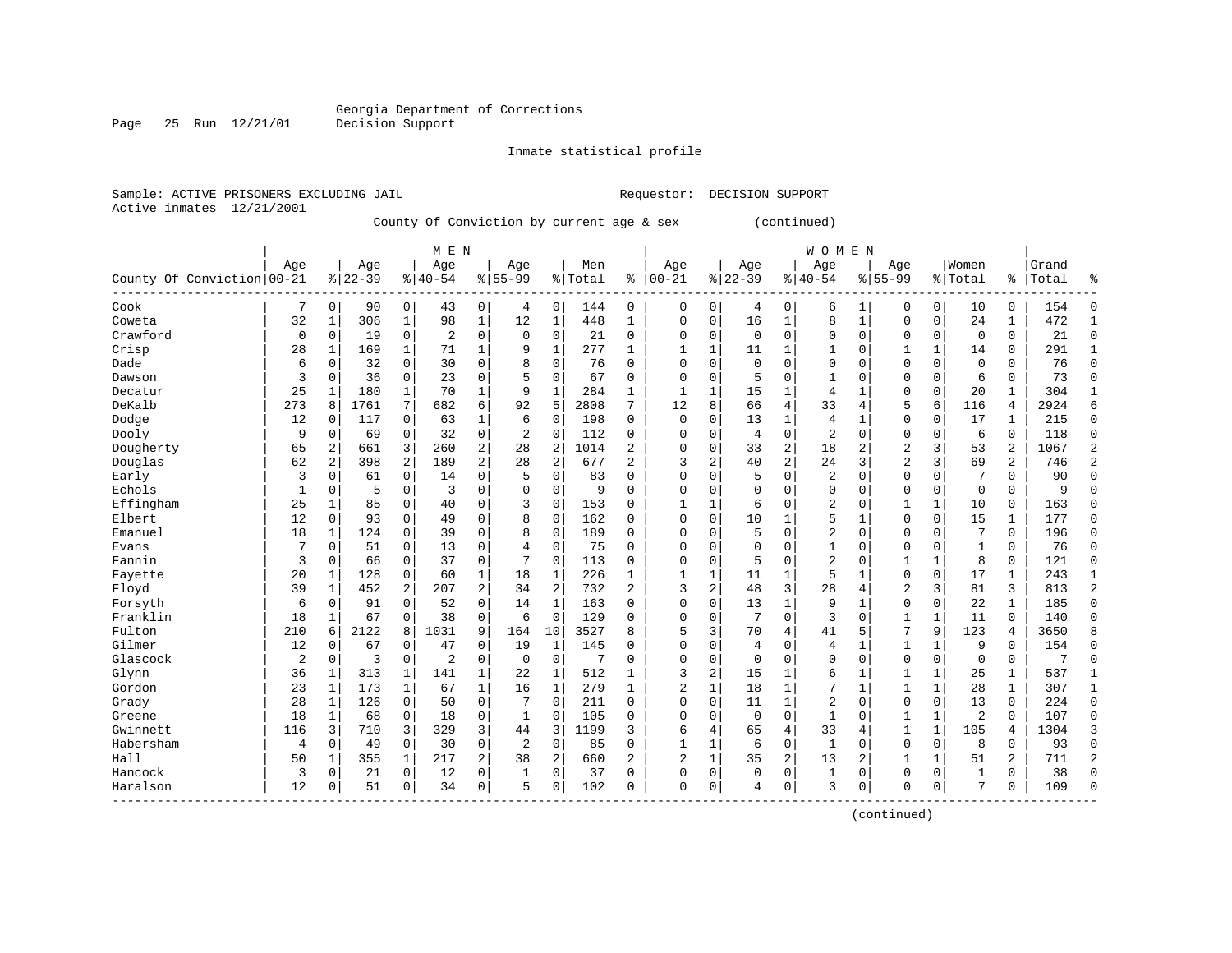Inmate statistical profile

Sample: ACTIVE PRISONERS EXCLUDING JAIL Requestor: DECISION SUPPORT

Active inmates 12/21/2001

Page 26 Run 12/21/01

#### County Of Conviction by current age & sex (continued)

|                                                  |                |              |           |              | M E N     |              |                |              |         |              |                |             |                |               | <b>WOMEN</b>   |                |                |              |                |              |       |              |
|--------------------------------------------------|----------------|--------------|-----------|--------------|-----------|--------------|----------------|--------------|---------|--------------|----------------|-------------|----------------|---------------|----------------|----------------|----------------|--------------|----------------|--------------|-------|--------------|
|                                                  | Age            |              | Age       |              | Age       |              | Age            |              | Men     |              | Age            |             | Age            |               | Age            |                | Age            |              | Women          |              | Grand |              |
| County Of Conviction 00-21                       |                |              | $8 22-39$ |              | $8 40-54$ |              | $8155 - 99$    |              | % Total | ి            | $ 00 - 21$     | %           | $ 22 - 39$     | $\frac{1}{6}$ | $ 40 - 54$     |                | $8155 - 99$    |              | % Total        | ႜႜ           | Total | ిక           |
| Harris                                           | 7              | 0            | 66        | 0            | 29        | 0            | 2              | 0            | 104     | 0            | 2              | 1           | 3              | 0             | 0              | 0              | 0              | 0            | 5              | 0            | 109   | $\Omega$     |
| Hart                                             | 10             | $\Omega$     | 66        | $\mathbf 0$  | 19        | $\mathbf 0$  | $\overline{2}$ | $\Omega$     | 97      | $\Omega$     | $\mathbf 0$    | $\mathbf 0$ | 4              | $\mathbf 0$   | $\overline{c}$ | $\mathbf 0$    | 0              | $\Omega$     | 6              | $\Omega$     | 103   | $\Omega$     |
| Heard                                            | 5              | 0            | 25        | $\mathbf 0$  | 13        | 0            | 11             | 1            | 54      | 0            | $\mathbf{1}$   | 1           | 1              | 0             | 1              | 0              | 0              | 0            | 3              | $\Omega$     | 57    | $\mathbf 0$  |
| Henry                                            | 28             | 1            | 202       | 1            | 93        | $\mathbf 1$  | 14             | $\mathbf{1}$ | 337     | 1            | 2              | $\mathbf 1$ | 19             | 1             | 5              | 1              | 1              | 1            | 27             | 1            | 364   | 1            |
| Houston                                          | 48             | $\mathbf{1}$ | 300       | $\mathbf 1$  | 133       | $\mathbf{1}$ | 11             | $\mathbf{1}$ | 492     | $\mathbf{1}$ | $\Omega$       | 0           | 19             | $\mathbf{1}$  | 9              | $\mathbf{1}$   | 2              | 3            | 30             | $\mathbf{1}$ | 522   | $\mathbf{1}$ |
| Irwin                                            | 8              | $\mathbf 0$  | 49        | $\mathbf 0$  | 28        | 0            | 6              | $\mathbf 0$  | 91      | $\Omega$     | 1              | $\mathbf 1$ | $\mathbf{1}$   | $\mathbf 0$   | O              | $\mathbf 0$    | $\mathbf 0$    | 0            | $\overline{c}$ | $\Omega$     | 93    | $\mathbf 0$  |
| Jackson                                          | 7              | 0            | 104       | $\mathbf 0$  | 68        | $\mathbf{1}$ | 10             | 1            | 189     | $\Omega$     | $\mathbf 0$    | $\mathbf 0$ | 13             | $\mathbf{1}$  | 4              | 1              | 0              | 0            | 17             | 1            | 206   | $\mathbf 0$  |
| Jasper                                           | 3              | 0            | 35        | $\mathbf 0$  | 15        | $\mathbf 0$  | 2              | 0            | 55      | 0            | $\Omega$       | $\Omega$    | 1              | 0             |                | $\mathbf 0$    | 0              | $\Omega$     | 2              | $\Omega$     | 57    | $\mathbf 0$  |
| Jeff Davis                                       | 6              | 0            | 34        | 0            | 22        | 0            | 3              | $\Omega$     | 65      | 0            | $\Omega$       | $\Omega$    | $\mathbf{1}$   | $\Omega$      | $\overline{2}$ | $\mathbf 0$    | 0              | 0            | 3              | 0            | 68    | $\mathbf 0$  |
| Jefferson                                        | 8              | $\Omega$     | 82        | 0            | 24        | $\mathbf 0$  |                | $\mathbf 0$  | 121     | 0            | $\Omega$       | O           | 5              | 0             |                | $\mathbf 0$    | 0              | $\Omega$     | 6              | $\Omega$     | 127   | $\Omega$     |
| Jenkins                                          | 8              | $\Omega$     | 57        | $\Omega$     | 18        | $\mathbf 0$  |                | $\Omega$     | 84      | $\Omega$     | $\Omega$       | $\Omega$    | 3              | O             | 1              | $\Omega$       | 0              | $\Omega$     | $\overline{4}$ | $\Omega$     | 88    | $\Omega$     |
| Johnson                                          | 4              | 0            | 35        | 0            | 14        | 0            | 2              | $\Omega$     | 55      | $\Omega$     | $\Omega$       | $\Omega$    | 3              | 0             | $\Omega$       | $\Omega$       | 0              | $\Omega$     | 3              | $\Omega$     | 58    | $\Omega$     |
| Jones                                            | 8              | $\mathbf 0$  | 55        | $\mathbf 0$  | 29        | 0            | 3              | $\mathbf 0$  | 95      | $\Omega$     | $\Omega$       | $\Omega$    | $\Omega$       | $\Omega$      | 1              | $\mathbf 0$    | 0              | $\Omega$     |                | 0            | 96    | $\mathbf 0$  |
| Lamar                                            | 5              | 0            | 60        | 0            | 27        | 0            | 5              | $\mathbf 0$  | 97      | 0            | $\Omega$       | 0           | 0              | 0             | 3              | $\mathbf 0$    | 0              | 0            | 3              | $\mathbf 0$  | 100   | $\mathbf 0$  |
| Lanier                                           | $\mathbf{1}$   | 0            | 35        | $\mathbf 0$  | 7         | $\mathbf 0$  | 6              | $\mathbf 0$  | 49      | $\Omega$     | $\Omega$       | 0           | 3              | 0             | 1              | 0              | 0              | 0            | $\overline{4}$ | $\Omega$     | 53    | $\mathbf 0$  |
| Laurens                                          | 20             | 1            | 152       | 1            | 65        | $\mathbf 1$  | 5              | 0            | 242     | 1            | $\mathbf{1}$   | 1           | 5              | 0             | 7              | 1              | 1              | 1            | 14             | $\Omega$     | 256   | $\mathbf{1}$ |
| Lee                                              | 3              | 0            | 37        | 0            | 13        | $\mathbf 0$  | 3              | 0            | 56      | $\Omega$     | 1              | 1           | $\mathbf{1}$   | 0             | $\Omega$       | 0              | 0              | 0            | $\overline{2}$ | $\Omega$     | 58    | $\mathbf 0$  |
| Liberty                                          | 28             | 1            | 162       | 1            | 46        | 0            |                | $\mathbf 0$  | 243     | $\mathbf{1}$ |                | 1           | 8              | $\Omega$      | 2              | $\mathbf 0$    | 1              | 1            | 12             | $\Omega$     | 255   | 1            |
| Lincoln                                          | 1              | 0            | 17        | 0            | 12        | $\mathbf 0$  | 2              | $\mathbf 0$  | 32      | $\Omega$     | $\Omega$       | $\Omega$    | $\Omega$       | 0             | $\Omega$       | $\mathbf 0$    | 0              | 0            | $\Omega$       | $\Omega$     | 32    | $\Omega$     |
| Long                                             | 6              | $\Omega$     | 31        | $\Omega$     | 14        | 0            | $\overline{4}$ | $\Omega$     | 55      | $\Omega$     | $\Omega$       | $\Omega$    | $\overline{a}$ | $\mathbf 0$   | $\Omega$       | $\Omega$       | 0              | 0            | $\overline{2}$ | $\Omega$     | 57    | $\Omega$     |
| Lowndes                                          | 40             | 1            | 349       | $\mathbf{1}$ | 149       | $\mathbf 1$  | 10             | $\mathbf{1}$ | 548     | $\mathbf{1}$ | 1              | 1           | 21             | $\mathbf{1}$  | 13             | $\overline{2}$ |                | $\mathbf{1}$ | 36             | 1            | 584   | 1            |
| Lumpkins                                         | 1              | 0            | 43        | $\mathbf 0$  | 23        | $\mathbf 0$  | 7              | $\mathbf 0$  | 74      | 0            | 0              | $\Omega$    | 4              | $\mathbf 0$   | 3              | $\mathbf 0$    | 0              | 0            | 7              | 0            | 81    | $\mathbf 0$  |
| Macon                                            | 9              | $\Omega$     | 40        | $\mathbf 0$  | 15        | $\mathbf 0$  | 3              | $\mathbf 0$  | 67      | $\Omega$     | $\Omega$       | $\Omega$    | $\Omega$       | $\mathbf 0$   | $\overline{c}$ | $\mathbf 0$    | 1              | $\mathbf{1}$ | 3              | $\Omega$     | 70    | $\mathbf 0$  |
| Madison                                          | 5              | 0            | 66        | 0            | 28        | $\mathbf 0$  | 8              | $\mathbf 0$  | 107     | $\Omega$     | $\Omega$       | 0           | 9              | $\mathbf 0$   |                | $\mathbf 0$    | 0              | 0            | 10             | $\Omega$     | 117   | $\Omega$     |
| Marion                                           | $\overline{a}$ | 0            | 23        | 0            | 14        | $\mathbf 0$  | 3              | $\Omega$     | 42      | $\Omega$     | $\Omega$       | $\Omega$    | $\Omega$       | 0             | 1              | $\mathbf 0$    | 1              | 1            | $\overline{c}$ | $\Omega$     | 44    | $\mathbf 0$  |
| McDuffie                                         | 8              | 0            | 117       | 0            | 42        | 0            | 12             | 1            | 179     | $\Omega$     | $\mathbf{1}$   | 1           | 2              | 0             | $\Omega$       | 0              | 0              | 0            | 3              | 0            | 182   | 0            |
| McIntosh                                         | 3              | 0            | 52        | 0            | 22        | 0            | $\overline{c}$ | 0            | 79      | $\Omega$     | $\Omega$       | 0           | $\mathbf{1}$   | 0             | $\Omega$       | $\mathbf 0$    | 0              | 0            | $\mathbf{1}$   | $\Omega$     | 80    | 0            |
| Meriwether                                       | 20             | 1            | 114       | 0            | 53        | $\mathbf 0$  | 9              | 1            | 196     | U            | $\overline{2}$ | 1           | 11             | 1             | 3              | $\mathbf 0$    | $\overline{2}$ | 3            | 18             |              | 214   | $\mathbf 0$  |
| Miller                                           | 3              | 0            | 18        | 0            | 11        | $\mathbf 0$  |                | $\mathbf 0$  | 33      | 0            | $\Omega$       | 0           | 3              | $\Omega$      | $\Omega$       | $\mathbf 0$    | 0              | 0            | 3              | $\Omega$     | 36    | $\mathbf 0$  |
| Mitchell                                         | 15             | 0            | 139       | 1            | 60        | 1            | 4              | $\Omega$     | 218     | 1            | $\overline{2}$ | 1           | 7              | $\Omega$      | 3              | $\Omega$       | 0              | 0            | 12             | 0            | 230   | $\mathbf{1}$ |
| Monroe                                           | 13             | $\Omega$     | 65        | 0            | 52        | $\mathbf 0$  | 6              | $\Omega$     | 136     | $\Omega$     | $\Omega$       | $\Omega$    | 2              | 0             | $\Omega$       | $\Omega$       | 0              | $\Omega$     | $\overline{2}$ | $\Omega$     | 138   | $\mathbf 0$  |
| Montgomery                                       | 1              | $\Omega$     | 24        | $\mathbf 0$  | 10        | 0            | 1              | $\mathbf 0$  | 36      | $\Omega$     | $\Omega$       | $\Omega$    | $\mathbf{1}$   | $\Omega$      | 2              | $\mathbf 0$    | 0              | $\Omega$     | 3              | $\Omega$     | 39    | $\mathbf 0$  |
| Morgan                                           | 9              | 0            | 72        | 0            | 20        | 0            |                | 0            | 108     | $\Omega$     | 0              | 0           |                | 0             | 0              | 0              | 0              | 0            | 7              | 0            | 115   | 0            |
| Murray                                           | 8              | 0            | 80        | 0            | 48        | 0            | 9              | $\mathbf{1}$ | 145     | 0            | $\Omega$       | 0           | 6              | $\mathsf 0$   | $\Omega$       | 0              | 0              | 0            | 6              | $\Omega$     | 151   | $\Omega$     |
| Muscogee<br>$\cdots \cdots \cdots \cdots \cdots$ | 163            | 5            | 915       | 3            | 414       | 4            | 53             | 3            | 1545    | 4            | 5              | 3           | 70             | 4             | 33             | 4              | 2              | 3            | 110            | 4            | 1655  | 4            |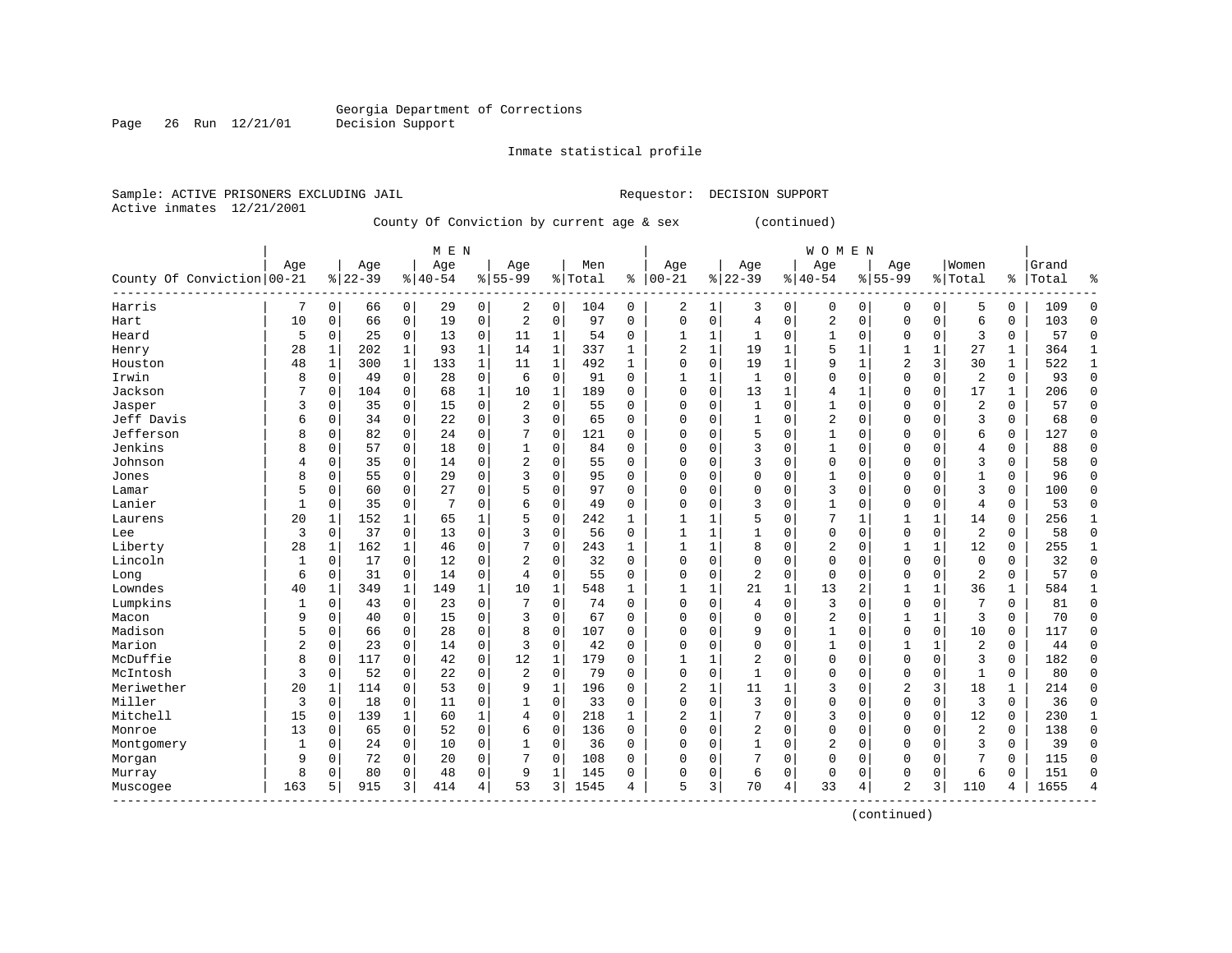Inmate statistical profile

Sample: ACTIVE PRISONERS EXCLUDING JAIL Requestor: DECISION SUPPORT Active inmates 12/21/2001

County Of Conviction by current age & sex (continued)

|                            |                |               |           |              | M E N       |                |                |              |         |              |              |              |                |                | <b>WOMEN</b> |                |                |              |                |               |       |                |
|----------------------------|----------------|---------------|-----------|--------------|-------------|----------------|----------------|--------------|---------|--------------|--------------|--------------|----------------|----------------|--------------|----------------|----------------|--------------|----------------|---------------|-------|----------------|
|                            | Age            |               | Age       |              | Age         |                | Age            |              | Men     |              | Age          |              | Age            |                | Age          |                | Age            |              | Women          |               | Grand |                |
| County Of Conviction 00-21 |                |               | $8 22-39$ |              | $8 40-54$   |                | $8155 - 99$    |              | % Total | ి            | $00 - 21$    | %            | $22 - 39$      |                | $ 40-54$     |                | $8155 - 99$    |              | % Total        | $\frac{1}{6}$ | Total | ႜ              |
| Newton                     | 21             | $\rightarrow$ | 243       | $\mathbf 1$  | 100         | 1              | 16             | 1            | 380     | 1            | 1            | 1            | 17             | 1              | 4            | 1              | 2              | 3            | 24             | 1             | 404   | $\mathbf{1}$   |
| Oconee                     | 5              | $\mathbf 0$   | 29        | $\mathbf 0$  | 12          | $\mathbf 0$    | 1              | $\mathbf 0$  | 47      | 0            | $\mathbf{1}$ | 1            | $\mathbf{1}$   | 0              | $\mathbf{1}$ | $\mathbf 0$    | $\Omega$       | 0            | 3              | 0             | 50    | $\Omega$       |
| Oglethrope                 | 3              | $\Omega$      | 34        | 0            | 15          | $\mathbf 0$    | 1              | 0            | 53      | $\Omega$     |              | 1            |                | $\Omega$       | 0            | $\mathbf 0$    | $\Omega$       | $\Omega$     | $\overline{2}$ | 0             | 55    | $\Omega$       |
| Paulding                   | 15             | $\Omega$      | 69        | $\mathbf 0$  | 60          | $\mathbf 1$    |                | $\mathbf 0$  | 151     | 0            | 0            | 0            | 5              | $\Omega$       | 2            | $\mathbf 0$    |                |              | 8              | 0             | 159   | $\Omega$       |
| Peach                      | 3              | 0             | 53        | 0            | 37          | $\mathbf 0$    | $\Omega$       | $\mathbf 0$  | 93      | 0            |              | 1            |                | $\Omega$       |              | $\Omega$       | $\Omega$       | $\Omega$     | 3              | 0             | 96    | $\Omega$       |
| Pickens                    | 8              | $\Omega$      | 47        | $\mathbf 0$  | 25          | 0              | 6              | 0            | 86      | $\Omega$     | O            | 0            | 4              | $\Omega$       | 3            | $\Omega$       | $\Omega$       | $\Omega$     | 7              | $\Omega$      | 93    | $\Omega$       |
| Pierce                     | 6              | 0             | 27        | $\mathbf 0$  | 18          | 0              | 2              | 0            | 53      | $\Omega$     | $\mathbf{1}$ | 1            | $\Omega$       | $\Omega$       | 0            | $\Omega$       | $\Omega$       | $\Omega$     | $\mathbf{1}$   | 0             | 54    | $\Omega$       |
| Pike                       | 3              | 0             | 15        | 0            | 10          | 0              | 3              | $\mathbf 0$  | 31      | $\Omega$     | $\Omega$     | 0            | $\Omega$       | $\Omega$       |              | $\Omega$       | $\Omega$       | $\Omega$     | $\mathbf{1}$   | 0             | 32    | $\Omega$       |
| Polk                       | 7              | 0             | 114       | 0            | 41          | $\mathsf 0$    |                | $\mathbf 0$  | 169     | 0            | 0            | 0            | 5              | $\Omega$       | 3            | $\Omega$       | $\Omega$       | 0            | 8              | 0             | 177   | $\Omega$       |
| Pulaski                    | 15             | 0             | 62        | 0            | 26          | $\mathbf 0$    | 3              | $\mathbf 0$  | 106     | 0            | <sup>0</sup> | O            | 9              | $\Omega$       | $\Omega$     | $\Omega$       | $\Omega$       | $\Omega$     | 9              | 0             | 115   | $\Omega$       |
| Putnam                     | 7              | 0             | 93        | $\mathbf 0$  | 44          | $\mathbf 0$    | 5              | $\mathbf 0$  | 149     | $\Omega$     | <sup>0</sup> | 0            | 4              | $\Omega$       | 2            | $\Omega$       | 1              | 1            | 7              | 0             | 156   | ∩              |
| Ouitman                    | $\overline{2}$ | 0             | 11        | $\mathbf 0$  | $\mathbf 0$ | $\mathbf 0$    | $\Omega$       | $\mathbf 0$  | 13      | 0            | 0            | 0            | $\Omega$       | 0              | 0            | $\Omega$       | $\mathbf{1}$   | 1            | $\mathbf{1}$   | 0             | 14    | ∩              |
| Rabun                      | 6              | $\Omega$      | 34        | $\mathbf 0$  | 13          | $\mathbf 0$    | $\overline{2}$ | $\mathbf 0$  | 55      | 0            | 0            | 0            | 3              | $\Omega$       | 1            | $\Omega$       | $\Omega$       | $\Omega$     | $\overline{4}$ | 0             | 59    | $\Omega$       |
| Randolph                   | 7              | $\Omega$      | 59        | $\mathbf 0$  | 12          | $\mathbf 0$    | 3              | $\mathbf 0$  | 81      | 0            | 0            | 0            | $\Omega$       | $\Omega$       | 3            | $\Omega$       | $\Omega$       | 0            | 3              | $\Omega$      | 84    | ∩              |
| Richmond                   | 165            | 5             | 1075      | 4            | 459         | $\overline{4}$ | 67             | 4            | 1766    | 4            | 4            | 3            | 90             | 5              | 47           | 6              | 3              | 4            | 144            | 5             | 1910  | $\overline{4}$ |
| Rockdale                   | 29             | 1             | 174       | 1            | 86          | $\mathbf 1$    | 15             | 1            | 304     | $\mathbf{1}$ | 3            | 2            | 15             | 1              | 10           | 1              | $\Omega$       | 0            | 28             | 1             | 332   | $\mathbf{1}$   |
| Schely                     | $\overline{2}$ | $\mathbf 0$   | 19        | $\mathbf 0$  | 3           | 0              | $\mathbf 0$    | $\mathbf 0$  | 24      | $\Omega$     | O            | 0            | $\Omega$       | 0              | $\mathbf{0}$ | $\mathbf 0$    | $\Omega$       | $\Omega$     | $\mathbf 0$    | $\mathbf 0$   | 24    | $\Omega$       |
| Screven                    | 8              | 0             | 79        | 0            | 26          | 0              | 5              | $\mathbf 0$  | 118     | O            | 2            | 1            | 4              | 0              | $\Omega$     | $\Omega$       | $\Omega$       | 0            | 6              | 0             | 124   | $\Omega$       |
| Seminole                   | 8              | 0             | 44        | $\mathbf 0$  | 24          | $\mathbf 0$    | $\overline{4}$ | $\mathbf 0$  | 80      | 0            | $\Omega$     | 0            | $\overline{2}$ | $\Omega$       | $\mathbf{1}$ | $\Omega$       | $\Omega$       | $\Omega$     | 3              | 0             | 83    | $\Omega$       |
| Spalding                   | 41             | $\mathbf{1}$  | 363       | $\mathbf 1$  | 156         | $\mathbf 1$    | 23             | $\mathbf{1}$ | 583     | $\mathbf{1}$ | 4            | 3            | 28             | $\overline{2}$ | 13           | $\overline{c}$ | $\overline{2}$ | 3            | 47             | 2             | 630   | 1              |
| Stephens                   | 9              | $\mathbf 0$   | 73        | $\mathbf 0$  | 34          | $\mathbf 0$    | 5              | $\mathbf 0$  | 121     | $\Omega$     | 0            | 0            | 4              | 0              | 4            | $\mathbf{1}$   | $\Omega$       | 0            | 8              | 0             | 129   | $\Omega$       |
| Stewart                    | 3              | $\Omega$      | 24        | $\Omega$     | 7           | $\mathbf 0$    | $\overline{2}$ | $\mathbf 0$  | 36      | $\Omega$     | $\Omega$     | 0            | $\Omega$       | $\Omega$       | 2            | $\Omega$       | $\Omega$       | $\Omega$     | $\overline{2}$ | 0             | 38    | $\Omega$       |
| Sumter                     | 19             | $\mathbf{1}$  | 143       | $\mathbf{1}$ | 57          | $\mathbf 0$    | 5              | $\mathbf 0$  | 224     | $\mathbf{1}$ | 0            | 0            | 13             | 1              | 3            | $\Omega$       | $\Omega$       | 0            | 16             | 1             | 240   |                |
| Talbot                     | 6              | 0             | 20        | $\mathbf 0$  | 7           | 0              | 0              | $\mathbf 0$  | 33      | $\Omega$     | $\Omega$     | 0            | $\Omega$       | $\Omega$       | 2            | $\Omega$       | $\Omega$       | $\Omega$     | $\overline{a}$ | $\Omega$      | 35    | $\Omega$       |
| Taliaferro                 | $\Omega$       | 0             | 5         | $\mathbf 0$  | 4           | 0              | $\Omega$       | 0            | 9       | $\Omega$     | $\Omega$     | 0            | $\Omega$       | $\Omega$       | $\mathbf{1}$ | $\Omega$       | $\Omega$       | $\Omega$     | $\mathbf{1}$   | 0             | 10    | $\Omega$       |
| Tattnall                   | 7              | $\Omega$      | 82        | $\mathbf 0$  | 33          | 0              | б              | 0            | 128     | 0            | $\Omega$     | 0            | 4              | $\Omega$       | 4            |                | $\Omega$       | $\Omega$     | 8              | 0             | 136   | $\Omega$       |
| Taylor                     | 10             | 0             | 52        | 0            | 19          | $\mathsf 0$    | $\overline{2}$ | 0            | 83      | 0            | O            | 0            | 3              | $\Omega$       | 0            | $\Omega$       | $\Omega$       | $\Omega$     | 3              | 0             | 86    | $\Omega$       |
| Telfair                    | 9              | 0             | 85        | 0            | 36          | $\mathbf 0$    | $\overline{2}$ | $\mathbf 0$  | 132     | O            | 2            | 1            |                | $\Omega$       | 5            | $\mathbf{1}$   | $\Omega$       | 0            | 14             | 0             | 146   | $\Omega$       |
| Terrell                    | 5              | $\Omega$      | 71        | 0            | 22          | $\mathbf 0$    | 3              | $\mathbf 0$  | 101     | 0            | $\Omega$     | 0            | 3              | $\Omega$       | $\Omega$     | $\Omega$       | $\Omega$       | $\Omega$     | $\overline{3}$ | 0             | 104   | $\Omega$       |
| Thomas                     | 27             | 1             | 200       | 1            | 83          | $\mathbf{1}$   | 10             | 1            | 320     | $\mathbf{1}$ | 1            | 1            | 11             | 1              | б            | 1              | $\Omega$       | 0            | 18             | 1             | 338   | 1              |
| Tift                       | 34             | 1             | 206       | $\mathbf 1$  | 93          | $\mathbf 1$    | 8              | $\mathbf 0$  | 341     | 1            | 2            | 1            | 9              | 0              | 3            | $\mathbf 0$    | 1              | 1            | 15             | 1             | 356   | 1              |
| Toombs                     | 32             | 1             | 178       | $\mathbf 1$  | 63          | $\mathbf 1$    |                | $\mathbf 0$  | 280     | $\mathbf{1}$ | $\mathbf{1}$ | $\mathbf{1}$ | 21             | 1              | 1            | 0              | $\mathbf{1}$   | $\mathbf{1}$ | 24             | $\mathbf{1}$  | 304   | $\mathbf{1}$   |
| Towns                      | 0              | 0             | 14        | $\mathbf 0$  | 10          | 0              | $\mathbf{1}$   | 0            | 25      | $\Omega$     | $\mathbf{1}$ | 1            | $\overline{2}$ | $\Omega$       | 0            | $\Omega$       | $\Omega$       | $\Omega$     | 3              | 0             | 28    | $\Omega$       |
| Treutlen                   | 5              | $\Omega$      | 26        | $\mathbf 0$  | 15          | 0              | 0              | $\mathbf 0$  | 46      | $\Omega$     | 0            | 0            | 2              | 0              | 1            | 0              | $\Omega$       | $\Omega$     | 3              | 0             | 49    | $\Omega$       |
| Troup                      | 66             | 2             | 452       | 2            | 154         | 1              | 23             | 1            | 695     | 2            | 2            | 1            | 31             | 2              | 7            | 1              | $\Omega$       | 0            | 40             | 1             | 735   | 2              |

(continued)

Page 27 Run 12/21/01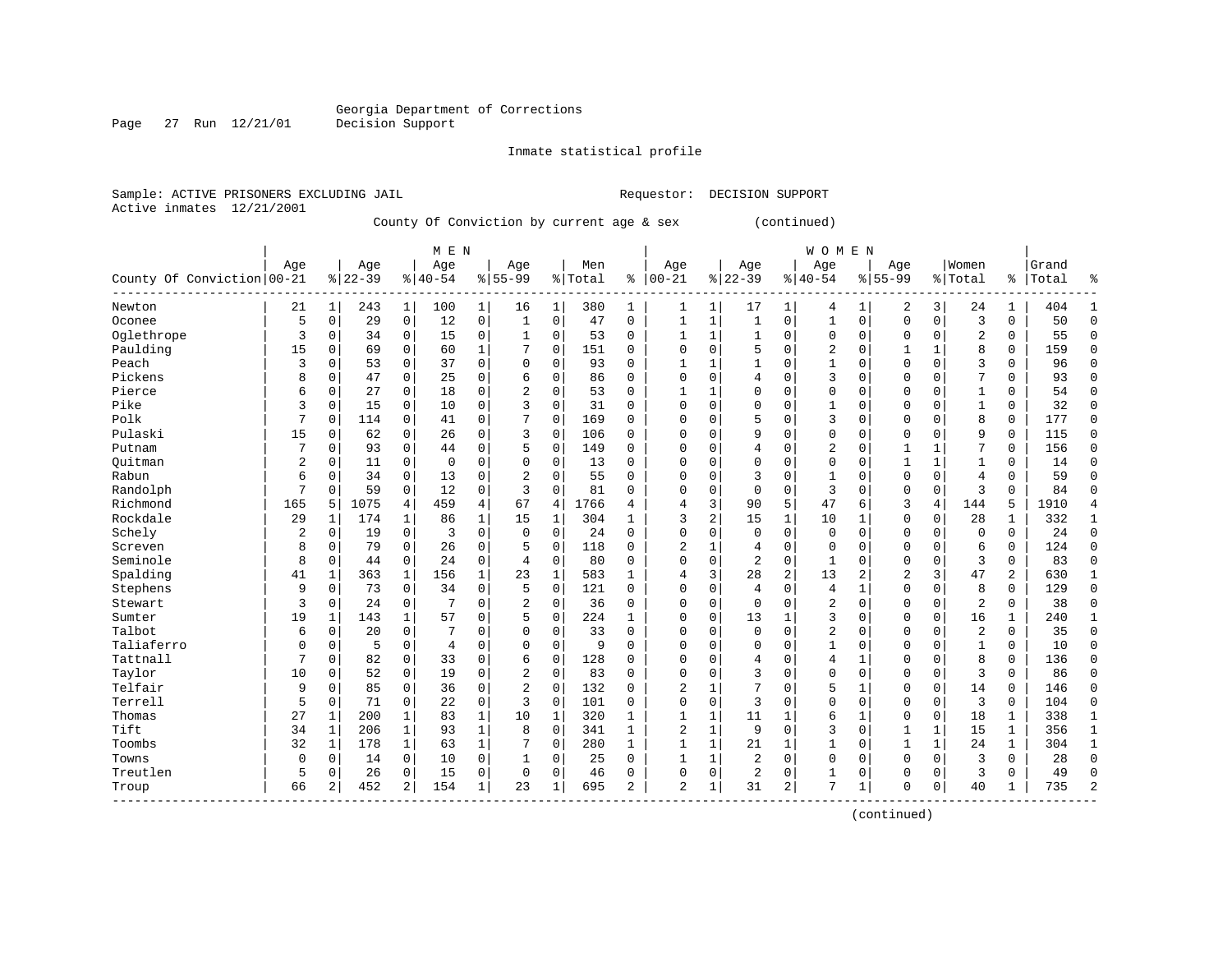Inmate statistical profile

Sample: ACTIVE PRISONERS EXCLUDING JAIL **Requestor: DECISION SUPPORT** Active inmates 12/21/2001

Page 28 Run 12/21/01

County Of Conviction by current age & sex (continued)

|                            |      |          |           |              | M E N                        |          |           |                |                    |          |           |          |                |              | <b>WOMEN</b>   |          |             |             |                |          |           |          |
|----------------------------|------|----------|-----------|--------------|------------------------------|----------|-----------|----------------|--------------------|----------|-----------|----------|----------------|--------------|----------------|----------|-------------|-------------|----------------|----------|-----------|----------|
|                            | Age  |          | Age       |              | Age                          |          | Age       |                | Men                |          | Age       |          | Age            |              | Age            |          | Age         |             | Women          |          | Grand     |          |
| County Of Conviction 00-21 |      |          | $8 22-39$ |              | $ 40-54$                     |          | $8 55-99$ |                | % Total            | ៖        | $00 - 21$ |          | $ 22-39 $      |              | $ 40-54$       |          | $8155 - 99$ |             | % Total        | ိ        | Total     | ៖        |
| Turner                     | 5    | 0        | 56        | $\mathbf{0}$ | 26                           | 0        | 2         | $\Omega$       | 89                 | $\Omega$ | 0         | 0        | 2              | 0            | 1              | 0        | 0           | 0           | 3              | $\Omega$ | 92        | $\Omega$ |
| Twiggs                     | 4    |          | 20        | 0            | 8                            | $\Omega$ | 2         | 0              | 34                 | $\Omega$ | 0         | 0        | $\Omega$       | 0            | 0              | 0        | 0           | 0           | $\Omega$       | 0        | 34        | $\Omega$ |
| Union                      |      |          | 29        | 0            |                              | 0        |           | $\Omega$       | 47                 | 0        | $\Omega$  | 0        | 2              | 0            | $\Omega$       | $\Omega$ | O           | 0           | $\overline{2}$ | 0        | 49        | $\Omega$ |
| Upson                      | 24   |          | 117       | $\Omega$     | 39                           | 0        | 11        |                | 191                | 0        | $\Omega$  | 0        | 9              | O            |                | $\Omega$ | U           | $\mathbf 0$ | 12             | $\Omega$ | 203       | $\Omega$ |
| Walker                     | 14   |          | 177       |              | 86                           | 1        | 18        |                | 295                |          | $\Omega$  | $\Omega$ | 12             |              |                |          | $\Omega$    | $\mathbf 0$ | 19             |          | 314       |          |
| Walton                     | 20   |          | 175       | $\mathbf{1}$ | 80                           |          | 14        |                | 289                |          |           |          | 10             | 1            | ζ              | $\Omega$ | O           | $\Omega$    | 14             | $\Omega$ | 303       | 1        |
| Ware                       | 26   |          | 245       | $\mathbf 1$  | 110                          |          | 13        |                | 394                |          |           |          | 22             | $\mathbf{1}$ | 9              |          | 0           | $\Omega$    | 32             |          | 426       |          |
| Warren                     | 3    |          | 24        | $\Omega$     | 15                           | $\Omega$ |           | $\Omega$       | 43                 | 0        | $\Omega$  | 0        |                | O            |                | $\Omega$ | O           | 0           | $\overline{2}$ | $\Omega$ | 45        | $\Omega$ |
| Washington                 |      |          | 76        | 0            | 27                           | $\Omega$ | 3         | $\Omega$       | 113                | $\Omega$ | $\Omega$  | O        |                | O            | $\overline{2}$ | $\Omega$ | 0           | U           | q              | $\Omega$ | 122       | $\Omega$ |
| Wayne                      |      | N        | 84        |              | 31                           | $\Omega$ |           | $\Omega$       | 125                | U        | $\Omega$  | $\Omega$ | $\overline{2}$ | O            |                | $\Omega$ |             | 1           | 4              | $\Omega$ | 129       | $\Omega$ |
| Webster                    |      |          | 10        | $\Omega$     | 3                            | $\Omega$ |           | $\Omega$       | 13                 | $\Omega$ | $\Omega$  | O        | 0              | 0            | $\Omega$       | $\Omega$ |             | 0           | $\Omega$       | 0        | 13        | $\Omega$ |
| Wheeler                    |      |          | 26        | $\Omega$     | 16                           | 0        |           | $\Omega$       | 46                 | $\Omega$ |           |          | $\Omega$       | O            | $\Omega$       | $\Omega$ |             |             | $\overline{2}$ | 0        | 48        | $\Omega$ |
| White                      | 6    |          | 36        | $\Omega$     | 15                           | $\Omega$ |           | $\Omega$       | 59                 | 0        | $\Omega$  | $\Omega$ | 3              | 0            | 3              | $\Omega$ | 0           | $\mathbf 0$ | 6              | 0        | 65        | $\Omega$ |
| Whitfield                  | 42   |          | 341       |              | 170                          |          | 27        | $\overline{2}$ | 580                |          | 2         |          | 54             | 3            | 13             | 2        |             | 1           | 70             | 2        | 650       |          |
| Wilcox                     | 3    | 0        | 30        | 0            | 15                           | 0        |           | $\Omega$       | 52                 | 0        | $\Omega$  | $\Omega$ | 3              | 0            | $\mathbf 0$    | $\Omega$ | $\Omega$    | $\mathbf 0$ | 3              | $\Omega$ | 55        | 0        |
| Wilkes                     | 8    | 0        | 47        | 0            | 21                           | 0        | 2         | 0              | 78                 | $\Omega$ | $\Omega$  | $\Omega$ |                | 0            |                | 0        | $\Omega$    | 0           | 8              | $\Omega$ | 86        | $\Omega$ |
| Wilkinson                  | 4    | $\Omega$ | 30        | $\Omega$     | 11                           | 0        |           | $\Omega$       | 46                 | 0        | $\Omega$  | $\Omega$ | 2              | 0            | $\Omega$       | 0        | $\Omega$    | $\Omega$    | $\overline{2}$ | $\Omega$ | 48        | $\Omega$ |
| Worth                      | 6    |          | 92        | 0            | 40                           | 0        | 6         | $\Omega$       | 144                | U        | 0         | 0        | 3              | 0            | $\overline{2}$ | 0        | $\Omega$    | 0           | 5              | U        | 149       | $\Omega$ |
| Total reported             |      |          |           |              | 3584 100 26235 100 11428 100 |          |           |                | 1725 100 42972 100 |          | 145 100   |          | 1812 100       |              | 783 100        |          |             | 77 100      | 2817 100       |          | 45789 100 |          |
| Percent reported           |      | 99.4     |           | 99.7         |                              | 99.8     |           | 99.8           |                    | 99.7     |           | 97.3     |                | 99.4         |                | 99.7     |             | 100.0       |                | 99.4     |           | 99.7     |
| Not reported               | 23   |          | 76        |              | 28                           |          | 4         |                | 131                |          | 4         |          | 11             |              | 2              |          | 0           |             | 17             |          | 148       |          |
| Total                      | 3607 |          | 26311     |              | 11456                        |          | 1729      |                | 43103              |          | 149       |          | 1823           |              | 785            |          | 77          |             | 2834           |          | 45937     |          |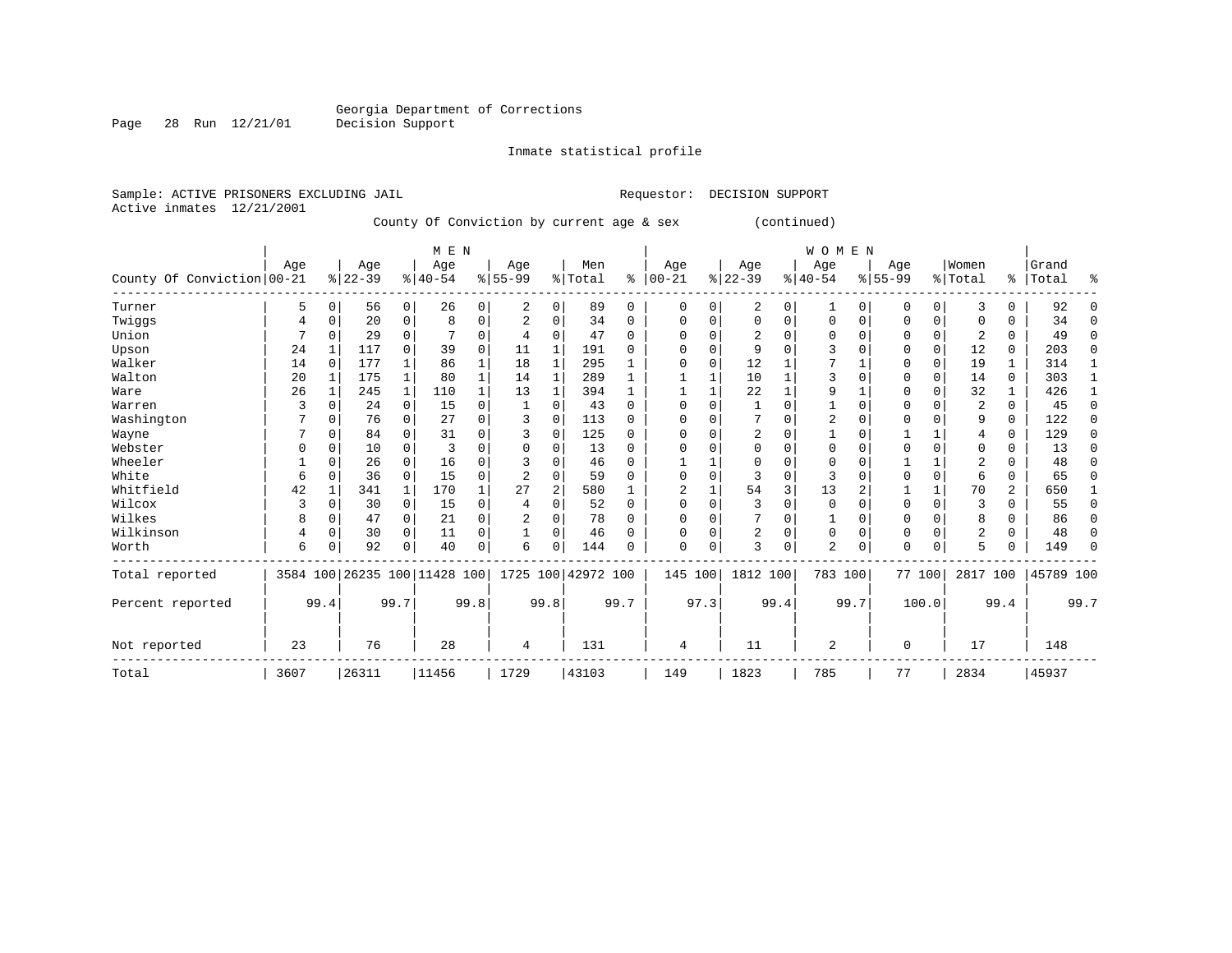Inmate statistical profile

Sample: ACTIVE PRISONERS EXCLUDING JAIL Requestor: DECISION SUPPORT Active inmates 12/21/2001

Page 29 Run 12/21/01

Circ Of Conviction by current age & sex

| $00 - 21$<br>Circ Of Conviction<br>Alapaha | Age<br>23<br>41<br>$\mathbf{1}$<br>210 | Age<br>$ 22-39$<br>230<br>1 <sup>1</sup><br>418 | 1              | Age<br>$ 40-54$ |                | Aqe<br>$8 55-99$ |                | Men<br>% Total | နွ             | Age<br>$ 00-21$ |                | Age      |                | Age         |                | Age            |              | Women   |                | Grand |                |
|--------------------------------------------|----------------------------------------|-------------------------------------------------|----------------|-----------------|----------------|------------------|----------------|----------------|----------------|-----------------|----------------|----------|----------------|-------------|----------------|----------------|--------------|---------|----------------|-------|----------------|
|                                            |                                        |                                                 |                |                 |                |                  |                |                |                |                 |                |          |                |             |                |                |              |         |                |       |                |
|                                            |                                        |                                                 |                |                 |                |                  |                |                |                |                 |                | $ 22-39$ |                | $8140 - 54$ |                | $8155 - 99$    |              | % Total | %              | Total | န္             |
|                                            |                                        |                                                 |                | 85              | 1              | 16               | 1              | 354            | 1              | 0               | 0              | 12       | 1              | 9           | 1              | 0              | 0            | 21      | 1              | 375   | $\mathbf{1}$   |
| Alcovy                                     |                                        |                                                 | 2              | 180             | $\overline{a}$ | 30               | $\overline{2}$ | 669            | 2              | $\overline{a}$  | $\mathbf{1}$   | 27       | $1\,$          | 7           | $\mathbf{1}$   | $\overline{2}$ | 3            | 38      | $\mathbf{1}$   | 707   | $\overline{c}$ |
| Atlanta                                    |                                        | 2122<br>6                                       | 8              | 1031            | 9              | 164              | 10             | 3527           | 8              | 5               | 3              | 70       | 4              | 41          | 5              | 7              | 9            | 123     | 4              | 3650  | 8              |
| Atlantic                                   | 54                                     | $\overline{a}$<br>426                           | 2              | 153             | 1              | 26               | $\overline{2}$ | 659            | 2              | $\mathbf{1}$    | $\mathbf{1}$   | 16       | 1              | 7           | 1              | $\overline{2}$ | 3            | 26      | 1              | 685   | $\mathbf{1}$   |
| Augusta                                    | 201                                    | 1357<br>6                                       | 5              | 568             | 5              | 78               | 5              | 2204           | 5              | 6               | 4              | 107      | 6              | 55          | 7              | 3              | 4            | 171     | 6              | 2375  | 5              |
| Blue Ridge                                 | 26<br>1                                | 194                                             | 1              | 141             | $\mathbf{1}$   | 25               | $\mathbf{1}$   | 386            | 1              | 3               | 2              | 35       | 2              | 11          | 1              | $\mathbf{1}$   | $\mathbf{1}$ | 50      | $\overline{a}$ | 436   | -1             |
| Brunswick                                  | 56                                     | 2<br>550                                        | 2              | 254             | 2              | 37               | $\overline{2}$ | 897            | $\overline{2}$ | 3               | $\overline{c}$ | 23       | $\mathbf 1$    | 11          | $\mathbf 1$    | 3              | 4            | 40      | $\mathbf{1}$   | 937   | $\overline{2}$ |
| Chattahoochee                              | 193                                    | 5<br>1090                                       | 4              | 491             | 4              | 60               | 3              | 1834           | 4              | 8               | б              | 76       | 4              | 36          | 5              | 3              | 4            | 123     | 4              | 1957  | $\overline{4}$ |
| Cherokee                                   | 42<br>$\mathbf{1}$                     | 394                                             | 2              | 170             | $\mathbf{1}$   | 41               | $\overline{2}$ | 647            | $\overline{a}$ | 5               | 3              | 36       | $\overline{a}$ | 14          | $\overline{2}$ | $\mathbf{1}$   | $\mathbf{1}$ | 56      | $\overline{a}$ | 703   | $\overline{2}$ |
| Clayton                                    | 207<br>6                               | 1039                                            | $\overline{4}$ | 389             | 3              | 54               | 3              | 1689           | 4              | 12              | 8              | 103      | 6              | 42          | 5              | 5              | 6            | 162     | 6              | 1851  | $\overline{4}$ |
| Cobb                                       | 173<br>5                               | 1224                                            | 5              | 530             | 5              | 82               | 5              | 2009           | 5              | 5               | 3              | 88       | 5              | 43          | 5              | $\mathbf{1}$   | $\mathbf 1$  | 137     | 5              | 2146  |                |
| Conasauga                                  | 50<br>1                                | 421                                             | 2              | 218             | $\overline{2}$ | 36               | $\overline{2}$ | 725            | $\overline{a}$ | $\overline{c}$  | 1              | 60       | 3              | 13          | 2              | $\mathbf{1}$   | 1            | 76      | 3              | 801   | $\overline{2}$ |
| Cordele                                    | 62                                     | 2<br>385                                        | 1              | 166             | $\mathbf 1$    | 26               | $\overline{2}$ | 639            | 1              | 1               | $\mathbf 1$    | 29       | $\overline{c}$ | 7           | 1              | $\mathbf{1}$   | $\mathbf 1$  | 38      | 1              | 677   | $\mathbf{1}$   |
| Coweta                                     | 159                                    | 1153<br>4                                       | 4              | 423             | 4              | 86               | 5              | 1821           | 4              | 9               | 6              | 92       | 5              | 26          | 3              | $\overline{2}$ | 3            | 129     | 5              | 1950  | $\overline{4}$ |
| Dougherty                                  | 65                                     | 661<br>2                                        | 3              | 260             | 2              | 28               | $\overline{2}$ | 1014           | $\overline{a}$ | $\Omega$        | 0              | 33       | $\overline{2}$ | 18          | $\overline{2}$ | $\overline{2}$ | 3            | 53      | 2              | 1067  | $\overline{2}$ |
| Dublin                                     | 33<br>1                                | 233                                             | 1              | 102             | $\mathbf 1$    | 9                | 1              | 377            | 1              | $\mathbf{1}$    | 1              | 10       | 1              | 8           | 1              | 1              | 1            | 20      | 1              | 397   | 1              |
| Eastern                                    | 229<br>6                               | 1439                                            | 5              | 518             | 5              | 61               | $\overline{4}$ | 2247           | 5              | 9               | 6              | 109      | 6              | 34          | 4              | $\mathbf{1}$   | $\mathbf{1}$ | 153     | 5              | 2400  | 5              |
| Flint                                      | 28<br>$\mathbf{1}$                     | 202                                             | $\mathbf{1}$   | 93              | $\mathbf{1}$   | 14               | $\mathbf{1}$   | 337            | $\mathbf{1}$   | $\overline{c}$  | $\mathbf{1}$   | 19       | $\mathbf 1$    | 5           | 1              | $\mathbf{1}$   | $\mathbf{1}$ | 27      | $\mathbf{1}$   | 364   | $\mathbf{1}$   |
| Griffin                                    | 88                                     | $\overline{2}$<br>623                           | 2              | 265             | 2              | 55               | 3              | 1031           | $\overline{2}$ | 5               | 3              | 48       | 3              | 22          | $\overline{3}$ | $\overline{2}$ | 3            | 77      | ς              | 1108  | $\overline{2}$ |
| Gwinnett                                   | 116                                    | 3<br>710                                        | 3              | 329             | 3              | 44               | 3              | 1199           | 3              | 6               | 4              | 65       | $\overline{4}$ | 33          | 4              | $\mathbf 1$    | $\mathbf{1}$ | 105     | 4              | 1304  | $\overline{3}$ |
| Houston                                    | 48<br>1                                | 300                                             | 1              | 133             | $\mathbf{1}$   | 11               | $\mathbf{1}$   | 492            | $\mathbf{1}$   | $\Omega$        | 0              | 19       | $\mathbf{1}$   | 9           | 1              | $\overline{2}$ | 3            | 30      | 1              | 522   | $\mathbf{1}$   |
| Lookout Mountain                           | 34<br>$\mathbf{1}$                     | 400                                             | 2              | 234             | 2              | 48               | 3              | 716            | $\overline{a}$ | 3               | 2              | 35       | $\overline{c}$ | 13          | 2              | $\overline{2}$ | 3            | 53      | $\overline{a}$ | 769   | $\overline{2}$ |
| Macon                                      | 81                                     | 2<br>713                                        | 3              | 351             | 3              | 44               | 3              | 1189           | 3              | 6               | 4              | 36       | $\overline{c}$ | 24          | 3              | 3              | 4            | 69      | 2              | 1258  | 3              |
| Middle                                     | 71                                     | $\overline{a}$<br>524                           | $\overline{a}$ | 170             | $\mathbf{1}$   | 25               | $\mathbf{1}$   | 790            | $\overline{a}$ | $\mathbf{1}$    | 1              | 39       | $\overline{a}$ | 7           | 1              | $\mathbf{1}$   | $\mathbf{1}$ | 48      | $\overline{a}$ | 838   | $\overline{2}$ |
| Mountain                                   | 19                                     | 1<br>156                                        | 1              | 77              | $\mathbf 1$    | 9                | $\mathbf{1}$   | 261            | 1              | 1               | $\mathbf{1}$   | 13       | $\mathbf 1$    | 6           | $\mathbf{1}$   | $\mathbf 0$    | $\mathbf 0$  | 20      | 1              | 281   | $\mathbf{1}$   |
| Northeastern                               | 53                                     | 391<br>1                                        | $\mathbf 1$    | 240             | $\overline{a}$ | 43               | $\overline{2}$ | 727            | $\overline{a}$ | $\overline{c}$  | $\mathbf 1$    | 40       | $\overline{c}$ | 14          | 2              | 1              | $\mathbf 1$  | 57      | 2              | 784   | $\overline{2}$ |
| Northern                                   | 48<br>1                                | 326                                             | $\mathbf{1}$   | 149             | $\mathbf{1}$   | 25               | $\mathbf{1}$   | 548            | $\mathbf{1}$   | $\mathbf{1}$    | 1              | 31       | $\overline{2}$ | 11          | 1              | $\mathbf{1}$   | 1            | 44      | 2              | 592   | $\mathbf{1}$   |
| Ocmulgee                                   | 86                                     | 2<br>599                                        | 2              | 243             | 2              | 28               | $\overline{2}$ | 956            | 2              | $\Omega$        | $\Omega$       | 30       | $\overline{c}$ | 13          | $\overline{2}$ | $\overline{2}$ | 3            | 45      | 2              | 1001  | $\overline{c}$ |
| Oconee                                     | 48                                     | 390<br>1                                        | 1              | 181             | 2              | 17               | $\mathbf{1}$   | 636            | $\mathbf{1}$   | 3               | 2              | 35       | $\overline{c}$ | 16          | $\overline{2}$ | $\mathbf{1}$   | $\mathbf{1}$ | 55      | 2              | 691   | $\overline{2}$ |
| Ogeechee                                   | 85                                     | 2<br>448                                        | 2              | 163             | $\mathbf 1$    | 20               | 1              | 716            | $\overline{a}$ | 5               | 3              | 25       | $\mathbf{1}$   | 9           | 1              | 3              | 4            | 42      | 1              | 758   | $\overline{2}$ |
| Pataula                                    | 31                                     | 1<br>277                                        | 1              | 91              | $\mathbf{1}$   | 17               | $\mathbf{1}$   | 416            | 1              | 0               | 0              | 13       | $\mathbf 1$    | 6           | 1              | $\mathbf{1}$   | 1            | 20      | 1              | 436   | 1              |
| Piedmont                                   | 31                                     | $\mathbf{1}$<br>224                             | $\mathbf{1}$   | 146             | $\mathbf{1}$   | 28               | $\overline{2}$ | 429            | $\mathbf{1}$   | $\mathbf{1}$    | $\mathbf 1$    | 30       | $\overline{c}$ | 10          | $\mathbf{1}$   | $\Omega$       | $\mathbf 0$  | 41      | $\mathbf{1}$   | 470   | $\mathbf{1}$   |
| Rome                                       | 39                                     | $\mathbf{1}$<br>452                             | 2              | 207             | $\overline{a}$ | 34               | $\overline{2}$ | 732            | $\overline{2}$ | $\mathbf{z}$    | $\overline{c}$ | 48       | 3              | 28          | 4              | $\overline{2}$ | 3            | 81      | 3              | 813   | $\overline{c}$ |
| South Georgia                              | 72                                     | 478<br>2                                        | 2              | 200             | 2              | 24               | $\mathbf{1}$   | 774            | 2              | 3               | 2              | 37       | $\overline{c}$ | 9           | 1              | $\mathbf{0}$   | $\Omega$     | 49      | 2              | 823   | $\overline{2}$ |
| Southern                                   | 100                                    | 3<br>789                                        | 3              | 330             | 3              | 48               | 3              | 1267           | 3              | $\overline{2}$  | 1              | 48       | 3              | 23          | 3              | 2              | 3            | 75      | 3              | 1342  | 3              |
| Southwestern                               | 36<br>$\mathbf{1}$                     | 273                                             | 1              | 98              | 1              | 13               | 1              | 420            | $\mathbf{1}$   | $\mathbf{1}$    | 1              | 14       | $\mathbf{1}$   | 7           | 1              | 1              | 1            | 23      | 1              | 443   | $\mathbf{1}$   |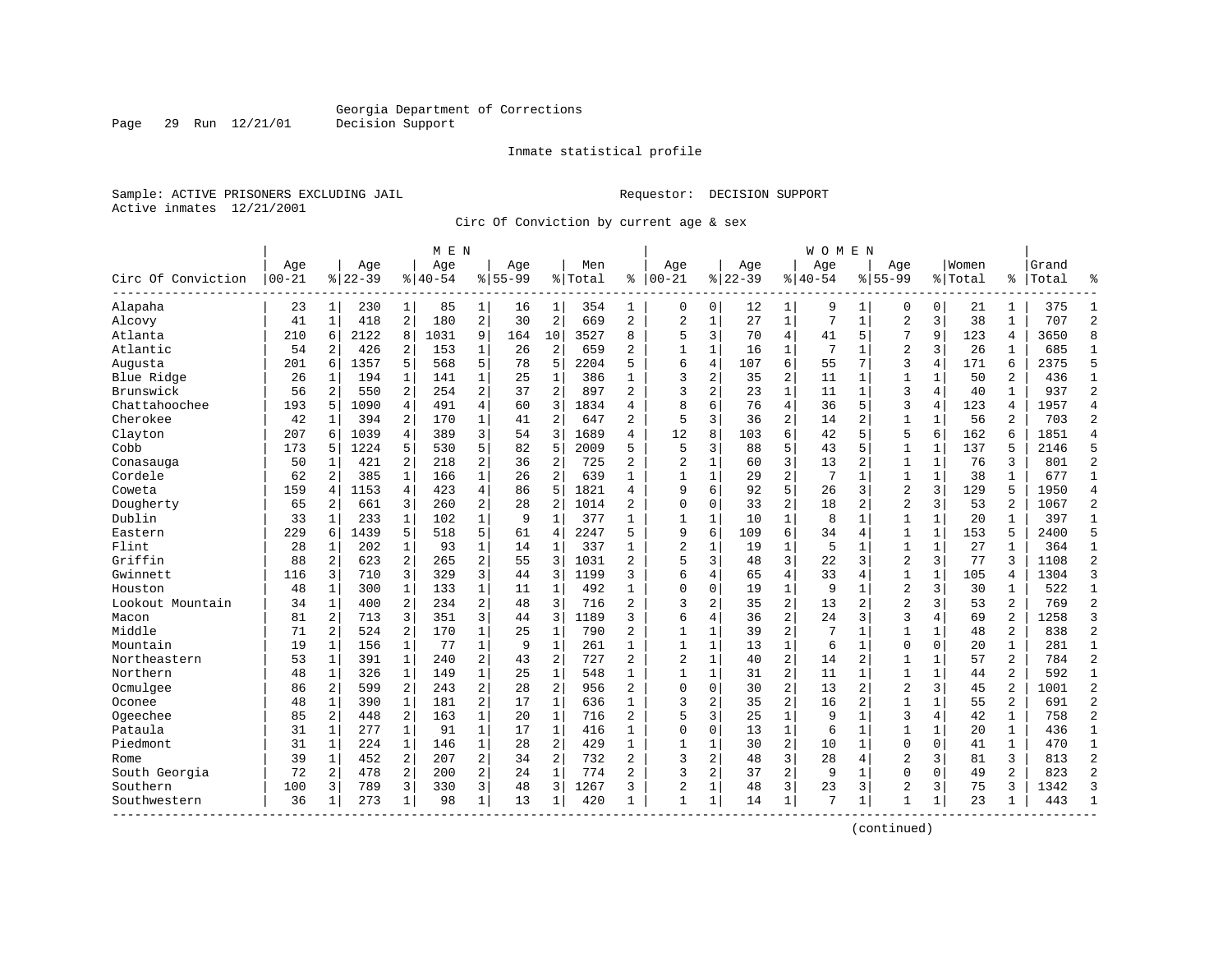Page 30 Run 12/21/01

#### Inmate statistical profile

Sample: ACTIVE PRISONERS EXCLUDING JAIL Requestor: DECISION SUPPORT Active inmates 12/21/2001

Circ Of Conviction by current age & sex (continued)

|                    |                  |      |                  |              | M E N                        |      |                  |      |                    |      |                   |      |                  |      | W O M E N        |      |                    |          |                  |                |                    |      |
|--------------------|------------------|------|------------------|--------------|------------------------------|------|------------------|------|--------------------|------|-------------------|------|------------------|------|------------------|------|--------------------|----------|------------------|----------------|--------------------|------|
| Circ Of Conviction | Age<br>$00 - 21$ |      | Age<br>$ 22-39 $ |              | Age<br>$8140 - 54$           |      | Age<br>$8 55-99$ |      | Men<br>% Total     | ⊱    | Age<br>$ 00 - 21$ |      | Age<br>$ 22-39 $ |      | Age<br>$ 40-54 $ |      | Age<br>$8155 - 99$ |          | Women<br>% Total |                | Grand<br>%   Total | ႜ    |
| Stone Mountain     | 273              | 8    | 1761             |              | 682                          | 6    | 92               | 5    | 2808               |      | 12                | 8    | 66               | 4    | 33               |      | 5                  | 6        | 116              | 4              | 2924               |      |
| Tallapoosa         | 34               |      | 234              | 1            | 135                          |      | 19               |      | 422                |      | $\mathbf 0$       | 0    | 14               |      | 8                |      |                    |          | 23               |                | 445                |      |
| Tifton             | 53               |      | 403              |              | 187                          | 2    | 22               |      | 665                |      |                   | 2    | 15               |      | 6                |      |                    |          | 25               |                | 690                | 2    |
| Toombs             | 22               |      | 213              |              | 96                           |      | 17               |      | 348                |      |                   |      | 10               |      | 3                |      |                    |          | 14               | 0              | 362                |      |
| Waycross           | 56               |      | 499              |              | 225                          | 2    | 25               |      | 805                |      |                   |      | 30               | 2    | 14               |      |                    |          | 48               | 2              | 853                |      |
| Western            | 37               |      | 346              |              | 120                          |      | 22               |      | 525                |      |                   |      | 25               |      | 9                |      |                    |          | 38               |                | 563                |      |
| Rockdale           | 29               |      | 174              |              | 86                           |      | 15               |      | 304                |      | 3                 |      | 15               |      | 10               |      | 0                  |          | 28               |                | 332                |      |
| Douglas            | 62               |      | 398              |              | 189                          | 2    | 28               |      | 677                |      |                   |      | 40               | 2    | 24               |      | $\overline{a}$     |          | 69               | $\overline{2}$ | 746                | 2    |
| Appalachian        | 23               |      | 180              |              | 109                          |      | 32               |      | 344                |      |                   |      | 13               |      | 9                |      | 2                  |          | 24               |                | 368                |      |
| Enotah             | 14               |      | 122              |              | 55                           | 0    | 14               |      | 205                | 0    |                   |      | 11               |      | 6                |      | $\Omega$           | $\Omega$ | 18               |                | 223                |      |
| Forsyth-Bell       | 6                |      | 91               |              | 52                           | 0    | 14               |      | 163                |      |                   |      | 13               |      | 9                |      | 0                  |          | 22               |                | 185                |      |
| Towaliga           | 37               |      | 203              | $\mathbf{1}$ | 113                          |      | 19               |      | 372                |      |                   |      | 9                | 0    | 5                |      | $\Omega$           | 0        | 15               |                | 387                |      |
| Total reported     |                  |      |                  |              | 3584 100 26235 100 11428 100 |      |                  |      | 1725 100 42972 100 |      | 145               | 100  | 1812 100         |      | 783 100          |      |                    | 77 100   | 2817             | 100            | 45789 100          |      |
| Percent reported   |                  | 99.4 |                  | 99.7         |                              | 99.8 |                  | 99.8 |                    | 99.7 |                   | 97.3 |                  | 99.4 |                  | 99.7 |                    | 100.0    |                  | 99.4           |                    | 99.7 |
| Not reported       | 23               |      | 76               |              | 28                           |      | 4                |      | 131                |      | 4                 |      | 11               |      | 2                |      | $\Omega$           |          | 17               |                | 148                |      |
| Total              | 3607             |      | 26311            |              | 11456                        |      | 1729             |      | 43103              |      | 149               |      | 1823             |      | 785              |      | 77                 |          | 2834             |                | 45937              |      |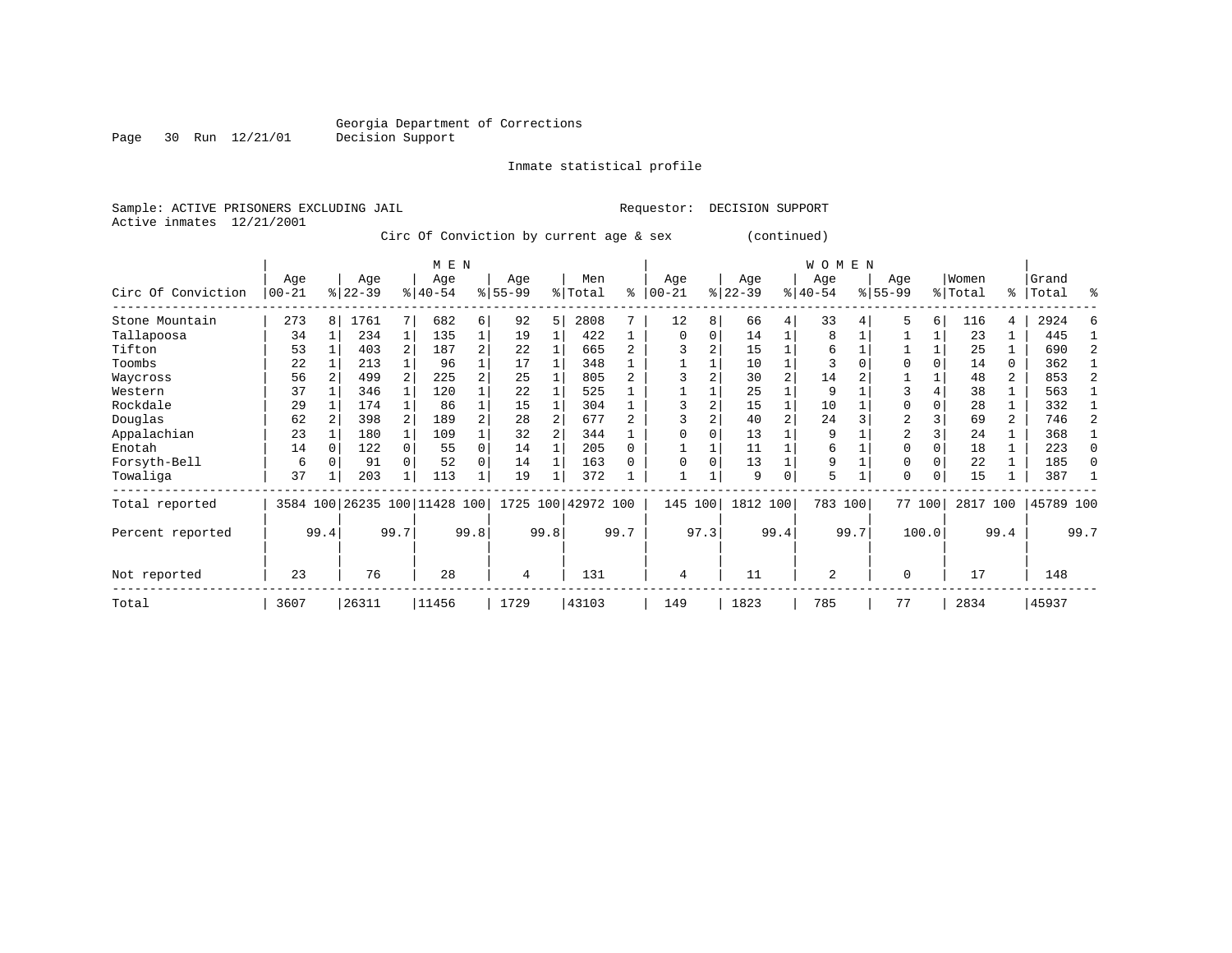Inmate statistical profile

Sample: ACTIVE PRISONERS EXCLUDING JAIL Requestor: DECISION SUPPORT Active inmates 12/21/2001

Home County by current age & sex

|                         |                |                |           |              | M E N     |                |                |                |         |              |                |              |                |                | <b>WOMEN</b>   |              |                |              |                |              |       |                |
|-------------------------|----------------|----------------|-----------|--------------|-----------|----------------|----------------|----------------|---------|--------------|----------------|--------------|----------------|----------------|----------------|--------------|----------------|--------------|----------------|--------------|-------|----------------|
|                         | Age            |                | Age       |              | Age       |                | Age            |                | Men     |              | Age            |              | Age            |                | Age            |              | Age            |              | Women          |              | Grand |                |
| Home County<br>-------- | $00 - 21$      |                | $8 22-39$ |              | $8 40-54$ |                | $8155 - 99$    |                | % Total | ి            | $ 00-21$       |              | $8 22-39$      |                | $8140 - 54$    |              | $8155 - 99$    |              | % Total        | °ຮ ∣         | Total | န္             |
| Appling                 | 4              | 0              | 63        | 0            | 35        | 0              | 5              | 0              | 107     | 0            | 0              | 0            | 2              | 0              | 1              | 0            | 0              | $\mathbf 0$  | 3              | 0            | 110   | $\Omega$       |
| Atkinson                | $\overline{2}$ | $\mathbf 0$    | 28        | $\mathsf{O}$ | 12        | $\mathsf 0$    | 5              | $\mathbf 0$    | 47      | 0            | $\Omega$       | 0            | $\mathbf{1}$   | 0              | $\mathbf{1}$   | 0            | $\Omega$       | 0            | $\overline{2}$ | 0            | 49    | $\Omega$       |
| Bacon                   | $\overline{2}$ | 0              | 35        | $\mathbf 0$  | 19        | $\mathbf 0$    | 2              | 0              | 58      | $\Omega$     | $\Omega$       | 0            | 1              | 0              | 0              | 0            | $\Omega$       | 0            | $\mathbf{1}$   | 0            | 59    | $\Omega$       |
| Baker                   | $\mathbf{1}$   | 0              | 19        | $\mathbf 0$  | 6         | 0              | 1              | 0              | 27      | 0            | $\Omega$       | 0            | $\overline{2}$ | $\Omega$       | 0              | $\mathbf 0$  | $\Omega$       | 0            | $\overline{2}$ | 0            | 29    | $\Omega$       |
| Baldwin                 | 31             | $\mathbf{1}$   | 190       | 1            | 81        | 1              | 7              | $\mathbf 0$    | 309     | $\mathbf{1}$ | $\Omega$       | 0            | 15             | 1              |                | 1            | $\mathbf{1}$   | $\mathbf{1}$ | 23             | 1            | 332   | 1              |
| Banks                   | 3              | $\Omega$       | 20        | $\mathbf 0$  | 13        | $\mathbf 0$    | 4              | 0              | 40      | $\Omega$     | $\Omega$       | 0            | 5              | $\Omega$       | $\overline{2}$ | $\Omega$     | $\Omega$       | 0            | 7              | $\Omega$     | 47    | $\Omega$       |
| Barrow                  | 10             | 0              | 106       | 0            | 60        | $\mathbf{1}$   | 11             | 1              | 187     | 0            | 0              | 0            | 14             | 1              | $\overline{4}$ | $\mathbf{1}$ | 0              | $\mathbf 0$  | 18             | 1            | 205   | $\mathbf{0}$   |
| Bartow                  | 15             | $\mathbf 0$    | 216       | $\mathbf{1}$ | 97        | $\mathbf{1}$   | 25             | 2              | 353     | $\mathbf{1}$ | 3              | 2            | 22             | 1              | 8              | $\mathbf{1}$ | $\mathbf{1}$   | $\mathbf{1}$ | 34             | $\mathbf{1}$ | 387   | $\mathbf{1}$   |
| Ben Hill                | 20             | $\mathbf{1}$   | 96        | $\mathbf 0$  | 29        | $\mathbf 0$    | 9              | $\mathbf{1}$   | 154     | $\Omega$     | $\mathbf{1}$   | $\mathbf{1}$ | 8              | $\Omega$       | 5              | $\mathbf{1}$ | $\Omega$       | $\Omega$     | 14             | $\mathbf{1}$ | 168   | $\Omega$       |
| Berrien                 | $\overline{4}$ | $\mathbf 0$    | 43        | $\mathbf 0$  | 11        | $\mathbf 0$    | 5              | $\mathbf 0$    | 63      | $\Omega$     | $\Omega$       | 0            | $\mathbf{1}$   | $\Omega$       | $\mathbf{1}$   | $\mathbf 0$  | $\Omega$       | 0            | $\overline{2}$ | 0            | 65    | $\Omega$       |
| <b>Bibb</b>             | 77             | $\overline{2}$ | 645       | 3            | 334       | 3              | 41             | 3              | 1097    | 3            | $\overline{4}$ | 3            | 40             | $\overline{c}$ | 24             | 3            | $\overline{2}$ | 3            | 70             | 3            | 1167  | 3              |
| Bleckley                | 7              | $\Omega$       | 73        | $\mathbf 0$  | 29        | $\mathbf 0$    | 1              | $\mathbf 0$    | 110     | $\Omega$     | $\Omega$       | 0            | 6              | $\Omega$       | 3              | $\Omega$     | $\Omega$       | $\Omega$     | 9              | $\Omega$     | 119   | $\Omega$       |
| Brantley                | 1              | 0              | 20        | $\mathbf 0$  | 10        | $\mathsf 0$    | 1              | $\mathbf 0$    | 32      | 0            | 0              | 0            | $\Omega$       | 0              | 2              | $\mathbf 0$  | 0              | $\Omega$     | 2              | 0            | 34    | $\Omega$       |
| <b>Brooks</b>           | 4              | $\mathbf 0$    | 51        | $\mathbf 0$  | 12        | 0              | 4              | $\mathbf 0$    | 71      | $\Omega$     | $\Omega$       | 0            | 1              | 0              | $\mathbf{1}$   | $\Omega$     | $\Omega$       | $\Omega$     | $\overline{2}$ | 0            | 73    | $\Omega$       |
| Bryan                   | 4              | 0              | 50        | $\mathbf 0$  | 24        | 0              | 3              | $\mathbf 0$    | 81      | 0            | $\Omega$       | 0            | $\overline{2}$ | $\Omega$       | $\mathbf{1}$   | $\mathbf 0$  | $\Omega$       | 0            | 3              | 0            | 84    | $\Omega$       |
| Bulloch                 | 32             | 1              | 182       | 1            | 79        | $\mathbf{1}$   | 9              | 1              | 302     | 1            | $\mathbf{1}$   | 1            | 14             | 1              | 5              | 1            | 1              |              | 21             | 1            | 323   | 1              |
| Burke                   | 12             | 0              | 127       | 1            | 44        | $\mathbf 0$    | 9              | $\mathbf{1}$   | 192     | 0            | $\Omega$       | 0            | 3              | $\Omega$       | 3              | $\Omega$     | $\Omega$       | 0            | 6              | 0            | 198   | $\Omega$       |
| <b>Butts</b>            | 16             | 0              | 77        | 0            | 29        | $\mathbf 0$    | 5              | 0              | 127     | 0            | $\mathbf{1}$   | 1            | 7              | 0              | 2              | $\mathbf 0$  | $\Omega$       | 0            | 10             | 0            | 137   | $\Omega$       |
| Calhoun                 | 6              | $\mathbf 0$    | 22        | $\mathbf 0$  | 11        | 0              | 1              | $\mathbf 0$    | 40      | 0            | 0              | 0            | $\mathbf{1}$   | 0              | 0              | $\mathbf 0$  | $\mathbf 0$    | 0            | $\mathbf{1}$   | 0            | 41    | $\Omega$       |
| Camden                  | 3              | $\Omega$       | 56        | $\mathbf 0$  | 23        | $\mathbf 0$    | 4              | $\mathbf 0$    | 86      | $\Omega$     | $\Omega$       | 0            | $\overline{2}$ | $\Omega$       | $\mathbf{1}$   | $\Omega$     | $\Omega$       | $\Omega$     | 3              | $\Omega$     | 89    | $\Omega$       |
| Candler                 | 8              | $\Omega$       | 56        | $\mathbf 0$  | 17        | $\mathbf 0$    | $\Omega$       | $\mathbf 0$    | 81      | $\Omega$     | $\Omega$       | 0            | $\mathbf{1}$   | $\Omega$       | $\mathbf 0$    | $\mathbf 0$  | $\Omega$       | $\Omega$     | $\mathbf{1}$   | 0            | 82    | $\Omega$       |
| Carroll                 | 28             | 1              | 222       | 1            | 106       | $\mathbf{1}$   | 35             | $\overline{c}$ | 391     | $\mathbf{1}$ | 5              | 4            | 27             | 2              | 7              | 1            | 1              |              | 40             | 2            | 431   | 1              |
| Catoosa                 | 7              | 0              | 53        | 0            | 37        | $\mathbf 0$    | 7              | $\mathbf 0$    | 104     | O            | $\Omega$       | 0            | 7              | $\Omega$       | 2              | $\Omega$     | $\Omega$       | $\Omega$     | 9              | $\Omega$     | 113   | $\Omega$       |
| Charlton                | 1              | $\Omega$       | 23        | $\mathbf 0$  | 10        | $\mathbf 0$    | 1              | 0              | 35      | 0            | $\Omega$       | 0            | 1              | 0              | $\mathbf 0$    | $\Omega$     | $\Omega$       | 0            | $\mathbf{1}$   | 0            | 36    | $\Omega$       |
| Chatham                 | 212            | 6              | 1352      | 6            | 485       | 5              | 58             | 4              | 2107    | 5            | 8              | 6            | 93             | 6              | 27             | 4            | 3              | 4            | 131            | 5            | 2238  | 5              |
| Chattahoochee           | 5              | 0              | 10        | $\mathbf 0$  | 6         | 0              | $\mathbf 0$    | $\mathbf 0$    | 21      | 0            | $\mathbf{1}$   | 1            | $\overline{2}$ | 0              | $\mathbf{0}$   | $\Omega$     | $\Omega$       | 0            | 3              | $\Omega$     | 24    | $\Omega$       |
| Chatooga                | 5              | 0              | 96        | $\mathbf 0$  | 48        | 0              | 12             | 1              | 161     | 0            | 2              | 1            | 11             | 1              | 2              | $\mathbf 0$  | 1              | 1            | 16             | 1            | 177   | $\mathbf 0$    |
| Cherokee                | 17             | 1              | 165       | 1            | 105       | $\mathbf 1$    | 16             | $\mathbf{1}$   | 303     | 1            | $\overline{2}$ | 1            | 29             | 2              | 10             | 1            | $\mathbf{1}$   | 1            | 42             | 2            | 345   | 1              |
| Clarke                  | 45             | 1              | 320       | $\mathbf{1}$ | 124       | $\mathbf{1}$   | 20             | $\mathbf{1}$   | 509     | $\mathbf{1}$ | $\overline{2}$ | $\mathbf{1}$ | 23             | $\mathbf{1}$   | 10             | $\mathbf{1}$ | $\overline{4}$ | 6            | 39             | 2            | 548   | $\mathbf 1$    |
| Clay                    | $\overline{2}$ | $\Omega$       | 12        | 0            | 8         | $\mathbf 0$    | $\mathbf{1}$   | $\mathbf 0$    | 23      | $\Omega$     | $\Omega$       | 0            | $\overline{2}$ | $\Omega$       | $\mathbf 0$    | $\Omega$     | $\Omega$       | $\Omega$     | 2              | $\Omega$     | 25    | $\Omega$       |
| Clayton                 | 150            | 5              | 714       | 3            | 259       | $\sqrt{2}$     | 38             | 2              | 1161    | 3            | 4              | 3            | 55             | 3              | 20             | 3            | $\overline{4}$ | 6            | 83             | 3            | 1244  | 3              |
| Clinch                  | 5              | $\Omega$       | 31        | $\mathbf 0$  | 9         | $\mathbf 0$    | $\Omega$       | $\mathbf 0$    | 45      | 0            | $\Omega$       | 0            | $\overline{2}$ | $\Omega$       | $\mathbf{0}$   | $\Omega$     | $\Omega$       | 0            | $\overline{2}$ | $\Omega$     | 47    | $\Omega$       |
| Cobb                    | 139            | 4              | 905       | 4            | 423       | $\overline{4}$ | 63             | 4              | 1530    | 4            | 6              | 4            | 76             | 5              | 24             | 3            | $\Omega$       | 0            | 106            | 4            | 1636  | $\overline{4}$ |
| Coffee                  | 15             | 0              | 134       | 1            | 48        | $\mathsf 0$    | 5              | 0              | 202     | 1            | $\mathbf{1}$   | 1            | 6              | 0              | 4              | 1            | $\overline{2}$ | 3            | 13             | 1            | 215   | 1              |
| Colquit                 | 29             | 1              | 165       | 1            | 70        | $\mathbf 1$    | 15             | 1              | 279     | 1            | $\Omega$       | 0            | 15             | 1              | 3              | 0            | $\Omega$       | 0            | 18             | 1            | 297   | $\mathbf{1}$   |
| Columbia<br>----------- | 19             | 1              | 95        | 0            | 43        | $\mathsf 0$    | $\overline{4}$ | 0              | 161     | 0            | $\mathbf{1}$   | 1            | 8              | 0              | 7              | 1            | $\Omega$       | 0            | 16             | 1            | 177   | $\Omega$       |

(continued)

Page 31 Run 12/21/01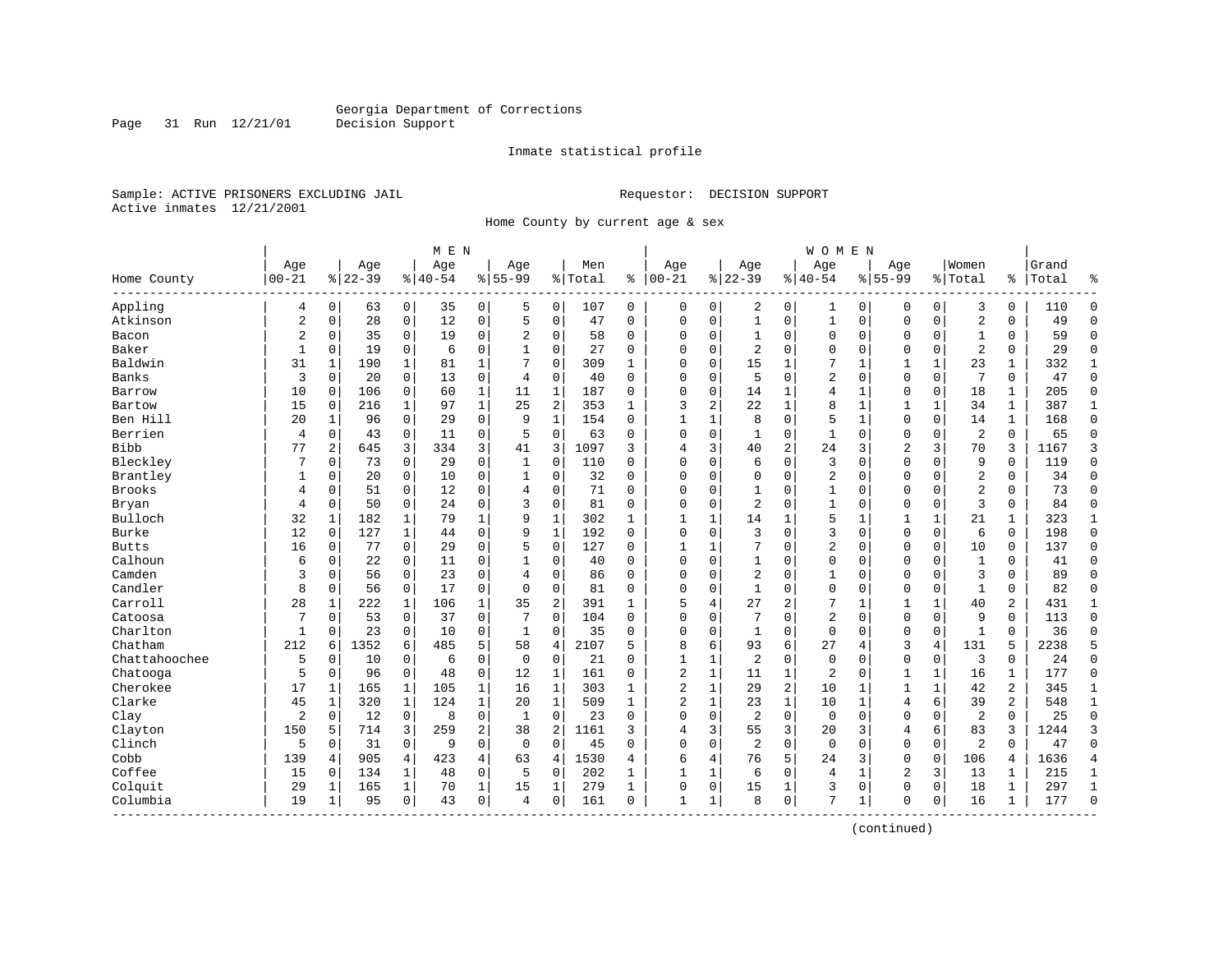Page 32 Run 12/21/01

#### Inmate statistical profile

Sample: ACTIVE PRISONERS EXCLUDING JAIL Requestor: DECISION SUPPORT Active inmates 12/21/2001

Home County by current age & sex (continued)

|             |                |             |             |              | M E N          |                |                |              |         |              |                |              |             |                | W O M E N      |                |              |              |                |                |       |                |
|-------------|----------------|-------------|-------------|--------------|----------------|----------------|----------------|--------------|---------|--------------|----------------|--------------|-------------|----------------|----------------|----------------|--------------|--------------|----------------|----------------|-------|----------------|
|             | Age            |             | Age         |              | Age            |                | Age            |              | Men     |              | Age            |              | Age         |                | Age            |                | Age          |              | Women          |                | Grand |                |
| Home County | $00 - 21$      |             | $8$   22-39 |              | $ 40-54$       |                | $8155 - 99$    |              | % Total | ి            | $ 00 - 21$     |              | $8 22-39$   |                | $8 40-54$      |                | $8155 - 99$  |              | % Total        | ိ              | Total | ៖              |
| Cook        | 8              | 0           | 80          | 0            | 38             | 0              | 4              | 0            | 130     | 0            | 0              | 0            | 4           | 0              | 6              | 1              | $\Omega$     | 0            | 10             | 0              | 140   | $\Omega$       |
| Coweta      | 32             | 1           | 256         | 1            | 85             | $\mathbf 1$    | 8              | 1            | 381     | 1            | 1              | $\mathbf{1}$ | 18          | 1              | 10             | 1              | $\Omega$     | $\mathbf 0$  | 29             | 1              | 410   | 1              |
| Crawford    | 1              | 0           | 18          | $\mathbf 0$  | 3              | $\mathbf 0$    | $\mathbf 0$    | $\mathbf 0$  | 22      | 0            | $\Omega$       | 0            | $\mathbf 0$ | $\mathbf 0$    | $\mathbf 0$    | $\mathbf 0$    | $\mathbf 0$  | $\mathbf 0$  | $\mathbf 0$    | $\mathbf 0$    | 22    | $\mathbf 0$    |
| Crisp       | 25             | 1           | 149         | 1            | 58             | $\mathbf{1}$   | 8              | $\mathbf{1}$ | 240     | $\mathbf{1}$ | $\mathbf{1}$   | 1            | 13          | 1              | $\overline{a}$ | $\mathbf 0$    | $\Omega$     | $\mathbf 0$  | 16             | 1              | 256   | 1              |
| Dade        | $\mathbf{1}$   | $\Omega$    | 24          | $\Omega$     | 17             | $\mathbf 0$    | 7              | $\mathbf 0$  | 49      | $\Omega$     | $\mathbf{1}$   | 1            | $\Omega$    | $\Omega$       | $\Omega$       | $\mathbf 0$    | $\Omega$     | $\Omega$     | $\mathbf{1}$   | $\Omega$       | 50    | $\Omega$       |
| Dawson      | $\overline{2}$ | 0           | 42          | $\mathbf 0$  | 22             | $\mathbf 0$    | 1              | $\mathbf 0$  | 67      | 0            | $\Omega$       | 0            | 5           | $\Omega$       | 1              | $\mathbf 0$    | 0            | $\mathbf 0$  | 6              | 0              | 73    | $\mathbf 0$    |
| Decatur     | 25             |             | 163         | 1            | 49             | $\mathsf 0$    | 6              | $\mathbf 0$  | 243     | 1            | 0              | 0            | 10          | $\mathbf{1}$   | 3              | 0              | 0            | $\mathbf 0$  | 13             | 1              | 256   | $\mathbf{1}$   |
| DeKalb      | 219            |             | 1537        | 6            | 519            | 5              | 84             | 5            | 2359    | 6            | 11             | 8            | 63          | 4              | 24             | 3              | 6            | 8            | 104            | 4              | 2463  | 6              |
| Dodge       | 7              | $\Omega$    | 108         | 0            | 55             | $\mathbf{1}$   | 5              | $\mathbf 0$  | 175     | 0            | $\Omega$       | $\Omega$     | 9           | 1              | $\overline{4}$ | $\mathbf{1}$   | $\mathbf 0$  | $\Omega$     | 13             | $\mathbf{1}$   | 188   | $\Omega$       |
| Dooly       | 7              | $\Omega$    | 69          | 0            | 19             | $\mathbf 0$    | $\Omega$       | $\mathbf 0$  | 95      | $\Omega$     | $\Omega$       | 0            | 3           | $\Omega$       | 1              | $\Omega$       | 0            | $\Omega$     | $\overline{4}$ | $\Omega$       | 99    | $\Omega$       |
| Dougherty   | 74             | 2           | 647         | 3            | 257            | $\overline{c}$ | 23             | 1            | 1001    | 3            | 0              | 0            | 33          | $\overline{c}$ | 16             | $\overline{c}$ | 3            | 4            | 52             | 2              | 1053  | 2              |
| Douglas     | 45             | $\mathbf 1$ | 226         | $\mathbf{1}$ | 116            | $\mathbf 1$    | 21             | $\mathbf{1}$ | 408     | 1            | 1              | 1            | 24          | $\mathbf 1$    | 15             | $\overline{2}$ | $\mathbf 0$  | $\mathbf 0$  | 40             | $\overline{2}$ | 448   | $\mathbf{1}$   |
| Early       | 3              | 0           | 53          | $\mathbf 0$  | 14             | 0              | 5              | $\mathbf 0$  | 75      | $\Omega$     | $\Omega$       | 0            | 3           | $\mathbf 0$    | $\overline{2}$ | $\mathbf 0$    | $\mathbf 0$  | $\mathbf 0$  | 5              | $\Omega$       | 80    | $\mathbf{0}$   |
| Echols      | 1              | 0           | 2           | 0            | 2              | 0              | 0              | 0            | 5       | $\Omega$     | $\Omega$       | 0            | $\Omega$    | $\Omega$       | $\mathbf 0$    | $\mathbf 0$    | 0            | 0            | $\mathbf 0$    | 0              | 5     | $\mathbf 0$    |
| Effingham   | 22             | 1           | 77          | $\mathbf 0$  | 31             | 0              | $\overline{2}$ | $\mathbf 0$  | 132     | $\Omega$     | $\Omega$       | 0            | 5           | 0              | 3              | $\mathbf 0$    | 1            | $\mathbf{1}$ | 9              | $\mathbf 0$    | 141   | $\mathbf 0$    |
| Elbert      | 14             | $\Omega$    | 87          | 0            | 48             | $\mathbf 0$    | 7              | $\mathbf 0$  | 156     | 0            | $\Omega$       | 0            | 10          | 1              | 4              | 1              | $\mathbf 0$  | $\Omega$     | 14             | 1              | 170   | $\Omega$       |
| Emanuel     | 14             | 0           | 116         | 0            | 33             | $\mathbf 0$    | 7              | $\mathbf 0$  | 170     | 0            | 2              | 1            | 4           | 0              | 3              | $\mathbf 0$    | $\mathbf 0$  | $\Omega$     | 9              | 0              | 179   | $\Omega$       |
| Evans       | 5              | 0           | 50          | 0            | 11             | 0              | $\overline{2}$ | 0            | 68      | 0            | $\mathbf 0$    | 0            | $\mathbf 0$ | $\Omega$       | $\mathbf 1$    | $\mathbf 0$    | $\mathbf 0$  | 0            | $\overline{1}$ | 0              | 69    | $\Omega$       |
| Fannin      | 3              | 0           | 57          | $\mathbf 0$  | 25             | 0              | 10             | $\mathbf{1}$ | 95      | $\Omega$     | $\Omega$       | 0            | 5           | 0              | 2              | $\mathbf 0$    | $\mathbf{1}$ | $\mathbf 1$  | 8              | $\mathbf 0$    | 103   | $\Omega$       |
| Fayette     | 8              | 0           | 53          | 0            | 28             | 0              | 11             | $\mathbf{1}$ | 100     | 0            | $\Omega$       | 0            | 4           | 0              | 3              | 0              | $\mathbf 0$  | $\mathbf 0$  | 7              | $\mathbf 0$    | 107   | $\Omega$       |
| Floyd       | 41             | 1           | 407         | 2            | 177            | 2              | 24             | 2            | 649     | 2            | 2              | 1            | 50          | 3              | 25             | 3              | 2            | 3            | 79             | 3              | 728   | $\overline{2}$ |
| Forsyth     | 5              | 0           | 71          | 0            | 33             | $\mathbf 0$    | 7              | 0            | 116     | $\Omega$     | $\Omega$       | 0            | 4           | $\mathbf 0$    | 7              | 1              | $\mathbf{1}$ | $\mathbf{1}$ | 12             | 0              | 128   | $\mathbf 0$    |
| Franklin    | 12             | 0           | 54          | 0            | 28             | $\mathbf 0$    | 5              | $\mathbf 0$  | 99      | 0            | 0              | 0            | 5           | 0              | 1              | $\mathbf 0$    | 1            | 1            | 7              | $\mathbf 0$    | 106   | $\mathbf 0$    |
| Fulton      | 356            | 11          | 3049        | 13           | 1457           | 14             | 186            | 12           | 5048    | 13           | 15             | 11           | 129         | 8              | 86             | 12             | 8            | 11           | 238            | 9              | 5286  | 13             |
| Gilmer      | 10             | 0           | 50          | $\mathbf 0$  | 33             | $\mathbf 0$    | 17             | 1            | 110     | $\Omega$     | $\Omega$       | $\Omega$     | 5           | $\Omega$       | 1              | $\Omega$       | $\Omega$     | $\mathbf 0$  | 6              | $\Omega$       | 116   | $\Omega$       |
| Glascock    | $\overline{2}$ | $\Omega$    | 2           | $\mathbf 0$  | $\overline{2}$ | $\mathbf 0$    | 0              | $\mathbf 0$  | 6       | $\Omega$     | $\Omega$       | 0            | $\Omega$    | $\Omega$       | $\mathbf 0$    | $\mathbf 0$    | 0            | 0            | $\mathbf 0$    | $\mathbf 0$    | 6     | $\Omega$       |
| Glynn       | 26             | 1           | 272         | 1            | 108            | 1              | 19             | 1            | 425     | $\mathbf{1}$ | 3              | 2            | 13          | 1              | 5              | 1              | 1            | 1            | 22             | 1              | 447   | 1              |
| Gordon      | 20             | 1           | 152         | 1            | 63             | $\mathbf{1}$   | 13             | $1\,$        | 248     | $\mathbf{1}$ | $\overline{2}$ | 1            | 13          | $\mathbf{1}$   | 6              | $\mathbf{1}$   | $\mathbf 0$  | $\mathbf 0$  | 21             | $\mathbf{1}$   | 269   | $\mathbf{1}$   |
| Grady       | 21             | 1           | 114         | $\mathbf 0$  | 45             | $\mathbf 0$    | 5              | $\mathbf 0$  | 185     | $\Omega$     | $\mathbf{1}$   | 1            | 8           | 0              | 3              | $\mathbf 0$    | $\mathbf 0$  | $\mathbf 0$  | 12             | $\mathbf 0$    | 197   | $\mathbf 0$    |
| Greene      | 14             | 0           | 60          | $\mathbf 0$  | 13             | $\mathbf 0$    | 3              | $\mathbf 0$  | 90      | $\Omega$     | $\Omega$       | 0            | 1           | 0              | 3              | $\mathbf 0$    | $\mathbf{1}$ | $\mathbf{1}$ | 5              | $\mathbf 0$    | 95    | $\mathbf 0$    |
| Gwinnett    | 87             | 3           | 546         | 2            | 258            | 2              | 45             | 3            | 936     | 2            | $\overline{2}$ | 1            | 46          | 3              | 22             | 3              | $\mathbf 0$  | $\mathbf 0$  | 70             | 3              | 1006  | 2              |
| Habersham   | 6              | 0           | 46          | $\mathbf 0$  | 31             | 0              | 3              | $\mathbf 0$  | 86      | O            | $\mathbf{1}$   | 1            | 4           | 0              | $\overline{2}$ | 0              | $\mathsf 0$  | $\mathbf 0$  | 7              | 0              | 93    | $\mathbf 0$    |
| Hall        | 44             | 1           | 328         | 1            | 201            | $\overline{a}$ | 40             | 3            | 613     | 2            | $\mathbf{1}$   | 1            | 40          | 2              | 11             | 2              | 1            | $\mathbf{1}$ | 53             | 2              | 666   | $\overline{2}$ |
| Hancock     |                | 0           | 29          | 0            | 17             | $\mathbf 0$    | 1              | 0            | 54      | 0            | $\Omega$       | 0            | $\mathbf 0$ | $\mathbf 0$    | 1              | 0              | 0            | 0            | 1              | 0              | 55    | $\Omega$       |
| Haralson    | 8              | 0           | 60          | 0            | 33             | $\mathbf 0$    | $\overline{4}$ | 0            | 105     | 0            | $\Omega$       | 0            | 10          | 1              | $\mathbf{1}$   | $\mathbf 0$    | $\Omega$     | $\mathbf 0$  | 11             | $\mathbf 0$    | 116   | $\Omega$       |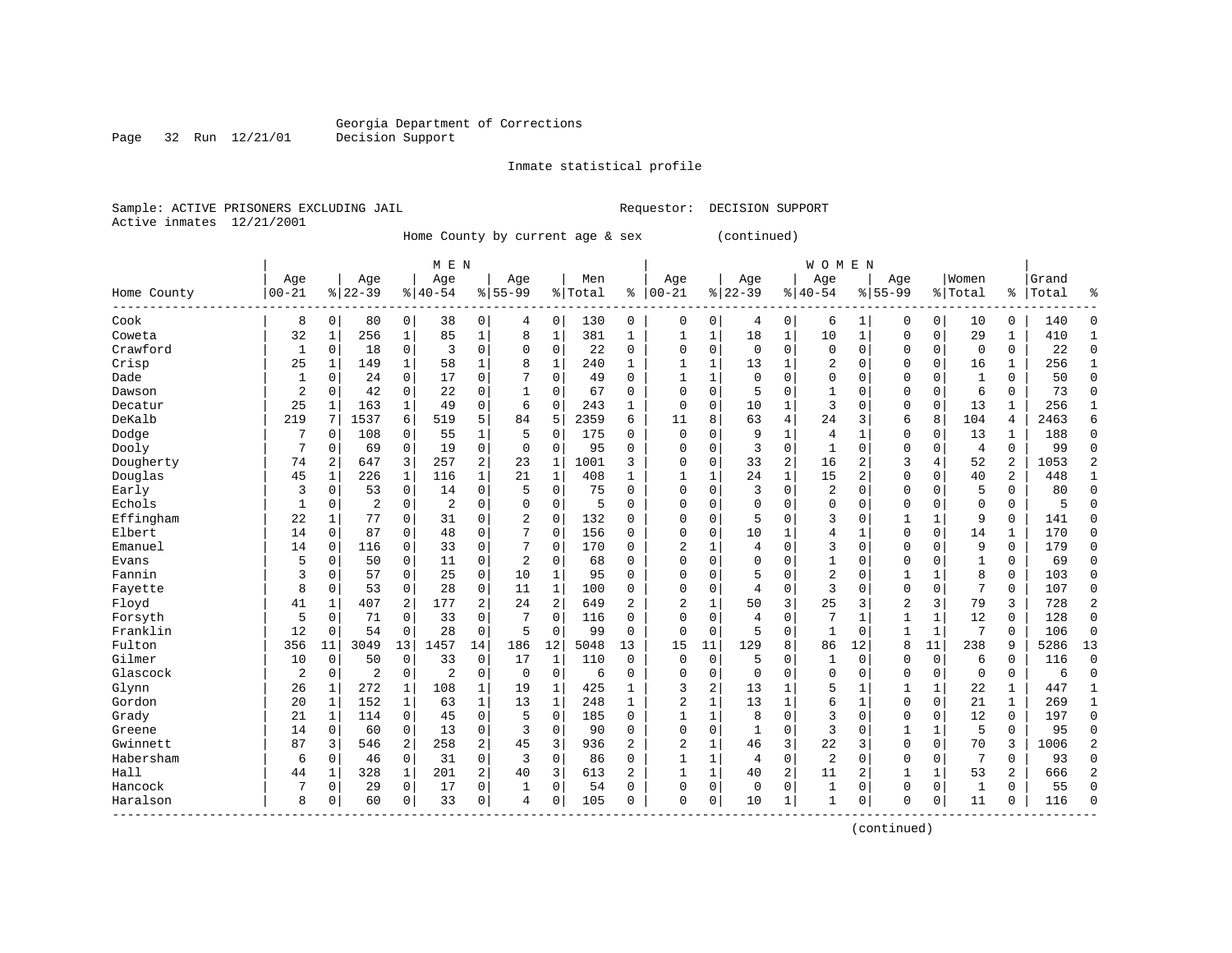Page 33 Run 12/21/01

#### Inmate statistical profile

Sample: ACTIVE PRISONERS EXCLUDING JAIL Requestor: DECISION SUPPORT Active inmates 12/21/2001

Home County by current age & sex (continued)

|                        |                |              |           |             | M E N     |              |                |              |         |              |                |              |                |              | <b>WOMEN</b> |              |                |              |                |              |       |              |
|------------------------|----------------|--------------|-----------|-------------|-----------|--------------|----------------|--------------|---------|--------------|----------------|--------------|----------------|--------------|--------------|--------------|----------------|--------------|----------------|--------------|-------|--------------|
|                        | Age            |              | Age       |             | Age       |              | Age            |              | Men     |              | Age            |              | Age            |              | Age          |              | Age            |              | Women          |              | Grand |              |
| Home County            | $00 - 21$      |              | $8 22-39$ |             | $8 40-54$ |              | $8 55-99$      |              | % Total | နွ           | $00 - 21$      | %            | $22 - 39$      |              | $8 40-54$    |              | $8155 - 99$    |              | % Total        | %            | Total | နွ           |
| Harris                 | 7              | $\Omega$     | 44        | 0           | 29        | 0            | 2              | $\mathbf 0$  | 82      | $\Omega$     | 2              | 1            | 2              | 0            | 0            | $\Omega$     | $\Omega$       | 0            | 4              | 0            | 86    | $\Omega$     |
| Hart                   | 11             | 0            | 51        | $\mathbf 0$ | 20        | $\mathbf 0$  | 2              | $\Omega$     | 84      | $\Omega$     | $\Omega$       | $\Omega$     | 2              | $\Omega$     | 3            | $\Omega$     | $\Omega$       | $\Omega$     | 5              | 0            | 89    | $\Omega$     |
| Heard                  | 3              | $\mathbf 0$  | 23        | $\mathbf 0$ | 13        | $\mathbf 0$  | 9              | $\mathbf{1}$ | 48      | 0            | 0              | 0            | 1              | $\mathbf 0$  | 0            | $\mathbf 0$  | $\Omega$       | 0            | $\mathbf{1}$   | 0            | 49    | $\Omega$     |
| Henry                  | 36             | 1            | 174       | 1           | 86        | $\mathbf{1}$ | 14             | $\mathbf{1}$ | 310     | $\mathbf{1}$ | -1             | $\mathbf{1}$ | 10             | 1            | 9            | $\mathbf{1}$ | $\Omega$       | 0            | 20             | 1            | 330   | 1            |
| Houston                | 45             | $\mathbf{1}$ | 259       | $\mathbf 1$ | 119       | $\mathbf 1$  | 12             | $\mathbf{1}$ | 435     | $\mathbf{1}$ | $\Omega$       | 0            | 18             | $\mathbf{1}$ | 8            | $\mathbf{1}$ | $\mathbf{1}$   | $\mathbf{1}$ | 27             | $\mathbf{1}$ | 462   | $\mathbf{1}$ |
| Irwin                  | 9              | $\Omega$     | 48        | $\mathbf 0$ | 25        | $\mathbf 0$  | $\overline{4}$ | $\mathbf 0$  | 86      | $\Omega$     | $\Omega$       | 0            | 2              | $\Omega$     | $\Omega$     | $\mathbf 0$  | $\Omega$       | 0            | 2              | $\Omega$     | 88    | $\mathbf{0}$ |
| Jackson                | 11             | $\Omega$     | 103       | 0           | 64        | $\mathbf 1$  | 15             | 1            | 193     | $\Omega$     | 2              | 1            | 16             | 1            | 3            | $\Omega$     | $\Omega$       | $\Omega$     | 21             | 1            | 214   | 1            |
| Jasper                 | $\overline{c}$ | 0            | 45        | 0           | 15        | $\mathbf 0$  | 3              | $\mathbf 0$  | 65      | 0            | $\Omega$       | 0            |                | $\Omega$     | 1            | 0            | $\Omega$       | $\Omega$     | 2              | 0            | 67    | $\mathbf{0}$ |
| Jeff Davis             | 5              | $\Omega$     | 35        | 0           | 21        | $\mathbf 0$  | 3              | $\mathbf 0$  | 64      | $\Omega$     | $\Omega$       | $\Omega$     | 2              | $\Omega$     | 3            | $\Omega$     | $\Omega$       | $\Omega$     | 5              | O            | 69    | $\Omega$     |
| Jefferson              | 9              | $\Omega$     | 69        | $\Omega$    | 2.4       | $\Omega$     | 4              | $\Omega$     | 106     | $\Omega$     | 0              | $\Omega$     | 4              | $\Omega$     | $\mathbf{1}$ | $\Omega$     | $\Omega$       | $\Omega$     | 5              | $\Omega$     | 111   | $\Omega$     |
| Jenkins                | 9              | 0            | 57        | $\mathbf 0$ | 18        | $\mathbf 0$  | 1              | $\mathbf 0$  | 85      | $\mathbf 0$  | 0              | 0            | 3              | $\mathbf 0$  | 2            | $\Omega$     | $\Omega$       | $\Omega$     | 5              | 0            | 90    | $\Omega$     |
| Johnson                | $\overline{c}$ | 0            | 25        | $\mathbf 0$ | 11        | $\mathbf 0$  | $\overline{2}$ | $\mathbf 0$  | 40      | $\Omega$     | $\Omega$       | 0            | 3              | $\mathbf 0$  | $\Omega$     | 0            | $\Omega$       | 0            | 3              | 0            | 43    | $\Omega$     |
| Jones                  | 7              | $\Omega$     | 24        | 0           | 16        | 0            | 2              | $\mathbf 0$  | 49      | $\Omega$     |                | $\mathbf{1}$ |                | $\Omega$     |              | 0            | $\Omega$       | $\Omega$     | 3              | 0            | 52    | $\Omega$     |
| Lamar                  | 1              | $\Omega$     | 48        | $\mathbf 0$ | 23        | $\mathbf 0$  | 6              | $\mathbf 0$  | 78      | $\Omega$     | $\Omega$       | 0            | $\Omega$       | $\Omega$     | 3            | $\mathbf 0$  | $\Omega$       | $\Omega$     | 3              | 0            | 81    | $\Omega$     |
| Lanier                 | $\overline{2}$ | $\Omega$     | 38        | 0           | 7         | $\mathbf 0$  | 5              | $\mathbf 0$  | 52      | $\mathbf 0$  | $\Omega$       | 0            | २              | $\Omega$     | $\mathbf{1}$ | $\mathbf 0$  | $\Omega$       | $\Omega$     | $\overline{4}$ | 0            | 56    | $\Omega$     |
| Laurens                | 18             |              | 157       | 1           | 61        | 1            |                | 0            | 243     | $\mathbf{1}$ |                |              | 8              | $\Omega$     | б            | 1            | $\mathbf{1}$   | 1            | 16             | 1            | 259   | $\mathbf{1}$ |
| Lee                    | 4              | 0            | 28        | 0           | 12        | $\mathbf 0$  | 3              | $\mathbf 0$  | 47      | $\Omega$     | $\Omega$       | $\Omega$     | 2              | $\Omega$     | 1            | $\Omega$     | $\Omega$       | $\Omega$     | 3              | O            | 50    | $\Omega$     |
| Liberty                | 29             | 1            | 145       | 1           | 34        | $\Omega$     | 5              | $\Omega$     | 213     | $\mathbf{1}$ | $\overline{2}$ | 1            | 8              | $\Omega$     | 2            | $\Omega$     | $\Omega$       | $\Omega$     | 12             | $\Omega$     | 225   | 1            |
| Lincoln                | 1              | 0            | 18        | $\mathbf 0$ | 12        | $\mathbf 0$  | $\mathbf{1}$   | $\mathbf 0$  | 32      | 0            | 0              | 0            | $\Omega$       | $\mathbf 0$  | 0            | $\Omega$     | $\Omega$       | 0            | $\mathbf 0$    | 0            | 32    | $\Omega$     |
| Long                   | $\overline{2}$ | 0            | 15        | $\mathbf 0$ | 12        | $\mathbf 0$  | 2              | $\mathbf 0$  | 31      | $\mathbf 0$  | 0              | 0            |                | $\mathbf 0$  | 0            | $\Omega$     | 0              | 0            | $\mathbf{1}$   | 0            | 32    | $\Omega$     |
| Lowndes                | 33             | 1            | 301       | $\mathbf 1$ | 123       | $\mathbf 1$  | 14             | $\mathbf 1$  | 471     | $\mathbf{1}$ | 1              | $\mathbf{1}$ | 19             | $\mathbf{1}$ | 11           | 2            | 1              | $\mathbf 1$  | 32             | $\mathbf{1}$ | 503   | $\mathbf{1}$ |
| Lumpkins               | $\overline{2}$ | 0            | 40        | 0           | 23        | $\mathbf 0$  | 6              | $\mathbf 0$  | 71      | $\Omega$     | $\Omega$       | 0            | $\overline{2}$ | $\mathbf 0$  | $\mathbf{1}$ | $\Omega$     | $\Omega$       | 0            | $\overline{3}$ | 0            | 74    | $\Omega$     |
| Macon                  | 7              | $\mathbf 0$  | 38        | 0           | 13        | 0            | 4              | $\mathbf 0$  | 62      | 0            | $\Omega$       | 0            | $\mathbf{1}$   | $\mathbf 0$  | 3            | $\Omega$     | $\mathbf{1}$   | 1            | 5              | 0            | 67    | $\Omega$     |
| Madison                | 4              | $\Omega$     | 67        | 0           | 26        | 0            | 6              | 0            | 103     | $\Omega$     | $\Omega$       | $\Omega$     |                | $\Omega$     | 2            | $\Omega$     | $\Omega$       | $\Omega$     | 9              | 0            | 112   | $\Omega$     |
| Marion                 | 4              | $\Omega$     | 23        | 0           | 12        | $\mathbf 0$  | $\overline{2}$ | $\mathbf 0$  | 41      | $\Omega$     | $\Omega$       | $\Omega$     | 2              | $\Omega$     | 0            | $\Omega$     | $\Omega$       | $\Omega$     | $\overline{2}$ | 0            | 43    | $\Omega$     |
| McDuffie               | 1              | $\Omega$     | 90        | $\Omega$    | 35        | $\Omega$     | 7              | $\Omega$     | 133     | $\Omega$     | -1             | 1            | 3              | $\Omega$     | 0            | 0            | $\Omega$       | $\Omega$     | 4              | $\Omega$     | 137   | $\Omega$     |
| McIntosh               | 3              | $\Omega$     | 50        | $\Omega$    | 18        | $\mathbf 0$  | 1              | $\mathbf 0$  | 72      | $\Omega$     | $\Omega$       | $\Omega$     | $\Omega$       | $\Omega$     | 0            | $\Omega$     | $\Omega$       | $\Omega$     | $\Omega$       | $\Omega$     | 72    | $\Omega$     |
| Meriwether             | 21             | 1            | 115       | 0           | 51        | $\mathbf 0$  | 8              | $\mathbf 1$  | 195     | $\Omega$     | 1              | $\mathbf{1}$ | 13             | 1            | 1            | $\mathbf 0$  | $\overline{2}$ | 3            | 17             | 1            | 212   | $\mathbf{1}$ |
| Miller                 | $\mathbf 0$    | 0            | 16        | 0           | 11        | $\mathbf 0$  | 1              | $\mathbf 0$  | 28      | $\mathbf 0$  | $\Omega$       | 0            | 3              | $\mathbf 0$  | 0            | 0            | $\Omega$       | 0            | $\overline{3}$ | 0            | 31    | $\Omega$     |
| Mitchell               | 11             | 0            | 123       | $\mathbf 1$ | 51        | 0            | 6              | $\mathbf 0$  | 191     | $\Omega$     | $\overline{2}$ | 1            | 5              | $\Omega$     | 3            | 0            | $\Omega$       | 0            | 10             | 0            | 201   | $\Omega$     |
| Monroe                 | 6              | 0            | 62        | 0           | 29        | 0            | 4              | 0            | 101     | $\Omega$     | $\Omega$       | 0            | $\overline{2}$ | 0            | 2            | $\mathbf 0$  | $\Omega$       | 0            | $\overline{4}$ | 0            | 105   | $\Omega$     |
| Montgomery             | 3              | 0            | 29        | 0           | 8         | 0            | 1              | 0            | 41      | 0            | $\Omega$       | 0            | 3              | $\mathbf 0$  | 0            | $\Omega$     | $\Omega$       | $\Omega$     | 3              | 0            | 44    | $\Omega$     |
| Morgan                 | 8              | $\Omega$     | 46        | 0           | 18        | 0            |                | $\mathbf 0$  | 79      | $\Omega$     | $\Omega$       | 0            | 6              | $\Omega$     | $\Omega$     | $\Omega$     | $\Omega$       | $\Omega$     | 6              | 0            | 85    | $\Omega$     |
| Murray                 | 12             | $\Omega$     | 74        | 0           | 45        | $\mathbf 0$  | 12             | 1            | 143     | $\Omega$     | $\Omega$       | 0            | 9              | 1            | 3            | $\Omega$     | $\Omega$       | $\Omega$     | 12             | 0            | 155   | $\Omega$     |
| Muscogee<br>---------- | 151            | 5            | 816       | 3           | 351       | 3            | 46             | 3            | 1364    | 3            | 5              | 4            | 57             | 3            | 29           | 4            | 3              | 4            | 94             | 4            | 1458  | 3            |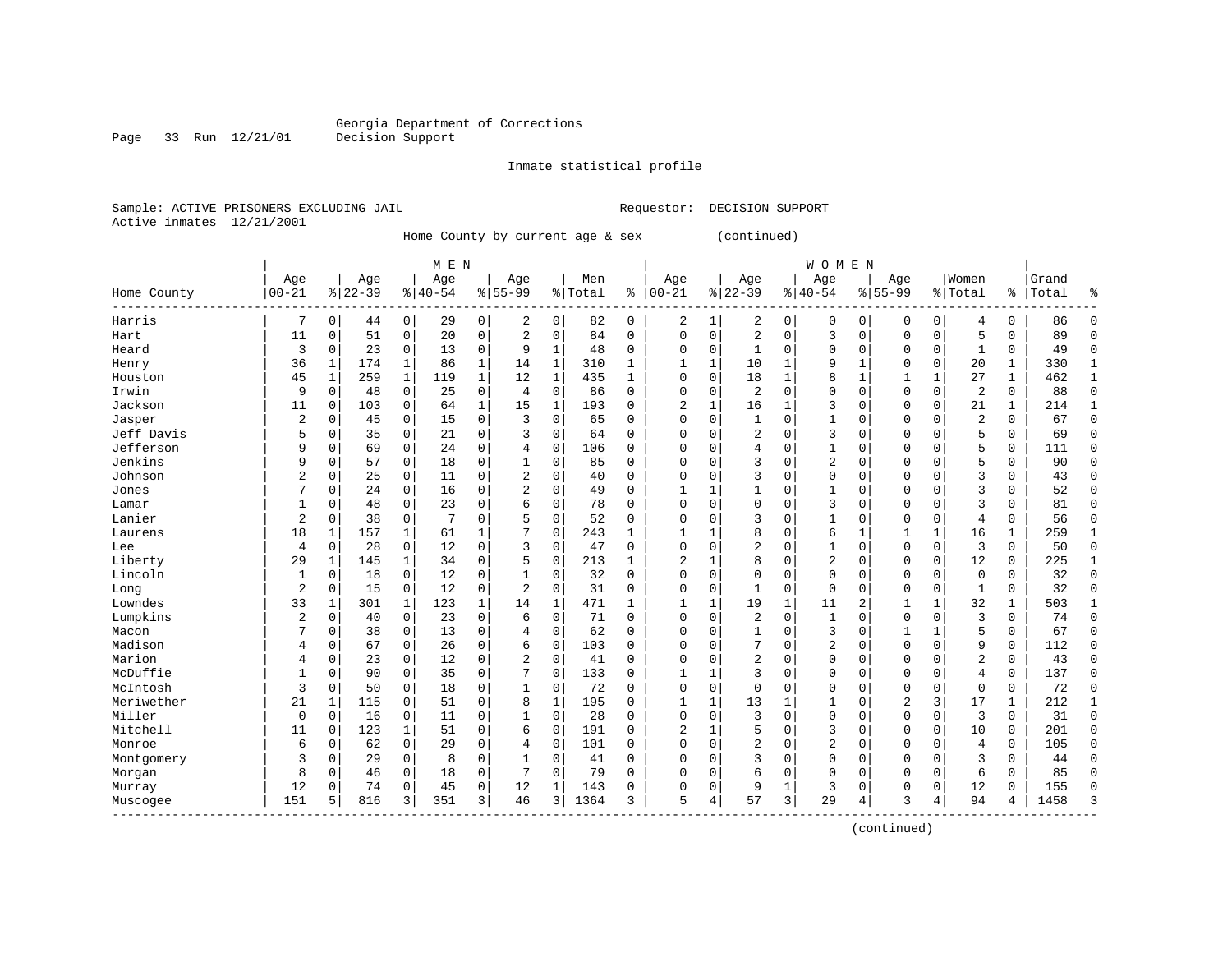Page 34 Run 12/21/01

#### Inmate statistical profile

Sample: ACTIVE PRISONERS EXCLUDING JAIL Requestor: DECISION SUPPORT Active inmates 12/21/2001

Home County by current age & sex (continued)

|             |                |                |           |              | M E N          |                |              |              |         |             |                |              |                |                | <b>WOMEN</b> |              |                |              |                |                |       |              |
|-------------|----------------|----------------|-----------|--------------|----------------|----------------|--------------|--------------|---------|-------------|----------------|--------------|----------------|----------------|--------------|--------------|----------------|--------------|----------------|----------------|-------|--------------|
|             | Age            |                | Age       |              | Age            |                | Age          |              | Men     |             | Age            |              | Age            |                | Age          |              | Age            |              | Women          |                | Grand |              |
| Home County | $00 - 21$      |                | $8 22-39$ |              | $8 40-54$      |                | $8 55-99$    |              | % Total | ి           | $ 00-21$       |              | $ 22-39$       |                | $8140 - 54$  |              | $8155 - 99$    |              | % Total        | ႜ              | Total | န္           |
| Newton      | 16             | $\overline{0}$ | 213       | $\mathbf 1$  | 85             | 1              | 16           | 1            | 330     | 1           | 1              | 1            | 16             | 1              | 2            | 0            | 3              | 4            | 22             | 1              | 352   | 1            |
| Oconee      | $\mathbf 0$    | $\mathbf 0$    | 18        | $\mathbf 0$  | 15             | $\mathbf 0$    | 2            | $\mathbf 0$  | 35      | $\mathbf 0$ | 1              | $\mathbf 1$  | $\Omega$       | $\mathbf 0$    | $\mathbf{1}$ | $\mathbf 0$  | $\mathbf{0}$   | $\mathbf 0$  | $\overline{c}$ | $\mathbf 0$    | 37    | $\mathbf 0$  |
| Oglethrope  | $\overline{4}$ | $\mathbf 0$    | 34        | $\mathbf 0$  | 5              | $\mathbf 0$    | $\mathbf{1}$ | $\mathbf 0$  | 44      | $\Omega$    | $\mathbf{1}$   | $\mathbf{1}$ | 4              | $\mathbf 0$    | 0            | $\mathbf 0$  | $\Omega$       | $\mathbf 0$  | 5              | $\Omega$       | 49    | $\Omega$     |
| Paulding    | 17             | $\mathbf{1}$   | 82        | 0            | 58             | $\mathbf{1}$   | 8            | $\mathbf{1}$ | 165     | $\Omega$    | $\Omega$       | $\Omega$     | 7              | $\Omega$       | 5            | $\mathbf{1}$ | $\overline{2}$ | 3            | 14             | $\mathbf{1}$   | 179   | $\mathbf 0$  |
| Peach       | 7              | $\mathbf 0$    | 58        | 0            | 33             | $\mathbf 0$    | 0            | $\mathbf 0$  | 98      | 0           | $\overline{2}$ | 1            | 2              | $\mathbf 0$    | $\Omega$     | $\mathbf 0$  | $\mathbf 0$    | $\mathbf 0$  | $\overline{4}$ | $\mathbf 0$    | 102   | $\mathbf 0$  |
| Pickens     | 8              | $\Omega$       | 51        | 0            | 36             | $\mathbf 0$    | 4            | 0            | 99      | $\Omega$    | $\Omega$       | 0            | 4              | $\mathbf 0$    | 4            |              | 0              | $\Omega$     | 8              | 0              | 107   | $\mathbf 0$  |
| Pierce      | 6              | $\mathbf 0$    | 23        | 0            | 15             | $\mathbf 0$    | 1            | $\mathbf 0$  | 45      | 0           | $\Omega$       | $\Omega$     | $\overline{2}$ | $\Omega$       | 0            | $\Omega$     | $\Omega$       | $\Omega$     | $\overline{2}$ | 0              | 47    | $\mathbf 0$  |
| Pike        | $\overline{2}$ | $\Omega$       | 17        | 0            | 18             | $\mathbf 0$    | 3            | $\mathbf 0$  | 40      | $\Omega$    | $\Omega$       | $\Omega$     | $\mathbf{1}$   | $\Omega$       | 0            | $\Omega$     | $\Omega$       | $\Omega$     | $\mathbf{1}$   | $\Omega$       | 41    | $\Omega$     |
| Polk        | 9              | $\Omega$       | 120       | $\Omega$     | 48             | $\Omega$       | 10           | $\mathbf{1}$ | 187     | $\Omega$    | 0              | $\Omega$     | 5              | $\Omega$       | 3            | $\Omega$     | $\Omega$       | $\Omega$     | 8              | $\Omega$       | 195   | $\Omega$     |
| Pulaski     | 15             | $\Omega$       | 53        | 0            | 21             | $\Omega$       | 2            | $\Omega$     | 91      | $\Omega$    | 0              | $\Omega$     | 8              | $\Omega$       | $\Omega$     | $\Omega$     | $\Omega$       | $\Omega$     | 8              | $\Omega$       | 99    | $\Omega$     |
| Putnam      | 8              | $\Omega$       | 77        | $\Omega$     | 35             | $\Omega$       | 4            | $\mathbf 0$  | 124     | $\Omega$    | 0              | $\Omega$     | 5              | $\Omega$       | 4            | $\mathbf{1}$ | $\mathbf{1}$   | $\mathbf 1$  | 10             | $\Omega$       | 134   | $\mathbf 0$  |
| Ouitman     | $\Omega$       | $\Omega$       | 7         | $\Omega$     | $\Omega$       | $\Omega$       | 0            | $\mathbf 0$  | 7       | $\Omega$    | $\Omega$       | $\Omega$     | $\Omega$       | $\Omega$       | $\Omega$     | $\mathbf 0$  | $\mathbf{1}$   | $\mathbf{1}$ | $\mathbf{1}$   | $\Omega$       | 8     | $\Omega$     |
| Rabun       | 4              | $\mathbf 0$    | 31        | 0            | 14             | $\mathbf 0$    | 0            | $\mathbf 0$  | 49      | 0           | $\Omega$       | 0            | 3              | $\mathbf 0$    | 0            | $\Omega$     | $\mathbf{0}$   | $\mathbf 0$  | $\overline{3}$ | $\mathbf 0$    | 52    | $\mathbf 0$  |
| Randolph    | 6              | $\mathbf 0$    | 57        | 0            | 9              | $\mathbf 0$    | $\mathbf{1}$ | $\mathbf 0$  | 73      | 0           | $\Omega$       | 0            | 1              | $\mathbf 0$    | 3            | $\mathbf 0$  | $\mathbf{0}$   | $\mathbf 0$  | $\overline{4}$ | $\mathbf 0$    | 77    | $\mathbf 0$  |
| Richmond    | 158            | 5              | 1050      | 4            | 432            | $\overline{4}$ | 53           | $\mathbf{3}$ | 1693    | 4           | 4              | 3            | 86             | 5              | 43           | 6            | $\overline{2}$ | 3            | 135            | 5              | 1828  | 4            |
| Rockdale    | 21             | 1              | 129       | 1            | 67             | 1              | 12           | 1            | 229     | 1           | 2              | $\mathbf{1}$ |                | $\Omega$       | 4            | 1            | $\Omega$       | $\Omega$     | 13             | 1              | 242   | $\mathbf{1}$ |
| Schely      | $\overline{2}$ | $\Omega$       | 16        | 0            | $\overline{4}$ | $\Omega$       | $\Omega$     | $\Omega$     | 22      | $\Omega$    | $\Omega$       | $\Omega$     | $\Omega$       | $\Omega$       | $\Omega$     | $\Omega$     | $\Omega$       | $\Omega$     | $\Omega$       | $\Omega$       | 22    | $\Omega$     |
| Screven     | 3              | $\Omega$       | 60        | $\Omega$     | 20             | $\Omega$       | 4            | $\Omega$     | 87      | $\Omega$    | $\overline{a}$ | $\mathbf{1}$ | 4              | $\Omega$       | $\Omega$     | $\Omega$     | $\Omega$       | $\Omega$     | 6              | $\Omega$       | 93    | $\Omega$     |
| Seminole    | 6              | $\Omega$       | 42        | $\mathbf 0$  | 22             | $\Omega$       | 3            | $\Omega$     | 73      | $\Omega$    | $\Omega$       | $\Omega$     | 3              | $\mathbf 0$    | $\mathbf{1}$ | $\Omega$     | $\Omega$       | $\Omega$     | $\overline{4}$ | $\mathbf 0$    | 77    | $\mathbf 0$  |
| Spalding    | 46             | 1              | 355       | $\mathbf{1}$ | 137            | $\mathbf 1$    | 21           | $\mathbf{1}$ | 559     | $\mathbf 1$ | 4              | 3            | 27             | $\overline{2}$ | 11           | 2            | $\overline{2}$ | 3            | 44             | $\overline{a}$ | 603   | $\mathbf{1}$ |
| Stephens    | 8              | $\mathbf 0$    | 78        | $\mathbf 0$  | 40             | $\mathbf 0$    | 7            | $\mathbf 0$  | 133     | $\Omega$    | $\Omega$       | $\Omega$     | 5              | $\Omega$       | 4            | $\mathbf{1}$ | $\Omega$       | $\Omega$     | 9              | $\Omega$       | 142   | $\Omega$     |
| Stewart     | $\mathbf{1}$   | $\Omega$       | 25        | $\Omega$     | 10             | $\Omega$       | 1            | $\Omega$     | 37      | $\Omega$    | $\mathbf{1}$   | 1            | $\Omega$       | $\Omega$       | 0            | $\mathbf 0$  | $\Omega$       | $\Omega$     | $\mathbf{1}$   | $\Omega$       | 38    | $\mathbf{0}$ |
| Sumter      | 17             |                | 138       | 1            | 57             | 1              | 6            | $\Omega$     | 218     | 1           | $\Omega$       | $\Omega$     | 12             | 1              | 3            | $\Omega$     | $\Omega$       | $\Omega$     | 15             | 1              | 233   | $\mathbf{1}$ |
| Talbot      | 6              | $\Omega$       | 28        | 0            | 9              | $\Omega$       | 0            | $\mathbf 0$  | 43      | $\Omega$    |                | 1            | $\Omega$       | $\Omega$       | 2            | $\Omega$     | $\Omega$       | $\Omega$     | $\overline{3}$ | $\mathbf 0$    | 46    | $\mathbf 0$  |
| Taliaferro  | -1             | $\Omega$       | 12        | 0            | $\overline{c}$ | $\Omega$       | 0            | $\Omega$     | 15      | $\Omega$    | $\Omega$       | $\Omega$     | $\Omega$       | $\Omega$       | $\mathbf{1}$ | $\Omega$     | $\Omega$       | $\Omega$     | $\mathbf{1}$   | $\Omega$       | 16    | $\mathbf 0$  |
| Tattnall    | 10             | $\Omega$       | 79        | $\Omega$     | 22             | $\Omega$       | 3            | $\Omega$     | 114     | $\Omega$    | $\Omega$       | $\Omega$     | 4              | $\Omega$       | 5            | $\mathbf{1}$ | $\Omega$       | $\Omega$     | 9              | $\Omega$       | 123   | $\Omega$     |
| Taylor      | 8              | $\Omega$       | 51        | $\Omega$     | 21             | $\Omega$       | 3            | $\Omega$     | 83      | $\Omega$    | $\Omega$       | $\Omega$     | 3              | $\Omega$       | O            | $\Omega$     | $\Omega$       | $\Omega$     | 3              | $\Omega$       | 86    | $\Omega$     |
| Telfair     | 6              | $\Omega$       | 76        | 0            | 34             | $\mathbf 0$    | 1            | $\mathbf 0$  | 117     | $\Omega$    | $\mathbf{1}$   | $\mathbf{1}$ | 6              | $\Omega$       | 4            | $\mathbf{1}$ | $\Omega$       | $\Omega$     | 11             | $\Omega$       | 128   | $\mathbf 0$  |
| Terrell     | 6              | $\mathbf 0$    | 63        | 0            | 17             | $\mathbf 0$    | 1            | $\mathbf 0$  | 87      | $\Omega$    | $\Omega$       | 0            | 3              | $\mathbf 0$    | $\Omega$     | $\mathbf 0$  | $\Omega$       | $\mathbf 0$  | $\overline{3}$ | $\Omega$       | 90    | $\mathbf 0$  |
| Thomas      | 27             | 1              | 171       | 1            | 77             | 1              | 9            | $\mathbf{1}$ | 284     | 1           | $\Omega$       | $\Omega$     | 14             | 1              | 6            | $\mathbf{1}$ | $\mathbf{0}$   | $\mathbf 0$  | 20             | $\mathbf{1}$   | 304   | $\mathbf{1}$ |
| Tift        | 27             | $\mathbf{1}$   | 180       | $\mathbf{1}$ | 86             | $\mathbf{1}$   | 7            | 0            | 300     | 1           | 2              | 1            | 5              | $\Omega$       | $\mathbf{1}$ | $\mathbf 0$  | 1              | $\mathbf{1}$ | 9              | $\Omega$       | 309   | $\mathbf 1$  |
| Toombs      | 27             | 1              | 144       | 1            | 56             | 1              | 5            | $\mathbf 0$  | 232     | 1           | $\Omega$       | 0            | 14             | 1              | 2            | $\mathbf 0$  | 1              | 1            | 17             | 1              | 249   | $\mathbf 1$  |
| Towns       | 0              | $\mathbf 0$    | 8         | 0            | $\overline{4}$ | $\mathbf 0$    |              | $\mathbf 0$  | 13      | $\Omega$    | $\Omega$       | 0            |                | $\Omega$       | 1            | $\mathbf 0$  | $\Omega$       | $\Omega$     | $\overline{2}$ | 0              | 15    | $\mathbf 0$  |
| Treutlen    | 5              | $\mathbf 0$    | 32        | 0            | 13             | 0              | 0            | $\Omega$     | 50      | 0           | $\mathbf{1}$   | 1            | $\mathbf{1}$   | $\Omega$       |              | $\Omega$     | $\Omega$       | 0            | 3              | 0              | 53    | $\Omega$     |
| Troup       | 58             | 2 <sup>1</sup> | 378       | 2            | 126            | 1              | 21           | 1            | 583     | 1           | $\overline{2}$ | $\mathbf 1$  | 27             | $\overline{a}$ | 9            | 1            | $\Omega$       | $\Omega$     | 38             | $\mathbf 1$    | 621   | $\mathbf{1}$ |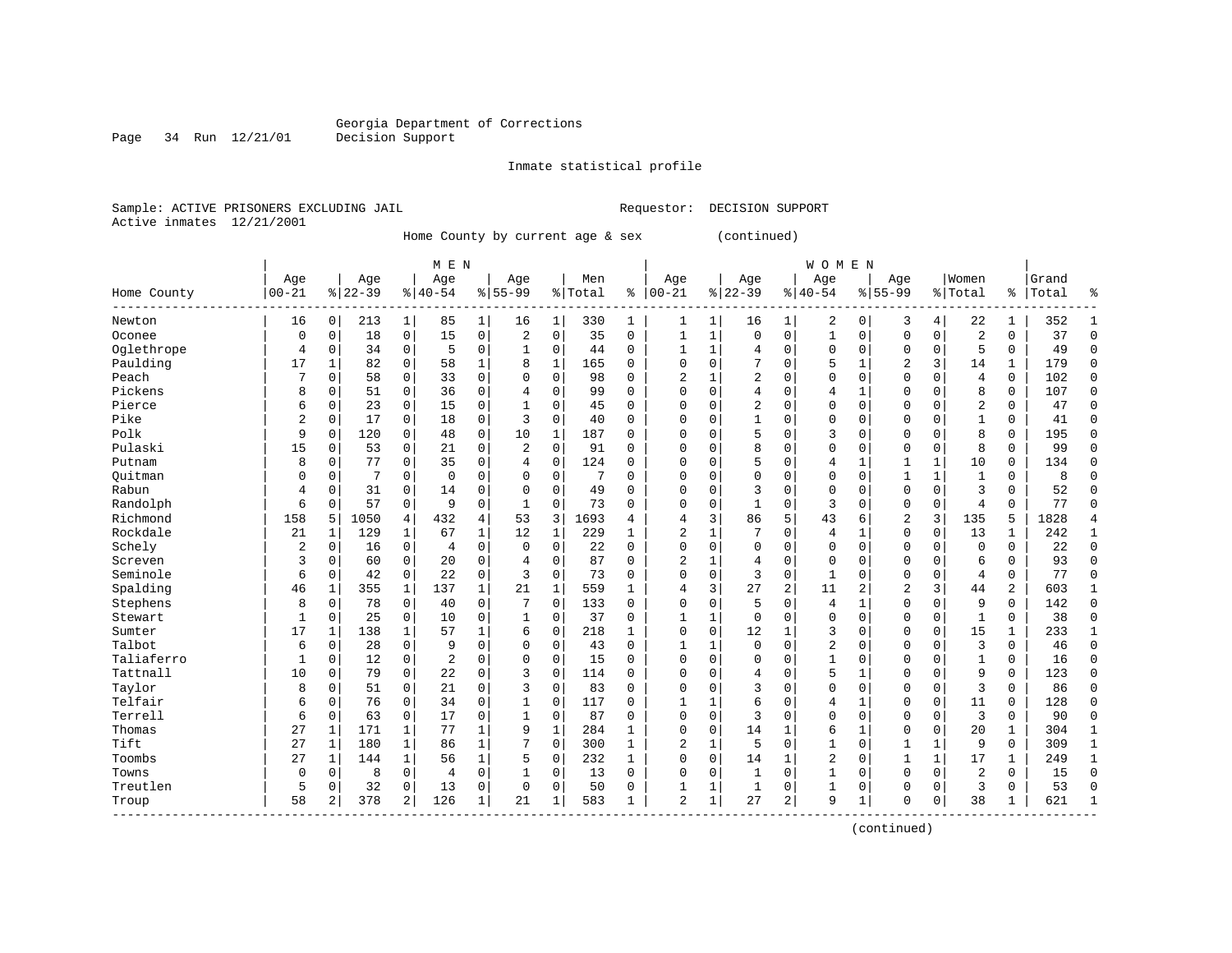Page 35 Run 12/21/01 Decision Support

#### Inmate statistical profile

Sample: ACTIVE PRISONERS EXCLUDING JAIL Requestor: DECISION SUPPORT Active inmates 12/21/2001

Home County by current age & sex (c

| continued) |  |  |
|------------|--|--|
|            |  |  |

|                  |           |      |                              |             | M E N     |          |                |             |                    |          |           |          |           |                | <b>WOMEN</b> |          |           |          |                |               |           |          |
|------------------|-----------|------|------------------------------|-------------|-----------|----------|----------------|-------------|--------------------|----------|-----------|----------|-----------|----------------|--------------|----------|-----------|----------|----------------|---------------|-----------|----------|
|                  | Age       |      | Age                          |             | Age       |          | Age            |             | Men                |          | Age       |          | Age       |                | Age          |          | Age       |          | Women          |               | Grand     |          |
| Home County      | $00 - 21$ |      | $ 22-39 $                    |             | $8 40-54$ |          | $8 55-99$      |             | % Total            | နွ       | $00 - 21$ | %        | $22 - 39$ |                | $ 40-54$     |          | $8 55-99$ |          | % Total        | $\frac{1}{6}$ | Total     | ႜ        |
| Turner           | 8         | 0    | 48                           | 0           | 24        | 0        | 1              | 0           | 81                 | 0        | 0         | 0        | 3         | 0              | $\mathbf{1}$ | 0        | 0         | 0        | $\overline{4}$ | 0             | 85        | O        |
| Twiggs           | 3         | 0    | 22                           | 0           | 11        | 0        |                | 0           | 37                 | $\Omega$ | $\Omega$  | 0        | $\Omega$  | $\Omega$       | 0            | $\Omega$ | $\Omega$  | 0        | $\Omega$       | 0             | 37        | $\Omega$ |
| Union            | 5         | 0    | 23                           | 0           | 6         | 0        | $\overline{2}$ | $\mathbf 0$ | 36                 | $\Omega$ | $\Omega$  | $\Omega$ |           | $\Omega$       | 0            | $\Omega$ | $\Omega$  | 0        | 4              | 0             | 40        | $\Omega$ |
| Upson            | 25        |      | 115                          | $\Omega$    | 46        | 0        | 9              |             | 195                | $\Omega$ |           |          | 10        |                | 3            | $\Omega$ | $\Omega$  | $\Omega$ | 14             | 1             | 209       | $\Omega$ |
| Walker           | 13        |      | 154                          |             | 60        | 1        | 11             |             | 238                |          |           |          | 15        |                | 6            |          |           |          | 23             | 1             | 261       |          |
| Walton           | 21        |      | 176                          | 1           | 74        | 1        | 12             |             | 283                |          |           | $\Omega$ | 10        |                | 6            |          | $\Omega$  | 0        | 16             | 1             | 299       |          |
| Ware             | 23        |      | 230                          | $\mathbf 1$ | 102       | 1        | 11             | 1           | 366                |          |           |          | 16        |                | 5            |          | $\Omega$  | 0        | 23             | 1             | 389       |          |
| Warren           | 5         | 0    | 18                           | 0           | 17        | 0        | 2              | $\mathbf 0$ | 42                 | $\Omega$ | U         | $\Omega$ | 0         | 0              |              | $\Omega$ | $\Omega$  |          | 1              | 0             | 43        | $\Omega$ |
| Washington       | 9         | O    | 76                           | $\Omega$    | 31        | 0        | 2              | $\Omega$    | 118                | $\Omega$ | O         | $\Omega$ | 6         | $\Omega$       | 2            | $\Omega$ |           |          | 9              | 0             | 127       | $\Omega$ |
| Wayne            |           |      | 82                           | 0           | 30        | 0        | 4              | $\Omega$    | 123                | 0        | ∩         | 0        |           | $\Omega$       | 0            | 0        |           |          | 5              | 0             | 128       | ∩        |
| Webster          |           |      | 6                            | U           | 2         | $\Omega$ |                | $\Omega$    | 9                  | 0        |           | N        |           | $\Omega$       | 0            | n        | $\Omega$  | 0        | 0              | 0             | 9         |          |
| Wheeler          |           | O    | 17                           | $\Omega$    | 12        | $\Omega$ |                | $\Omega$    | 35                 | 0        |           | $\Omega$ |           | $\Omega$       | $\Omega$     | n        | $\Omega$  | $\Omega$ | $\Omega$       | 0             | 35        | n        |
| White            |           | 0    | 27                           | 0           | 16        | 0        | 3              | 0           | 50                 | 0        |           |          |           | $\mathbf 0$    | 3            | 0        | $\Omega$  | 0        | 8              | 0             | 58        | $\Omega$ |
| Whitfield        | 35        |      | 281                          | 1           | 144       | 1        | 22             | 1           | 482                | 1        |           |          | 38        | $\overline{2}$ | 10           |          | $\Omega$  | 0        | 49             | 2             | 531       |          |
| Wilcox           |           | 0    | 30                           | 0           | 15        | 0        | 5              | $\mathbf 0$ | 53                 | $\Omega$ | $\Omega$  | $\Omega$ | 4         | 0              | 0            | n        | $\Omega$  | 0        | 4              | 0             | 57        | $\Omega$ |
| Wilkes           | 4         | O    | 39                           | 0           | 18        | 0        |                | $\Omega$    | 65                 | 0        | O         | $\Omega$ | 3         | $\Omega$       |              | 0        | $\Omega$  | $\Omega$ | 4              | 0             | 69        | ∩        |
| Wilkinson        | 4         | 0    | 32                           | 0           | 12        | 0        |                | 0           | 49                 | 0        |           | 0        | 2         | $\Omega$       | $\Omega$     | $\Omega$ | $\Omega$  | 0        | 2              | 0             | 51        | $\Omega$ |
| Worth            | 3         | 0    | 87                           | 0           | 38        | 0        | 6              | $\Omega$    | 134                | 0        | $\Omega$  | 0        | 2         | $\Omega$       |              | 0        | $\Omega$  | $\Omega$ | 3              | 0             | 137       | $\Omega$ |
| Total reported   |           |      | 3314 100 24241 100 10427 100 |             |           |          |                |             | 1548 100 39530 100 |          | 136 100   |          | 1666 100  |                | 719 100      |          | 72 100    |          | 2593 100       |               | 42123 100 |          |
| Percent reported |           | 91.9 |                              | 92.1        |           | 91.0     |                | 89.5        |                    | 91.7     |           | 91.3     |           | 91.4           |              | 91.6     |           | 93.5     |                | 91.5          |           | 91.7     |
| Not reported     | 293       |      | 2070                         |             | 1029      |          | 181            |             | 3573               |          | 13        |          | 157       |                | 66           |          | 5         |          | 241            |               | 3814      |          |
| Total            | 3607      |      | 26311                        |             | 11456     |          | 1729           |             | 43103              |          | 149       |          | 1823      |                | 785          |          | 77        |          | 2834           |               | 45937     |          |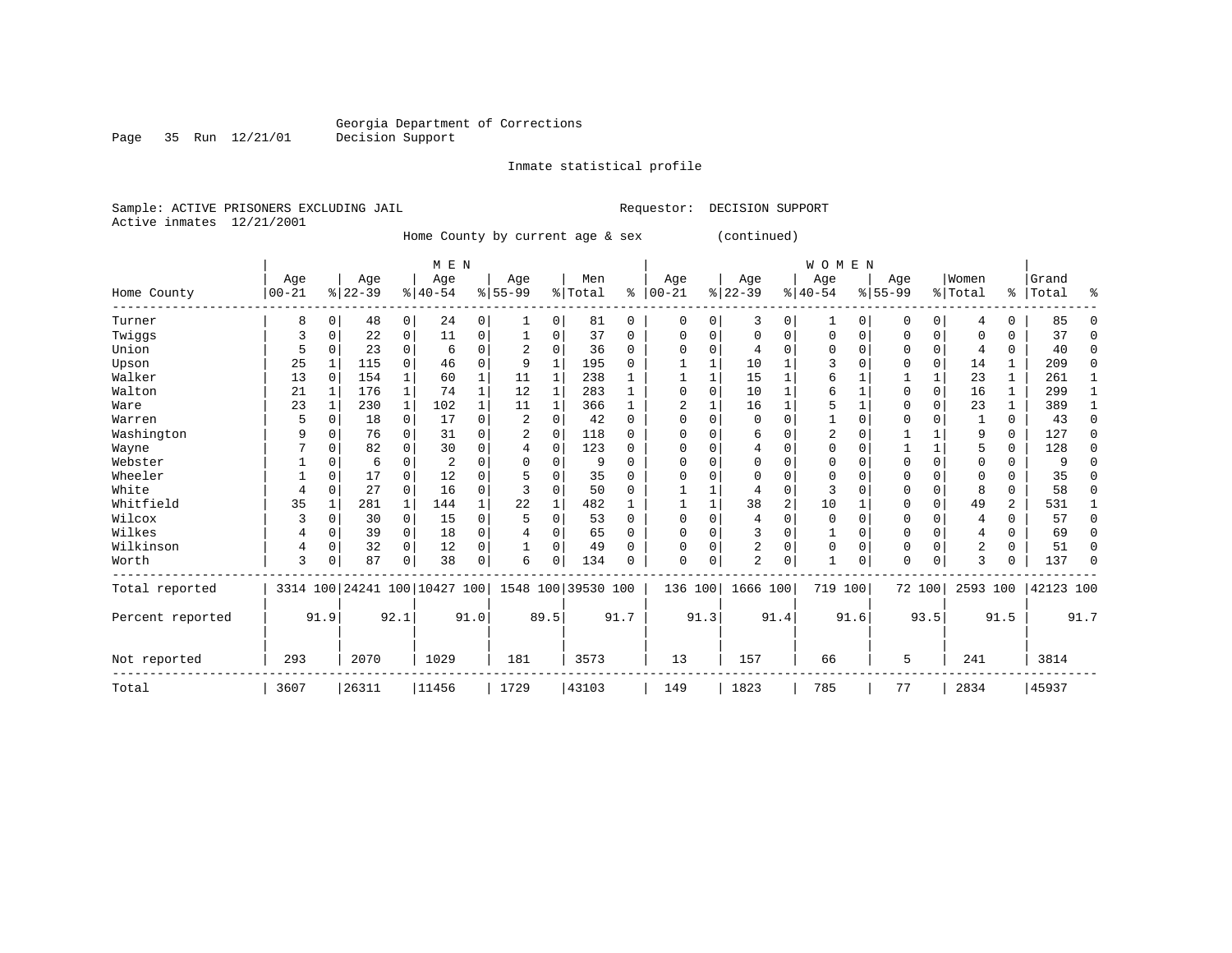Page 36 Run 12/21/01 Decision Support

#### Inmate statistical profile

Sample: ACTIVE PRISONERS EXCLUDING JAIL Requestor: DECISION SUPPORT

Active inmates 12/21/2001

Prison Sentence In Years by current age & sex

|                                    |                |                |                 |                | M E N            |                 |                  |                |                                                 |      |                      |                |                 |              | W O M E N       |              |                  |              |                    |              |                |                |
|------------------------------------|----------------|----------------|-----------------|----------------|------------------|-----------------|------------------|----------------|-------------------------------------------------|------|----------------------|----------------|-----------------|--------------|-----------------|--------------|------------------|--------------|--------------------|--------------|----------------|----------------|
| Sentence In Years<br>--------      | Age<br>  00-21 |                | Age<br>$ 22-39$ |                | Aqe<br>$ 40-54 $ |                 | Aqe<br>$8 55-99$ |                | Men<br>% Total                                  |      | Aqe<br>$8   00 - 21$ |                | Age<br>$ 22-39$ |              | Aqe<br>$ 40-54$ |              | Aqe<br>$8 55-99$ |              | Women<br>%   Total | ႜ            | Grand<br>Total | ႜ              |
| $0 - 1$                            | 90             | $\overline{3}$ | 312             | $\mathbf{1}$   | 110              | $\mathbf{1}$    | 7                | 0 <sup>1</sup> | 519                                             | 1    | 5                    | 3              | 40              | 2            | 17              | 2            | 2                | 3            | 64                 | 2            | 583            | 1              |
| $1.1 - 2$                          | 289            | 8              | 1078            | $\overline{4}$ | 393              | 3               | 43               | 2              | 1803                                            | 4    | 17                   | 12             | 136             | 8            | 54              | 7            | 2                | 3            | 209                | 7            | 2012           | 4              |
| $2.1 - 3$                          | 159            | 4              | 720             | 3 <sup>1</sup> | 303              | 3               | 31               | 2              | 1213                                            | 3    | 9                    | 6              | 98              | 5            | 33              | 4            | 2                | 3            | 142                | 5            | 1355           | 3              |
| $3.1 - 4$                          | 278            | 8              | 956             | 4              | 377              | 3               | 38               | 2              | 1649                                            | 4    | 12                   | 8              | 140             | 8            | 47              | 6            | 3                | 4            | 202                | 7            | 1851           |                |
| $4.1 - 5$                          | 229            | 6              | 1006            | 4              | 348              | 3               | 31               | 2              | 1614                                            | 4    | 7                    | 5              | 131             | 7            | 40              | 5            | 1                | $\mathbf{1}$ | 179                | 6            | 1793           | 4              |
| $5.1 - 6$                          | 640            | 18             | 2870            | 11             | 1126             | 10 <sup>1</sup> | 139              | 8              | 4775                                            | 11   | 31                   | 21             | 321             | 18           | 132             | 17           | 9                | 12           | 493                | 18           | 5268           | 12             |
| $6.1 - 7$                          | 171            | 5              | 911             | 3              | 330              | 3               | 33               | 2              | 1445                                            | 3    | 9                    | 6              | 101             | 6            | 36              | 5            | 2                | 3            | 148                | 5            | 1593           | 3              |
| $7.1 - 8$                          | 141            | 4              | 1081            | 4              | 350              | 3               | 51               | 3              | 1623                                            | 4    | 5                    | 3              | 86              | 5            | 39              | 5            | $\mathbf{1}$     | $\mathbf{1}$ | 131                | 5            | 1754           | 4              |
| $8.1 - 9$                          | 130            | 4              | 1063            | 4              | 334              | 3               | 46               | 3              | 1573                                            | 4    |                      | $\overline{4}$ | 67              | 4            | 25              | 3            | 3                | 4            | 101                | 4            | 1674           | 4              |
| $9.1 - 10$                         | 33             | 1              | 322             | 1              | 112              | 1               | 8                | $\mathbf 0$    | 475                                             | 1    | $\mathbf 0$          | $\Omega$       | 25              | $\mathbf{1}$ | 9               | $\mathbf{1}$ | 1                | $\mathbf{1}$ | 35                 | $\mathbf{1}$ | 510            | $\mathbf{1}$   |
| $10.1 - 12$                        | 740            | 21             | 4594            | 18             | 1394             | 12              | 217              | 13             | 6945                                            | 16   | 22                   | 15             | 244             | 13           | 104             | 13           | 6                | 8            | 376                | 13           | 7321           | 16             |
| $12.1 - 15$                        | 153            | $\overline{4}$ | 1776            | 7              | 607              | 5               | 80               | 5              | 2616                                            | 6    | 3                    | $\overline{2}$ | 90              | 5            | 34              | 4            | 5                | 6            | 132                | 5            | 2748           | 6              |
| $15.1 - 20$                        | 192            | 5              | 2791            | 11             | 1235             | 11              | 184              | 11             | 4402                                            | 10   | 5                    | 3              | 97              | 5            | 62              | 8            | 7                | 9            | 171                | 6            | 4573           | 10             |
| 20.1-OVER                          | 158            | 4              | 3578            | 14             | 2080             | 18              | 330              | 19             | 6146                                            | 14   | 6                    | $\overline{4}$ | 113             | 6            | 61              | 8            | 7                | 9            | 187                | 7            | 6333           | 14             |
| LIFE                               | 176            | 5              | 2972            | 11             | 2184             | 19              | 461              | 27             | 5793                                            | 13   | 8                    | 6              | 120             | 7            | 90              | 11           | 26               | 34           | 244                | 9            | 6037           | 13             |
| <b>DEATH</b>                       | 0              | 0              | 56              | 0              | 56               | 0               | 10               | 1              | 122                                             | 0    | $\mathbf 0$          | $\mathbf 0$    | 1               | $\Omega$     | $\mathbf 0$     | $\Omega$     | 0                | $\mathbf 0$  | 1                  | $\Omega$     | 123            | $\mathbf 0$    |
| LIFE W/O PAROLE                    | 5              | $\Omega$       | 148             | $\mathbf{1}$   | 89               | $\mathbf{1}$    | 16               | $\mathbf{1}$   | 258                                             | 1    | $\Omega$             | $\Omega$       | 2               | $\Omega$     | $\mathbf{0}$    | $\Omega$     | $\Omega$         | $\mathbf 0$  | 2                  | $\Omega$     | 260            | <sup>1</sup>   |
| YOUTHFUL OFFENDERS                 | 0              | 0              | 2               | 0              | 0                | $\overline{0}$  | 0                | $\circ$        | 2                                               | 0    | $\mathbf 0$          | 0              | 0               | 0            | $\mathbf 0$     | 0            | 0                | 0            | 0                  | 0            | 2              | $\overline{0}$ |
| Total reported                     |                |                |                 |                |                  |                 |                  |                | 3584 100 26236 100 11428 100 1725 100 42973 100 |      | 145 100              |                | 1812 100        |              | 783 100         |              |                  | 77 100       | 2817 100           |              | 45790 100      |                |
| Percent reported                   |                | 99.4           |                 | 99.7           |                  | 99.8            |                  | 99.8           |                                                 | 99.7 |                      | 97.3           |                 | 99.4         |                 | 99.7         |                  | 100.0        |                    | 99.4         |                | 99.7           |
| NOT REPORTED                       | 23             |                | 75              |                | 28               |                 | 4                |                | 130                                             |      | 4                    |                | 11              |              | 2               |              | 0                |              | 17                 |              | 147            |                |
| Total                              | 3607           |                | 26311           |                | 11456            |                 | 1729             |                | 43103                                           |      | 149                  |                | 1823            |              | 785             |              | 77               |              | 2834               |              | 45937          |                |
|                                    |                |                |                 |                |                  |                 |                  |                |                                                 |      |                      |                |                 |              |                 |              |                  |              |                    |              |                |                |
| AVG EXCLUDING<br>LIFE, DEATH, YO   | 7.58           |                | 11.23           |                | 12.87            |                 | 14.36            |                | 11.40                                           |      | 6.77                 |                | 7.70            |              | 8.57            |              | 9.90             |              | 7.93               |              | 11.18          |                |
| AVG INCLUDING<br>LIFE=21, YO=3 YRS | 8.23           |                | 12.30           |                | 14.35            |                 | 16.04            |                | 12.65                                           |      | 7.55                 |                | 8.58            |              | 10.00           |              | 13.65            |              | 9.06               |              | 12.43          |                |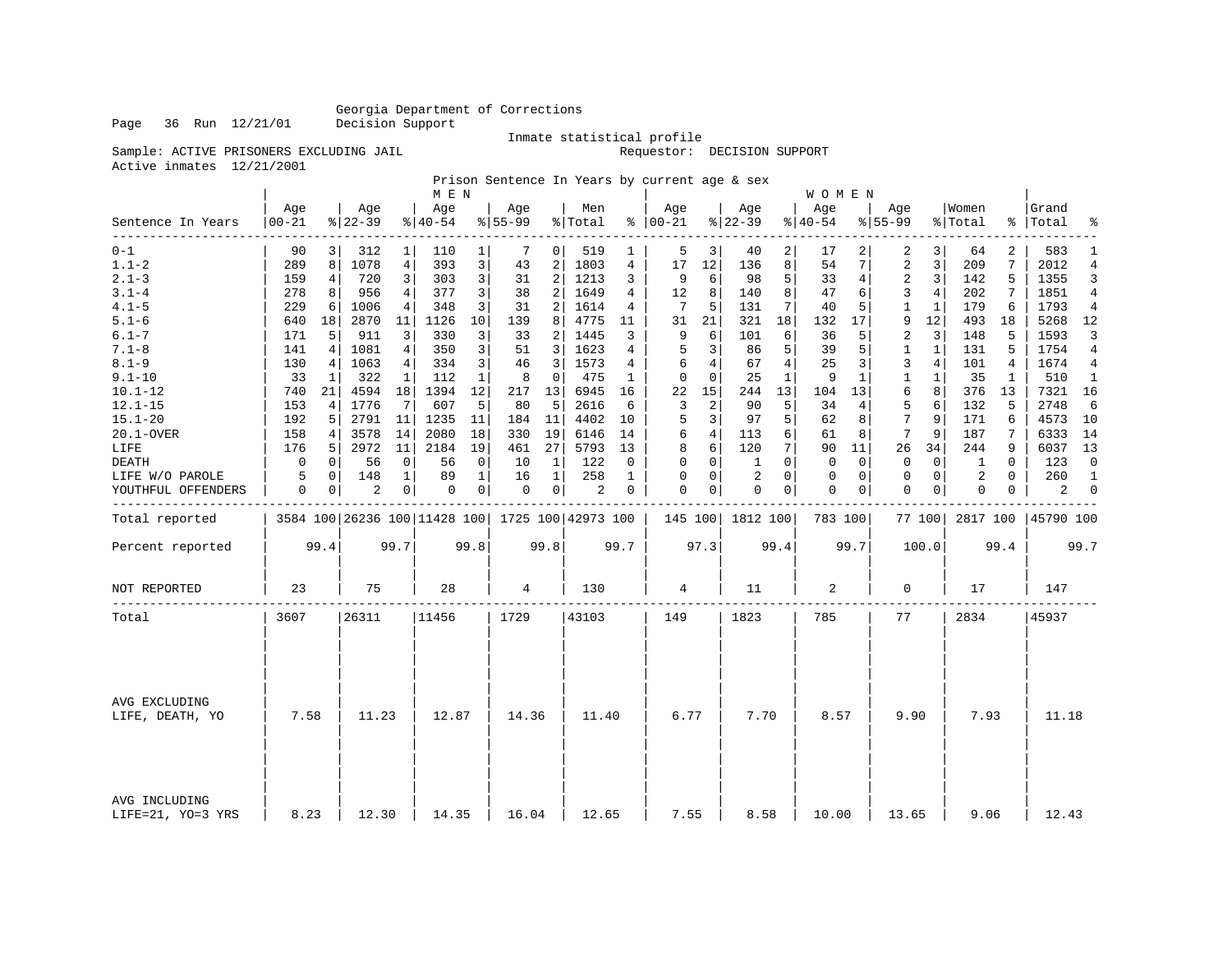Page 37 Run 12/21/01

# Inmate statistical profile<br>Requestor: DECISION SUPPORT

Sample: ACTIVE PRISONERS EXCLUDING JAIL Active inmates 12/21/2001

#### Probation To Follow Prison by current age & sex

|                                     |              |      |                    |          | M E N            |          |                    |       |                                                 |          |                 |          |                  |          | <b>WOMEN</b>     |          |                    |          |                  |           |                      |       |
|-------------------------------------|--------------|------|--------------------|----------|------------------|----------|--------------------|-------|-------------------------------------------------|----------|-----------------|----------|------------------|----------|------------------|----------|--------------------|----------|------------------|-----------|----------------------|-------|
| Prob After Prison                   | Age<br>00-21 |      | Age<br>$8122 - 39$ |          | Age<br>$8 40-54$ |          | Age<br>$8155 - 99$ |       | Men<br>% Total                                  | ႜ        | Aqe<br>$ 00-21$ |          | Aqe<br>$ 22-39 $ |          | Aqe<br>$ 40-54 $ |          | Aqe<br>$8155 - 99$ |          | Women<br>% Total | $\approx$ | Grand<br>Total %     |       |
| PROBATION TO FOLLOW<br>NO PROBATION | 1606<br>2001 | 45   | 8306<br>56 18015   | 32<br>68 | 3158<br>8302     | 28<br>72 | 509<br>1221        |       | 29 13579<br>71 29539                            | 32<br>69 | 71<br>78        | 48<br>52 | 669<br>1154      | 37<br>63 | 267<br>518       | 34<br>66 | 26<br>51           | 34<br>66 | 1033<br>1801     | 36<br>64  | 14612 32<br>31340 68 |       |
| Total reported                      |              |      |                    |          |                  |          |                    |       | 3607 100 26321 100 11460 100 1730 100 43118 100 |          |                 | 149 100  | 1823 100         |          | 785 100          |          |                    | 77 100   | 2834 100         |           | 45952 100            |       |
| Percent reported                    |              | 99.9 |                    | 100.0    |                  | 100.0    |                    | 100.0 |                                                 | 100.0    |                 | 100.0    |                  | 99.8     |                  | 100.0    |                    | 100.0    |                  | 99.9      |                      | 100.0 |
| NOT REPORTED                        | 4            |      | 2                  |          |                  |          | $\mathbf 0$        |       | 7                                               |          | $\mathbf 0$     |          | 3                |          | $\mathbf 0$      |          | $\mathbf{0}$       |          |                  |           | 10                   |       |
| Total                               | 3607         |      | 26311              |          | 11456            |          | 1729               |       | 43103                                           |          | 149             |          | 1823             |          | 785              |          |                    |          | 2834             |           | 45937                |       |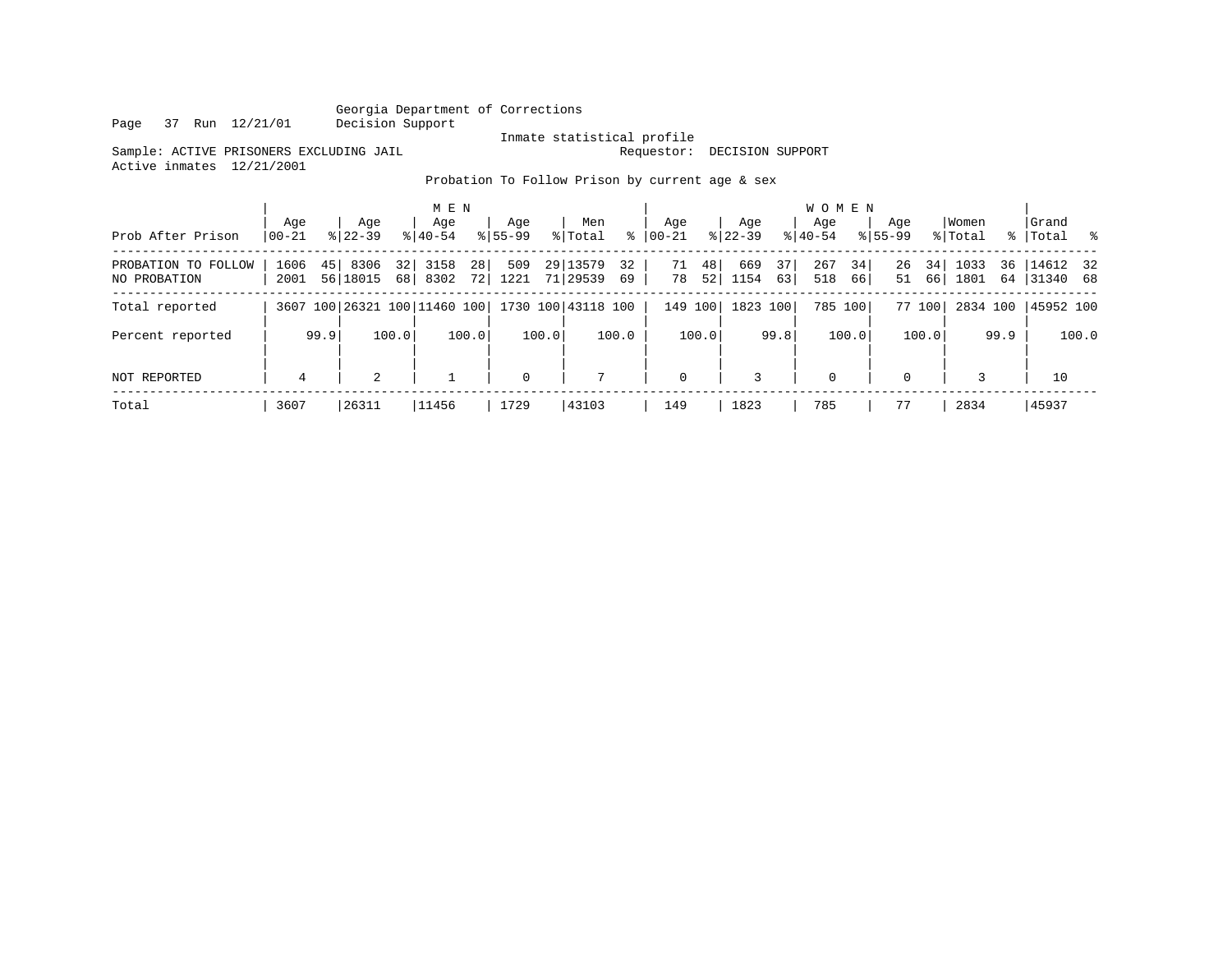#### Inmate statistical profile

Sample: ACTIVE PRISONERS EXCLUDING JAIL Requestor: DECISION SUPPORT Active inmates 12/21/2001

Page 38 Run 12/21/01

Admission Type by current age & sex

|                      |                  |          |                  |          | M E N                        |          |                  |                |                    |      |                      |             |                  |          | <b>WOMEN</b>    |              |                 |          |                  |          |                    |          |
|----------------------|------------------|----------|------------------|----------|------------------------------|----------|------------------|----------------|--------------------|------|----------------------|-------------|------------------|----------|-----------------|--------------|-----------------|----------|------------------|----------|--------------------|----------|
| Admission Type       | Age<br>$00 - 21$ |          | Age<br>$ 22-39 $ |          | Age<br>$8 40-54$             |          | Aqe<br>$8 55-99$ |                | Men<br>% Total     |      | Aqe<br>$8   00 - 21$ |             | Aqe<br>$ 22-39 $ |          | Aqe<br>$ 40-54$ |              | Aqe<br>$ 55-99$ |          | Women<br>% Total |          | Grand<br>%   Total | °        |
|                      |                  |          |                  |          |                              |          |                  |                |                    |      |                      |             |                  |          |                 |              |                 |          |                  |          |                    |          |
| COMMITTED FROM COURT | 2941             |          | 82 17169         | 65       | 7460                         | 65       | 1310             |                | 76 28880           | 67   | 118                  | 81          | 1178             | 65       | 508             | 65           | 66              | 86       | 1870             | 66       | 30750              | 67       |
| RETURN APPEAL/BOND   | 0                | 0        |                  | 0        | 3                            | 0        | 0                | 0              | 10                 | 0    | 0                    | $\mathbf 0$ | $\Omega$         | 0        | 0               | 0            | $\Omega$        | 0        | $\cap$           | U        | 10                 | $\Omega$ |
| PAROLE REV/NEW SENT  | 113              | 3        | 4009             | 15       | 1865                         | 16       | 192              | 11             | 6179               | 14   |                      | 4           | 185              | 10       | 92              | 12           | 4               | 5        | 287              | 10       | 6466               | 14       |
| PAR REV/NO NEW SENT  | 36               |          | 844              | 3        | 425                          | 4        | 43               | 2              | 1348               | 3    |                      |             | 90               | 5        | 33              | 4            | 0               | $\Omega$ | 124              | 4        | 1472               | 3        |
| PROB VIOL/TOTAL REV  | 0                | $\Omega$ | O                | 0        |                              | 0        | $\Omega$         | 0              |                    | 0    | $\Omega$             | 0           | $\Omega$         | $\Omega$ | 0               | $\Omega$     | O               | $\Omega$ | 0                | 0        |                    | $\Omega$ |
| PROB VIOL/PARTIAL    | 227              | 6        | 1235             | 5        | 491                          | 4        | 39               | $\overline{2}$ | 1992               | 5    | 8                    | 5           | 138              | 8        | 54              |              | O               | $\Omega$ | 200              | 7        | 2192               | 5        |
| ADMIT FM OTHER CUST  | 0                | $\Omega$ | 15               | 0        | q                            | 0        | 5                | 0              | 29                 | O    | $\Omega$             | 0           | $\Omega$         | O        | 0               | $\Omega$     | $\Omega$        | $\Omega$ | $\Omega$         | 0        | 29                 | $\Omega$ |
| SHOCK INCARCERATION  | $\Omega$         | $\Omega$ | O                | $\Omega$ | $\Omega$                     | 0        | $\Omega$         | 0              | 0                  | O    | <sup>0</sup>         | $\Omega$    | $\Omega$         | $\Omega$ | $\Omega$        | $\Omega$     | $\Omega$        | $\Omega$ | <sup>0</sup>     | $\Omega$ | U                  | ſ        |
| PROB REV/REMAINDER   | 244              | 7        | 2511             | 10       | 882                          | 8        | 91               | 5              | 3728               | 9    | 9                    | 6           | 214              | 12       | 89              | 11           |                 | 9        | 319              | 11       | 4047               |          |
| NEW SENT/PAR REV PND |                  | $\Omega$ | 48               | $\Omega$ | 33                           | $\Omega$ | 5                | $\Omega$       | 87                 | 0    |                      |             | 3                | $\Omega$ | 2               | $\Omega$     | $\Omega$        | $\Omega$ | 6                | $\Omega$ | 93                 |          |
| LIFE W/O PAROLE      |                  | $\Omega$ | 90               | 0        | 46                           | 0        | 11               | 1              | 151                | O    | O                    | $\Omega$    | <sup>0</sup>     | $\cap$   | U               | O            | O               | $\Omega$ | <sup>0</sup>     | 0        | 151                | n        |
| PAROLE REV BOOT CAMP |                  | $\Omega$ | 6                | 0        | $\overline{a}$               | $\Omega$ | $\Omega$         | $\Omega$       | 8                  | U    | O                    | $\Omega$    | <sup>0</sup>     | O        | U               | O            | O               | $\Omega$ | O                | 0        | 8                  |          |
| PAR REV/RSN UNKNOWN  |                  | $\Omega$ | 18               | 0        | 55                           | 0        | 25               | $\mathbf{1}$   | 98                 | O    | ∩                    | 0           | O                | O        | U               | O            | $\Omega$        | U        | U                | U        | 98                 |          |
| PROBATION/PAROLE REV |                  | $\Omega$ |                  | U        | $\Omega$                     | U        | $\Omega$         | $\Omega$       |                    | O    | <sup>0</sup>         | 0           | O                | O        | U               | O            | ∩               | $\Omega$ |                  | U        |                    |          |
| PB PAROLE RESCINDED  |                  | $\Omega$ |                  | U        |                              | 0        | O                | 0              | 8                  | O    | <sup>0</sup>         | 0           | O                | O        | O               | O            | ∩               | $\Omega$ | ∩                | U        |                    |          |
| PROB REVOC/SPEC COND | 6                | 0        | 40               | 0        | 28                           | 0        |                  | $\Omega$       | 75                 | 0    |                      | 2           |                  | O        | 5               |              | O               | $\Omega$ | 13               | 0        | 88                 | n        |
| PAR REV/REVOC CENTER |                  | 0        | 210              | 1        | 120                          | 1        |                  | 0              | 337                |      | <sup>0</sup>         | 0           | O                | O        | U               | O            | O               | $\Omega$ | O                | 0        | 337                |          |
| INFORMATION ONLY     |                  | $\Omega$ | O                | 0        | $\Omega$                     | 0        | O                | $\Omega$       | O                  | U    | n                    | $\Omega$    | O                | O        | U               | <sup>0</sup> | O               | $\Omega$ | O                | 0        | U                  | ∩        |
| INCOMPLETE SENT PKG  |                  | $\Omega$ |                  | 0        | O                            | 0        |                  | $\Omega$       | O                  | O    | ∩                    | $\Omega$    | O                | O        | U               | $\Omega$     | $\Omega$        | $\Omega$ |                  | 0        |                    | ∩        |
| HANCOCK REVOC CENTER |                  | $\Omega$ | 2                | 0        | O                            | 0        |                  | 0              | 2                  | O    | <sup>0</sup>         | $\Omega$    | O                | O        | Ω               | $\Omega$     | $\Omega$        | $\Omega$ |                  | 0        |                    | ſ        |
| WHITWORTH DETENTION  |                  | $\Omega$ | 23               | 0        | q                            | 0        | O                | 0              | 34                 | O    |                      | 0           | O                | O        | Ω               | O            | $\Omega$        | $\Omega$ |                  | 0        | 34                 | ∩        |
| DCYS AT RISK         |                  | $\Omega$ | 4                | 0        | O                            | 0        | O                | $\Omega$       | 11                 | 0    |                      | 0           |                  | $\Omega$ | 0               | $\Omega$     | $\Omega$        | $\Omega$ |                  | 0        | 11                 | n        |
| OTHER                | $\Omega$         | O        | U                | U        | O                            | 0        | O                | $\Omega$       | O                  | 0    | $\Omega$             | O           | O                | $\Omega$ | U               | O            | $\Omega$        | $\Omega$ |                  | U        | U                  |          |
| Total reported       |                  |          |                  |          | 3585 100 26239 100 11430 100 |          |                  |                | 1725 100 42979 100 |      | 146 100              |             | 1813 100         |          | 783 100         |              |                 | 77 100   | 2819 100         |          | 45798 100          |          |
| Percent reported     |                  | 99.4     |                  | 99.7     |                              | 99.8     |                  | 99.8           |                    | 99.7 |                      | 98.0        |                  | 99.5     |                 | 99.7         |                 | 100.0    |                  | 99.5     |                    | 99.7     |
| UNKNOWN              | 22               |          | 72               |          | 26                           |          | 4                |                | 124                |      | 3                    |             | 10               |          | 2               |              | 0               |          | 15               |          | 139                |          |
| Total                | 3607             |          | 26311            |          | 11456                        |          | 1729             |                | 43103              |      | 149                  |             | 1823             |          | 785             |              | 77              |          | 2834             |          | 45937              |          |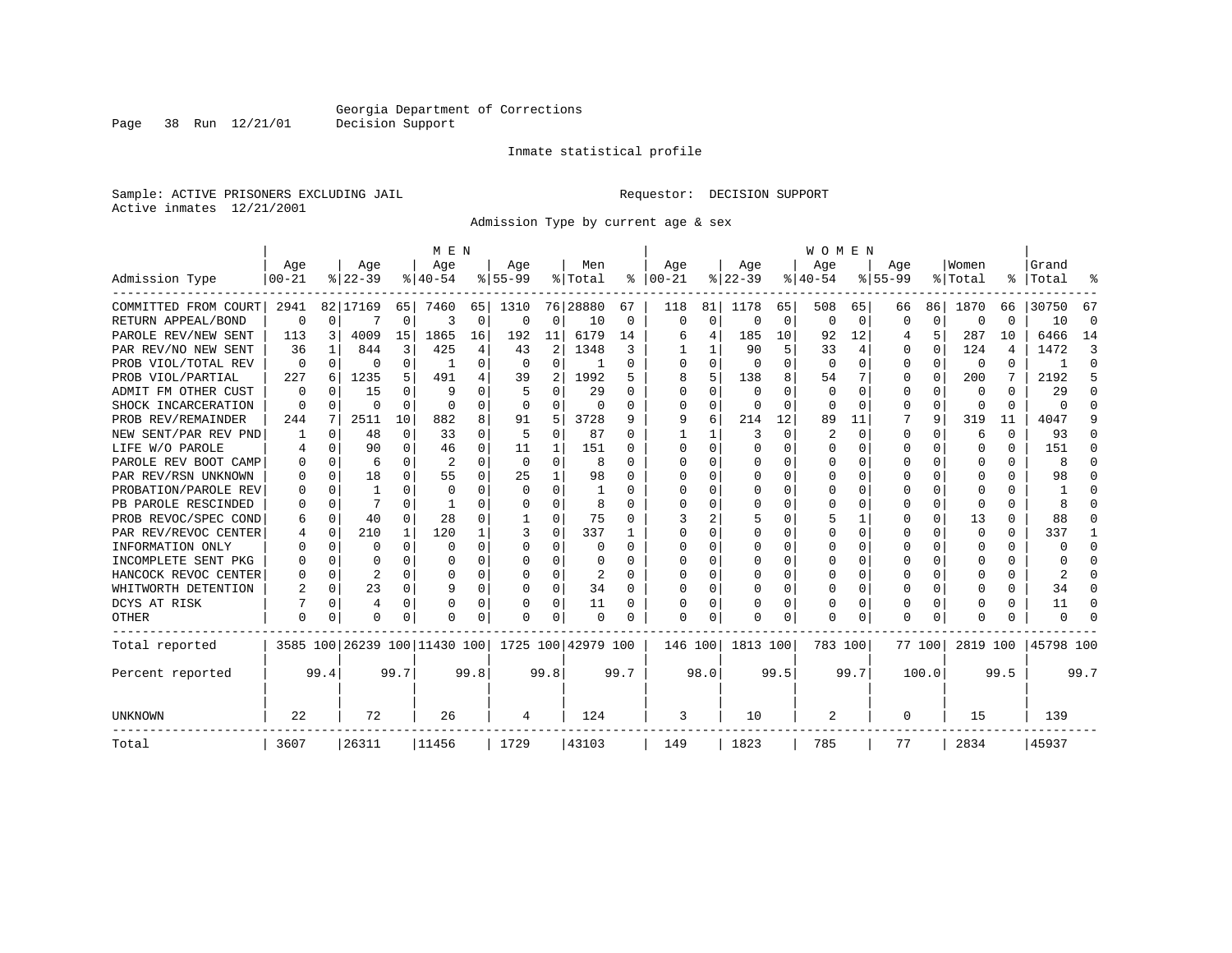Page 39 Run 12/21/01

### Inmate statistical profile

|  |                           | Sample: ACTIVE PRISONERS EXCLUDING JAIL |  |  |                                   |  | Requestor: DECISION SUPPORT |  |
|--|---------------------------|-----------------------------------------|--|--|-----------------------------------|--|-----------------------------|--|
|  | Active inmates 12/21/2001 |                                         |  |  |                                   |  |                             |  |
|  |                           |                                         |  |  | Release Type by current age & sex |  |                             |  |

| Release Type                         | Age<br>  00-21 | Aqe<br>$8122 - 39$ |                            | M E N<br>Age<br>$8140 - 54$        |                   | Aqe<br>$8155 - 99$ |              | Men<br>% Total            | ႜႂ | Aqe<br>00-21      |                                 | Aqe<br>$ 22-39 $           |                | <b>WOMEN</b><br>Aqe<br>$8 40-54$ |          | Aqe<br>$8155 - 99$ |                           | Women<br>% Total |          | Grand<br>%   Total %      |                            |
|--------------------------------------|----------------|--------------------|----------------------------|------------------------------------|-------------------|--------------------|--------------|---------------------------|----|-------------------|---------------------------------|----------------------------|----------------|----------------------------------|----------|--------------------|---------------------------|------------------|----------|---------------------------|----------------------------|
| PAROLE<br>SENTENCE EXPIRED<br>Active | 22<br>$\Omega$ | 72<br>$\Omega$     | 0 <sup>1</sup><br>$\Omega$ | 26<br>3607 100 26311 100 11455 100 | $\mathbf{0}$<br>0 | 4<br>$\Omega$      | - 0 I<br>0 I | 124<br>1729 100 43102 100 |    | 3<br>$\mathbf{0}$ | 2 <br>$\overline{0}$<br>149 100 | 10<br>$\Omega$<br>1823 100 | $\overline{0}$ | 2<br>0<br>785 100                | $\Omega$ | 0                  | 0 I<br>$\Omega$<br>77 100 | 15<br>$\Omega$   | $\Omega$ | 139<br>2834 100 45936 100 | $\overline{0}$<br>$\Omega$ |
| Total                                | 3607           | 26311              |                            | 11456                              |                   | 1729               |              | 43103                     |    | 149               |                                 | 1823                       |                | 785                              |          |                    |                           | 2834             |          | 45937                     |                            |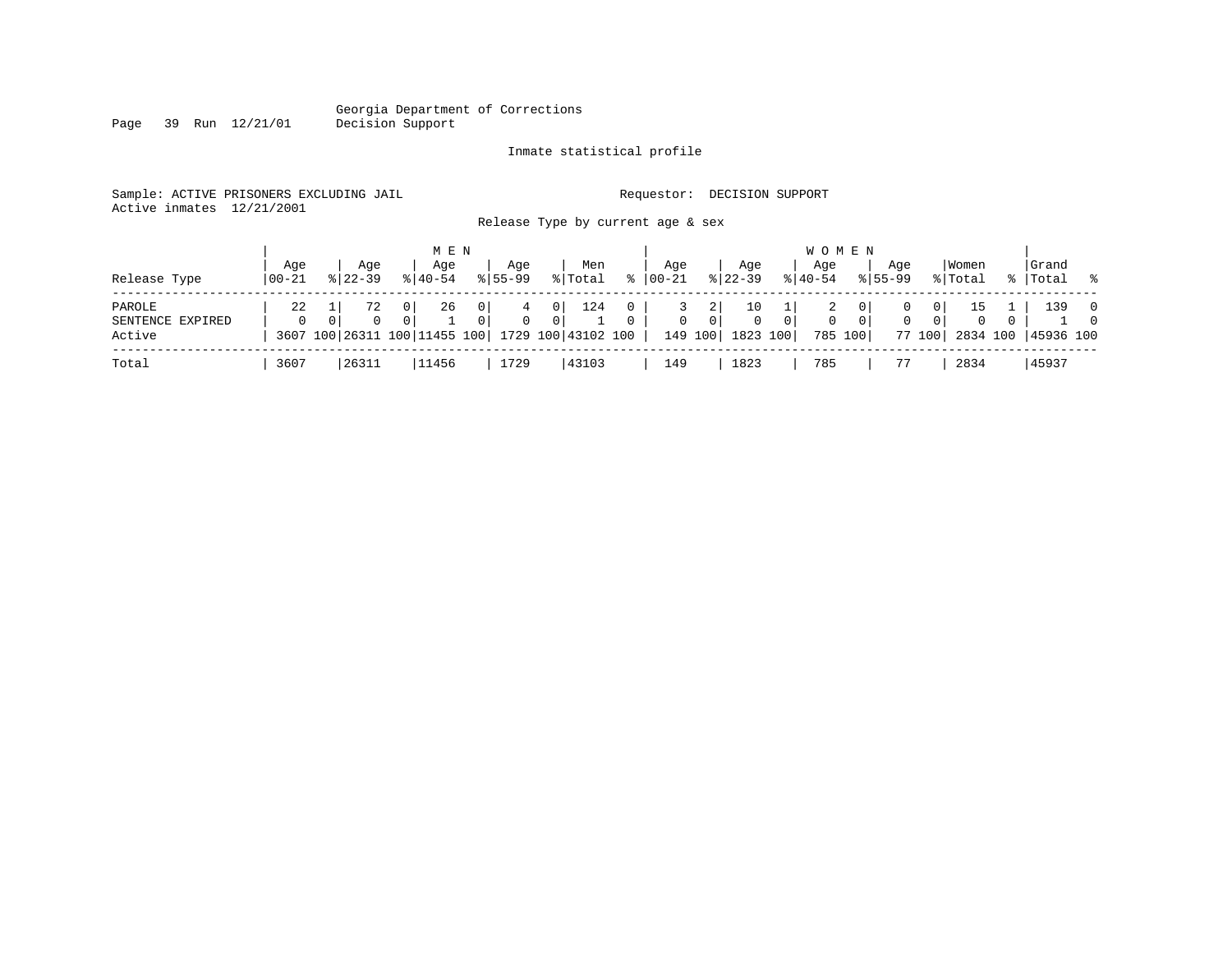Inmate statistical profile

Sample: ACTIVE PRISONERS EXCLUDING JAIL **Requestor: DECISION SUPPORT** Active inmates 12/21/2001

Page 40 Run 12/21/01

Inst By Group by current age & sex

|                      |           |          |           | M E N          |                              |                |             |          |                    |          |              |          |             | <b>WOMEN</b> |             |          |             |                |          |       |           |                |
|----------------------|-----------|----------|-----------|----------------|------------------------------|----------------|-------------|----------|--------------------|----------|--------------|----------|-------------|--------------|-------------|----------|-------------|----------------|----------|-------|-----------|----------------|
|                      | Age       |          | Age       |                | Age                          |                | Age         |          | Men                |          | Aqe          |          | Age         |              | Aqe         |          | Age         |                | Women    |       | Grand     |                |
| Inst By Group        | $00 - 21$ |          | $8 22-39$ |                | $8140 - 54$                  |                | $8155 - 99$ |          | % Total            | ႜ        | $ 00 - 21 $  |          | $ 22-39$    |              | $8 40-54$   |          | $8155 - 99$ |                | % Total  |       | %   Total | ္က             |
| County jails         | 0         | $\Omega$ | 0         | 0              |                              | 0              |             |          |                    |          | 0            | 0        |             | $\Omega$     | $\Omega$    |          | 0           |                |          |       |           |                |
| Transitional centers | 18        |          | 445       | 2              | 244                          | $\overline{a}$ | 14          |          | 721                |          | 5            | 3        | 134         | 7            | 59          | 8        |             |                | 199      |       | 920       |                |
| County camps         | 414       | 12       | 3395      | 13             | 845                          | 8              | 27          |          | 4681               |          | $\Omega$     |          |             |              | $\Omega$    |          | $\Omega$    |                |          | 0     | 4682      | 10             |
| Inmate boot camps    | 177       |          | 352       |                | $\Omega$                     |                | $\Omega$    | $\Omega$ | 529                |          | $\Omega$     |          |             |              | $\Omega$    |          | $\Omega$    |                |          |       | 530       |                |
| State prisons        | 2510      | 731      | 18722     | 73             | 8927                         | 79             | 1520        | 89       | 31679              | 75       | 144          | 97       | 1687        | 93           | 726         | 92       | 76          | 99             | 2633     | 93    | 34312     | -76            |
| Private prisons      | 341       | 10       | 2833      | 11             | 1235                         | 11             | 152         | 9        | 4561               |          | $\Omega$     | $\Omega$ | $\Omega$    | $\mathbf 0$  | $\mathbf 0$ |          | 0           |                | $\Omega$ | 0     | 4561      | 10             |
| Other                |           | 0        | 4         | $\overline{0}$ |                              | 0              | $\Omega$    | 0        | 6                  | $\Omega$ | $\mathbf{0}$ | 0        | $\mathbf 0$ | 0            | $\mathbf 0$ | $\Omega$ | $\mathbf 0$ | $\overline{0}$ | $\Omega$ | 0     | б.        | $\overline{0}$ |
| Total reported       |           |          |           |                | 3461 100 25751 100 11252 100 |                |             |          | 1713 100 42177 100 |          | 149          | 100      | 1823        | 100          | 785 100     |          |             | 77 100         | 2834 100 |       | 45011 100 |                |
| Percent reported     |           | 96.0     |           | 97.9           |                              | 98.2           |             | 99.1     |                    | 97.9     |              | 100.0    |             | 100.0        |             | 100.0    |             | 100.0          |          | 100.0 |           | 98.0           |
| Not reported         | 146       |          | 560       |                | 204                          |                | 16          |          | 926                |          | $\mathbf 0$  |          | $\Omega$    |              | $\mathbf 0$ |          | $\Omega$    |                | $\Omega$ |       | 926       |                |
| Total                | 3607      |          | 26311     |                | 11456                        |                | 1729        |          | 43103              |          | 149          |          | 1823        |              | 785         |          | 77          |                | 2834     |       | 45937     |                |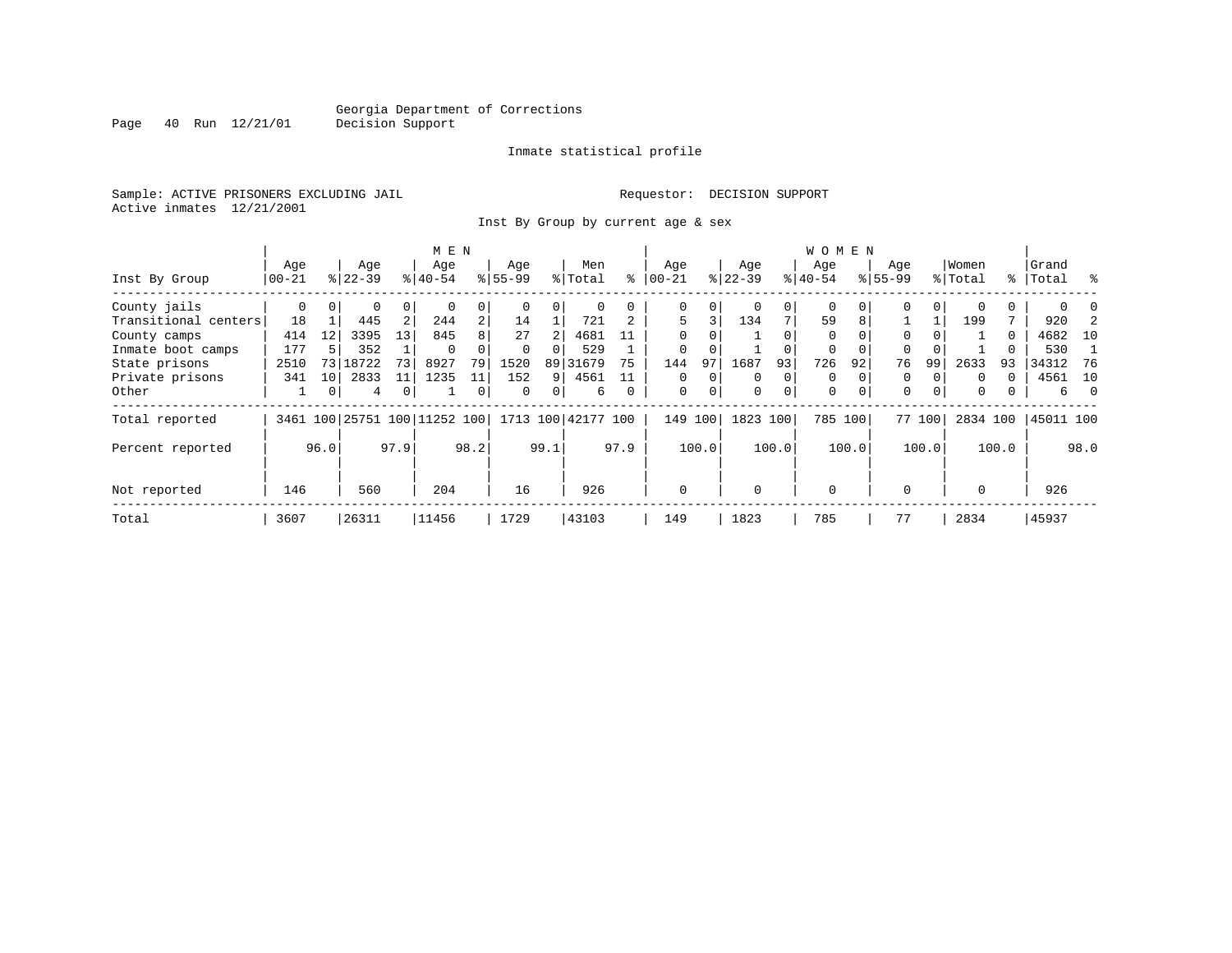Inmate statistical profile

Sample: ACTIVE PRISONERS EXCLUDING JAIL **Requestor: DECISION SUPPORT** Active inmates 12/21/2001

Institution by current age & sex

| Age<br>Age<br>Women<br>Grand<br>Age<br>Age<br>Aqe<br>Men<br>Aqe<br>Aqe<br>Age<br>$8 22-39$<br>$8155 - 99$<br>Institution<br>$00 - 21$<br>$8 22-39$<br>$8 40-54$<br>$8155 - 99$<br>% Total<br>ႜ<br>$ 00-21$<br>$8 40-54$<br>% Total<br>%   Total<br>Albany Trans Ctr<br>6<br>0<br>87<br>0<br>55<br>150<br>0<br>2<br>0<br>0<br>0<br>0<br>0<br>0<br>0<br>0<br>0<br>0<br>0<br>0<br>150<br>$\mathbf{1}$<br>152<br>$\mathbf 1$<br>83<br>7<br>$\mathbf 0$<br>245<br>$\mathbf{1}$<br>$\mathbf 0$<br>$\Omega$<br>$\mathbf 0$<br>$\mathbf 0$<br>$\mathbf 0$<br>$\mathbf{0}$<br>$\mathbf 0$<br>$\mathbf 0$<br>$\Omega$<br>245<br>Atlanta Trans Ctr(M)<br>3<br>0<br>0<br>$\mathbf 0$<br>38<br>126<br>$\mathbf 0$<br>126<br>Macon Trans Ctr<br>0<br>81<br>0<br>0<br>$\Omega$<br>$\Omega$<br>0<br>0<br>$\mathbf 0$<br>$\Omega$<br>$\mathbf 0$<br>$\Omega$<br>4<br>3<br>$\mathbf 0$<br>0<br>2<br>5<br>126<br>Metro Trans Ctr (W)<br>$\Omega$<br>$\Omega$<br>$\Omega$<br>$\Omega$<br>3<br>84<br>38<br>5<br>$\mathbf{1}$<br>$\Omega$<br>$\Omega$<br>$\Omega$<br>$\Omega$<br>$\Omega$<br>$\Omega$<br>1<br>126<br>4<br>$\Omega$<br>Savannah Trans Ctr<br>125<br>68<br>$\mathbf{1}$<br>$\Omega$<br>200<br>$\Omega$<br>$\Omega$<br>$\Omega$<br>$\Omega$<br>$\Omega$<br>$\Omega$<br>$\Omega$<br>200<br>5<br>$\Omega$<br>$\Omega$<br>$\Omega$<br>$\Omega$<br>$\Omega$<br>3<br>0<br>$\Omega$<br>50<br>21<br>$\Omega$<br>73<br>3<br>73<br>Savannah Womens TC<br>$\Omega$<br>$\Omega$<br>$\Omega$<br>$\Omega$<br>$\Omega$<br>2<br>$\mathbf{1}$<br>3<br>$\Omega$<br>O<br>$\Omega$<br>0<br>$\mathbf 0$<br>$\mathbf 0$<br>$\Omega$<br>$\Omega$<br>$\mathbf 0$<br>$\Omega$<br>0<br>$\Omega$<br>Central State Hosp<br>$\Omega$<br>$\overline{4}$<br>0<br>$\Omega$<br>6<br>$\Omega$<br>$\Omega$<br>0<br>$\mathbf 0$<br>$\mathbf 0$<br>1<br>6<br>$\Omega$<br>Bulloch County<br>12<br>94<br>$\Omega$<br>35<br>$\Omega$<br>$\overline{a}$<br>143<br>$\Omega$<br>$\Omega$<br>$\Omega$<br>$\Omega$<br>$\Omega$<br>$\Omega$<br>143<br>$\Omega$<br>$\Omega$<br>$\Omega$<br>$\Omega$<br>$\Omega$<br>$\Omega$<br>34<br>223<br>223<br>22<br>166<br>0<br>$\Omega$<br>$\Omega$<br>$\Omega$<br>$\Omega$<br>$\Omega$<br>$\Omega$<br>Carroll County<br>$\mathbf{1}$<br>$\mathbf{1}$<br>$\mathbf{1}$<br>$\Omega$<br>$\Omega$<br>$\Omega$<br>$\Omega$<br>$\Omega$<br>1<br>73<br>26<br>$\mathbf 0$<br>$\Omega$<br>102<br>$\Omega$<br>102<br>Clarke County<br>3<br>$\Omega$<br>$\Omega$<br>$\Omega$<br>$\Omega$<br>$\Omega$<br>$\Omega$<br>$\Omega$<br>$\mathbf 0$<br>$\Omega$<br>$\Omega$<br>$\Omega$<br>$\Omega$<br>0<br>130<br>27<br>0<br>$\Omega$<br>181<br>$\Omega$<br>182<br>Colquitt County<br>1<br>$\Omega$<br>$\Omega$<br>$\Omega$<br>$\Omega$<br>1<br>$\Omega$<br>$\Omega$<br>$\Omega$<br>$\mathbf{1}$<br>$\Omega$<br>24<br>O<br>128<br>56<br>$\mathbf 0$<br>$\Omega$<br>199<br>199<br>Coweta County<br>$\Omega$<br>2<br>$\Omega$<br>$\Omega$<br>0<br>$\Omega$<br>$\Omega$<br>$\mathbf 0$<br>$\Omega$<br>13<br>$\Omega$<br>$\Omega$<br><sup>0</sup><br>0<br>$\Omega$<br>$\mathbf 0$<br>$\mathbf 0$<br>$\mathbf 0$<br>142<br>46<br>200<br>0<br>0<br>$\mathbf 0$<br>$\Omega$<br>$\Omega$<br>$\mathbf 0$<br>0<br>200<br>Decatur County<br>12<br>0<br>0<br>$\Omega$<br>$\Omega$<br>0<br>Effingham County<br>$\mathbf{1}$<br>175<br>$\mathbf{1}$<br>40<br>$\Omega$<br>$\Omega$<br>$\Omega$<br>236<br>$\mathbf{1}$<br>$\Omega$<br>$\Omega$<br>$\Omega$<br>$\Omega$<br>236<br>21<br>$\Omega$<br>$\Omega$<br>$\Omega$<br>$\Omega$<br>$\Omega$<br>$\Omega$<br>144<br>$\Omega$<br>216<br>216<br>Floyd County<br>19<br>1<br>$\mathbf{1}$<br>51<br>0<br>2<br>$\mathbf{1}$<br>$\Omega$<br>$\Omega$<br>$\Omega$<br>$\Omega$<br>$\Omega$<br>$\mathbf 0$<br>$\Omega$<br>$\Omega$<br>$\Omega$<br>$\Omega$<br>123<br>Gwinnett County<br>19<br>81<br>$\Omega$<br>23<br>0<br>$\Omega$<br>$\Omega$<br>123<br>$\Omega$<br>$\Omega$<br>$\Omega$<br>$\Omega$<br>1<br>$\Omega$<br><sup>0</sup><br>$\Omega$<br>0<br>0<br>$\Omega$<br>0<br>$\Omega$<br>238<br>238<br>Hall County<br>188<br>$\mathbf{1}$<br>27<br>0<br>2<br>$\Omega$<br>$\Omega$<br>$\Omega$<br>$\Omega$<br>$\Omega$<br>21<br>1<br>$\mathbf{1}$<br>$\Omega$<br>$\Omega$<br>$\Omega$<br>$\Omega$<br>$\Omega$<br>78<br>$\Omega$<br>15<br>0<br>$\overline{c}$<br>$\Omega$<br>109<br>$\Omega$<br>$\Omega$<br>$\Omega$<br>109<br>Harris County<br>14<br>$\Omega$<br>$\Omega$<br>$\Omega$<br>$\Omega$<br>$\Omega$<br>$\Omega$<br>$\Omega$<br>$\Omega$<br>$\Omega$<br>$\mathbf 0$<br>124<br>$\Omega$<br>35<br>$\Omega$<br>174<br>$\Omega$<br>$\Omega$<br>$\Omega$<br>174<br>Jackson County<br>14<br>$\Omega$<br>$\Omega$<br>$\Omega$<br>$\Omega$<br>$\Omega$<br>$\mathbf 0$<br>$\Omega$<br><sup>0</sup><br>0<br>143<br>27<br>0<br>$\overline{2}$<br>$\mathbf 0$<br>189<br>0<br>$\Omega$<br>$\Omega$<br>189<br>Jefferson County<br>$\mathbf{1}$<br>$\Omega$<br>$\Omega$<br>$\Omega$<br>$\Omega$<br>$\Omega$<br>$\Omega$<br>$\Omega$<br>17<br>$\Omega$<br>O<br>Mitchell County<br>75<br>$\Omega$<br>27<br>112<br>112<br>10<br>0<br>$\Omega$<br>$\Omega$<br>$\Omega$<br>$\cap$<br>$\Omega$<br>0<br>$\mathbf 0$<br>$\Omega$<br>$\Omega$<br>$\Omega$<br>0<br>$\Omega$<br>$\Omega$<br>O<br>472<br>472<br>Muscogee County<br>40<br>351<br>79<br>1<br>2<br>$\Omega$<br>$\Omega$<br>$\Omega$<br>$\mathbf{1}$<br>$\mathbf{1}$<br>$\Omega$<br>$\Omega$<br>$\Omega$<br>$\Omega$<br>$\Omega$<br>$\Omega$<br>$\Omega$<br>$\Omega$<br>1<br>Richmond County<br>159<br>37<br>0<br>3<br>$\Omega$<br>209<br>$\Omega$<br>$\Omega$<br>$\Omega$<br>209<br>10<br>$\mathbf{1}$<br>$\Omega$<br>$\Omega$<br>$\Omega$<br>$\Omega$<br>$\Omega$<br>$\Omega$<br>$\Omega$<br>$\Omega$<br>$\Omega$<br>110<br>23<br>0<br>$\Omega$<br>$\Omega$<br>$\Omega$<br>$\Omega$<br>148<br>Screven County<br>15<br>$\Omega$<br>148<br>$\Omega$<br>$\Omega$<br>$\Omega$<br>$\Omega$<br>$\Omega$<br>$\Omega$<br>$\Omega$<br>$\Omega$<br>$\Omega$<br>O<br>$\mathbf 0$<br>0<br>Spalding County<br>208<br>48<br>0<br>3<br>270<br>$\Omega$<br>$\Omega$<br>$\mathbf 0$<br>$\Omega$<br>$\Omega$<br>$\mathbf 0$<br>0<br>270<br>11<br>$\Omega$<br>$\mathbf{1}$<br>0<br>0<br>$\Omega$<br>8<br>$\mathbf 0$<br>0<br>Stewart County<br>70<br>$\Omega$<br>$\Omega$<br>95<br>$\Omega$<br>$\Omega$<br>$\Omega$<br>$\Omega$<br>$\mathbf 0$<br>$\Omega$<br>$\Omega$<br>$\Omega$<br>$\Omega$<br>95<br>17<br>$\Omega$<br>Ω<br>352<br>352<br>Sumter County<br>260<br>$\mathbf{1}$<br>49<br>0<br>2<br>0<br>$\Omega$<br>$\Omega$<br>0<br>$\Omega$<br>0<br>$\Omega$<br>0<br>41<br>$\mathbf{1}$<br>0<br>$\Omega$<br>$\mathbf 0$<br>1<br>Terrell County<br>93<br>$\Omega$<br>34<br>$\Omega$<br>136<br>$\Omega$<br>136<br>8<br>$\Omega$<br>0<br>$\Omega$<br>$\Omega$<br>$\Omega$<br>$\Omega$<br>$\Omega$<br>$\Omega$<br>$\Omega$<br>$\Omega$<br>$\Omega$<br>0<br>101<br>$\Omega$<br>$\Omega$<br>139<br>Thomas County<br>8<br>$\Omega$<br>29<br>0<br>139<br>$\Omega$<br>$\Omega$<br>$\Omega$<br>$\Omega$<br>$\Omega$<br>$\Omega$<br>0<br><sup>0</sup><br>0<br>0<br>0<br>148<br>28<br>0<br>$\Omega$<br>$\Omega$<br>195<br>$\Omega$<br>$\Omega$<br>$\Omega$<br>$\Omega$<br>$\Omega$<br>$\Omega$<br>195<br>Troup County<br>19<br>1<br>1<br>0<br><sup>0</sup><br>$\Omega$<br>$\Omega$<br>0<br>$\mathbf 0$<br>Clayton County<br>154<br>1<br>41<br>0<br>220<br>$\Omega$<br>0<br>$\Omega$<br>$\Omega$<br>$\mathbf 0$<br>0<br>220<br>24<br>1<br>1<br>$\mathbf{1}$<br>$\Omega$<br>0<br>$\Omega$<br>$\mathbf 0$ |                |
|------------------------------------------------------------------------------------------------------------------------------------------------------------------------------------------------------------------------------------------------------------------------------------------------------------------------------------------------------------------------------------------------------------------------------------------------------------------------------------------------------------------------------------------------------------------------------------------------------------------------------------------------------------------------------------------------------------------------------------------------------------------------------------------------------------------------------------------------------------------------------------------------------------------------------------------------------------------------------------------------------------------------------------------------------------------------------------------------------------------------------------------------------------------------------------------------------------------------------------------------------------------------------------------------------------------------------------------------------------------------------------------------------------------------------------------------------------------------------------------------------------------------------------------------------------------------------------------------------------------------------------------------------------------------------------------------------------------------------------------------------------------------------------------------------------------------------------------------------------------------------------------------------------------------------------------------------------------------------------------------------------------------------------------------------------------------------------------------------------------------------------------------------------------------------------------------------------------------------------------------------------------------------------------------------------------------------------------------------------------------------------------------------------------------------------------------------------------------------------------------------------------------------------------------------------------------------------------------------------------------------------------------------------------------------------------------------------------------------------------------------------------------------------------------------------------------------------------------------------------------------------------------------------------------------------------------------------------------------------------------------------------------------------------------------------------------------------------------------------------------------------------------------------------------------------------------------------------------------------------------------------------------------------------------------------------------------------------------------------------------------------------------------------------------------------------------------------------------------------------------------------------------------------------------------------------------------------------------------------------------------------------------------------------------------------------------------------------------------------------------------------------------------------------------------------------------------------------------------------------------------------------------------------------------------------------------------------------------------------------------------------------------------------------------------------------------------------------------------------------------------------------------------------------------------------------------------------------------------------------------------------------------------------------------------------------------------------------------------------------------------------------------------------------------------------------------------------------------------------------------------------------------------------------------------------------------------------------------------------------------------------------------------------------------------------------------------------------------------------------------------------------------------------------------------------------------------------------------------------------------------------------------------------------------------------------------------------------------------------------------------------------------------------------------------------------------------------------------------------------------------------------------------------------------------------------------------------------------------------------------------------------------------------------------------------------------------------------------------------------------------------------------------------------------------------------------------------------------------------------------------------------------------------------------------------------------------------------------------------------------------------------------------------------------------------------------------------------------------------------------------------------------------------------------------------------------------------------------------------------------------------------------------------------------------------------------------------------------------------------------------------------------------------------------------------------------------------------------------------------------------------------------------------------------------------------------------------------------------------------------------------------------------------------------------------------------------------------------------------------------------------------------------------------------------------------------------------------------------------------------------------------------------------------------------------------------------------------------------------------------------------------------------------------------------------------------------------------------------------------------------------------------------------------------------------------------------------------------------------------------------------------------------------------------------------------------------------------------------------------------------------------------------------------------------------------------------------------------------------------------------------------------------------------------------------------------------------------------------------------------------------------------------------------------------------------------------------------------------------------------------------------------------------------|----------------|
|                                                                                                                                                                                                                                                                                                                                                                                                                                                                                                                                                                                                                                                                                                                                                                                                                                                                                                                                                                                                                                                                                                                                                                                                                                                                                                                                                                                                                                                                                                                                                                                                                                                                                                                                                                                                                                                                                                                                                                                                                                                                                                                                                                                                                                                                                                                                                                                                                                                                                                                                                                                                                                                                                                                                                                                                                                                                                                                                                                                                                                                                                                                                                                                                                                                                                                                                                                                                                                                                                                                                                                                                                                                                                                                                                                                                                                                                                                                                                                                                                                                                                                                                                                                                                                                                                                                                                                                                                                                                                                                                                                                                                                                                                                                                                                                                                                                                                                                                                                                                                                                                                                                                                                                                                                                                                                                                                                                                                                                                                                                                                                                                                                                                                                                                                                                                                                                                                                                                                                                                                                                                                                                                                                                                                                                                                                                                                                                                                                                                                                                                                                                                                                                                                                                                                                                                                                                                                                                                                                                                                                                                                                                                                                                                                                                                                                                                                                                                                  |                |
|                                                                                                                                                                                                                                                                                                                                                                                                                                                                                                                                                                                                                                                                                                                                                                                                                                                                                                                                                                                                                                                                                                                                                                                                                                                                                                                                                                                                                                                                                                                                                                                                                                                                                                                                                                                                                                                                                                                                                                                                                                                                                                                                                                                                                                                                                                                                                                                                                                                                                                                                                                                                                                                                                                                                                                                                                                                                                                                                                                                                                                                                                                                                                                                                                                                                                                                                                                                                                                                                                                                                                                                                                                                                                                                                                                                                                                                                                                                                                                                                                                                                                                                                                                                                                                                                                                                                                                                                                                                                                                                                                                                                                                                                                                                                                                                                                                                                                                                                                                                                                                                                                                                                                                                                                                                                                                                                                                                                                                                                                                                                                                                                                                                                                                                                                                                                                                                                                                                                                                                                                                                                                                                                                                                                                                                                                                                                                                                                                                                                                                                                                                                                                                                                                                                                                                                                                                                                                                                                                                                                                                                                                                                                                                                                                                                                                                                                                                                                                  |                |
|                                                                                                                                                                                                                                                                                                                                                                                                                                                                                                                                                                                                                                                                                                                                                                                                                                                                                                                                                                                                                                                                                                                                                                                                                                                                                                                                                                                                                                                                                                                                                                                                                                                                                                                                                                                                                                                                                                                                                                                                                                                                                                                                                                                                                                                                                                                                                                                                                                                                                                                                                                                                                                                                                                                                                                                                                                                                                                                                                                                                                                                                                                                                                                                                                                                                                                                                                                                                                                                                                                                                                                                                                                                                                                                                                                                                                                                                                                                                                                                                                                                                                                                                                                                                                                                                                                                                                                                                                                                                                                                                                                                                                                                                                                                                                                                                                                                                                                                                                                                                                                                                                                                                                                                                                                                                                                                                                                                                                                                                                                                                                                                                                                                                                                                                                                                                                                                                                                                                                                                                                                                                                                                                                                                                                                                                                                                                                                                                                                                                                                                                                                                                                                                                                                                                                                                                                                                                                                                                                                                                                                                                                                                                                                                                                                                                                                                                                                                                                  | $\Omega$       |
|                                                                                                                                                                                                                                                                                                                                                                                                                                                                                                                                                                                                                                                                                                                                                                                                                                                                                                                                                                                                                                                                                                                                                                                                                                                                                                                                                                                                                                                                                                                                                                                                                                                                                                                                                                                                                                                                                                                                                                                                                                                                                                                                                                                                                                                                                                                                                                                                                                                                                                                                                                                                                                                                                                                                                                                                                                                                                                                                                                                                                                                                                                                                                                                                                                                                                                                                                                                                                                                                                                                                                                                                                                                                                                                                                                                                                                                                                                                                                                                                                                                                                                                                                                                                                                                                                                                                                                                                                                                                                                                                                                                                                                                                                                                                                                                                                                                                                                                                                                                                                                                                                                                                                                                                                                                                                                                                                                                                                                                                                                                                                                                                                                                                                                                                                                                                                                                                                                                                                                                                                                                                                                                                                                                                                                                                                                                                                                                                                                                                                                                                                                                                                                                                                                                                                                                                                                                                                                                                                                                                                                                                                                                                                                                                                                                                                                                                                                                                                  | $\mathbf{1}$   |
|                                                                                                                                                                                                                                                                                                                                                                                                                                                                                                                                                                                                                                                                                                                                                                                                                                                                                                                                                                                                                                                                                                                                                                                                                                                                                                                                                                                                                                                                                                                                                                                                                                                                                                                                                                                                                                                                                                                                                                                                                                                                                                                                                                                                                                                                                                                                                                                                                                                                                                                                                                                                                                                                                                                                                                                                                                                                                                                                                                                                                                                                                                                                                                                                                                                                                                                                                                                                                                                                                                                                                                                                                                                                                                                                                                                                                                                                                                                                                                                                                                                                                                                                                                                                                                                                                                                                                                                                                                                                                                                                                                                                                                                                                                                                                                                                                                                                                                                                                                                                                                                                                                                                                                                                                                                                                                                                                                                                                                                                                                                                                                                                                                                                                                                                                                                                                                                                                                                                                                                                                                                                                                                                                                                                                                                                                                                                                                                                                                                                                                                                                                                                                                                                                                                                                                                                                                                                                                                                                                                                                                                                                                                                                                                                                                                                                                                                                                                                                  | $\Omega$       |
|                                                                                                                                                                                                                                                                                                                                                                                                                                                                                                                                                                                                                                                                                                                                                                                                                                                                                                                                                                                                                                                                                                                                                                                                                                                                                                                                                                                                                                                                                                                                                                                                                                                                                                                                                                                                                                                                                                                                                                                                                                                                                                                                                                                                                                                                                                                                                                                                                                                                                                                                                                                                                                                                                                                                                                                                                                                                                                                                                                                                                                                                                                                                                                                                                                                                                                                                                                                                                                                                                                                                                                                                                                                                                                                                                                                                                                                                                                                                                                                                                                                                                                                                                                                                                                                                                                                                                                                                                                                                                                                                                                                                                                                                                                                                                                                                                                                                                                                                                                                                                                                                                                                                                                                                                                                                                                                                                                                                                                                                                                                                                                                                                                                                                                                                                                                                                                                                                                                                                                                                                                                                                                                                                                                                                                                                                                                                                                                                                                                                                                                                                                                                                                                                                                                                                                                                                                                                                                                                                                                                                                                                                                                                                                                                                                                                                                                                                                                                                  | $\Omega$       |
|                                                                                                                                                                                                                                                                                                                                                                                                                                                                                                                                                                                                                                                                                                                                                                                                                                                                                                                                                                                                                                                                                                                                                                                                                                                                                                                                                                                                                                                                                                                                                                                                                                                                                                                                                                                                                                                                                                                                                                                                                                                                                                                                                                                                                                                                                                                                                                                                                                                                                                                                                                                                                                                                                                                                                                                                                                                                                                                                                                                                                                                                                                                                                                                                                                                                                                                                                                                                                                                                                                                                                                                                                                                                                                                                                                                                                                                                                                                                                                                                                                                                                                                                                                                                                                                                                                                                                                                                                                                                                                                                                                                                                                                                                                                                                                                                                                                                                                                                                                                                                                                                                                                                                                                                                                                                                                                                                                                                                                                                                                                                                                                                                                                                                                                                                                                                                                                                                                                                                                                                                                                                                                                                                                                                                                                                                                                                                                                                                                                                                                                                                                                                                                                                                                                                                                                                                                                                                                                                                                                                                                                                                                                                                                                                                                                                                                                                                                                                                  | $\Omega$       |
|                                                                                                                                                                                                                                                                                                                                                                                                                                                                                                                                                                                                                                                                                                                                                                                                                                                                                                                                                                                                                                                                                                                                                                                                                                                                                                                                                                                                                                                                                                                                                                                                                                                                                                                                                                                                                                                                                                                                                                                                                                                                                                                                                                                                                                                                                                                                                                                                                                                                                                                                                                                                                                                                                                                                                                                                                                                                                                                                                                                                                                                                                                                                                                                                                                                                                                                                                                                                                                                                                                                                                                                                                                                                                                                                                                                                                                                                                                                                                                                                                                                                                                                                                                                                                                                                                                                                                                                                                                                                                                                                                                                                                                                                                                                                                                                                                                                                                                                                                                                                                                                                                                                                                                                                                                                                                                                                                                                                                                                                                                                                                                                                                                                                                                                                                                                                                                                                                                                                                                                                                                                                                                                                                                                                                                                                                                                                                                                                                                                                                                                                                                                                                                                                                                                                                                                                                                                                                                                                                                                                                                                                                                                                                                                                                                                                                                                                                                                                                  | $\Omega$       |
|                                                                                                                                                                                                                                                                                                                                                                                                                                                                                                                                                                                                                                                                                                                                                                                                                                                                                                                                                                                                                                                                                                                                                                                                                                                                                                                                                                                                                                                                                                                                                                                                                                                                                                                                                                                                                                                                                                                                                                                                                                                                                                                                                                                                                                                                                                                                                                                                                                                                                                                                                                                                                                                                                                                                                                                                                                                                                                                                                                                                                                                                                                                                                                                                                                                                                                                                                                                                                                                                                                                                                                                                                                                                                                                                                                                                                                                                                                                                                                                                                                                                                                                                                                                                                                                                                                                                                                                                                                                                                                                                                                                                                                                                                                                                                                                                                                                                                                                                                                                                                                                                                                                                                                                                                                                                                                                                                                                                                                                                                                                                                                                                                                                                                                                                                                                                                                                                                                                                                                                                                                                                                                                                                                                                                                                                                                                                                                                                                                                                                                                                                                                                                                                                                                                                                                                                                                                                                                                                                                                                                                                                                                                                                                                                                                                                                                                                                                                                                  | $\Omega$       |
|                                                                                                                                                                                                                                                                                                                                                                                                                                                                                                                                                                                                                                                                                                                                                                                                                                                                                                                                                                                                                                                                                                                                                                                                                                                                                                                                                                                                                                                                                                                                                                                                                                                                                                                                                                                                                                                                                                                                                                                                                                                                                                                                                                                                                                                                                                                                                                                                                                                                                                                                                                                                                                                                                                                                                                                                                                                                                                                                                                                                                                                                                                                                                                                                                                                                                                                                                                                                                                                                                                                                                                                                                                                                                                                                                                                                                                                                                                                                                                                                                                                                                                                                                                                                                                                                                                                                                                                                                                                                                                                                                                                                                                                                                                                                                                                                                                                                                                                                                                                                                                                                                                                                                                                                                                                                                                                                                                                                                                                                                                                                                                                                                                                                                                                                                                                                                                                                                                                                                                                                                                                                                                                                                                                                                                                                                                                                                                                                                                                                                                                                                                                                                                                                                                                                                                                                                                                                                                                                                                                                                                                                                                                                                                                                                                                                                                                                                                                                                  | $\Omega$       |
|                                                                                                                                                                                                                                                                                                                                                                                                                                                                                                                                                                                                                                                                                                                                                                                                                                                                                                                                                                                                                                                                                                                                                                                                                                                                                                                                                                                                                                                                                                                                                                                                                                                                                                                                                                                                                                                                                                                                                                                                                                                                                                                                                                                                                                                                                                                                                                                                                                                                                                                                                                                                                                                                                                                                                                                                                                                                                                                                                                                                                                                                                                                                                                                                                                                                                                                                                                                                                                                                                                                                                                                                                                                                                                                                                                                                                                                                                                                                                                                                                                                                                                                                                                                                                                                                                                                                                                                                                                                                                                                                                                                                                                                                                                                                                                                                                                                                                                                                                                                                                                                                                                                                                                                                                                                                                                                                                                                                                                                                                                                                                                                                                                                                                                                                                                                                                                                                                                                                                                                                                                                                                                                                                                                                                                                                                                                                                                                                                                                                                                                                                                                                                                                                                                                                                                                                                                                                                                                                                                                                                                                                                                                                                                                                                                                                                                                                                                                                                  | $\Omega$       |
|                                                                                                                                                                                                                                                                                                                                                                                                                                                                                                                                                                                                                                                                                                                                                                                                                                                                                                                                                                                                                                                                                                                                                                                                                                                                                                                                                                                                                                                                                                                                                                                                                                                                                                                                                                                                                                                                                                                                                                                                                                                                                                                                                                                                                                                                                                                                                                                                                                                                                                                                                                                                                                                                                                                                                                                                                                                                                                                                                                                                                                                                                                                                                                                                                                                                                                                                                                                                                                                                                                                                                                                                                                                                                                                                                                                                                                                                                                                                                                                                                                                                                                                                                                                                                                                                                                                                                                                                                                                                                                                                                                                                                                                                                                                                                                                                                                                                                                                                                                                                                                                                                                                                                                                                                                                                                                                                                                                                                                                                                                                                                                                                                                                                                                                                                                                                                                                                                                                                                                                                                                                                                                                                                                                                                                                                                                                                                                                                                                                                                                                                                                                                                                                                                                                                                                                                                                                                                                                                                                                                                                                                                                                                                                                                                                                                                                                                                                                                                  | $\Omega$       |
|                                                                                                                                                                                                                                                                                                                                                                                                                                                                                                                                                                                                                                                                                                                                                                                                                                                                                                                                                                                                                                                                                                                                                                                                                                                                                                                                                                                                                                                                                                                                                                                                                                                                                                                                                                                                                                                                                                                                                                                                                                                                                                                                                                                                                                                                                                                                                                                                                                                                                                                                                                                                                                                                                                                                                                                                                                                                                                                                                                                                                                                                                                                                                                                                                                                                                                                                                                                                                                                                                                                                                                                                                                                                                                                                                                                                                                                                                                                                                                                                                                                                                                                                                                                                                                                                                                                                                                                                                                                                                                                                                                                                                                                                                                                                                                                                                                                                                                                                                                                                                                                                                                                                                                                                                                                                                                                                                                                                                                                                                                                                                                                                                                                                                                                                                                                                                                                                                                                                                                                                                                                                                                                                                                                                                                                                                                                                                                                                                                                                                                                                                                                                                                                                                                                                                                                                                                                                                                                                                                                                                                                                                                                                                                                                                                                                                                                                                                                                                  | $\Omega$       |
|                                                                                                                                                                                                                                                                                                                                                                                                                                                                                                                                                                                                                                                                                                                                                                                                                                                                                                                                                                                                                                                                                                                                                                                                                                                                                                                                                                                                                                                                                                                                                                                                                                                                                                                                                                                                                                                                                                                                                                                                                                                                                                                                                                                                                                                                                                                                                                                                                                                                                                                                                                                                                                                                                                                                                                                                                                                                                                                                                                                                                                                                                                                                                                                                                                                                                                                                                                                                                                                                                                                                                                                                                                                                                                                                                                                                                                                                                                                                                                                                                                                                                                                                                                                                                                                                                                                                                                                                                                                                                                                                                                                                                                                                                                                                                                                                                                                                                                                                                                                                                                                                                                                                                                                                                                                                                                                                                                                                                                                                                                                                                                                                                                                                                                                                                                                                                                                                                                                                                                                                                                                                                                                                                                                                                                                                                                                                                                                                                                                                                                                                                                                                                                                                                                                                                                                                                                                                                                                                                                                                                                                                                                                                                                                                                                                                                                                                                                                                                  | $\Omega$       |
|                                                                                                                                                                                                                                                                                                                                                                                                                                                                                                                                                                                                                                                                                                                                                                                                                                                                                                                                                                                                                                                                                                                                                                                                                                                                                                                                                                                                                                                                                                                                                                                                                                                                                                                                                                                                                                                                                                                                                                                                                                                                                                                                                                                                                                                                                                                                                                                                                                                                                                                                                                                                                                                                                                                                                                                                                                                                                                                                                                                                                                                                                                                                                                                                                                                                                                                                                                                                                                                                                                                                                                                                                                                                                                                                                                                                                                                                                                                                                                                                                                                                                                                                                                                                                                                                                                                                                                                                                                                                                                                                                                                                                                                                                                                                                                                                                                                                                                                                                                                                                                                                                                                                                                                                                                                                                                                                                                                                                                                                                                                                                                                                                                                                                                                                                                                                                                                                                                                                                                                                                                                                                                                                                                                                                                                                                                                                                                                                                                                                                                                                                                                                                                                                                                                                                                                                                                                                                                                                                                                                                                                                                                                                                                                                                                                                                                                                                                                                                  | $\Omega$       |
|                                                                                                                                                                                                                                                                                                                                                                                                                                                                                                                                                                                                                                                                                                                                                                                                                                                                                                                                                                                                                                                                                                                                                                                                                                                                                                                                                                                                                                                                                                                                                                                                                                                                                                                                                                                                                                                                                                                                                                                                                                                                                                                                                                                                                                                                                                                                                                                                                                                                                                                                                                                                                                                                                                                                                                                                                                                                                                                                                                                                                                                                                                                                                                                                                                                                                                                                                                                                                                                                                                                                                                                                                                                                                                                                                                                                                                                                                                                                                                                                                                                                                                                                                                                                                                                                                                                                                                                                                                                                                                                                                                                                                                                                                                                                                                                                                                                                                                                                                                                                                                                                                                                                                                                                                                                                                                                                                                                                                                                                                                                                                                                                                                                                                                                                                                                                                                                                                                                                                                                                                                                                                                                                                                                                                                                                                                                                                                                                                                                                                                                                                                                                                                                                                                                                                                                                                                                                                                                                                                                                                                                                                                                                                                                                                                                                                                                                                                                                                  | $\mathbf{1}$   |
|                                                                                                                                                                                                                                                                                                                                                                                                                                                                                                                                                                                                                                                                                                                                                                                                                                                                                                                                                                                                                                                                                                                                                                                                                                                                                                                                                                                                                                                                                                                                                                                                                                                                                                                                                                                                                                                                                                                                                                                                                                                                                                                                                                                                                                                                                                                                                                                                                                                                                                                                                                                                                                                                                                                                                                                                                                                                                                                                                                                                                                                                                                                                                                                                                                                                                                                                                                                                                                                                                                                                                                                                                                                                                                                                                                                                                                                                                                                                                                                                                                                                                                                                                                                                                                                                                                                                                                                                                                                                                                                                                                                                                                                                                                                                                                                                                                                                                                                                                                                                                                                                                                                                                                                                                                                                                                                                                                                                                                                                                                                                                                                                                                                                                                                                                                                                                                                                                                                                                                                                                                                                                                                                                                                                                                                                                                                                                                                                                                                                                                                                                                                                                                                                                                                                                                                                                                                                                                                                                                                                                                                                                                                                                                                                                                                                                                                                                                                                                  | $\Omega$       |
|                                                                                                                                                                                                                                                                                                                                                                                                                                                                                                                                                                                                                                                                                                                                                                                                                                                                                                                                                                                                                                                                                                                                                                                                                                                                                                                                                                                                                                                                                                                                                                                                                                                                                                                                                                                                                                                                                                                                                                                                                                                                                                                                                                                                                                                                                                                                                                                                                                                                                                                                                                                                                                                                                                                                                                                                                                                                                                                                                                                                                                                                                                                                                                                                                                                                                                                                                                                                                                                                                                                                                                                                                                                                                                                                                                                                                                                                                                                                                                                                                                                                                                                                                                                                                                                                                                                                                                                                                                                                                                                                                                                                                                                                                                                                                                                                                                                                                                                                                                                                                                                                                                                                                                                                                                                                                                                                                                                                                                                                                                                                                                                                                                                                                                                                                                                                                                                                                                                                                                                                                                                                                                                                                                                                                                                                                                                                                                                                                                                                                                                                                                                                                                                                                                                                                                                                                                                                                                                                                                                                                                                                                                                                                                                                                                                                                                                                                                                                                  | $\Omega$       |
|                                                                                                                                                                                                                                                                                                                                                                                                                                                                                                                                                                                                                                                                                                                                                                                                                                                                                                                                                                                                                                                                                                                                                                                                                                                                                                                                                                                                                                                                                                                                                                                                                                                                                                                                                                                                                                                                                                                                                                                                                                                                                                                                                                                                                                                                                                                                                                                                                                                                                                                                                                                                                                                                                                                                                                                                                                                                                                                                                                                                                                                                                                                                                                                                                                                                                                                                                                                                                                                                                                                                                                                                                                                                                                                                                                                                                                                                                                                                                                                                                                                                                                                                                                                                                                                                                                                                                                                                                                                                                                                                                                                                                                                                                                                                                                                                                                                                                                                                                                                                                                                                                                                                                                                                                                                                                                                                                                                                                                                                                                                                                                                                                                                                                                                                                                                                                                                                                                                                                                                                                                                                                                                                                                                                                                                                                                                                                                                                                                                                                                                                                                                                                                                                                                                                                                                                                                                                                                                                                                                                                                                                                                                                                                                                                                                                                                                                                                                                                  | $\mathbf{1}$   |
|                                                                                                                                                                                                                                                                                                                                                                                                                                                                                                                                                                                                                                                                                                                                                                                                                                                                                                                                                                                                                                                                                                                                                                                                                                                                                                                                                                                                                                                                                                                                                                                                                                                                                                                                                                                                                                                                                                                                                                                                                                                                                                                                                                                                                                                                                                                                                                                                                                                                                                                                                                                                                                                                                                                                                                                                                                                                                                                                                                                                                                                                                                                                                                                                                                                                                                                                                                                                                                                                                                                                                                                                                                                                                                                                                                                                                                                                                                                                                                                                                                                                                                                                                                                                                                                                                                                                                                                                                                                                                                                                                                                                                                                                                                                                                                                                                                                                                                                                                                                                                                                                                                                                                                                                                                                                                                                                                                                                                                                                                                                                                                                                                                                                                                                                                                                                                                                                                                                                                                                                                                                                                                                                                                                                                                                                                                                                                                                                                                                                                                                                                                                                                                                                                                                                                                                                                                                                                                                                                                                                                                                                                                                                                                                                                                                                                                                                                                                                                  | $\Omega$       |
|                                                                                                                                                                                                                                                                                                                                                                                                                                                                                                                                                                                                                                                                                                                                                                                                                                                                                                                                                                                                                                                                                                                                                                                                                                                                                                                                                                                                                                                                                                                                                                                                                                                                                                                                                                                                                                                                                                                                                                                                                                                                                                                                                                                                                                                                                                                                                                                                                                                                                                                                                                                                                                                                                                                                                                                                                                                                                                                                                                                                                                                                                                                                                                                                                                                                                                                                                                                                                                                                                                                                                                                                                                                                                                                                                                                                                                                                                                                                                                                                                                                                                                                                                                                                                                                                                                                                                                                                                                                                                                                                                                                                                                                                                                                                                                                                                                                                                                                                                                                                                                                                                                                                                                                                                                                                                                                                                                                                                                                                                                                                                                                                                                                                                                                                                                                                                                                                                                                                                                                                                                                                                                                                                                                                                                                                                                                                                                                                                                                                                                                                                                                                                                                                                                                                                                                                                                                                                                                                                                                                                                                                                                                                                                                                                                                                                                                                                                                                                  | $\Omega$       |
|                                                                                                                                                                                                                                                                                                                                                                                                                                                                                                                                                                                                                                                                                                                                                                                                                                                                                                                                                                                                                                                                                                                                                                                                                                                                                                                                                                                                                                                                                                                                                                                                                                                                                                                                                                                                                                                                                                                                                                                                                                                                                                                                                                                                                                                                                                                                                                                                                                                                                                                                                                                                                                                                                                                                                                                                                                                                                                                                                                                                                                                                                                                                                                                                                                                                                                                                                                                                                                                                                                                                                                                                                                                                                                                                                                                                                                                                                                                                                                                                                                                                                                                                                                                                                                                                                                                                                                                                                                                                                                                                                                                                                                                                                                                                                                                                                                                                                                                                                                                                                                                                                                                                                                                                                                                                                                                                                                                                                                                                                                                                                                                                                                                                                                                                                                                                                                                                                                                                                                                                                                                                                                                                                                                                                                                                                                                                                                                                                                                                                                                                                                                                                                                                                                                                                                                                                                                                                                                                                                                                                                                                                                                                                                                                                                                                                                                                                                                                                  | $\Omega$       |
|                                                                                                                                                                                                                                                                                                                                                                                                                                                                                                                                                                                                                                                                                                                                                                                                                                                                                                                                                                                                                                                                                                                                                                                                                                                                                                                                                                                                                                                                                                                                                                                                                                                                                                                                                                                                                                                                                                                                                                                                                                                                                                                                                                                                                                                                                                                                                                                                                                                                                                                                                                                                                                                                                                                                                                                                                                                                                                                                                                                                                                                                                                                                                                                                                                                                                                                                                                                                                                                                                                                                                                                                                                                                                                                                                                                                                                                                                                                                                                                                                                                                                                                                                                                                                                                                                                                                                                                                                                                                                                                                                                                                                                                                                                                                                                                                                                                                                                                                                                                                                                                                                                                                                                                                                                                                                                                                                                                                                                                                                                                                                                                                                                                                                                                                                                                                                                                                                                                                                                                                                                                                                                                                                                                                                                                                                                                                                                                                                                                                                                                                                                                                                                                                                                                                                                                                                                                                                                                                                                                                                                                                                                                                                                                                                                                                                                                                                                                                                  | $\Omega$       |
|                                                                                                                                                                                                                                                                                                                                                                                                                                                                                                                                                                                                                                                                                                                                                                                                                                                                                                                                                                                                                                                                                                                                                                                                                                                                                                                                                                                                                                                                                                                                                                                                                                                                                                                                                                                                                                                                                                                                                                                                                                                                                                                                                                                                                                                                                                                                                                                                                                                                                                                                                                                                                                                                                                                                                                                                                                                                                                                                                                                                                                                                                                                                                                                                                                                                                                                                                                                                                                                                                                                                                                                                                                                                                                                                                                                                                                                                                                                                                                                                                                                                                                                                                                                                                                                                                                                                                                                                                                                                                                                                                                                                                                                                                                                                                                                                                                                                                                                                                                                                                                                                                                                                                                                                                                                                                                                                                                                                                                                                                                                                                                                                                                                                                                                                                                                                                                                                                                                                                                                                                                                                                                                                                                                                                                                                                                                                                                                                                                                                                                                                                                                                                                                                                                                                                                                                                                                                                                                                                                                                                                                                                                                                                                                                                                                                                                                                                                                                                  | $\mathbf{1}$   |
|                                                                                                                                                                                                                                                                                                                                                                                                                                                                                                                                                                                                                                                                                                                                                                                                                                                                                                                                                                                                                                                                                                                                                                                                                                                                                                                                                                                                                                                                                                                                                                                                                                                                                                                                                                                                                                                                                                                                                                                                                                                                                                                                                                                                                                                                                                                                                                                                                                                                                                                                                                                                                                                                                                                                                                                                                                                                                                                                                                                                                                                                                                                                                                                                                                                                                                                                                                                                                                                                                                                                                                                                                                                                                                                                                                                                                                                                                                                                                                                                                                                                                                                                                                                                                                                                                                                                                                                                                                                                                                                                                                                                                                                                                                                                                                                                                                                                                                                                                                                                                                                                                                                                                                                                                                                                                                                                                                                                                                                                                                                                                                                                                                                                                                                                                                                                                                                                                                                                                                                                                                                                                                                                                                                                                                                                                                                                                                                                                                                                                                                                                                                                                                                                                                                                                                                                                                                                                                                                                                                                                                                                                                                                                                                                                                                                                                                                                                                                                  | $\Omega$       |
|                                                                                                                                                                                                                                                                                                                                                                                                                                                                                                                                                                                                                                                                                                                                                                                                                                                                                                                                                                                                                                                                                                                                                                                                                                                                                                                                                                                                                                                                                                                                                                                                                                                                                                                                                                                                                                                                                                                                                                                                                                                                                                                                                                                                                                                                                                                                                                                                                                                                                                                                                                                                                                                                                                                                                                                                                                                                                                                                                                                                                                                                                                                                                                                                                                                                                                                                                                                                                                                                                                                                                                                                                                                                                                                                                                                                                                                                                                                                                                                                                                                                                                                                                                                                                                                                                                                                                                                                                                                                                                                                                                                                                                                                                                                                                                                                                                                                                                                                                                                                                                                                                                                                                                                                                                                                                                                                                                                                                                                                                                                                                                                                                                                                                                                                                                                                                                                                                                                                                                                                                                                                                                                                                                                                                                                                                                                                                                                                                                                                                                                                                                                                                                                                                                                                                                                                                                                                                                                                                                                                                                                                                                                                                                                                                                                                                                                                                                                                                  | $\Omega$       |
|                                                                                                                                                                                                                                                                                                                                                                                                                                                                                                                                                                                                                                                                                                                                                                                                                                                                                                                                                                                                                                                                                                                                                                                                                                                                                                                                                                                                                                                                                                                                                                                                                                                                                                                                                                                                                                                                                                                                                                                                                                                                                                                                                                                                                                                                                                                                                                                                                                                                                                                                                                                                                                                                                                                                                                                                                                                                                                                                                                                                                                                                                                                                                                                                                                                                                                                                                                                                                                                                                                                                                                                                                                                                                                                                                                                                                                                                                                                                                                                                                                                                                                                                                                                                                                                                                                                                                                                                                                                                                                                                                                                                                                                                                                                                                                                                                                                                                                                                                                                                                                                                                                                                                                                                                                                                                                                                                                                                                                                                                                                                                                                                                                                                                                                                                                                                                                                                                                                                                                                                                                                                                                                                                                                                                                                                                                                                                                                                                                                                                                                                                                                                                                                                                                                                                                                                                                                                                                                                                                                                                                                                                                                                                                                                                                                                                                                                                                                                                  | -1             |
|                                                                                                                                                                                                                                                                                                                                                                                                                                                                                                                                                                                                                                                                                                                                                                                                                                                                                                                                                                                                                                                                                                                                                                                                                                                                                                                                                                                                                                                                                                                                                                                                                                                                                                                                                                                                                                                                                                                                                                                                                                                                                                                                                                                                                                                                                                                                                                                                                                                                                                                                                                                                                                                                                                                                                                                                                                                                                                                                                                                                                                                                                                                                                                                                                                                                                                                                                                                                                                                                                                                                                                                                                                                                                                                                                                                                                                                                                                                                                                                                                                                                                                                                                                                                                                                                                                                                                                                                                                                                                                                                                                                                                                                                                                                                                                                                                                                                                                                                                                                                                                                                                                                                                                                                                                                                                                                                                                                                                                                                                                                                                                                                                                                                                                                                                                                                                                                                                                                                                                                                                                                                                                                                                                                                                                                                                                                                                                                                                                                                                                                                                                                                                                                                                                                                                                                                                                                                                                                                                                                                                                                                                                                                                                                                                                                                                                                                                                                                                  | $\Omega$       |
|                                                                                                                                                                                                                                                                                                                                                                                                                                                                                                                                                                                                                                                                                                                                                                                                                                                                                                                                                                                                                                                                                                                                                                                                                                                                                                                                                                                                                                                                                                                                                                                                                                                                                                                                                                                                                                                                                                                                                                                                                                                                                                                                                                                                                                                                                                                                                                                                                                                                                                                                                                                                                                                                                                                                                                                                                                                                                                                                                                                                                                                                                                                                                                                                                                                                                                                                                                                                                                                                                                                                                                                                                                                                                                                                                                                                                                                                                                                                                                                                                                                                                                                                                                                                                                                                                                                                                                                                                                                                                                                                                                                                                                                                                                                                                                                                                                                                                                                                                                                                                                                                                                                                                                                                                                                                                                                                                                                                                                                                                                                                                                                                                                                                                                                                                                                                                                                                                                                                                                                                                                                                                                                                                                                                                                                                                                                                                                                                                                                                                                                                                                                                                                                                                                                                                                                                                                                                                                                                                                                                                                                                                                                                                                                                                                                                                                                                                                                                                  | $\mathbf{1}$   |
|                                                                                                                                                                                                                                                                                                                                                                                                                                                                                                                                                                                                                                                                                                                                                                                                                                                                                                                                                                                                                                                                                                                                                                                                                                                                                                                                                                                                                                                                                                                                                                                                                                                                                                                                                                                                                                                                                                                                                                                                                                                                                                                                                                                                                                                                                                                                                                                                                                                                                                                                                                                                                                                                                                                                                                                                                                                                                                                                                                                                                                                                                                                                                                                                                                                                                                                                                                                                                                                                                                                                                                                                                                                                                                                                                                                                                                                                                                                                                                                                                                                                                                                                                                                                                                                                                                                                                                                                                                                                                                                                                                                                                                                                                                                                                                                                                                                                                                                                                                                                                                                                                                                                                                                                                                                                                                                                                                                                                                                                                                                                                                                                                                                                                                                                                                                                                                                                                                                                                                                                                                                                                                                                                                                                                                                                                                                                                                                                                                                                                                                                                                                                                                                                                                                                                                                                                                                                                                                                                                                                                                                                                                                                                                                                                                                                                                                                                                                                                  | $\Omega$       |
|                                                                                                                                                                                                                                                                                                                                                                                                                                                                                                                                                                                                                                                                                                                                                                                                                                                                                                                                                                                                                                                                                                                                                                                                                                                                                                                                                                                                                                                                                                                                                                                                                                                                                                                                                                                                                                                                                                                                                                                                                                                                                                                                                                                                                                                                                                                                                                                                                                                                                                                                                                                                                                                                                                                                                                                                                                                                                                                                                                                                                                                                                                                                                                                                                                                                                                                                                                                                                                                                                                                                                                                                                                                                                                                                                                                                                                                                                                                                                                                                                                                                                                                                                                                                                                                                                                                                                                                                                                                                                                                                                                                                                                                                                                                                                                                                                                                                                                                                                                                                                                                                                                                                                                                                                                                                                                                                                                                                                                                                                                                                                                                                                                                                                                                                                                                                                                                                                                                                                                                                                                                                                                                                                                                                                                                                                                                                                                                                                                                                                                                                                                                                                                                                                                                                                                                                                                                                                                                                                                                                                                                                                                                                                                                                                                                                                                                                                                                                                  | $\Omega$       |
|                                                                                                                                                                                                                                                                                                                                                                                                                                                                                                                                                                                                                                                                                                                                                                                                                                                                                                                                                                                                                                                                                                                                                                                                                                                                                                                                                                                                                                                                                                                                                                                                                                                                                                                                                                                                                                                                                                                                                                                                                                                                                                                                                                                                                                                                                                                                                                                                                                                                                                                                                                                                                                                                                                                                                                                                                                                                                                                                                                                                                                                                                                                                                                                                                                                                                                                                                                                                                                                                                                                                                                                                                                                                                                                                                                                                                                                                                                                                                                                                                                                                                                                                                                                                                                                                                                                                                                                                                                                                                                                                                                                                                                                                                                                                                                                                                                                                                                                                                                                                                                                                                                                                                                                                                                                                                                                                                                                                                                                                                                                                                                                                                                                                                                                                                                                                                                                                                                                                                                                                                                                                                                                                                                                                                                                                                                                                                                                                                                                                                                                                                                                                                                                                                                                                                                                                                                                                                                                                                                                                                                                                                                                                                                                                                                                                                                                                                                                                                  | $\Omega$       |
|                                                                                                                                                                                                                                                                                                                                                                                                                                                                                                                                                                                                                                                                                                                                                                                                                                                                                                                                                                                                                                                                                                                                                                                                                                                                                                                                                                                                                                                                                                                                                                                                                                                                                                                                                                                                                                                                                                                                                                                                                                                                                                                                                                                                                                                                                                                                                                                                                                                                                                                                                                                                                                                                                                                                                                                                                                                                                                                                                                                                                                                                                                                                                                                                                                                                                                                                                                                                                                                                                                                                                                                                                                                                                                                                                                                                                                                                                                                                                                                                                                                                                                                                                                                                                                                                                                                                                                                                                                                                                                                                                                                                                                                                                                                                                                                                                                                                                                                                                                                                                                                                                                                                                                                                                                                                                                                                                                                                                                                                                                                                                                                                                                                                                                                                                                                                                                                                                                                                                                                                                                                                                                                                                                                                                                                                                                                                                                                                                                                                                                                                                                                                                                                                                                                                                                                                                                                                                                                                                                                                                                                                                                                                                                                                                                                                                                                                                                                                                  | $\Omega$       |
| 3<br>2<br>2<br>1032<br>Ware Prison<br>69<br>2<br>694<br>237<br>32<br>$\overline{a}$<br>$\Omega$<br>$\Omega$<br>$\Omega$<br>$\Omega$<br>$\Omega$<br>$\mathbf 0$<br>$\Omega$<br>1032<br>$\Omega$<br>$\Omega$<br>$\Omega$                                                                                                                                                                                                                                                                                                                                                                                                                                                                                                                                                                                                                                                                                                                                                                                                                                                                                                                                                                                                                                                                                                                                                                                                                                                                                                                                                                                                                                                                                                                                                                                                                                                                                                                                                                                                                                                                                                                                                                                                                                                                                                                                                                                                                                                                                                                                                                                                                                                                                                                                                                                                                                                                                                                                                                                                                                                                                                                                                                                                                                                                                                                                                                                                                                                                                                                                                                                                                                                                                                                                                                                                                                                                                                                                                                                                                                                                                                                                                                                                                                                                                                                                                                                                                                                                                                                                                                                                                                                                                                                                                                                                                                                                                                                                                                                                                                                                                                                                                                                                                                                                                                                                                                                                                                                                                                                                                                                                                                                                                                                                                                                                                                                                                                                                                                                                                                                                                                                                                                                                                                                                                                                                                                                                                                                                                                                                                                                                                                                                                                                                                                                                                                                                                                                                                                                                                                                                                                                                                                                                                                                                                                                                                                                           | $\overline{2}$ |
| Lowndes Prison<br>207<br>$\mathbf{1}$<br>45<br>$\Omega$<br>$\overline{4}$<br>$\Omega$<br>295<br>$\mathbf{1}$<br>$\Omega$<br>295<br>39<br>1<br>$\Omega$<br>$\Omega$<br>$\Omega$<br>$\Omega$<br>$\Omega$<br>$\mathbf 0$<br>$\Omega$<br>$\Omega$<br>$\Omega$                                                                                                                                                                                                                                                                                                                                                                                                                                                                                                                                                                                                                                                                                                                                                                                                                                                                                                                                                                                                                                                                                                                                                                                                                                                                                                                                                                                                                                                                                                                                                                                                                                                                                                                                                                                                                                                                                                                                                                                                                                                                                                                                                                                                                                                                                                                                                                                                                                                                                                                                                                                                                                                                                                                                                                                                                                                                                                                                                                                                                                                                                                                                                                                                                                                                                                                                                                                                                                                                                                                                                                                                                                                                                                                                                                                                                                                                                                                                                                                                                                                                                                                                                                                                                                                                                                                                                                                                                                                                                                                                                                                                                                                                                                                                                                                                                                                                                                                                                                                                                                                                                                                                                                                                                                                                                                                                                                                                                                                                                                                                                                                                                                                                                                                                                                                                                                                                                                                                                                                                                                                                                                                                                                                                                                                                                                                                                                                                                                                                                                                                                                                                                                                                                                                                                                                                                                                                                                                                                                                                                                                                                                                                                        | $\mathbf{1}$   |
| Dodge Prison<br>3<br>403<br>4<br>$\overline{2}$<br>1141<br>49<br>649<br>40<br>1141<br>3<br>$\Omega$<br>0<br>0<br>$\mathbf 0$<br>$\Omega$<br>$\Omega$<br>$\mathbf 0$<br>1<br>0<br>0<br>$\Omega$                                                                                                                                                                                                                                                                                                                                                                                                                                                                                                                                                                                                                                                                                                                                                                                                                                                                                                                                                                                                                                                                                                                                                                                                                                                                                                                                                                                                                                                                                                                                                                                                                                                                                                                                                                                                                                                                                                                                                                                                                                                                                                                                                                                                                                                                                                                                                                                                                                                                                                                                                                                                                                                                                                                                                                                                                                                                                                                                                                                                                                                                                                                                                                                                                                                                                                                                                                                                                                                                                                                                                                                                                                                                                                                                                                                                                                                                                                                                                                                                                                                                                                                                                                                                                                                                                                                                                                                                                                                                                                                                                                                                                                                                                                                                                                                                                                                                                                                                                                                                                                                                                                                                                                                                                                                                                                                                                                                                                                                                                                                                                                                                                                                                                                                                                                                                                                                                                                                                                                                                                                                                                                                                                                                                                                                                                                                                                                                                                                                                                                                                                                                                                                                                                                                                                                                                                                                                                                                                                                                                                                                                                                                                                                                                                   | 3              |
| Phillips Prison<br>$\overline{a}$<br>3<br>846<br>481<br>2<br>269<br>52<br>846<br>2<br>0<br>$\Omega$<br>$\Omega$<br>44<br>0<br>0<br>0<br>0<br>0<br>$\Omega$<br>1<br>0                                                                                                                                                                                                                                                                                                                                                                                                                                                                                                                                                                                                                                                                                                                                                                                                                                                                                                                                                                                                                                                                                                                                                                                                                                                                                                                                                                                                                                                                                                                                                                                                                                                                                                                                                                                                                                                                                                                                                                                                                                                                                                                                                                                                                                                                                                                                                                                                                                                                                                                                                                                                                                                                                                                                                                                                                                                                                                                                                                                                                                                                                                                                                                                                                                                                                                                                                                                                                                                                                                                                                                                                                                                                                                                                                                                                                                                                                                                                                                                                                                                                                                                                                                                                                                                                                                                                                                                                                                                                                                                                                                                                                                                                                                                                                                                                                                                                                                                                                                                                                                                                                                                                                                                                                                                                                                                                                                                                                                                                                                                                                                                                                                                                                                                                                                                                                                                                                                                                                                                                                                                                                                                                                                                                                                                                                                                                                                                                                                                                                                                                                                                                                                                                                                                                                                                                                                                                                                                                                                                                                                                                                                                                                                                                                                             | $\overline{2}$ |
| $\overline{a}$<br>Walker Prison<br>175<br>22<br>0<br>0<br>$\cap$<br>618<br>60<br>2<br>361<br>1<br>1<br>618<br>$\mathbf{1}$<br>$\Omega$<br>$\Omega$<br>$\cap$<br>$\mathbf 0$<br>0<br>$\Omega$<br>0                                                                                                                                                                                                                                                                                                                                                                                                                                                                                                                                                                                                                                                                                                                                                                                                                                                                                                                                                                                                                                                                                                                                                                                                                                                                                                                                                                                                                                                                                                                                                                                                                                                                                                                                                                                                                                                                                                                                                                                                                                                                                                                                                                                                                                                                                                                                                                                                                                                                                                                                                                                                                                                                                                                                                                                                                                                                                                                                                                                                                                                                                                                                                                                                                                                                                                                                                                                                                                                                                                                                                                                                                                                                                                                                                                                                                                                                                                                                                                                                                                                                                                                                                                                                                                                                                                                                                                                                                                                                                                                                                                                                                                                                                                                                                                                                                                                                                                                                                                                                                                                                                                                                                                                                                                                                                                                                                                                                                                                                                                                                                                                                                                                                                                                                                                                                                                                                                                                                                                                                                                                                                                                                                                                                                                                                                                                                                                                                                                                                                                                                                                                                                                                                                                                                                                                                                                                                                                                                                                                                                                                                                                                                                                                                                |                |

(continued)

Page 41 Run 12/21/01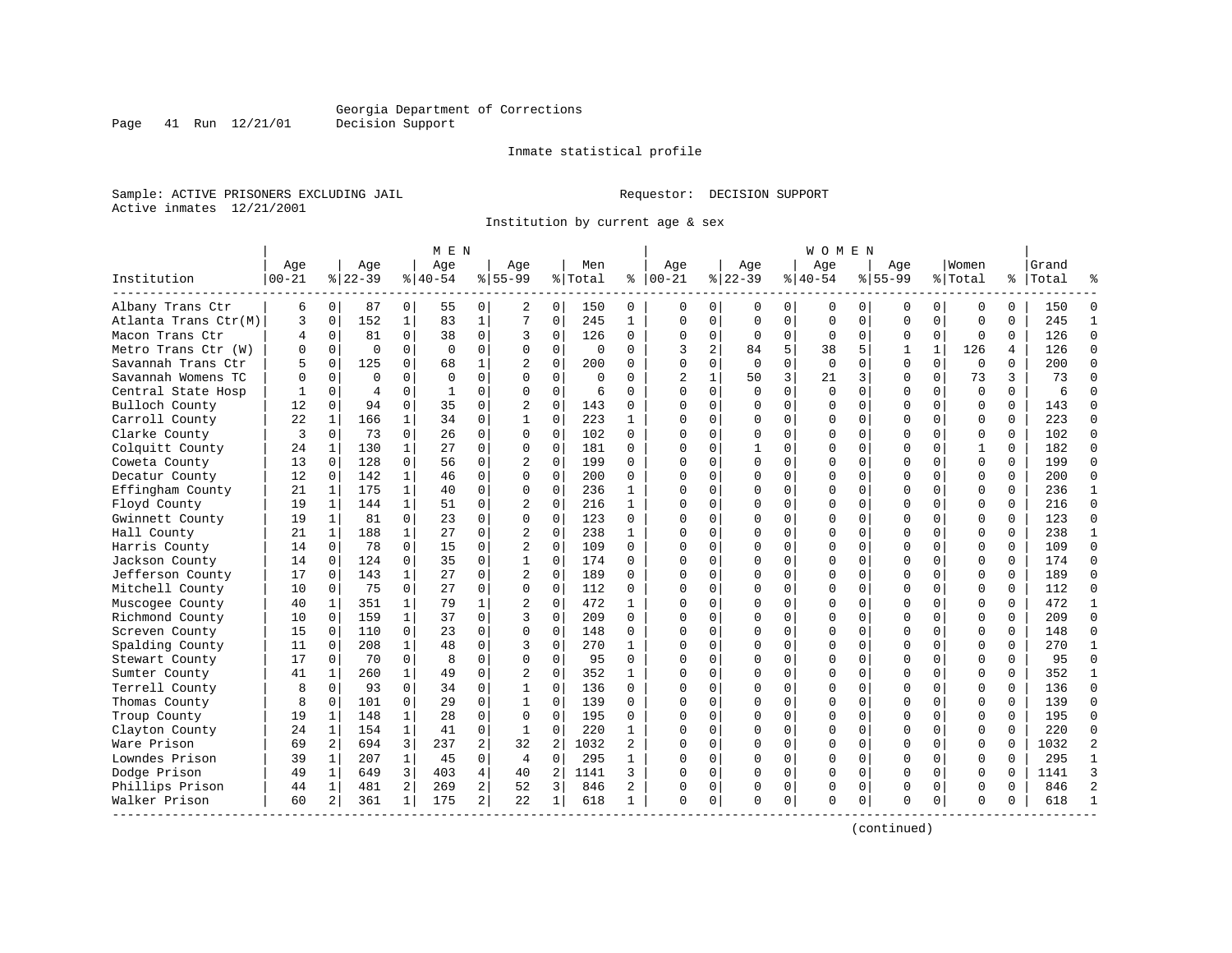Page 42 Run 12/21/01

#### Inmate statistical profile

Sample: ACTIVE PRISONERS EXCLUDING JAIL Requestor: DECISION SUPPORT Active inmates 12/21/2001

Institution by current age & sex (CONTINUED)

|                      |            |                |          |                | M E N     |                |              |                |          |                |          |             |             |             | W O M E N |             |             |                |              |              |       |                |
|----------------------|------------|----------------|----------|----------------|-----------|----------------|--------------|----------------|----------|----------------|----------|-------------|-------------|-------------|-----------|-------------|-------------|----------------|--------------|--------------|-------|----------------|
|                      | Age        |                | Age      |                | Age       |                | Age          |                | Men      |                | Age      |             | Age         |             | Age       |             | Age         |                | Women        |              | Grand |                |
| Institution          | $ 00 - 21$ |                | $ 22-39$ |                | $8 40-54$ |                | $8 55-99$    |                | % Total  | ႜ              | $ 00-21$ |             | $ 22-39$    |             | $ 40-54$  |             | $8155 - 99$ |                | % Total      | %            | Total |                |
| Wayne Prison         | 8          | 0              | 109      | 0              | 75        | 1              | 8            | 0              | 200      | 0              | $\Omega$ | 0           | 0           | 0           | 0         | 0           | 0           | 0              | 0            | 0            | 200   | $\Omega$       |
| Arrendale Prison     | 475        | 14             | 566      | 2              | 163       | $\mathbf{1}$   | 16           | 1              | 1220     | 3              | $\Omega$ | $\Omega$    | $\Omega$    | $\Omega$    | O         | $\Omega$    | 0           | $\Omega$       | $\Omega$     | 0            | 1220  | 3              |
| Montgomery Prison    | 36         | 1              | 263      | $\mathbf{1}$   | 79        | $\mathbf{1}$   | 6            | $\mathbf 0$    | 384      | $\mathbf{1}$   |          | $\Omega$    | $\Omega$    | $\Omega$    |           | $\Omega$    | 0           | $\Omega$       | $\Omega$     | $\Omega$     | 384   | 1              |
| Lee Prison           | 50         | $\mathbf{1}$   | 480      | $\overline{a}$ | 186       | $\overline{a}$ | 12           | $\mathbf{1}$   | 728      | $\overline{a}$ | $\cap$   | $\Omega$    | $\Omega$    | $\Omega$    |           | $\Omega$    | 0           | $\Omega$       | $\Omega$     | $\Omega$     | 728   | $\overline{a}$ |
| Putnam Prison        | 24         | 1              | 84       | $\Omega$       | 26        | $\Omega$       | $\mathbf{1}$ | $\Omega$       | 135      | $\Omega$       | $\cap$   | $\Omega$    | $\Omega$    | O           |           | $\Omega$    | U           | 0              | $\Omega$     | $\Omega$     | 135   | $\Omega$       |
| Georgia State Prison | 34         | 1              | 806      | 3              | 321       | 3              | 40           | $\overline{2}$ | 1201     | 3              | $\cap$   | $\Omega$    | U           | 0           | O         | $\Omega$    | O           | 0              | $\mathbf 0$  | <sup>0</sup> | 1201  | 3              |
| Mens Prison          | 3          | $\Omega$       | 138      | $\mathbf{1}$   | 241       | $\overline{2}$ | 266          | 16             | 648      |                |          | 0           | U           | $\Omega$    | O         | $\Omega$    | U           | 0              | $\mathbf 0$  |              | 648   | $\mathbf{1}$   |
| Jackson Prison-Diag  | 184        | 5              | 889      | 3              | 430       | 4              | 62           | 4              | 1565     | 4              | n        | $\Omega$    | $\Omega$    | 0           | $\Omega$  | $\Omega$    | O           | 0              | $\Omega$     | $\cap$       | 1565  | 3              |
| Jackson Prison-Perm  | $\Omega$   | $\Omega$       | 135      | $\mathbf{1}$   | 102       | 1              | 12           | 1              | 249      | 1              |          | $\Omega$    | $\cap$      | O           | U         | $\Omega$    | U           | 0              | $\Omega$     | $\cap$       | 249   | $\mathbf{1}$   |
| Coastal Prison       | 209        | 6              | 848      | 3              | 358       | 3              | 40           | 2              | 1455     | ζ              |          | $\Omega$    | $\cap$      | 0           | O         | $\Omega$    | O           | $\Omega$       | $\mathbf{0}$ | $\Omega$     | 1455  | 3              |
| Scott Prison         | 58         | 2              | 705      | 3              | 355       | 3              | 37           | $\overline{2}$ | 1155     | ς              |          | $\Omega$    | $\Omega$    | 0           |           | $\Omega$    | O           | $\Omega$       | $\mathbf{0}$ | $\Omega$     | 1155  | 3              |
| Rivers Prison        | 50         | $\mathbf{1}$   | 662      | 3              | 339       | 3              | 37           | $\overline{2}$ | 1088     | 3              |          | $\Omega$    | $\Omega$    | 0           |           | $\mathbf 0$ | O           | $\Omega$       | $\mathbf{0}$ | $\Omega$     | 1088  | $\overline{c}$ |
| Rutledge Prison      | 27         | 1              | 281      | $\mathbf{1}$   | 225       | 2              | 47           | 3              | 580      | $\mathbf{1}$   | $\cap$   | $\Omega$    | $\Omega$    | O           |           | $\Omega$    | U           | $\Omega$       | $\Omega$     | $\Omega$     | 580   | $\mathbf{1}$   |
| Central Prison       | 25         | 1              | 389      | 2              | 334       | 3              | 42           | 2              | 790      | $\overline{2}$ | $\cap$   | $\Omega$    | $\Omega$    | 0           | $\cap$    | $\Omega$    | O           | 0 <sup>1</sup> | $\Omega$     | $\Omega$     | 790   | $\overline{2}$ |
| Augusta Med Prison   | 70         | 2              | 566      | $\overline{a}$ | 346       | 3              | 96           | 6              | 1078     | 3              | n        | 0           | U           | 0           | U         | $\Omega$    | U           | $\Omega$       | $\mathbf 0$  | $\Omega$     | 1078  | $\overline{a}$ |
| Rogers Prison        | 168        | 5              | 824      | 3              | 258       | $\overline{a}$ | 11           | 1              | 1261     |                |          | 0           | $\Omega$    | 0           |           | $\Omega$    | O           | 0              | $\Omega$     |              | 1261  | 3              |
| Burruss Prison       | 26         | 1              | 182      | $\mathbf{1}$   | 71        | $\mathbf{1}$   | 17           | $\mathbf{1}$   | 296      | $\mathbf{1}$   | U        | $\cap$      | $\cap$      | 0           | $\cap$    | $\Omega$    | U           | $\Omega$       | $\Omega$     | $\cap$       | 296   | 1              |
| Bostick Prison       | 4          | $\Omega$       | 191      | $\mathbf{1}$   | 261       | 2              | 151          | 9              | 607      | $\mathbf{1}$   | U        | $\Omega$    | $\cap$      | 0           | U         | $\Omega$    | O           | $\Omega$       | $\Omega$     | $\cap$       | 607   | 1              |
| Valdosta Prison      | 39         | 1              | 550      | 2              | 229       | 2              | 38           | 2              | 856      | $\overline{2}$ | U        | $\Omega$    | $\Omega$    | 0           |           | $\Omega$    | O           | $\Omega$       | $\Omega$     | $\Omega$     | 856   | $\overline{a}$ |
| Hays Prison          | 67         | 2              | 486      | 2              | 251       | 2              | 39           | $\overline{2}$ | 843      |                |          | $\Omega$    | $\Omega$    | 0           |           | $\mathbf 0$ | O           | $\Omega$       | $\mathbf{0}$ | $\Omega$     | 843   | $\overline{a}$ |
| Hancock Prison       | 63         | 2              | 722      | 3              | 347       | 3              | 45           | 3              | 1177     | ς              |          | $\Omega$    | 0           | 0           |           | 0           | O           | 0              | $\mathbf{0}$ | $\Omega$     | 1177  | 3              |
| Telfair Prison       | 63         | 2              | 729      | 3              | 252       | $\overline{2}$ | 25           | $\mathbf{1}$   | 1069     |                | $\cap$   | $\Omega$    | $\Omega$    | O           |           | $\Omega$    | O           | $\Omega$       | $\Omega$     | $\cap$       | 1069  | $\overline{a}$ |
| Autry Prison         | 71         | $\overline{2}$ | 819      | 3              | 373       | 3              | 63           | 4              | 1326     | ς              | $\cap$   | $\Omega$    | $\Omega$    | 0           | $\cap$    | $\Omega$    | O           | 0              | $\Omega$     | $\Omega$     | 1326  | 3              |
| Washington Mens Pris | 26         | 1              | 89       | $\Omega$       | 29        | $\Omega$       | $\mathbf{1}$ | $\mathbf 0$    | 145      | $\Omega$       |          | U           | $\Omega$    | $\Omega$    |           | $\Omega$    | O           | $\Omega$       | $\Omega$     | $\Omega$     | 145   | $\Omega$       |
| Wilcox Prison        | 69         | 2              | 781      | 3              | 446       | 4              | 50           | 3              | 1346     | 3              |          | U           | $\Omega$    | O           |           | $\Omega$    | O           | 0              | $\mathbf 0$  |              | 1346  | 3              |
| Calhoun Prison       | 84         | 2              | 770      | 3              | 334       | 3              | 43           | 3              | 1231     | ς              | n        | $\Omega$    | $\Omega$    | 0           | O         | $\Omega$    | O           | 0              | $\Omega$     | $\Omega$     | 1231  | 3              |
| Dooly Prison         | 49         | 1              | 664      | 3              | 380       | 3              | 44           | 3              | 1137     | ς              |          | $\Omega$    | $\cap$      | 0           | U         | $\Omega$    | U           | $\Omega$       | $\Omega$     | $\cap$       | 1137  | ζ              |
| Macon Prison         | 52         | 2              | 892      | 3              | 348       | 3              | 59           | 3              | 1351     | 3              |          | $\cap$      | $\cap$      | $\Omega$    |           | $\Omega$    | U           | $\Omega$       | $\Omega$     | U            | 1351  | 3              |
| Smith Prison         | 72         | 2              | 750      | 3              | 261       | $\overline{a}$ | 32           | $\overline{a}$ | 1115     | ς              |          | $\Omega$    | $\Omega$    | O           |           | $\Omega$    | O           | $\Omega$       | $\Omega$     |              | 1115  | $\overline{a}$ |
| Homerville Prison    | 3          | $\Omega$       | 117      | $\Omega$       | 59        | $\mathbf{1}$   | 2            | $\Omega$       | 181      | $\Omega$       | $\Omega$ | $\Omega$    | $\Omega$    | $\Omega$    | $\cap$    | $\Omega$    | $\Omega$    | $\Omega$       | $\Omega$     | $\cap$       | 181   | $\Omega$       |
| Washingtn Women Pris | $\Omega$   | $\Omega$       | $\Omega$ | $\Omega$       | $\Omega$  | $\Omega$       | $\Omega$     | $\Omega$       | $\Omega$ | $\Omega$       | 46       | 31          | 541         | 30          | 234       | 30          | 23          | 30             | 844          | 30           | 844   | $\mathfrak{D}$ |
| Baldwin Prison       | 66         | 2              | 445      | 2              | 174       | 2              | 24           | $\mathbf 1$    | 709      | $\overline{a}$ | $\Omega$ | $\mathbf 0$ | $\mathbf 0$ | $\mathbf 0$ | $\Omega$  | $\mathbf 0$ | 0           | $\mathbf{0}$   | $\Omega$     | $\Omega$     | 709   | $\overline{a}$ |
| Metro Womens Prison  | O          | $\mathbf 0$    | 1        | $\Omega$       | $\Omega$  | $\Omega$       | $\Omega$     | $\Omega$       | 1        | 0              | 34       | 23          | 496         | 27          | 208       | 26          | 29          | 38             | 767          | 27           | 768   | $\overline{2}$ |
| Pulaski Womens Pris  | O          | $\mathbf 0$    | 2        | $\Omega$       | $\Omega$  | 0              | $\Omega$     | 0              | 2        | $\Omega$       | 64       | 43          | 650         | 36          | 284       | 36          | 24          | 31             | 1022         | 36           | 1024  | $\overline{2}$ |
| Pelham PreTrans Unit | 5          | $\Omega$       | 112      | $\Omega$       | 74        | 1              | $\mathbf{2}$ | $\Omega$       | 193      | $\Omega$       | $\Omega$ | $\Omega$    | $\Omega$    | $\Omega$    |           | $\Omega$    | O           | $\Omega$       | ∩            | $\Omega$     | 193   | $\cap$         |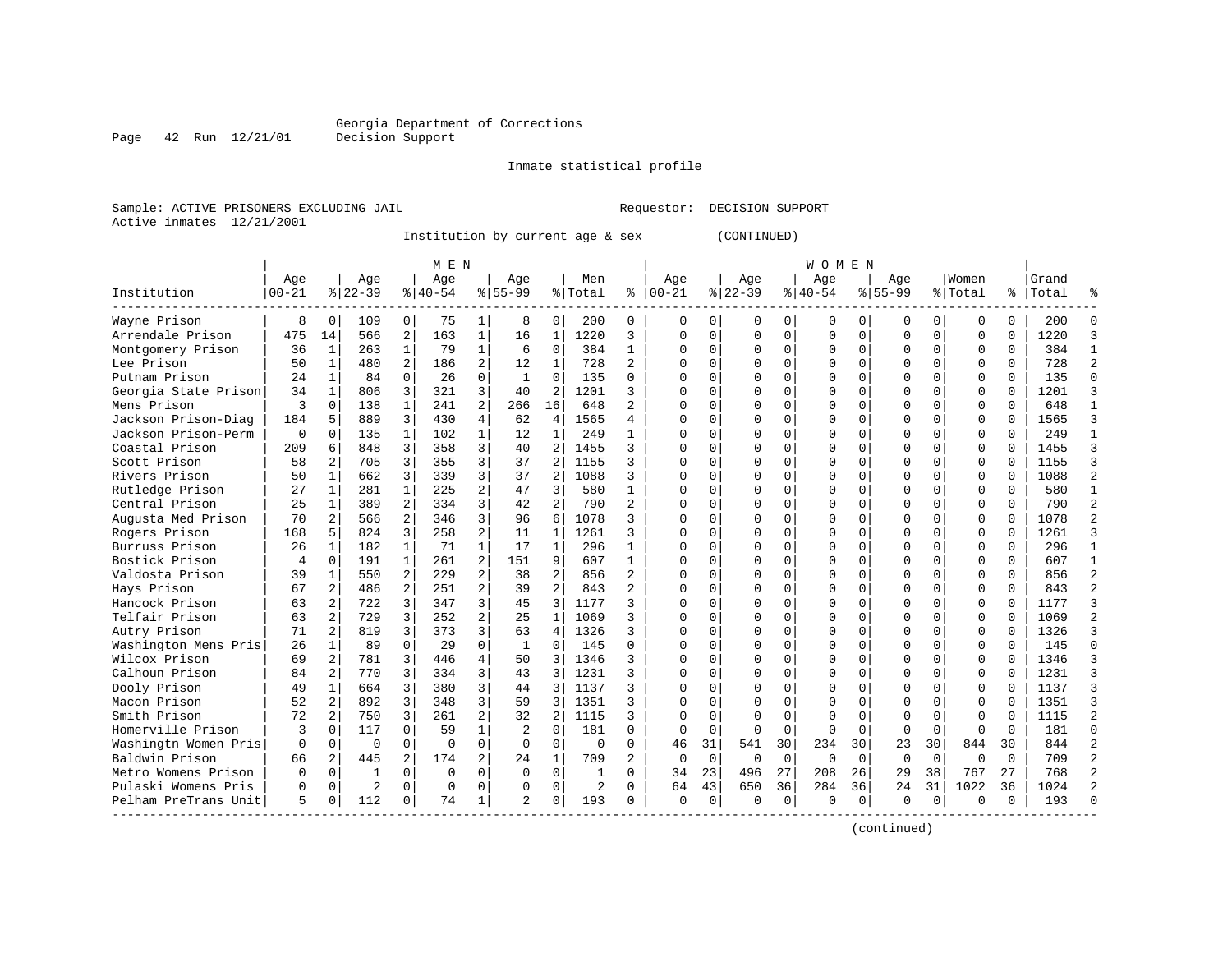Page 43 Run 12/21/01

#### Inmate statistical profile

Sample: ACTIVE PRISONERS EXCLUDING JAIL Requestor: DECISION SUPPORT Active inmates 12/21/2001

Institution by current age & sex (CONTINUED)

|                      |                 |                | M E N            |      |                                                     |      |                  |          |                |          |                   |       | W O M E N        |          |                  |          |                 |        |                  |          |                    |      |
|----------------------|-----------------|----------------|------------------|------|-----------------------------------------------------|------|------------------|----------|----------------|----------|-------------------|-------|------------------|----------|------------------|----------|-----------------|--------|------------------|----------|--------------------|------|
| Institution          | Age<br>$ 00-21$ |                | Age<br>$ 22-39 $ |      | Age<br>$ 40-54$                                     |      | Age<br>$8 55-99$ |          | Men<br>% Total | ⊱        | Age<br>$ 00 - 21$ |       | Age<br>$ 22-39 $ |          | Age<br>$ 40-54 $ |          | Age<br>$ 55-99$ |        | Women<br>% Total |          | Grand<br>%   Total | ႜ    |
| Milan Prison         | 49              |                | 157              |      | 46                                                  |      | 0                |          | 252            |          |                   |       |                  |          | $\Omega$         |          |                 |        |                  |          | 252                |      |
| West Central Prison  | 20              |                | 126              |      | 25                                                  |      |                  |          | 173            | 0        |                   |       |                  |          | $\Omega$         |          | $\Omega$        |        |                  |          | 173                |      |
| D Ray James Prison   | 119             |                | 994              |      | 401                                                 |      | 42               | 2        | 1556           |          |                   |       |                  |          |                  |          |                 |        |                  | U        | 1556               |      |
| Coffee Corr Facility | 115             |                | 934              |      | 402                                                 |      | 47               | 3        | 1498           |          |                   |       |                  |          |                  |          | $\Omega$        |        |                  |          | 1498               |      |
| Wheeler Corr Facilty | 107             |                | 905              |      | 432                                                 |      | 63               |          | 1507           |          |                   |       |                  |          |                  |          |                 |        |                  | U        | 1507               |      |
| Transfer Inst Unkn   | 0               |                | 0                |      |                                                     |      |                  |          |                |          |                   |       |                  |          | 0                |          | $\Omega$        |        |                  |          |                    |      |
| Montgomery BC        | 4               |                | 19               |      |                                                     |      |                  |          | 23             |          |                   |       |                  |          |                  |          |                 |        |                  |          | 23                 |      |
| Scott BC             | 0               |                | 2                |      |                                                     |      |                  |          | $\overline{2}$ |          |                   |       |                  |          | 0                |          | $\Omega$        |        |                  |          |                    |      |
| Burruss BC           | 52              |                | 82               |      |                                                     |      | 0                | 0        | 134            |          |                   |       |                  |          |                  |          | $\Omega$        |        |                  | $\Omega$ | 135                |      |
| Hays BC              | 57              |                | 116              |      |                                                     |      | $\Omega$         | $\Omega$ | 173            | $\Omega$ |                   |       | $\Omega$         | $\Omega$ | 0                | $\Omega$ | $\Omega$        |        |                  | 0        | 173                |      |
| Baldwin BC           | 64              | $\overline{2}$ | 133              |      |                                                     |      | 0                | 0        | 197            |          | $\Omega$          |       |                  |          | 0                | $\Omega$ | $\Omega$        |        |                  | 0        | 197                |      |
| Total reported       |                 |                |                  |      | 3461 100 25751 100 11252 100   1714 100   42178 100 |      |                  |          |                |          | 149 100           |       | 1823 100         |          | 785 100          |          |                 | 77 100 | 2834 100         |          | 45012 100          |      |
| Percent reported     |                 | 96.0           |                  | 97.9 |                                                     | 98.2 |                  | 99.1     |                | 97.9     |                   | 100.0 |                  | 100.0    |                  | 100.0    |                 | 100.0  |                  | 100.0    |                    | 98.0 |
| Not Reported         | 146             |                | 560              |      | 204                                                 |      | 15               |          | 925            |          | $\Omega$          |       | $\Omega$         |          | $\mathbf 0$      |          | $\Omega$        |        | $\Omega$         |          | 925                |      |
| Total                | 3607            |                | 26311            |      | 11456                                               |      | 1729             |          | 43103          |          | 149               |       | 1823             |          | 785              |          | 77              |        | 2834             |          | 45937              |      |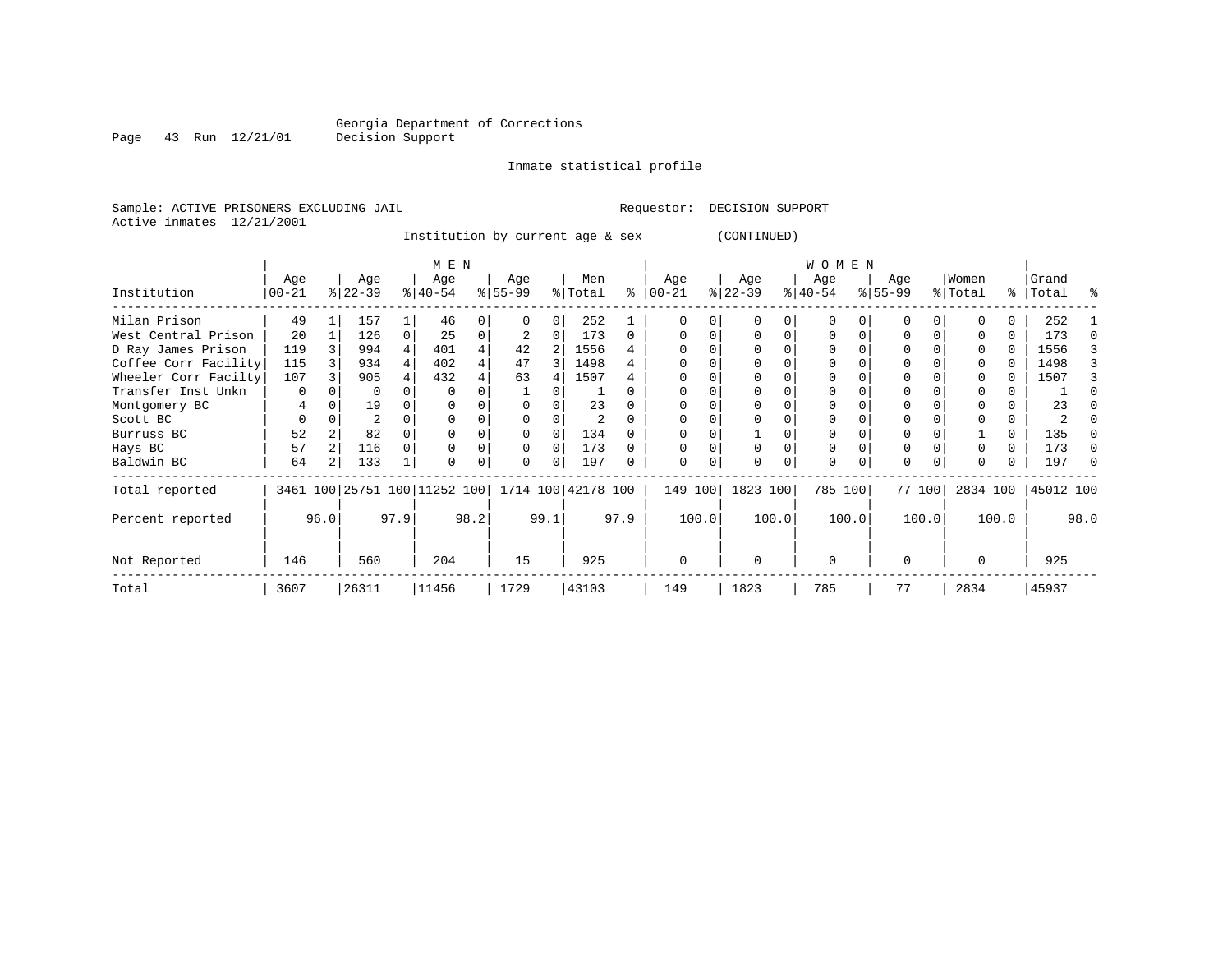#### Inmate statistical profile

Sample: ACTIVE PRISONERS EXCLUDING JAIL Requestor: DECISION SUPPORT Active inmates 12/21/2001

Page 44 Run 12/21/01

Misdemeanors And Felonies by current age & sex

| Crime Type            | Age<br>  00-21 |      | Aqe<br>$8122 - 39$                                    |          | M E N<br>Aqe<br>$8140 - 54$ |                | Aqe<br>$8155 - 99$ |                | Men<br>% Total | ွေ           | Aqe<br>$00 - 21$ |              | Aqe<br>$ 22-39 $ |                | <b>WOMEN</b><br>Aqe<br>$8 40-54$ |                         | Age<br>$8155 - 99$ |                    | Women<br>% Total |                     | Grand<br>%   Total % |           |
|-----------------------|----------------|------|-------------------------------------------------------|----------|-----------------------------|----------------|--------------------|----------------|----------------|--------------|------------------|--------------|------------------|----------------|----------------------------------|-------------------------|--------------------|--------------------|------------------|---------------------|----------------------|-----------|
| MISDEMEANOR<br>FELONY |                |      | 17<br>3584 100 26220 100 11420 100 1723 100 42947 100 | $\Omega$ | 8                           | $\overline{0}$ | 2                  | 0 <sup>1</sup> | 28             | $\mathbf{0}$ | $\mathbf{0}$     | 0<br>146 100 | 3<br>1809 100    | 0 <sup>1</sup> | 2                                | $\mathbf{0}$<br>781 100 | $\Omega$           | $\Omega$<br>77 100 |                  | 5.<br>0<br>2813 100 | 145760 100           | $33 \t 0$ |
| Total reported        |                |      | 3585 100 26237 100 11428 100 1725 100 42975 100       |          |                             |                |                    |                |                |              |                  | 146 100      | 1812 100         |                |                                  | 783 100                 |                    | 77 100             | 2818 100         |                     | 45793 100            |           |
| Percent reported      |                | 99.4 |                                                       | 99.7     |                             | 99.8           |                    | 99.8           |                | 99.7         |                  | 98.0         |                  | 99.4           |                                  | 99.7                    |                    | 100.0              |                  | 99.4                |                      | 99.7      |
| NOT REPORTED          | 22             |      | 74                                                    |          | 28                          |                | 4                  |                | 128            |              | 3                |              | 11               |                | 2                                |                         | $\Omega$           |                    | 16               |                     | 144                  |           |
| Total                 | 3607           |      | 26311                                                 |          | 11456                       |                | 1729               |                | 43103          |              | 149              |              | 1823             |                | 785                              |                         | 77                 |                    | 2834             |                     | 45937                |           |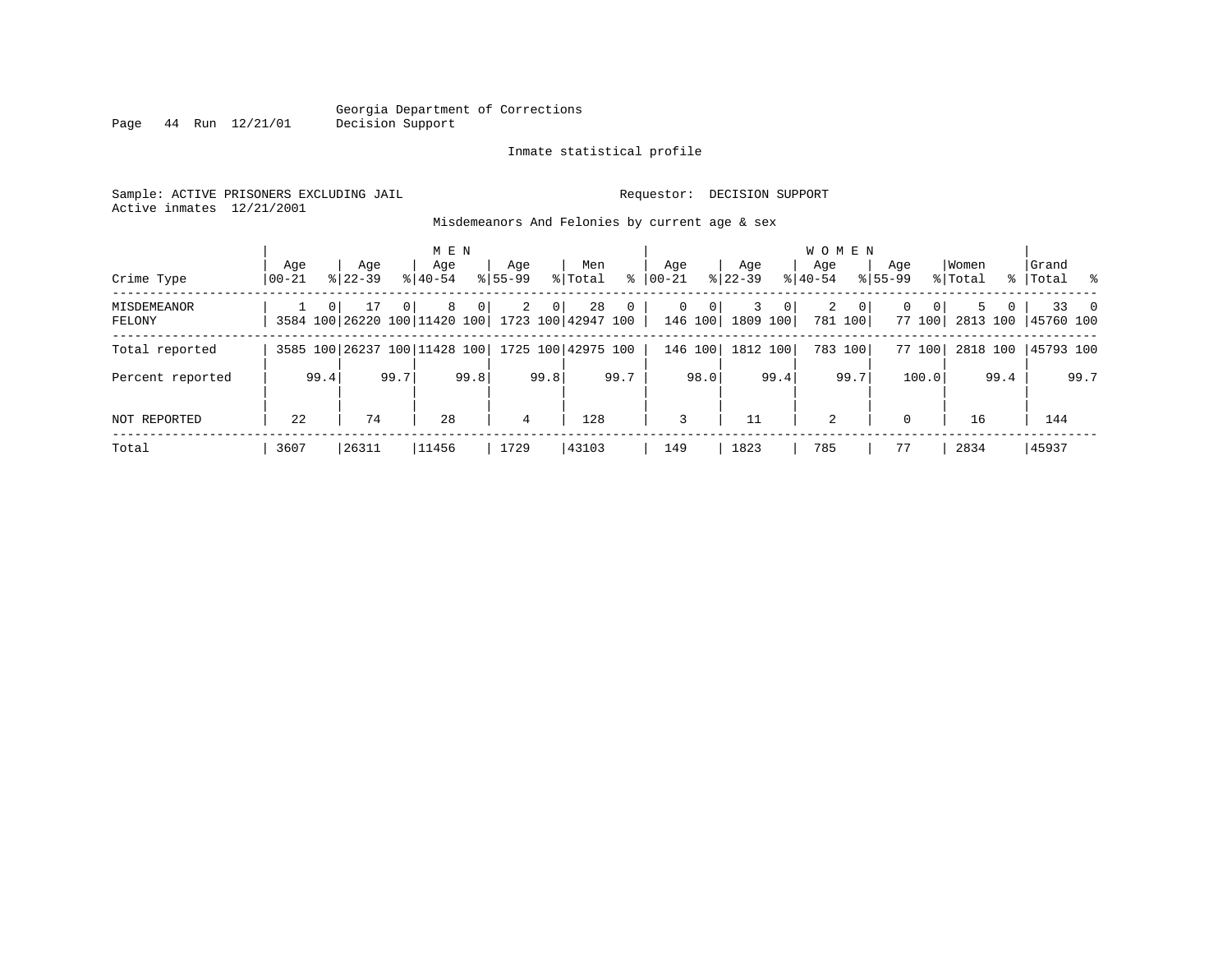Page 45 Run 12/21/01

#### Inmate statistical profile

Sample: ACTIVE PRISONERS EXCLUDING JAIL Requestor: DECISION SUPPORT Active inmates 12/21/2001

Crimes By Group by current age & sex

|                      |                |             |           |              | M E N                        |             |              |                |                    |             |          |              |              |              | W O M E N      |             |             |          |                |          |           |                |
|----------------------|----------------|-------------|-----------|--------------|------------------------------|-------------|--------------|----------------|--------------------|-------------|----------|--------------|--------------|--------------|----------------|-------------|-------------|----------|----------------|----------|-----------|----------------|
|                      | Age            |             | Age       |              | Age                          |             | Aqe          |                | Men                |             | Aqe      |              | Aqe          |              | Aqe            |             | Aqe         |          | Women          |          | Grand     |                |
| Crimes By Group      | $00 - 21$      |             | $8 22-39$ |              | % 40-54                      |             | $8155 - 99$  |                | % Total            | ႜ           | $ 00-21$ |              | $ 22-39$     |              | $8140 - 54$    |             | $8155 - 99$ |          | % Total        | ႜ        | Total     |                |
| HOMICIDE             | 229            | 6           | 3028      | 12           | 1769                         | 15          | 471          | 27             | 5497               | 13          | 16       | 11           | 229          | 13           | 138            | 18          | 38          | 49       | 421            | 15       | 5918      | 13             |
| ABORTION             | $\Omega$       | $\mathbf 0$ | $\Omega$  | $\Omega$     | $\Omega$                     | $\mathbf 0$ | $\Omega$     | $\mathbf 0$    | $\Omega$           | $\mathbf 0$ | $\Omega$ | $\mathbf 0$  | $\Omega$     | $\mathbf 0$  | $\Omega$       | $\mathbf 0$ | $\Omega$    | $\Omega$ | $\mathbf 0$    | $\Omega$ | $\Omega$  | $\Omega$       |
| BODILY INJRY&REL OFF | 509            | 14          | 3943      | 15           | 1558                         | 14          | 211          | 12             | 6221               | 14          | 22       | 15           | 179          | 10           | 96             | 12          | 6           | 8        | 303            | 11       | 6524      | 14             |
| ARSON & REL OFF      | 18             | 1           | 181       | 1            | 64                           | 1           | 12           | 1              | 275                | 1           | 2        | 1            | 7            | 0            | 13             | 2           | 3           | 4        | 25             |          | 300       | 1              |
| DAMAGE OF PROPERTY   | 11             | $\mathbf 0$ | 66        | 0            | 24                           | $\mathbf 0$ | 3            | 0              | 104                | $\Omega$    | $\Omega$ | $\Omega$     | 4            | O            | $\Omega$       | 0           | $\Omega$    | $\Omega$ | 4              | $\Omega$ | 108       | $\Omega$       |
| BURGLARY & REL OFF   | 510            | 14          | 3040      | 12           | 1213                         | 11          | 46           | 3              | 4809               | 11          | 9        | 6            | 121          | 7            | 38             | 5           | 0           | 0        | 168            | 6        | 4977      | 11             |
| FORGERY & REL OFF    | 59             | 2           | 745       | 3            | 356                          | 3           | 21           | $\mathbf{1}$   | 1181               | 3           | 21       | 14           | 309          | 17           | 110            | 14          | 7           | 9        | 447            | 16       | 1628      | $\overline{4}$ |
| THEFT                | 283            | 8           | 1564      | 6            | 747                          | 7           | 61           | 4              | 2655               | 6           | 10       | 7            | 211          | 12           | 103            | 13          | 3           | 4        | 327            | 12       | 2982      | 7              |
| ROBBERY              | 1080           | 30          | 4751      | 18           | 1218                         | 11          | 81           | 5              | 7130               | 17          | 46       | 32           | 170          | 9            | 38             | 5           | 2           | 3        | 256            | 9        | 7386      | 16             |
| SEXUAL OFFENSES      | 284            | 8           | 2846      | 11           | 2094                         | 18          | 567          | 33             | 5791               | 13          | 2        | 1            | 49           | 3            | 22             | 3           | $\Omega$    | $\Omega$ | 73             | 3        | 5864      | 13             |
| OBSCENITY CRIMES     | $\Omega$       | 0           | $\Omega$  | 0            | 2                            | $\Omega$    | 1            | 0              | 3                  | $\Omega$    | $\Omega$ | $\Omega$     | $\Omega$     | O            | 0              | 0           | $\Omega$    | $\Omega$ | $\Omega$       | $\Omega$ | ζ         | $\Omega$       |
| TREASON & REL OFF    | 0              | 0           | 1         | $\Omega$     | $\overline{2}$               | $\Omega$    | 0            | $\Omega$       | 3                  | $\Omega$    | -1       | 1            | 1            | 0            | $\Omega$       | $\Omega$    | $\Omega$    | $\Omega$ | 2              | $\Omega$ | 5         | $\Omega$       |
| CRIMES INVOLVNG GOVT | 72             | 2           | 587       | 2            | 192                          | 2           | 6            | $\mathbf 0$    | 857                |             | 1        | $\mathbf{1}$ | 41           | 2            | 21             | 3           | $\Omega$    | $\Omega$ | 63             | 2        | 920       | $\mathcal{D}$  |
| FALSIFICATIONS       | $\overline{2}$ | 0           | 21        | $\Omega$     | $\overline{4}$               | $\Omega$    | 2            | 0              | 29                 | 0           | -1       | 1            | 1            | O            | $\Omega$       | 0           | $\Omega$    | $\Omega$ | $\overline{2}$ | 0        | 31        | ∩              |
| OBSTRUCT LAW ENFORCE | 10             | 0           | 76        | $\Omega$     | 29                           | 0           | 1            | 0              | 116                | 0           | $\cap$   | $\Omega$     | 5            | U            | 3              | 0           | 1           | 1        | 9              | 0        | 125       | ∩              |
| DISORDERLY CONDUCT   | 3              | 0           | 23        | O            | 12                           | 0           | 0            | $\Omega$       | 38                 | O           |          |              | $\Omega$     | 0            | $\Omega$       | 0           | $\Omega$    | $\Omega$ |                |          | 39        |                |
| GAMBLING & REL OFF   |                | $\Omega$    | 3         | U            | $\mathbf{1}$                 | $\Omega$    | 1            | $\Omega$       | 6                  | $\Omega$    | $\Omega$ | $\Omega$     | $\mathbf{1}$ | O            | $\Omega$       | $\Omega$    | $\Omega$    | O        | $\mathbf{1}$   | $\Omega$ | 7         | ∩              |
| CRUELTY TO CHILDREN  | 6              | 0           | 205       | $\mathbf{1}$ | 50                           | $\Omega$    | 9            | 1              | 270                | 1           | 4        | 3            | 71           | 4            | 12             | 2           | $\Omega$    | $\Omega$ | 87             | 3        | 357       |                |
| CRIMES WITH GUNS     | 14             | 0           | 101       | 0            | 44                           | 0           | 9            | $\mathbf{1}$   | 168                | O           | $\Omega$ | $\Omega$     | $\Omega$     | O            | 1              | $\mathbf 0$ | 0           | 0        | -1             | 0        | 169       | $\Omega$       |
| INVASION PRIVACY     | 2              | 0           | 10        | $\Omega$     | 9                            | $\Omega$    | $\mathbf{1}$ | 0              | 22                 | $\Omega$    | $\Omega$ | 0            | $\Omega$     | U            | $\Omega$       | 0           | 0           | $\Omega$ | $\Omega$       | $\Omega$ | 22        | $\Omega$       |
| RACKETEERING         | $\Omega$       | 0           | 11        | 0            | 19                           | $\Omega$    | 1            | 0              | 31                 | $\Omega$    | ∩        | 0            | 5            | 0            | 2              | 0           | $\Omega$    | $\Omega$ | 7              | $\Omega$ | 38        | ∩              |
| DRUG ABUSE OFFENSES  | 426            | 12          | 3903      | 15           | 1542                         | 13          | 143          | 8              | 6014               | 14          | 9        | 6            | 324          | 18           | 147            | 19          | 14          | 18       | 494            | 18       | 6508      | 14             |
| DRUG TRAFFICKING     | 29             | 1           | 788       | 3            | 232                          | 2           | 38           | $\overline{2}$ | 1087               | 3           |          | 1            | 50           | 3            | 25             | 3           | 3           | 4        | 79             | ζ        | 1166      | 3              |
| AUTO CRIMES          |                | 0           | 223       | 1            | 206                          | 2           | 31           | $\overline{2}$ | 467                | 1           | $\Omega$ | $\Omega$     | 11           | $\mathbf{1}$ | 10             | 1           | $\Omega$    | $\Omega$ | 21             | 1        | 488       | -1             |
| REVENUE & CONTRABAND | 0              | 0           | 0         | 0            | 0                            | 0           | 0            | $\mathbf 0$    | 0                  | $\Omega$    | 0        | $\Omega$     | 0            | $\mathbf 0$  | 0              | 0           | $\Omega$    | 0        | $\mathbf 0$    | $\Omega$ | $\Omega$  | $\Omega$       |
| CRIMES OF OTH STATES | 0              | 0           | 0         | $\Omega$     | $\Omega$                     | 0           | $\Omega$     | 0              | $\Omega$           | $\Omega$    | ∩        | 0            | 0            | $\Omega$     | 0              | 0           | 0           | $\Omega$ | $\Omega$       | $\Omega$ | $\Omega$  | ∩              |
| MISC. FELONIES       | 24             | 1           | 99        | 0            | 30                           | 0           | 6            | 0              | 159                | O           | ∩        | 0            | 20           | 1            | 2              | 0           | 0           | 0        | 22             | 1        | 181       | ∩              |
| <b>MISDEMEANORS</b>  | 1              | 0           | 17        | 0            | 8                            | 0           | 2            | 0              | 28                 | 0           | $\Omega$ | 0            | 3            | 0            | $\overline{a}$ | 0           | $\Omega$    | 0        | 5              | 0        | 33        |                |
| Total reported       |                |             |           |              | 3580 100 26232 100 11425 100 |             |              |                | 1724 100 42961 100 |             | 146 100  |              | 1812 100     |              | 783 100        |             |             | 77 100   | 2818 100       |          | 45779 100 |                |
| Percent reported     |                | 99.3        |           | 99.7         |                              | 99.7        |              | 99.7           |                    | 99.7        |          | 98.0         |              | 99.4         |                | 99.7        |             | 100.0    |                | 99.4     |           | 99.7           |
| NOT REPORTED         | 27             |             | 79        |              | 31                           |             | 5            |                | 142                |             | 3        |              | 11           |              | 2              |             | $\Omega$    |          | 16             |          | 158       |                |
| Total                | 3607           |             | 26311     |              | 11456                        |             | 1729         |                | 43103              |             | 149      |              | 1823         |              | 785            |             | 77          |          | 2834           |          | 45937     |                |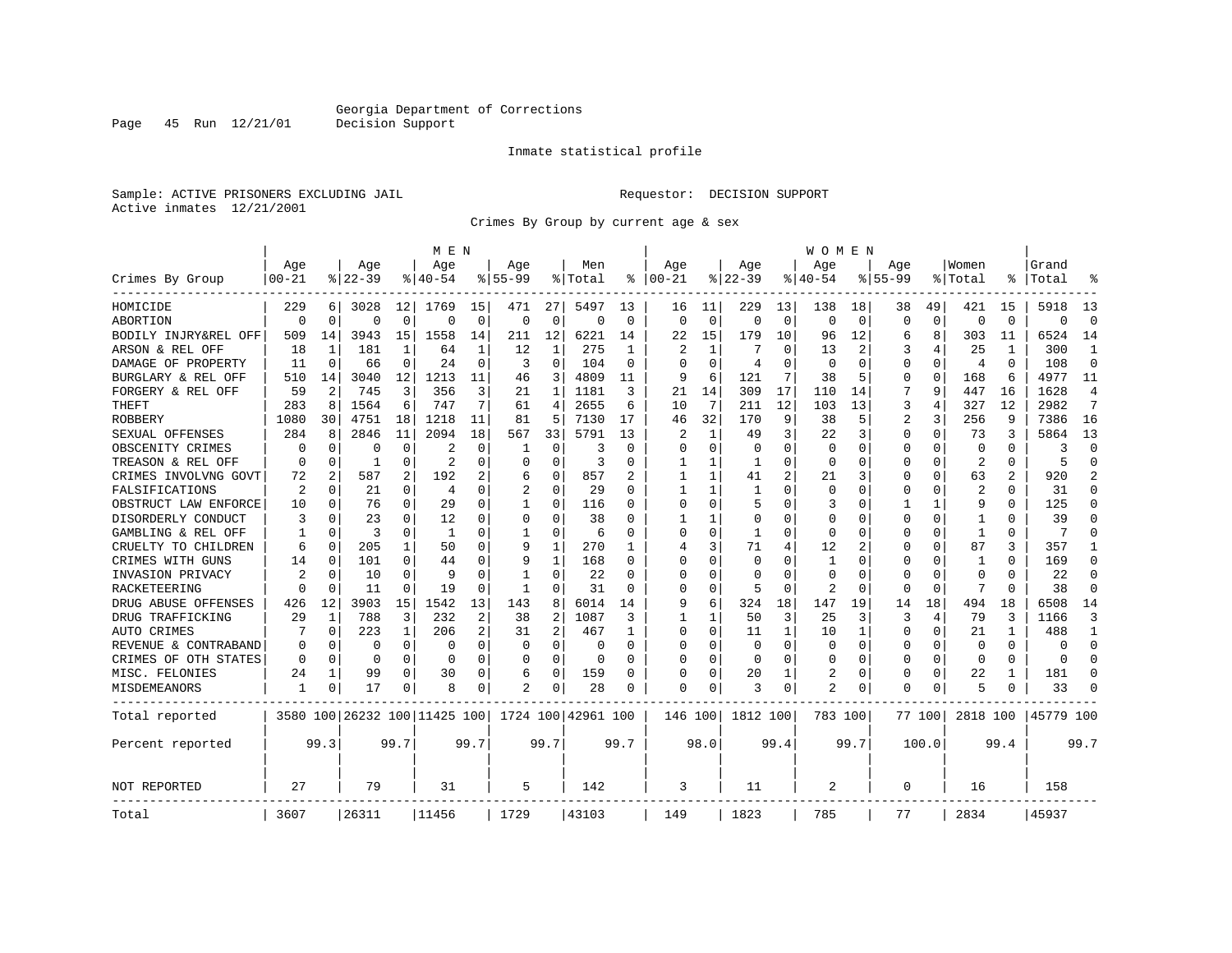Page 46 Run 12/21/01

#### Inmate statistical profile

Sample: ACTIVE PRISONERS EXCLUDING JAIL Requestor: DECISION SUPPORT Active inmates 12/21/2001

Most Serious Offense by current age & sex

| Age<br>Age<br>Men<br>Age<br>Women<br>Grand<br>Age<br>Age<br>Age<br>Age<br>Aqe<br>Most Serious Offense 00-21<br>$ 22-39$<br>$ 40-54 $<br>% Total<br>$ 00-21$<br>$ 22-39$<br>$ 40-54$<br>$8155 - 99$<br>$8 55-99$<br>⊱<br>% Total<br>%   Total<br>0<br>$\Omega$<br>$\mathbf 0$<br>0<br>0<br>0<br>0<br>0<br>$\Omega$<br>0<br>$\Omega$<br>0<br>0<br>0<br>0<br>0<br>0<br>0<br>1<br>0<br>$\mathbf 0$<br>$\cap$<br>0<br>$\mathbf{1}$<br>0<br>$\mathbf 0$<br>0<br>1<br>0<br>$\Omega$<br>0<br>$\Omega$<br>$\Omega$<br>0<br>$\Omega$<br>0<br>$\mathbf 0$<br>0<br>$\Omega$<br>O<br>$\mathbf 0$<br>$\mathbf{1}$<br>$\Omega$<br>0<br>0<br>1<br>$\Omega$<br>$\Omega$<br>$\Omega$<br>$\Omega$<br>$\Omega$<br>$\cap$<br>$\Omega$<br>$\Omega$<br><sup>0</sup><br>0<br>$\Omega$<br>0<br>$\Omega$<br>O<br>simple battery<br>0<br>0<br>$\Omega$<br>$\Omega$<br>0<br>$\mathbf{1}$<br>$\Omega$<br>3<br>0<br>4<br>$\Omega$<br>$\mathbf{1}$<br>0<br>$\Omega$<br>$\Omega$<br>O<br><sup>0</sup><br>$\Omega$<br>-1<br>$\Omega$<br>$\Omega$<br>0<br>$\mathbf 0$<br>$\mathbf{1}$<br>$\Omega$<br>$\Omega$<br>$\Omega$<br>$\Omega$<br>0<br>$\Omega$<br>$\Omega$<br>$\Omega$<br>$\Omega$<br>0<br>$\Omega$<br>$\overline{c}$<br>$\Omega$<br>$\Omega$<br>$\Omega$<br>$\Omega$<br>$\Omega$<br>$\Omega$<br>$\Omega$<br>$\Omega$<br>$\mathbf{1}$<br>0<br>$\Omega$<br>$\Omega$<br>$\Omega$<br>$\Omega$<br>$\cap$<br>U<br>$\Omega$<br>∩<br>$\mathbf 0$<br>$\Omega$<br>$\Omega$<br>$\Omega$<br>$\Omega$<br>1<br>0<br>$\Omega$<br>U<br><sup>0</sup><br>0<br>$\Omega$<br>$\Omega$<br>0<br>O<br><sup>0</sup><br>$\Omega$<br>∩<br>O<br>viol motor veh law<br>$\mathbf 0$<br>3<br>$\Omega$<br>O<br>U<br>$\Omega$<br>6<br><sup>0</sup><br>U<br>$\Omega$<br>0<br>U<br>0<br>$\Omega$<br>O<br>0<br>O<br>1<br>$\Omega$<br>3<br>$\Omega$<br>$\Omega$<br>0<br>-1<br>$\Omega$<br>$\Omega$<br>0<br>$\Omega$<br>$\Omega$<br>0<br>O<br>0<br>$\Omega$<br>$\Omega$<br>O<br>O<br>$\Omega$<br>0<br>5<br>$\Omega$<br>0<br>0<br>0<br>$\Omega$<br>$\Omega$<br>1<br>O<br>6<br>$\Omega$<br><sup>0</sup><br>$\Omega$<br>0<br>O<br>0<br>$\Omega$<br>O<br>∩<br>$\mathbf 0$<br>$\mathbf 0$<br>$\Omega$<br>$\Omega$<br>$\Omega$<br>1<br>0<br>1<br>0<br>1<br>$\Omega$<br>$\mathbf 0$<br>$\Omega$<br>$\Omega$<br>1<br>U<br>$\Omega$<br><sup>0</sup><br>$\Omega$<br>$\Omega$<br>∩<br>0<br>$\cap$<br>0<br>$\Omega$<br>$\Omega$<br>0<br>1<br>$\Omega$<br>$\Omega$<br>0<br>U<br>-1<br>$\Omega$<br>$\Omega$<br>$\Omega$<br>0<br>O<br>$\Omega$<br>$\Omega$<br>0<br>∩<br>0<br>0<br>$\Omega$<br>0<br>$\mathbf 0$<br>0<br>0<br>$\Omega$<br>0<br>0<br>0<br>1<br>0<br>0<br>1<br>0<br>0<br>0<br>0<br>0<br>FELONIES<br>misc misdemeanor<br>$\mathbf 0$<br>$\mathbf 0$<br>$\mathbf 0$<br>0<br>0<br>$\mathbf 0$<br>$\mathbf 0$<br>$\mathbf 0$<br>$\mathbf 0$<br>2<br>0<br>0<br>$\Omega$<br>1<br>0<br>$\Omega$<br>1<br>0<br>0<br>1<br>1<br>∩<br>3<br>$\mathbf 0$<br>3<br>0<br>4<br>0<br>$\Omega$<br>10<br>$\Omega$<br>0<br>$\mathbf 0$<br>0<br>$\Omega$<br>$\Omega$<br>$\Omega$<br>10<br>$\Omega$<br>$\Omega$<br>0<br><sup>0</sup><br>$\Omega$<br>$\Omega$<br>135<br>2069<br>8<br>1379<br>12<br>365<br>21<br>6<br>$\mathsf{R}$<br>4171<br><b>MURDER</b><br>4<br>3948<br>9<br>5<br>113<br>76<br>10<br>26<br>34<br>223<br>q<br>59<br>702<br>290<br>1128<br>88<br>5<br>12<br>5<br>1281<br>VOLUNTARY MANSLAUGHT<br>2<br>3<br>3<br>77<br>4<br>3<br>6<br>4<br>50<br>6<br>9<br>153<br>२<br>$\mathbf 0$<br>$\mathbf{1}$<br>$\mathbf 0$<br>$\Omega$<br>138<br>$\Omega$<br>INVOLUNTARY MANSLAUG<br>18<br>1<br>80<br>$\Omega$<br>18<br>0<br>124<br>1<br>11<br>$\Omega$<br>14<br>8<br>0<br>2<br>0<br>RECKLESS ABANDONMENT<br>0<br>$\Omega$<br>0<br>$\Omega$<br>0<br>$\Omega$<br>0<br>1<br>0<br>$\Omega$<br>1<br>$\Omega$<br>$\Omega$<br>0<br>$\Omega$<br>U<br>O<br>$\Omega$<br>$\Omega$<br>0<br>O<br>-1<br>FETICIDE<br>2<br>$\Omega$<br>2<br>0<br>$\Omega$<br>0<br>$\cap$<br>0<br>0<br>0<br>$\Omega$<br>$\overline{4}$<br>∩<br>0<br>0<br>$\Omega$<br>0<br>0<br>0<br>0<br>$\Omega$<br>4<br>162<br>VEHICULAR HOMICIDE<br>15<br>$\mathbf 0$<br>$\mathbf{1}$<br>75<br>1<br>19<br>1<br>271<br>14<br>1<br>3<br>4<br>27<br>298<br>1<br>9<br>1<br>1<br>-1<br>HOMICIDE BY PILOT, DU<br>$\Omega$<br>7<br>3<br>$\Omega$<br>11<br>$\Omega$<br>12<br>1<br>U<br>$\Omega$<br>$\Omega$<br>$\Omega$<br>$\Omega$<br>$\Omega$<br>$\mathbf{1}$<br>$\Omega$<br>$\Omega$<br>$\Omega$<br>$\Omega$<br>$\mathbf{1}$<br>$\Omega$<br>$\cap$<br>3<br>CONCEAL DEATH OF ANO<br>$\Omega$<br>0<br>$\Omega$<br>$\Omega$<br>$\Omega$<br>$\Omega$<br>$\Omega$<br>$\Omega$<br>1<br>$\Omega$<br>0<br>-1<br>$\Omega$<br>6<br>$\Omega$<br><sup>0</sup><br>$\Omega$<br>$\Omega$<br>$\cap$<br>1<br>6<br>3<br>$\mathbf 0$<br>$\mathbf{1}$<br>$\mathbf 0$<br>$\Omega$<br>0<br>$\overline{2}$<br>$\Omega$<br>$\Omega$<br>$\Omega$<br>$\mathbf{1}$<br>5<br>$\mathbf{1}$<br>0<br>$\Omega$<br>$\Omega$<br>$\Omega$<br>0<br>25<br>13<br>$\overline{c}$<br>MISC ASSAULT/BATTERY<br>1<br>$\Omega$<br>$\Omega$<br>$\Omega$<br>0<br>41<br>$\Omega$<br>$\Omega$<br>$\Omega$<br>$\mathbf 0$<br>$\Omega$<br>$\Omega$<br>$\Omega$<br>$\Omega$<br>41<br>$\Omega$<br>∩<br>$\Omega$<br>$\cap$<br>5<br>$\Omega$<br>$\mathbf 0$<br>$\Omega$<br>0<br>0<br>$\Omega$<br>$\Omega$<br>1<br>0<br>0<br>6<br>$\Omega$<br>$\Omega$<br>0<br>0<br>0<br>$\Omega$<br>0<br>$\Omega$<br>∩<br>6<br>2377<br>8<br>3762<br>12<br>7<br>AGGRAV ASSAULT<br>323<br>9<br>925<br>8<br>137<br>18<br>127<br>8<br>5<br>8<br>3976<br>9<br>9<br>65<br>4<br>214<br>9<br>$\Omega$<br>0<br>2<br>0<br>0<br>0<br>0<br>1<br>-1<br>$\Omega$<br>0<br>U<br><sup>0</sup><br>$\Omega$<br>0<br>0<br>0<br>0<br>0<br>2<br>0<br>318<br>48<br>128<br>19<br>1<br>513<br>$\Omega$<br>0<br>17<br>1<br>15<br>2<br>1<br>33<br>1<br>1<br>1<br>546<br>1<br>1<br>1 |                       |  |  | M E N |  |  |  |  | <b>WOMEN</b> |  |  |  |  |
|---------------------------------------------------------------------------------------------------------------------------------------------------------------------------------------------------------------------------------------------------------------------------------------------------------------------------------------------------------------------------------------------------------------------------------------------------------------------------------------------------------------------------------------------------------------------------------------------------------------------------------------------------------------------------------------------------------------------------------------------------------------------------------------------------------------------------------------------------------------------------------------------------------------------------------------------------------------------------------------------------------------------------------------------------------------------------------------------------------------------------------------------------------------------------------------------------------------------------------------------------------------------------------------------------------------------------------------------------------------------------------------------------------------------------------------------------------------------------------------------------------------------------------------------------------------------------------------------------------------------------------------------------------------------------------------------------------------------------------------------------------------------------------------------------------------------------------------------------------------------------------------------------------------------------------------------------------------------------------------------------------------------------------------------------------------------------------------------------------------------------------------------------------------------------------------------------------------------------------------------------------------------------------------------------------------------------------------------------------------------------------------------------------------------------------------------------------------------------------------------------------------------------------------------------------------------------------------------------------------------------------------------------------------------------------------------------------------------------------------------------------------------------------------------------------------------------------------------------------------------------------------------------------------------------------------------------------------------------------------------------------------------------------------------------------------------------------------------------------------------------------------------------------------------------------------------------------------------------------------------------------------------------------------------------------------------------------------------------------------------------------------------------------------------------------------------------------------------------------------------------------------------------------------------------------------------------------------------------------------------------------------------------------------------------------------------------------------------------------------------------------------------------------------------------------------------------------------------------------------------------------------------------------------------------------------------------------------------------------------------------------------------------------------------------------------------------------------------------------------------------------------------------------------------------------------------------------------------------------------------------------------------------------------------------------------------------------------------------------------------------------------------------------------------------------------------------------------------------------------------------------------------------------------------------------------------------------------------------------------------------------------------------------------------------------------------------------------------------------------------------------------------------------------------------------------------------------------------------------------------------------------------------------------------------------------------------------------------------------------------------------------------------------------------------------------------------------------------------------------------------------------------------------------------------------------------------------------------------------------------------------------------------------------------------------------------------------------------------------------------------------------------------------------------------------------------------------------------------------------------------------------------------------------------------------------------------------------------------------------------------------------------------------------------------------------------------------------------------------------------|-----------------------|--|--|-------|--|--|--|--|--------------|--|--|--|--|
|                                                                                                                                                                                                                                                                                                                                                                                                                                                                                                                                                                                                                                                                                                                                                                                                                                                                                                                                                                                                                                                                                                                                                                                                                                                                                                                                                                                                                                                                                                                                                                                                                                                                                                                                                                                                                                                                                                                                                                                                                                                                                                                                                                                                                                                                                                                                                                                                                                                                                                                                                                                                                                                                                                                                                                                                                                                                                                                                                                                                                                                                                                                                                                                                                                                                                                                                                                                                                                                                                                                                                                                                                                                                                                                                                                                                                                                                                                                                                                                                                                                                                                                                                                                                                                                                                                                                                                                                                                                                                                                                                                                                                                                                                                                                                                                                                                                                                                                                                                                                                                                                                                                                                                                                                                                                                                                                                                                                                                                                                                                                                                                                                                                                                                                                             |                       |  |  |       |  |  |  |  |              |  |  |  |  |
|                                                                                                                                                                                                                                                                                                                                                                                                                                                                                                                                                                                                                                                                                                                                                                                                                                                                                                                                                                                                                                                                                                                                                                                                                                                                                                                                                                                                                                                                                                                                                                                                                                                                                                                                                                                                                                                                                                                                                                                                                                                                                                                                                                                                                                                                                                                                                                                                                                                                                                                                                                                                                                                                                                                                                                                                                                                                                                                                                                                                                                                                                                                                                                                                                                                                                                                                                                                                                                                                                                                                                                                                                                                                                                                                                                                                                                                                                                                                                                                                                                                                                                                                                                                                                                                                                                                                                                                                                                                                                                                                                                                                                                                                                                                                                                                                                                                                                                                                                                                                                                                                                                                                                                                                                                                                                                                                                                                                                                                                                                                                                                                                                                                                                                                                             |                       |  |  |       |  |  |  |  |              |  |  |  |  |
|                                                                                                                                                                                                                                                                                                                                                                                                                                                                                                                                                                                                                                                                                                                                                                                                                                                                                                                                                                                                                                                                                                                                                                                                                                                                                                                                                                                                                                                                                                                                                                                                                                                                                                                                                                                                                                                                                                                                                                                                                                                                                                                                                                                                                                                                                                                                                                                                                                                                                                                                                                                                                                                                                                                                                                                                                                                                                                                                                                                                                                                                                                                                                                                                                                                                                                                                                                                                                                                                                                                                                                                                                                                                                                                                                                                                                                                                                                                                                                                                                                                                                                                                                                                                                                                                                                                                                                                                                                                                                                                                                                                                                                                                                                                                                                                                                                                                                                                                                                                                                                                                                                                                                                                                                                                                                                                                                                                                                                                                                                                                                                                                                                                                                                                                             | Misdemeanors          |  |  |       |  |  |  |  |              |  |  |  |  |
|                                                                                                                                                                                                                                                                                                                                                                                                                                                                                                                                                                                                                                                                                                                                                                                                                                                                                                                                                                                                                                                                                                                                                                                                                                                                                                                                                                                                                                                                                                                                                                                                                                                                                                                                                                                                                                                                                                                                                                                                                                                                                                                                                                                                                                                                                                                                                                                                                                                                                                                                                                                                                                                                                                                                                                                                                                                                                                                                                                                                                                                                                                                                                                                                                                                                                                                                                                                                                                                                                                                                                                                                                                                                                                                                                                                                                                                                                                                                                                                                                                                                                                                                                                                                                                                                                                                                                                                                                                                                                                                                                                                                                                                                                                                                                                                                                                                                                                                                                                                                                                                                                                                                                                                                                                                                                                                                                                                                                                                                                                                                                                                                                                                                                                                                             | stalking              |  |  |       |  |  |  |  |              |  |  |  |  |
|                                                                                                                                                                                                                                                                                                                                                                                                                                                                                                                                                                                                                                                                                                                                                                                                                                                                                                                                                                                                                                                                                                                                                                                                                                                                                                                                                                                                                                                                                                                                                                                                                                                                                                                                                                                                                                                                                                                                                                                                                                                                                                                                                                                                                                                                                                                                                                                                                                                                                                                                                                                                                                                                                                                                                                                                                                                                                                                                                                                                                                                                                                                                                                                                                                                                                                                                                                                                                                                                                                                                                                                                                                                                                                                                                                                                                                                                                                                                                                                                                                                                                                                                                                                                                                                                                                                                                                                                                                                                                                                                                                                                                                                                                                                                                                                                                                                                                                                                                                                                                                                                                                                                                                                                                                                                                                                                                                                                                                                                                                                                                                                                                                                                                                                                             | aggravated assault    |  |  |       |  |  |  |  |              |  |  |  |  |
|                                                                                                                                                                                                                                                                                                                                                                                                                                                                                                                                                                                                                                                                                                                                                                                                                                                                                                                                                                                                                                                                                                                                                                                                                                                                                                                                                                                                                                                                                                                                                                                                                                                                                                                                                                                                                                                                                                                                                                                                                                                                                                                                                                                                                                                                                                                                                                                                                                                                                                                                                                                                                                                                                                                                                                                                                                                                                                                                                                                                                                                                                                                                                                                                                                                                                                                                                                                                                                                                                                                                                                                                                                                                                                                                                                                                                                                                                                                                                                                                                                                                                                                                                                                                                                                                                                                                                                                                                                                                                                                                                                                                                                                                                                                                                                                                                                                                                                                                                                                                                                                                                                                                                                                                                                                                                                                                                                                                                                                                                                                                                                                                                                                                                                                                             | simple assault        |  |  |       |  |  |  |  |              |  |  |  |  |
|                                                                                                                                                                                                                                                                                                                                                                                                                                                                                                                                                                                                                                                                                                                                                                                                                                                                                                                                                                                                                                                                                                                                                                                                                                                                                                                                                                                                                                                                                                                                                                                                                                                                                                                                                                                                                                                                                                                                                                                                                                                                                                                                                                                                                                                                                                                                                                                                                                                                                                                                                                                                                                                                                                                                                                                                                                                                                                                                                                                                                                                                                                                                                                                                                                                                                                                                                                                                                                                                                                                                                                                                                                                                                                                                                                                                                                                                                                                                                                                                                                                                                                                                                                                                                                                                                                                                                                                                                                                                                                                                                                                                                                                                                                                                                                                                                                                                                                                                                                                                                                                                                                                                                                                                                                                                                                                                                                                                                                                                                                                                                                                                                                                                                                                                             |                       |  |  |       |  |  |  |  |              |  |  |  |  |
|                                                                                                                                                                                                                                                                                                                                                                                                                                                                                                                                                                                                                                                                                                                                                                                                                                                                                                                                                                                                                                                                                                                                                                                                                                                                                                                                                                                                                                                                                                                                                                                                                                                                                                                                                                                                                                                                                                                                                                                                                                                                                                                                                                                                                                                                                                                                                                                                                                                                                                                                                                                                                                                                                                                                                                                                                                                                                                                                                                                                                                                                                                                                                                                                                                                                                                                                                                                                                                                                                                                                                                                                                                                                                                                                                                                                                                                                                                                                                                                                                                                                                                                                                                                                                                                                                                                                                                                                                                                                                                                                                                                                                                                                                                                                                                                                                                                                                                                                                                                                                                                                                                                                                                                                                                                                                                                                                                                                                                                                                                                                                                                                                                                                                                                                             | robbery               |  |  |       |  |  |  |  |              |  |  |  |  |
|                                                                                                                                                                                                                                                                                                                                                                                                                                                                                                                                                                                                                                                                                                                                                                                                                                                                                                                                                                                                                                                                                                                                                                                                                                                                                                                                                                                                                                                                                                                                                                                                                                                                                                                                                                                                                                                                                                                                                                                                                                                                                                                                                                                                                                                                                                                                                                                                                                                                                                                                                                                                                                                                                                                                                                                                                                                                                                                                                                                                                                                                                                                                                                                                                                                                                                                                                                                                                                                                                                                                                                                                                                                                                                                                                                                                                                                                                                                                                                                                                                                                                                                                                                                                                                                                                                                                                                                                                                                                                                                                                                                                                                                                                                                                                                                                                                                                                                                                                                                                                                                                                                                                                                                                                                                                                                                                                                                                                                                                                                                                                                                                                                                                                                                                             | bad checks            |  |  |       |  |  |  |  |              |  |  |  |  |
|                                                                                                                                                                                                                                                                                                                                                                                                                                                                                                                                                                                                                                                                                                                                                                                                                                                                                                                                                                                                                                                                                                                                                                                                                                                                                                                                                                                                                                                                                                                                                                                                                                                                                                                                                                                                                                                                                                                                                                                                                                                                                                                                                                                                                                                                                                                                                                                                                                                                                                                                                                                                                                                                                                                                                                                                                                                                                                                                                                                                                                                                                                                                                                                                                                                                                                                                                                                                                                                                                                                                                                                                                                                                                                                                                                                                                                                                                                                                                                                                                                                                                                                                                                                                                                                                                                                                                                                                                                                                                                                                                                                                                                                                                                                                                                                                                                                                                                                                                                                                                                                                                                                                                                                                                                                                                                                                                                                                                                                                                                                                                                                                                                                                                                                                             | poss of marijuana     |  |  |       |  |  |  |  |              |  |  |  |  |
|                                                                                                                                                                                                                                                                                                                                                                                                                                                                                                                                                                                                                                                                                                                                                                                                                                                                                                                                                                                                                                                                                                                                                                                                                                                                                                                                                                                                                                                                                                                                                                                                                                                                                                                                                                                                                                                                                                                                                                                                                                                                                                                                                                                                                                                                                                                                                                                                                                                                                                                                                                                                                                                                                                                                                                                                                                                                                                                                                                                                                                                                                                                                                                                                                                                                                                                                                                                                                                                                                                                                                                                                                                                                                                                                                                                                                                                                                                                                                                                                                                                                                                                                                                                                                                                                                                                                                                                                                                                                                                                                                                                                                                                                                                                                                                                                                                                                                                                                                                                                                                                                                                                                                                                                                                                                                                                                                                                                                                                                                                                                                                                                                                                                                                                                             |                       |  |  |       |  |  |  |  |              |  |  |  |  |
|                                                                                                                                                                                                                                                                                                                                                                                                                                                                                                                                                                                                                                                                                                                                                                                                                                                                                                                                                                                                                                                                                                                                                                                                                                                                                                                                                                                                                                                                                                                                                                                                                                                                                                                                                                                                                                                                                                                                                                                                                                                                                                                                                                                                                                                                                                                                                                                                                                                                                                                                                                                                                                                                                                                                                                                                                                                                                                                                                                                                                                                                                                                                                                                                                                                                                                                                                                                                                                                                                                                                                                                                                                                                                                                                                                                                                                                                                                                                                                                                                                                                                                                                                                                                                                                                                                                                                                                                                                                                                                                                                                                                                                                                                                                                                                                                                                                                                                                                                                                                                                                                                                                                                                                                                                                                                                                                                                                                                                                                                                                                                                                                                                                                                                                                             | dui                   |  |  |       |  |  |  |  |              |  |  |  |  |
|                                                                                                                                                                                                                                                                                                                                                                                                                                                                                                                                                                                                                                                                                                                                                                                                                                                                                                                                                                                                                                                                                                                                                                                                                                                                                                                                                                                                                                                                                                                                                                                                                                                                                                                                                                                                                                                                                                                                                                                                                                                                                                                                                                                                                                                                                                                                                                                                                                                                                                                                                                                                                                                                                                                                                                                                                                                                                                                                                                                                                                                                                                                                                                                                                                                                                                                                                                                                                                                                                                                                                                                                                                                                                                                                                                                                                                                                                                                                                                                                                                                                                                                                                                                                                                                                                                                                                                                                                                                                                                                                                                                                                                                                                                                                                                                                                                                                                                                                                                                                                                                                                                                                                                                                                                                                                                                                                                                                                                                                                                                                                                                                                                                                                                                                             | obstr of law enf off  |  |  |       |  |  |  |  |              |  |  |  |  |
|                                                                                                                                                                                                                                                                                                                                                                                                                                                                                                                                                                                                                                                                                                                                                                                                                                                                                                                                                                                                                                                                                                                                                                                                                                                                                                                                                                                                                                                                                                                                                                                                                                                                                                                                                                                                                                                                                                                                                                                                                                                                                                                                                                                                                                                                                                                                                                                                                                                                                                                                                                                                                                                                                                                                                                                                                                                                                                                                                                                                                                                                                                                                                                                                                                                                                                                                                                                                                                                                                                                                                                                                                                                                                                                                                                                                                                                                                                                                                                                                                                                                                                                                                                                                                                                                                                                                                                                                                                                                                                                                                                                                                                                                                                                                                                                                                                                                                                                                                                                                                                                                                                                                                                                                                                                                                                                                                                                                                                                                                                                                                                                                                                                                                                                                             | crmnl trespassing     |  |  |       |  |  |  |  |              |  |  |  |  |
|                                                                                                                                                                                                                                                                                                                                                                                                                                                                                                                                                                                                                                                                                                                                                                                                                                                                                                                                                                                                                                                                                                                                                                                                                                                                                                                                                                                                                                                                                                                                                                                                                                                                                                                                                                                                                                                                                                                                                                                                                                                                                                                                                                                                                                                                                                                                                                                                                                                                                                                                                                                                                                                                                                                                                                                                                                                                                                                                                                                                                                                                                                                                                                                                                                                                                                                                                                                                                                                                                                                                                                                                                                                                                                                                                                                                                                                                                                                                                                                                                                                                                                                                                                                                                                                                                                                                                                                                                                                                                                                                                                                                                                                                                                                                                                                                                                                                                                                                                                                                                                                                                                                                                                                                                                                                                                                                                                                                                                                                                                                                                                                                                                                                                                                                             | cpwl & concealed wea  |  |  |       |  |  |  |  |              |  |  |  |  |
|                                                                                                                                                                                                                                                                                                                                                                                                                                                                                                                                                                                                                                                                                                                                                                                                                                                                                                                                                                                                                                                                                                                                                                                                                                                                                                                                                                                                                                                                                                                                                                                                                                                                                                                                                                                                                                                                                                                                                                                                                                                                                                                                                                                                                                                                                                                                                                                                                                                                                                                                                                                                                                                                                                                                                                                                                                                                                                                                                                                                                                                                                                                                                                                                                                                                                                                                                                                                                                                                                                                                                                                                                                                                                                                                                                                                                                                                                                                                                                                                                                                                                                                                                                                                                                                                                                                                                                                                                                                                                                                                                                                                                                                                                                                                                                                                                                                                                                                                                                                                                                                                                                                                                                                                                                                                                                                                                                                                                                                                                                                                                                                                                                                                                                                                             | abandon dang drugs/p  |  |  |       |  |  |  |  |              |  |  |  |  |
|                                                                                                                                                                                                                                                                                                                                                                                                                                                                                                                                                                                                                                                                                                                                                                                                                                                                                                                                                                                                                                                                                                                                                                                                                                                                                                                                                                                                                                                                                                                                                                                                                                                                                                                                                                                                                                                                                                                                                                                                                                                                                                                                                                                                                                                                                                                                                                                                                                                                                                                                                                                                                                                                                                                                                                                                                                                                                                                                                                                                                                                                                                                                                                                                                                                                                                                                                                                                                                                                                                                                                                                                                                                                                                                                                                                                                                                                                                                                                                                                                                                                                                                                                                                                                                                                                                                                                                                                                                                                                                                                                                                                                                                                                                                                                                                                                                                                                                                                                                                                                                                                                                                                                                                                                                                                                                                                                                                                                                                                                                                                                                                                                                                                                                                                             |                       |  |  |       |  |  |  |  |              |  |  |  |  |
|                                                                                                                                                                                                                                                                                                                                                                                                                                                                                                                                                                                                                                                                                                                                                                                                                                                                                                                                                                                                                                                                                                                                                                                                                                                                                                                                                                                                                                                                                                                                                                                                                                                                                                                                                                                                                                                                                                                                                                                                                                                                                                                                                                                                                                                                                                                                                                                                                                                                                                                                                                                                                                                                                                                                                                                                                                                                                                                                                                                                                                                                                                                                                                                                                                                                                                                                                                                                                                                                                                                                                                                                                                                                                                                                                                                                                                                                                                                                                                                                                                                                                                                                                                                                                                                                                                                                                                                                                                                                                                                                                                                                                                                                                                                                                                                                                                                                                                                                                                                                                                                                                                                                                                                                                                                                                                                                                                                                                                                                                                                                                                                                                                                                                                                                             |                       |  |  |       |  |  |  |  |              |  |  |  |  |
|                                                                                                                                                                                                                                                                                                                                                                                                                                                                                                                                                                                                                                                                                                                                                                                                                                                                                                                                                                                                                                                                                                                                                                                                                                                                                                                                                                                                                                                                                                                                                                                                                                                                                                                                                                                                                                                                                                                                                                                                                                                                                                                                                                                                                                                                                                                                                                                                                                                                                                                                                                                                                                                                                                                                                                                                                                                                                                                                                                                                                                                                                                                                                                                                                                                                                                                                                                                                                                                                                                                                                                                                                                                                                                                                                                                                                                                                                                                                                                                                                                                                                                                                                                                                                                                                                                                                                                                                                                                                                                                                                                                                                                                                                                                                                                                                                                                                                                                                                                                                                                                                                                                                                                                                                                                                                                                                                                                                                                                                                                                                                                                                                                                                                                                                             |                       |  |  |       |  |  |  |  |              |  |  |  |  |
|                                                                                                                                                                                                                                                                                                                                                                                                                                                                                                                                                                                                                                                                                                                                                                                                                                                                                                                                                                                                                                                                                                                                                                                                                                                                                                                                                                                                                                                                                                                                                                                                                                                                                                                                                                                                                                                                                                                                                                                                                                                                                                                                                                                                                                                                                                                                                                                                                                                                                                                                                                                                                                                                                                                                                                                                                                                                                                                                                                                                                                                                                                                                                                                                                                                                                                                                                                                                                                                                                                                                                                                                                                                                                                                                                                                                                                                                                                                                                                                                                                                                                                                                                                                                                                                                                                                                                                                                                                                                                                                                                                                                                                                                                                                                                                                                                                                                                                                                                                                                                                                                                                                                                                                                                                                                                                                                                                                                                                                                                                                                                                                                                                                                                                                                             | MISC HOMICIDE OFFENS  |  |  |       |  |  |  |  |              |  |  |  |  |
|                                                                                                                                                                                                                                                                                                                                                                                                                                                                                                                                                                                                                                                                                                                                                                                                                                                                                                                                                                                                                                                                                                                                                                                                                                                                                                                                                                                                                                                                                                                                                                                                                                                                                                                                                                                                                                                                                                                                                                                                                                                                                                                                                                                                                                                                                                                                                                                                                                                                                                                                                                                                                                                                                                                                                                                                                                                                                                                                                                                                                                                                                                                                                                                                                                                                                                                                                                                                                                                                                                                                                                                                                                                                                                                                                                                                                                                                                                                                                                                                                                                                                                                                                                                                                                                                                                                                                                                                                                                                                                                                                                                                                                                                                                                                                                                                                                                                                                                                                                                                                                                                                                                                                                                                                                                                                                                                                                                                                                                                                                                                                                                                                                                                                                                                             |                       |  |  |       |  |  |  |  |              |  |  |  |  |
|                                                                                                                                                                                                                                                                                                                                                                                                                                                                                                                                                                                                                                                                                                                                                                                                                                                                                                                                                                                                                                                                                                                                                                                                                                                                                                                                                                                                                                                                                                                                                                                                                                                                                                                                                                                                                                                                                                                                                                                                                                                                                                                                                                                                                                                                                                                                                                                                                                                                                                                                                                                                                                                                                                                                                                                                                                                                                                                                                                                                                                                                                                                                                                                                                                                                                                                                                                                                                                                                                                                                                                                                                                                                                                                                                                                                                                                                                                                                                                                                                                                                                                                                                                                                                                                                                                                                                                                                                                                                                                                                                                                                                                                                                                                                                                                                                                                                                                                                                                                                                                                                                                                                                                                                                                                                                                                                                                                                                                                                                                                                                                                                                                                                                                                                             |                       |  |  |       |  |  |  |  |              |  |  |  |  |
|                                                                                                                                                                                                                                                                                                                                                                                                                                                                                                                                                                                                                                                                                                                                                                                                                                                                                                                                                                                                                                                                                                                                                                                                                                                                                                                                                                                                                                                                                                                                                                                                                                                                                                                                                                                                                                                                                                                                                                                                                                                                                                                                                                                                                                                                                                                                                                                                                                                                                                                                                                                                                                                                                                                                                                                                                                                                                                                                                                                                                                                                                                                                                                                                                                                                                                                                                                                                                                                                                                                                                                                                                                                                                                                                                                                                                                                                                                                                                                                                                                                                                                                                                                                                                                                                                                                                                                                                                                                                                                                                                                                                                                                                                                                                                                                                                                                                                                                                                                                                                                                                                                                                                                                                                                                                                                                                                                                                                                                                                                                                                                                                                                                                                                                                             |                       |  |  |       |  |  |  |  |              |  |  |  |  |
|                                                                                                                                                                                                                                                                                                                                                                                                                                                                                                                                                                                                                                                                                                                                                                                                                                                                                                                                                                                                                                                                                                                                                                                                                                                                                                                                                                                                                                                                                                                                                                                                                                                                                                                                                                                                                                                                                                                                                                                                                                                                                                                                                                                                                                                                                                                                                                                                                                                                                                                                                                                                                                                                                                                                                                                                                                                                                                                                                                                                                                                                                                                                                                                                                                                                                                                                                                                                                                                                                                                                                                                                                                                                                                                                                                                                                                                                                                                                                                                                                                                                                                                                                                                                                                                                                                                                                                                                                                                                                                                                                                                                                                                                                                                                                                                                                                                                                                                                                                                                                                                                                                                                                                                                                                                                                                                                                                                                                                                                                                                                                                                                                                                                                                                                             |                       |  |  |       |  |  |  |  |              |  |  |  |  |
|                                                                                                                                                                                                                                                                                                                                                                                                                                                                                                                                                                                                                                                                                                                                                                                                                                                                                                                                                                                                                                                                                                                                                                                                                                                                                                                                                                                                                                                                                                                                                                                                                                                                                                                                                                                                                                                                                                                                                                                                                                                                                                                                                                                                                                                                                                                                                                                                                                                                                                                                                                                                                                                                                                                                                                                                                                                                                                                                                                                                                                                                                                                                                                                                                                                                                                                                                                                                                                                                                                                                                                                                                                                                                                                                                                                                                                                                                                                                                                                                                                                                                                                                                                                                                                                                                                                                                                                                                                                                                                                                                                                                                                                                                                                                                                                                                                                                                                                                                                                                                                                                                                                                                                                                                                                                                                                                                                                                                                                                                                                                                                                                                                                                                                                                             |                       |  |  |       |  |  |  |  |              |  |  |  |  |
|                                                                                                                                                                                                                                                                                                                                                                                                                                                                                                                                                                                                                                                                                                                                                                                                                                                                                                                                                                                                                                                                                                                                                                                                                                                                                                                                                                                                                                                                                                                                                                                                                                                                                                                                                                                                                                                                                                                                                                                                                                                                                                                                                                                                                                                                                                                                                                                                                                                                                                                                                                                                                                                                                                                                                                                                                                                                                                                                                                                                                                                                                                                                                                                                                                                                                                                                                                                                                                                                                                                                                                                                                                                                                                                                                                                                                                                                                                                                                                                                                                                                                                                                                                                                                                                                                                                                                                                                                                                                                                                                                                                                                                                                                                                                                                                                                                                                                                                                                                                                                                                                                                                                                                                                                                                                                                                                                                                                                                                                                                                                                                                                                                                                                                                                             |                       |  |  |       |  |  |  |  |              |  |  |  |  |
|                                                                                                                                                                                                                                                                                                                                                                                                                                                                                                                                                                                                                                                                                                                                                                                                                                                                                                                                                                                                                                                                                                                                                                                                                                                                                                                                                                                                                                                                                                                                                                                                                                                                                                                                                                                                                                                                                                                                                                                                                                                                                                                                                                                                                                                                                                                                                                                                                                                                                                                                                                                                                                                                                                                                                                                                                                                                                                                                                                                                                                                                                                                                                                                                                                                                                                                                                                                                                                                                                                                                                                                                                                                                                                                                                                                                                                                                                                                                                                                                                                                                                                                                                                                                                                                                                                                                                                                                                                                                                                                                                                                                                                                                                                                                                                                                                                                                                                                                                                                                                                                                                                                                                                                                                                                                                                                                                                                                                                                                                                                                                                                                                                                                                                                                             |                       |  |  |       |  |  |  |  |              |  |  |  |  |
|                                                                                                                                                                                                                                                                                                                                                                                                                                                                                                                                                                                                                                                                                                                                                                                                                                                                                                                                                                                                                                                                                                                                                                                                                                                                                                                                                                                                                                                                                                                                                                                                                                                                                                                                                                                                                                                                                                                                                                                                                                                                                                                                                                                                                                                                                                                                                                                                                                                                                                                                                                                                                                                                                                                                                                                                                                                                                                                                                                                                                                                                                                                                                                                                                                                                                                                                                                                                                                                                                                                                                                                                                                                                                                                                                                                                                                                                                                                                                                                                                                                                                                                                                                                                                                                                                                                                                                                                                                                                                                                                                                                                                                                                                                                                                                                                                                                                                                                                                                                                                                                                                                                                                                                                                                                                                                                                                                                                                                                                                                                                                                                                                                                                                                                                             |                       |  |  |       |  |  |  |  |              |  |  |  |  |
|                                                                                                                                                                                                                                                                                                                                                                                                                                                                                                                                                                                                                                                                                                                                                                                                                                                                                                                                                                                                                                                                                                                                                                                                                                                                                                                                                                                                                                                                                                                                                                                                                                                                                                                                                                                                                                                                                                                                                                                                                                                                                                                                                                                                                                                                                                                                                                                                                                                                                                                                                                                                                                                                                                                                                                                                                                                                                                                                                                                                                                                                                                                                                                                                                                                                                                                                                                                                                                                                                                                                                                                                                                                                                                                                                                                                                                                                                                                                                                                                                                                                                                                                                                                                                                                                                                                                                                                                                                                                                                                                                                                                                                                                                                                                                                                                                                                                                                                                                                                                                                                                                                                                                                                                                                                                                                                                                                                                                                                                                                                                                                                                                                                                                                                                             | <b>ATMPT MURDER</b>   |  |  |       |  |  |  |  |              |  |  |  |  |
|                                                                                                                                                                                                                                                                                                                                                                                                                                                                                                                                                                                                                                                                                                                                                                                                                                                                                                                                                                                                                                                                                                                                                                                                                                                                                                                                                                                                                                                                                                                                                                                                                                                                                                                                                                                                                                                                                                                                                                                                                                                                                                                                                                                                                                                                                                                                                                                                                                                                                                                                                                                                                                                                                                                                                                                                                                                                                                                                                                                                                                                                                                                                                                                                                                                                                                                                                                                                                                                                                                                                                                                                                                                                                                                                                                                                                                                                                                                                                                                                                                                                                                                                                                                                                                                                                                                                                                                                                                                                                                                                                                                                                                                                                                                                                                                                                                                                                                                                                                                                                                                                                                                                                                                                                                                                                                                                                                                                                                                                                                                                                                                                                                                                                                                                             |                       |  |  |       |  |  |  |  |              |  |  |  |  |
|                                                                                                                                                                                                                                                                                                                                                                                                                                                                                                                                                                                                                                                                                                                                                                                                                                                                                                                                                                                                                                                                                                                                                                                                                                                                                                                                                                                                                                                                                                                                                                                                                                                                                                                                                                                                                                                                                                                                                                                                                                                                                                                                                                                                                                                                                                                                                                                                                                                                                                                                                                                                                                                                                                                                                                                                                                                                                                                                                                                                                                                                                                                                                                                                                                                                                                                                                                                                                                                                                                                                                                                                                                                                                                                                                                                                                                                                                                                                                                                                                                                                                                                                                                                                                                                                                                                                                                                                                                                                                                                                                                                                                                                                                                                                                                                                                                                                                                                                                                                                                                                                                                                                                                                                                                                                                                                                                                                                                                                                                                                                                                                                                                                                                                                                             | FAMILY VIOLENCE BATT  |  |  |       |  |  |  |  |              |  |  |  |  |
|                                                                                                                                                                                                                                                                                                                                                                                                                                                                                                                                                                                                                                                                                                                                                                                                                                                                                                                                                                                                                                                                                                                                                                                                                                                                                                                                                                                                                                                                                                                                                                                                                                                                                                                                                                                                                                                                                                                                                                                                                                                                                                                                                                                                                                                                                                                                                                                                                                                                                                                                                                                                                                                                                                                                                                                                                                                                                                                                                                                                                                                                                                                                                                                                                                                                                                                                                                                                                                                                                                                                                                                                                                                                                                                                                                                                                                                                                                                                                                                                                                                                                                                                                                                                                                                                                                                                                                                                                                                                                                                                                                                                                                                                                                                                                                                                                                                                                                                                                                                                                                                                                                                                                                                                                                                                                                                                                                                                                                                                                                                                                                                                                                                                                                                                             |                       |  |  |       |  |  |  |  |              |  |  |  |  |
|                                                                                                                                                                                                                                                                                                                                                                                                                                                                                                                                                                                                                                                                                                                                                                                                                                                                                                                                                                                                                                                                                                                                                                                                                                                                                                                                                                                                                                                                                                                                                                                                                                                                                                                                                                                                                                                                                                                                                                                                                                                                                                                                                                                                                                                                                                                                                                                                                                                                                                                                                                                                                                                                                                                                                                                                                                                                                                                                                                                                                                                                                                                                                                                                                                                                                                                                                                                                                                                                                                                                                                                                                                                                                                                                                                                                                                                                                                                                                                                                                                                                                                                                                                                                                                                                                                                                                                                                                                                                                                                                                                                                                                                                                                                                                                                                                                                                                                                                                                                                                                                                                                                                                                                                                                                                                                                                                                                                                                                                                                                                                                                                                                                                                                                                             | ATMPT AGGRAV ASSAULT  |  |  |       |  |  |  |  |              |  |  |  |  |
|                                                                                                                                                                                                                                                                                                                                                                                                                                                                                                                                                                                                                                                                                                                                                                                                                                                                                                                                                                                                                                                                                                                                                                                                                                                                                                                                                                                                                                                                                                                                                                                                                                                                                                                                                                                                                                                                                                                                                                                                                                                                                                                                                                                                                                                                                                                                                                                                                                                                                                                                                                                                                                                                                                                                                                                                                                                                                                                                                                                                                                                                                                                                                                                                                                                                                                                                                                                                                                                                                                                                                                                                                                                                                                                                                                                                                                                                                                                                                                                                                                                                                                                                                                                                                                                                                                                                                                                                                                                                                                                                                                                                                                                                                                                                                                                                                                                                                                                                                                                                                                                                                                                                                                                                                                                                                                                                                                                                                                                                                                                                                                                                                                                                                                                                             | <b>AGGRAV BATTERY</b> |  |  |       |  |  |  |  |              |  |  |  |  |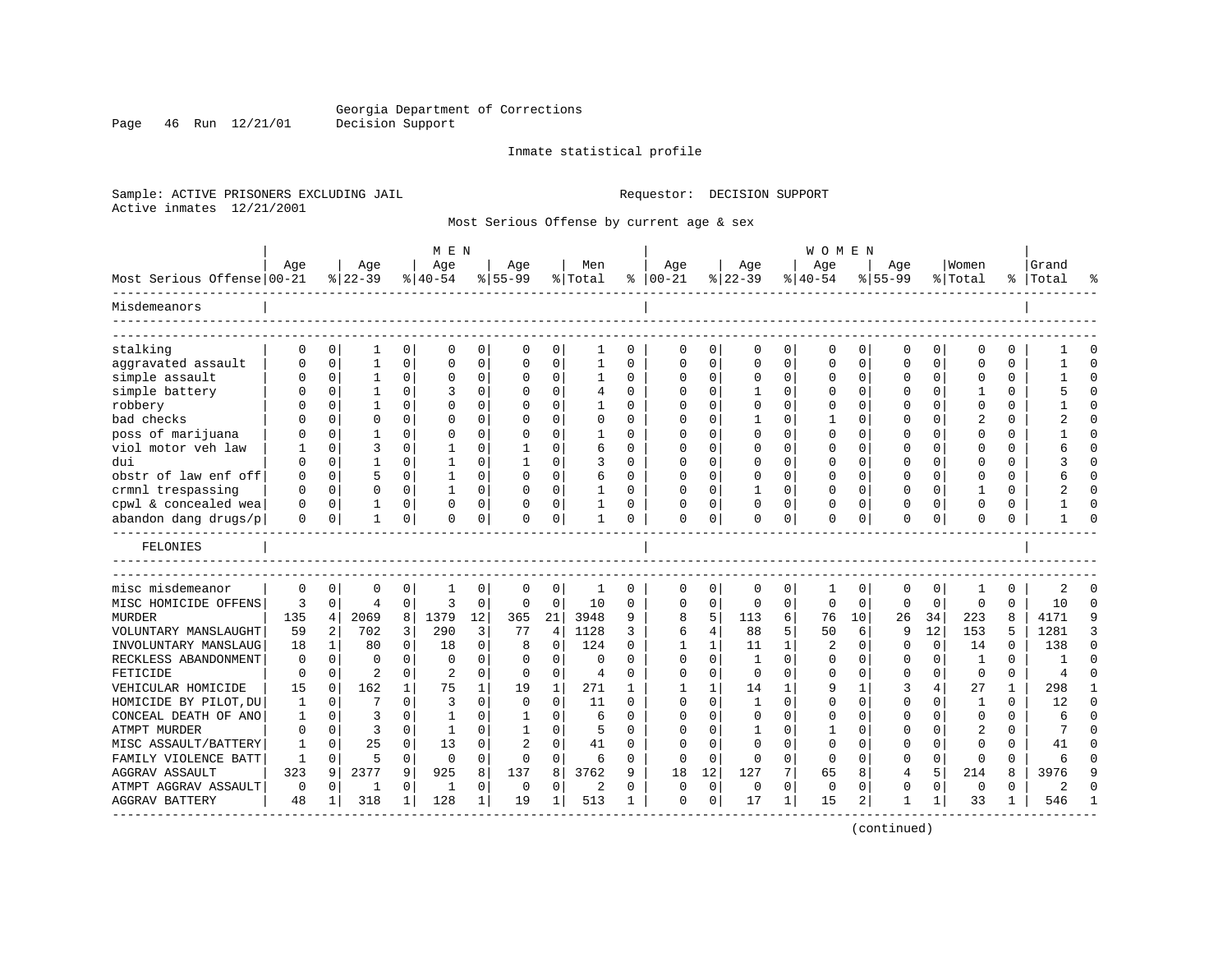Page 47 Run 12/21/01

#### Inmate statistical profile

Sample: ACTIVE PRISONERS EXCLUDING JAIL Requestor: DECISION SUPPORT Active inmates 12/21/2001

Most Serious Offense by current age & sex (CONTINUED)

|                                       | M E N |             |          |          |                |          |           |          |         |              | <b>WOMEN</b> |              |              |          |          |          |           |          |          |          |           |                |
|---------------------------------------|-------|-------------|----------|----------|----------------|----------|-----------|----------|---------|--------------|--------------|--------------|--------------|----------|----------|----------|-----------|----------|----------|----------|-----------|----------------|
|                                       | Age   |             | Age      |          | Age            |          | Age       |          | Men     |              | Age          |              | Age          |          | Age      |          | Age       |          | Women    |          | Grand     |                |
| Most Serious Offense 00-21            |       |             | $ 22-39$ |          | $8 40-54$      |          | $8 55-99$ |          | % Total | ႜ            | $ 00-21$     |              | $ 22-39$     |          | $ 40-54$ |          | $8 55-99$ |          | % Total  |          | %   Total |                |
| TERRORIST THREATS &                   | 20    | 1           | 161      | 1        | 64             | 1        | 5         | 0        | 250     | 1            | 0            | 0            | 3            | 0        | 6        | 1        | 0         | 0        | 9        | 0        | 259       |                |
| FALSE IMPRISONMENT                    | 9     | $\Omega$    | 87       | 0        | 28             | $\Omega$ | 1         | 0        | 125     | $\Omega$     | $\Omega$     | 0            | -1           | 0        | 2        | 0        | 0         | 0        | 3        | $\Omega$ | 128       | $\Omega$       |
| KIDNAPPING                            | 89    | 2           | 673      | 3        | 283            | 2        | 32        | 2        | 1077    | 3            | 4            | 3            | 12           | 1        |          | 1        |           | 1        | 24       | 1        | 1101      | $\overline{2}$ |
| INTERFERENCE WITH CU                  | 0     | 0           | 2        | 0        | 0              | $\Omega$ | 0         | 0        | 2       | $\Omega$     | 0            | 0            | 0            | 0        |          | 0        | 0         | 0        | $\Omega$ | $\Omega$ | 2         | $\Omega$       |
| AGGRAV ASSAULT POLCE                  | 11    | 0           | 198      | 1        | 60             |          | 10        | 1        | 279     |              | $\Omega$     | 0            | 11           |          |          | $\Omega$ | 0         | 0        | 12       | 0        | 291       | 1              |
| AGGRAV BATTERY PEACE                  | U     | 0           | 6        | $\Omega$ | 2              | $\Omega$ | O         | 0        | 8       | <sup>0</sup> | O            | O            | O            | U        |          | $\Omega$ | 0         | O        | $\Omega$ | 0        |           | $\Omega$       |
| SIMPLE BATTERY                        |       | O           |          | U        | 2              | O        |           | 0        |         |              | $\Omega$     | 0            | 0            | U        |          | $\Omega$ | 0         | 0        | n        | 0        |           | $\Omega$       |
| RECK COND                             |       | O           | 6        | O        |                |          |           | 0        |         |              | O            |              | 6            | $\Omega$ |          | $\Omega$ |           | N        | 6        | O        | 15        | $\Omega$       |
| STALKING                              |       | O           | O        | O        |                | O        |           | $\Omega$ | 1       | n            | O            |              | <sup>0</sup> | U        |          | $\Omega$ |           | O        | $\Omega$ | $\Omega$ |           | ∩              |
| AGGRAV STALKING                       |       | $\Omega$    | 74       | $\Omega$ | 46             | $\Omega$ | 5         | $\Omega$ | 131     | U            |              |              | 2            | U        |          | $\Omega$ | Ω         | 0        | 2        | $\Omega$ | 133       | ∩              |
| ATMPT KIDNAP                          |       | O           | 9        | U        | 2              | $\Omega$ | 0         | 0        | 11      | O            | <sup>0</sup> | 0            | 0            | 0        |          | $\Omega$ | 0         | 0        | $\Omega$ | O        | 11        | $\Omega$       |
| ARSON MISC                            |       | $\Omega$    | 2        | 0        |                | $\Omega$ | -1        | 0        | 4       | O            | 0            | 0            | 0            | 0        | $\Omega$ | $\Omega$ | 0         | 0        | $\Omega$ | 0        | 4         | $\Omega$       |
| ARSON 1ST DEGREE                      | 13    | 0           | 151      | 1        | 52             | $\Omega$ | 11        | 1        | 227     |              |              |              |              | 0        | 12       | 2        |           | 3        | 23       | 1        | 250       | 1              |
| ARSON 2ND DEGREE                      |       | 0           | 27       | 0        | 10             | 0        | O         | 0        | 42      | <sup>0</sup> | $\Omega$     | 0            | 0            | 0        |          | 0        |           | 1        | 2        | 0        | 44        | $\Omega$       |
| ARSON 3RD DEGREE                      |       | 0           |          | U        | 0              | O        |           | 0        | 1       | U            | O            | 0            | 0            | 0        |          | 0        | 0         | 0        | ∩        | O        |           | $\Omega$       |
| CRMNL POSS EXPLOSIVE                  |       | $\Omega$    | O        | U        |                | O        |           | 0        | 1       |              | O            |              | 0            | 0        |          | 0        | C         | U        |          | O        |           | $\Omega$       |
| MISC CRIMINAL DAMAGE                  |       | $\Omega$    |          | U        | ∩              | O        |           | 0        | 1       | n            | ∩            |              | O            | U        |          | $\Omega$ |           | U        |          | O        |           | $\Omega$       |
| CRMNL DAMAGE 1ST DEG                  |       | $\Omega$    | 15       | $\Omega$ | 6              | $\Omega$ | O         | 0        | 23      | U            | <sup>0</sup> | U            |              | U        |          | $\Omega$ | Ω         | 0        |          | 0        | 2.4       | ∩              |
| CRMNL DAMAGE 2ND DEG                  |       | $\Omega$    | 47       | $\Omega$ | 16             | $\Omega$ | 3         | 0        | 73      | O            | O            | <sup>0</sup> | 3            | 0        |          | $\Omega$ | 0         | 0        | 3        | O        | 76        | $\Omega$       |
| VANDALISM TO CHURCH                   |       | $\Omega$    |          | U        | $\Omega$       | $\Omega$ |           | $\Omega$ |         | O            | O            | O            | O            | U        |          | $\Omega$ |           | U        |          |          |           | $\Omega$       |
| ALTER ID                              |       | $\mathbf 0$ | 2        | $\Omega$ | $\overline{2}$ | $\Omega$ | O         | 0        | 6       | O            | O            | 0            | O            | U        | O        | $\Omega$ | O         | $\Omega$ | $\Omega$ | $\Omega$ | h         | $\Omega$       |
| <b>BURGLARY</b>                       | 506   | 14          | 3009     | 11       | 1196           | 10       | 46        | 3        | 4757    | 11           | 9            | 6            | 120          | 7        | 38       | 5        | Ω         | $\Omega$ | 167      | 6        | 4924      | 11             |
| POSS BURGLAR TOOLS                    |       | $\Omega$    | 17       | $\Omega$ | 10             | $\Omega$ | 0         | 0        | 30      | $\Omega$     | $\Omega$     |              |              | 0        | 0        | $\Omega$ | 0         | 0        | 1        | 0        | 31        | $\Omega$       |
| ATMPT BURGLARY                        |       | 0           | 14       | $\Omega$ |                | $\Omega$ | C         | 0        | 22      | O            | <sup>0</sup> | O            | $\Omega$     | 0        | 0        | $\Omega$ | 0         | 0        | $\Omega$ |          | 2.2       | $\Omega$       |
| MISC FORGERY                          |       | $\Omega$    | 4        | $\Omega$ |                | 0        |           | 0        |         | U            | $\Omega$     | O            | 3            | O        | 0        | $\Omega$ |           | O        |          | U        | 10        | $\Omega$       |
| FORGERY 1ST DEGREE                    | 52    | 1           | 664      | 3        | 334            | 3        | 13        | 1        | 1063    | 2            | 17           | 12           | 273          | 15       | 101      | 13       |           | 9        | 398      | 14       | 1461      | २              |
| FORGERY 2ND DEGREE                    |       | O           | 13       | O        |                | 0        |           | 0        | 21      | U            | 0            | 0            | 6            | 0        | 3        | O        | 0         | O        | q        | O        | 30        | ∩              |
| <b>BAD CHECKS</b>                     |       | 0           | 1        | $\Omega$ | 2              | 0        |           | 0        | 4       | U            | O            | 0            | 2            | 0        |          | $\Omega$ | 0         | 0        | 2        | O        | 6         | ∩              |
| THEFT CREDIT CARD                     |       | 0           | 23       | $\Omega$ | 3              | $\Omega$ |           | 0        | 27      | U            |              | O            | 3            | U        |          | $\Omega$ | 0         | 0        | 6        | 0        | 33        | ∩              |
| FRAUDULENT CREDIT CA                  |       | 0           | 30       | $\Omega$ | 3              | $\Omega$ |           | 0        | 38      | U            |              | 3            | 14           |          |          | $\Omega$ | Ω         | 0        | 20       | 1        | 58        | $\Omega$       |
| TELECOMMUNICATIONS F                  |       | 0           |          | U        | O              | O        | C         | 0        | 1       | O            | O            | O            | 0            | U        |          | 0        | Ω         | 0        | n        | O        |           | $\Omega$       |
| ATMPT FORGERY                         |       | 0           |          | U        | O              | O        | C         | 0        | 1       | U            | O            | U            | 0            | 0        | O        | 0        | 0         | 0        | ∩        | O        |           | $\Omega$       |
| MISC FRAUD                            |       | $\Omega$    | 8        | 0        | 5              | $\Omega$ | 6         | 0        | 19      |              |              |              | 8            | 0        |          | $\Omega$ | Ω         | 0        |          | 0        | 28        | $\Omega$       |
| THEFT BY TAKING                       | 99    | 3           | 492      | 2        | 218            | 2        | 24        | 1        | 833     |              |              | 3            | 64           | 4        | 26       | 3        |           | 1        | 95       | 3        | 928       | 2              |
| THEFT BY DECEPTION<br>--------------- | 2     | 0           | 19       | $\Omega$ | 15             | $\Omega$ | 3         | 0        | 39      | O            | $\Omega$     | 0            |              | 0        | 2        | 0        | 0         | 0        | 9        | 0        | 48        | ∩              |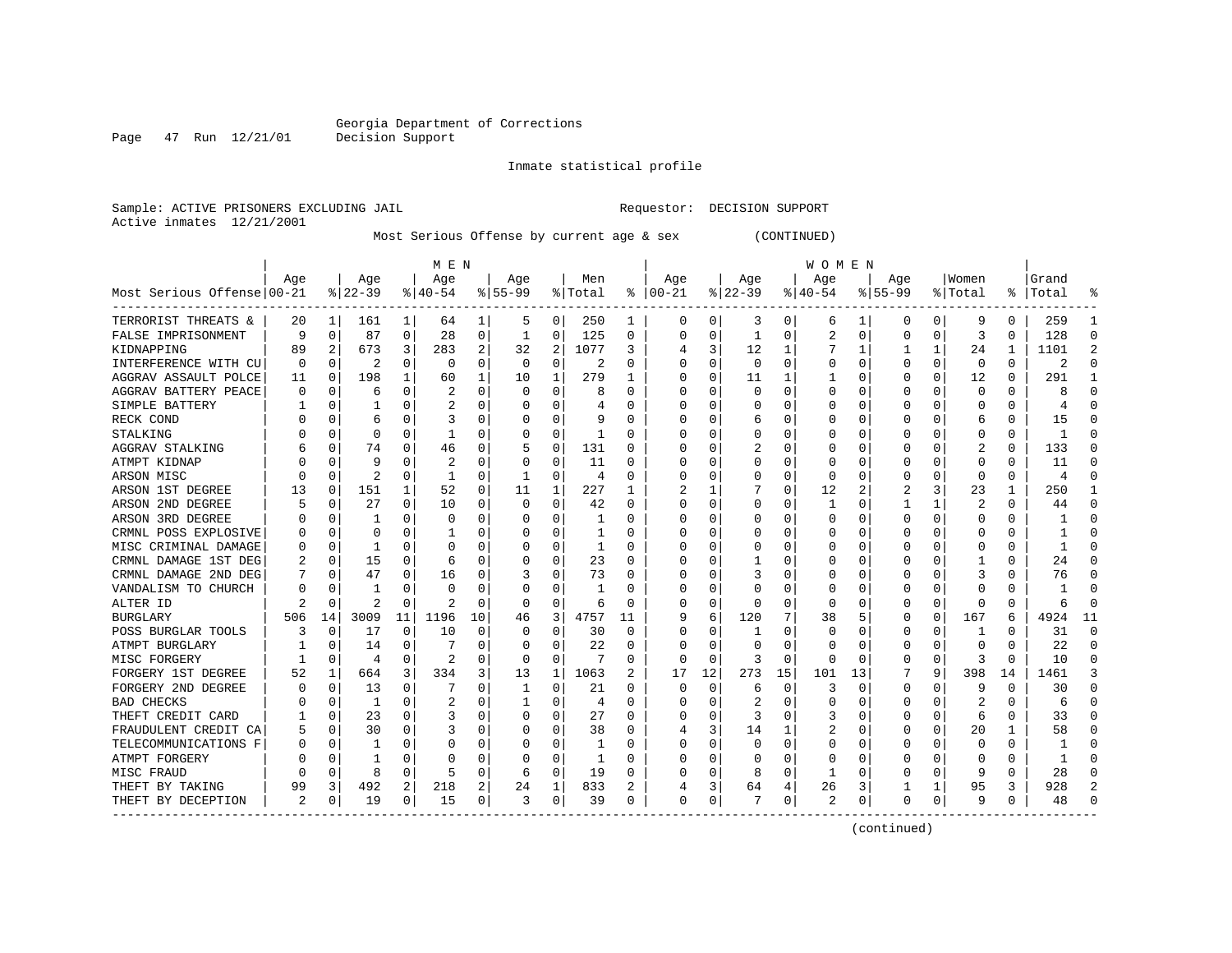Page 48 Run 12/21/01

#### Inmate statistical profile

Sample: ACTIVE PRISONERS EXCLUDING JAIL Requestor: DECISION SUPPORT Active inmates 12/21/2001

Most Serious Offense by current age & sex (CONTINUED)

|                                           |          | M E N          |                |              |                |          |             |              |         |          |          | W O M E N |          |          |           |          |             |          |                |              |       |                |
|-------------------------------------------|----------|----------------|----------------|--------------|----------------|----------|-------------|--------------|---------|----------|----------|-----------|----------|----------|-----------|----------|-------------|----------|----------------|--------------|-------|----------------|
|                                           | Age      |                | Age            |              | Age            |          | Age         |              | Men     |          | Age      |           | Age      |          | Age       |          | Aqe         |          | Women          |              | Grand |                |
| Most Serious Offense 00-21                |          |                | $8 22-39$      |              | $8 40-54$      |          | $8155 - 99$ |              | % Total | ៖        | $ 00-21$ |           | $ 22-39$ |          | $8 40-54$ |          | $8155 - 99$ |          | % Total        | ႜ            | Total |                |
| THEFT BY EXTORTION                        | 0        | 0              | 0              | 0            | 1              | 0        | 0           | 0            | ı       | 0        | 0        | 0         | 0        | 0        | 0         | 0        | 0           | 0        | 0              | 0            |       | 0              |
| THEFT OF LOST PROPER                      | $\Omega$ | 0              | 0              | $\Omega$     | 3              | 0        | 1           | 0            | 4       | $\Omega$ | $\Omega$ | $\Omega$  | -1       | 0        | 0         | 0        | 0           | $\Omega$ | 1              | $\Omega$     | 5     | $\Omega$       |
| THEFT BY REC STOLEN                       | 122      | 3              | 587            | 2            | 186            | 2        | 10          | 1            | 905     | 2        |          |           | 22       | 1        |           | 1        | 0           | $\Omega$ | 32             |              | 937   | $\overline{a}$ |
| THEFT OF SERVICES                         | O        | $\Omega$       | 3              | 0            | 1              | $\Omega$ | $\Omega$    | 0            | 4       | $\Omega$ | $\Omega$ | $\Omega$  | O        | 0        |           | $\Omega$ | 0           | $\Omega$ | $\Omega$       | $\Omega$     | 4     | $\cap$         |
| THEFT BY CONVERSION                       |          | 0              | 18             | $\Omega$     | 14             | 0        |             | 0            | 35      | 0        |          |           | 6        | 0        |           | 0        | 0           | 0        | 7              | 0            | 42    | $\Omega$       |
| CONVSN PAYMNTS REAL                       | O        | 0              | 0              | 0            | 1              | 0        |             | 0            | 2       | $\Omega$ | O        | $\Omega$  | 0        | 0        |           | $\Omega$ | C           | 0        | $\Omega$       | 0            |       | $\Omega$       |
| THEFT OF MOTOR VEH.                       | 17       | 0              | 108            |              | 39             | 0        | 0           | 0            | 164     | 0        |          |           | 2        | 0        |           | $\Omega$ |             | 0        | 3              | O            | 167   | $\Omega$       |
| THEFT BRING PROP IN                       |          | 0              | 9              | O            | 5              | 0        |             | 0            | 17      | ∩        |          | O         |          | O        | O         | $\Omega$ | C           | O        |                | <sup>0</sup> | 18    | U              |
| THEFT RECV PROP OUT                       | $\Omega$ | $\Omega$       | $\overline{c}$ | 0            | $\Omega$       | $\Omega$ | 1           | $\Omega$     | 3       | $\Omega$ | $\Omega$ | $\Omega$  | $\cap$   | 0        | $\Omega$  | $\Omega$ | 0           | $\Omega$ | $\Omega$       | $\Omega$     | 3     | $\Omega$       |
| THEFT BY SHOPLIFTING                      | 10       | $\Omega$       | 245            | 1            | 234            | 2        | 14          | 1            | 503     | 1        |          | 3         | 108      | 6        | 64        | 8        | 2           | 3        | 178            | 6            | 681   | 1              |
| ENTERING VEHICLE                          | 31       | 1              | 81             | $\Omega$     | 30             | $\Omega$ | 3           | $\Omega$     | 145     | $\Omega$ | $\Omega$ | $\Omega$  | $\Omega$ | $\Omega$ | 1         | $\Omega$ | 0           | $\Omega$ | 1              | $\Omega$     | 146   | $\Omega$       |
| ROBBERY                                   | 472      | 13             | 1895           | 7            | 482            | 4        | 22          | 1            | 2871    |          | 33       | 23        | 110      | 6        | 24        | 3        | 2           | 3        | 169            | 6            | 3040  | 7              |
| ARMED ROBBERY                             | 543      | 15             | 2660           | 10           | 721            | 6        | 59          | 3            | 3983    | 9        | 12       | 8         | 52       | 3        | 12        | 2        | 0           | $\Omega$ | 76             | 3            | 4059  | 9              |
| HIJACKING MOTOR VEHI                      | 11       | 0              | 30             | 0            | 0              | 0        | 0           | 0            | 41      | 0        |          |           |          | 0        | 0         | 0        | 0           | 0        | 2              | 0            | 43    | $\mathbf 0$    |
| ATMPT ROBBERY                             | 10       | 0              | 31             | $\Omega$     | 6              | 0        | 0           | 0            | 47      | $\Omega$ | 0        | $\Omega$  | 2        | 0        |           | 0        | 0           | 0        | 2              | $\Omega$     | 49    | $\Omega$       |
| ATMPT ARMED ROBBERY                       | 44       | 1              | 134            | $\mathbf{1}$ | g              | 0        | $\Omega$    | 0            | 187     | 0        |          |           | 5        | 0        | 2         | $\Omega$ | C           | 0        |                | $\Omega$     | 194   | $\Omega$       |
| MISC SEXUAL                               |          | $\Omega$       | 12             | $\Omega$     | 10             | $\Omega$ | 1           | 0            | 24      | $\Omega$ | $\Omega$ | O         | -1       | 0        |           | $\Omega$ | Ω           | O        | 1              | $\Omega$     | 25    | O              |
| RAPE                                      | 65       | 2              | 816            | 3            | 689            | 6        | 91          | 5            | 1661    | 4        |          | O         | -1       | 0        |           | $\Omega$ | ი           | O        | 4              | $\Omega$     | 1665  | 4              |
| SODOMY                                    |          | $\Omega$       | 17             | $\Omega$     | 16             | $\Omega$ | 5           | 0            | 39      | $\Omega$ |          | $\Omega$  | $\Omega$ | 0        |           | $\Omega$ | 0           | O        | $\Omega$       | $\Omega$     | 39    | $\Omega$       |
| AGGRAV SODOMY                             | 8        | 0              | 97             | 0            | 93             | 1        | 34          | 2            | 232     | 1        |          | $\Omega$  |          | 0        |           | 0        | C           | 0        | 4              | $\Omega$     | 236   | 1              |
| INCEST                                    |          | 0              | 21             | 0            | 40             | 0        | 6           | 0            | 68      | $\Omega$ |          | 0         |          | 0        |           | $\Omega$ | C           | 0        |                | $\Omega$     | 69    | $\Omega$       |
| AGGRAV SEXUAL BATTER                      |          | $\Omega$       | 39             | $\Omega$     | 34             | $\Omega$ | 9           | $\mathbf{1}$ | 84      | $\Omega$ | $\Omega$ | $\Omega$  | -1       | 0        |           | $\Omega$ | C           | $\Omega$ | 1              | $\Omega$     | 85    | $\Omega$       |
| STATUTORY RAPE                            | 62       | $\overline{2}$ | 357            | $\mathbf{1}$ | 40             | 0        | 13          | $\mathbf{1}$ | 472     | 1        |          | $\Omega$  | 7        | 0        | O         | $\Omega$ | C           | $\Omega$ | 7              | $\Omega$     | 479   | $\mathbf{1}$   |
| CHILD MOLESTATION                         | 114      | 3              | 948            | 4            | 747            | 7        | 261         | 15           | 2070    | 5        |          |           | 21       |          | 10        | 1        | C           | 0        | 33             |              | 2103  | 5              |
| ENTICING CHILD-INDEC                      | $\Omega$ | 0              | 22             | 0            | 15             | 0        | 4           | 0            | 41      | $\Omega$ | $\Omega$ | 0         | 2        | 0        | $\Omega$  | $\Omega$ | Ω           | 0        | $\overline{2}$ | $\Omega$     | 43    | $\Omega$       |
| AGGRAV CHILD MOLESTA                      | 27       | 1              | 473            | $\mathbf{2}$ | 393            | 3        | 140         | 8            | 1033    | 2        | $\Omega$ | $\Omega$  | 14       |          | b         | 1        | C           | $\Omega$ | 20             |              | 1053  | $\overline{a}$ |
| SEXL/ASSLT/AGN/PERS/                      | O        | $\Omega$       | 6              | O            | $\Omega$       | $\Omega$ | $\Omega$    | $\Omega$     | 6       | $\Omega$ | $\Omega$ | O         | $\Omega$ | O        |           | $\Omega$ | U           | O        | $\Omega$       | $\Omega$     | 6     | $\Omega$       |
| ATMPT RAPE                                |          | 0              | 36             | $\Omega$     | 15             | $\Omega$ | 3           | 0            | 56      | $\Omega$ |          | $\Omega$  | 0        | O        |           | $\Omega$ | O           | $\Omega$ | $\Omega$       | $\Omega$     | 56    | $\Omega$       |
| ATMPT AGGRAV SODOMY                       |          | 0              | 1              | $\Omega$     | $\overline{2}$ | 0        |             | 0            | 4       | $\Omega$ |          | $\Omega$  | 0        | 0        |           | $\Omega$ | C           | 0        | $\Omega$       | $\Omega$     |       | $\Omega$       |
| ATMPT CHILD MOLESTAT                      |          | $\Omega$       | 1              | 0            | $\Omega$       | $\Omega$ | O           | $\Omega$     |         | $\Omega$ |          | $\Omega$  | O        | 0        |           | $\Omega$ | Ω           | $\Omega$ | $\Omega$       | $\Omega$     |       | $\Omega$       |
| MISC OBSCENITY                            |          | $\Omega$       | 0              | $\Omega$     | 2              | 0        | 1           | 0            | 3       | $\Omega$ |          | $\Omega$  | C        | 0        |           | $\Omega$ | 0           | 0        | $\Omega$       | $\Omega$     |       | $\Omega$       |
| MISC PUBLIC ORDER                         |          | $\mathbf 0$    |                | $\Omega$     | $\Omega$       | 0        | $\Omega$    | 0            |         | 0        | O        | $\Omega$  | O        | O        |           | $\Omega$ | Ω           | $\Omega$ | O              | 0            |       | $\Omega$       |
| FALSE SWEARNG WRITTN                      | O        | $\mathbf 0$    | 0              | O            | 2              | 0        | O           | 0            | 2       | 0        |          |           |          | 0        |           | 0        | 0           | 0        | 2              | 0            |       | $\Omega$       |
| BRIBERY GOVT OFFICER                      |          | 0              | 0              | 0            | 2              | 0        |             | 0            | 4       | 0        |          | 0         | $\Box$   | 0        |           | 0        |             | 0        |                |              |       | $\Omega$       |
| VIOL OATH PUBLIC OFF<br>----------------- | O        | 0              | 1              | $\Omega$     | $\Omega$       | 0        | $\Omega$    | 0            | 1       | $\Omega$ | $\Omega$ | 0         | C        | 0        | $\Omega$  | 0        | ი           | $\Omega$ | $\Omega$       | $\Omega$     |       | $\cap$         |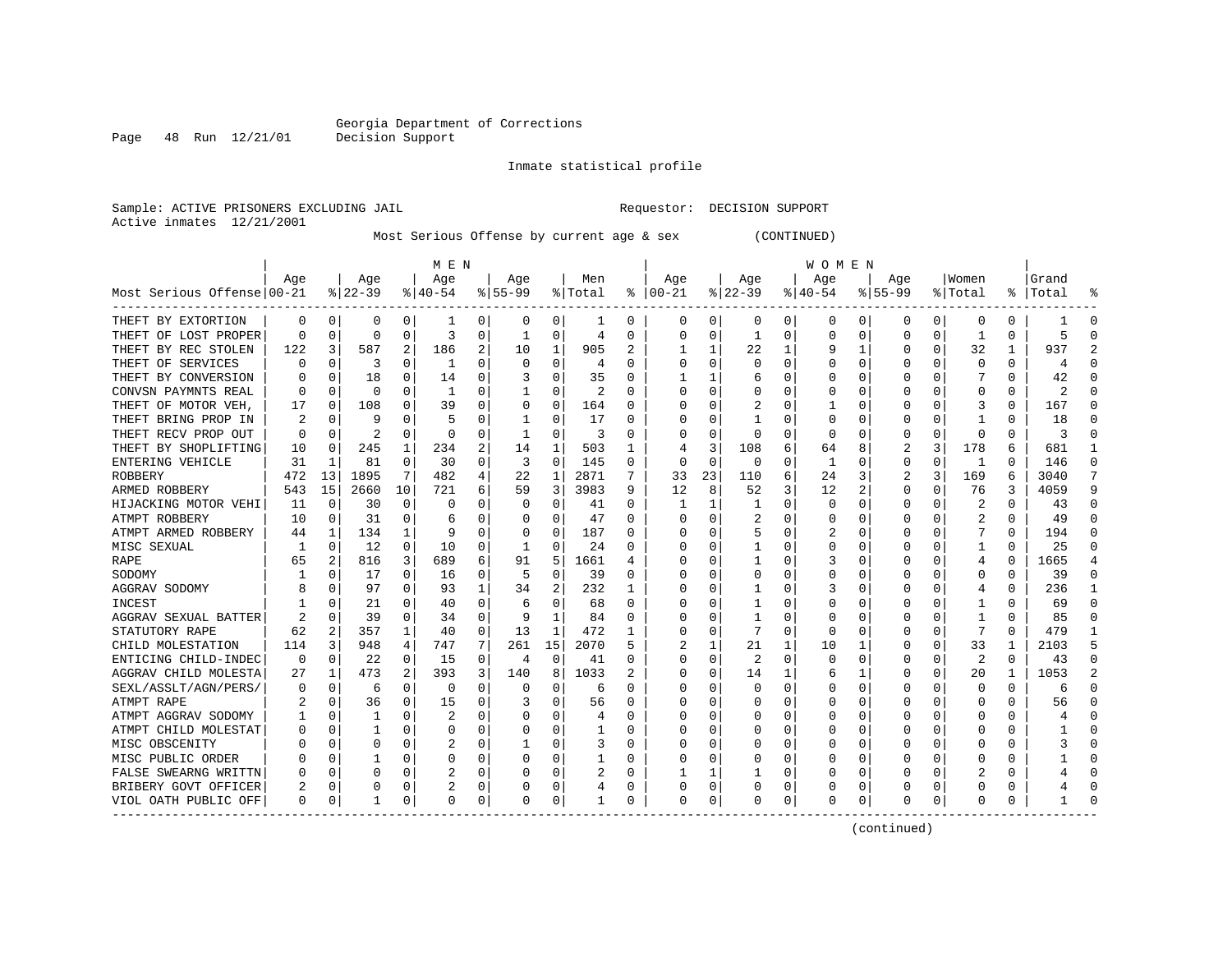Page 49 Run 12/21/01

#### Inmate statistical profile

Sample: ACTIVE PRISONERS EXCLUDING JAIL Requestor: DECISION SUPPORT Active inmates 12/21/2001

Most Serious Offense by current age & sex (CONTINUED)

|                            | M E N |                |              |             |                |              |           |             |                |          | W O M E N |          |                |                |          |          |             |             |              |          |                |                |
|----------------------------|-------|----------------|--------------|-------------|----------------|--------------|-----------|-------------|----------------|----------|-----------|----------|----------------|----------------|----------|----------|-------------|-------------|--------------|----------|----------------|----------------|
|                            | Age   |                | Age          |             | Age            |              | Age       |             | Men            |          | Age       |          | Age            |                | Age      |          | Age         |             | Women        |          | Grand          |                |
| Most Serious Offense 00-21 |       |                | $ 22-39$     |             | $ 40-54$       |              | $8 55-99$ |             | % Total        | ႜ        | $ 00-21$  |          | $8$   22-39    |                | $ 40-54$ |          | $8155 - 99$ |             | % Total      | ႜ        | Total          |                |
| DEFRAUDING STATE           | 0     | 0              | 0            | 0           | 1              | 0            | 0         | 0           | 1              | 0        | 0         | 0        | 0              | 0              | 1        | 0        | 0           | 0           | 1            | 0        | 2              | 0              |
| INFLUENCING WITNESS        | 1     | 0              | 0            | 0           | $\Omega$       | 0            | 0         | 0           | 1              | $\Omega$ | 0         | $\Omega$ | $\mathbf 0$    | 0              | 0        | 0        | 0           | 0           | $\mathbf 0$  | 0        | -1             | $\Omega$       |
| OBSTR OF LAW ENF OFF       | 69    | $\overline{a}$ | 586          | 2           | 189            | 2            | 6         | $\mathbf 0$ | 850            | 2        | 1         | 1        | 41             | $\overline{a}$ | 20       | 3        | 0           | $\mathbf 0$ | 62           | 2        | 912            | $\overline{a}$ |
| PERJURY                    |       | $\mathbf 0$    | 2            | $\mathbf 0$ | $\Omega$       | $\Omega$     |           | 0           | 4              | $\Omega$ | $\Omega$  | $\Omega$ | $\Omega$       | O              | U        | $\Omega$ | 0           | 0           | $\Omega$     | $\Omega$ | 4              | $\Omega$       |
| IMPERSONATING OFFICE       |       | 0              | 0            | $\Omega$    | $\Omega$       | 0            | $\Omega$  | 0           | 1              | $\Omega$ | O         | O        | $\Omega$       | U              | U        | 0        | 0           | $\Omega$    | $\Omega$     | $\Omega$ | $\mathbf{1}$   | $\Omega$       |
| FALSE STATEMENTS GOV       | U     | 0              | 18           | $\Omega$    | 3              | 0            | -1        | 0           | 22             | 0        |           | 1        | $\Omega$       | U              | ∩        | 0        | 0           | 0           | 1            | $\Omega$ | 23             | $\Omega$       |
| IMPRSNTNG ANTHR RBAL       |       | $\Omega$       | 1            | $\Omega$    | 1              | O            | $\Omega$  | 0           | 2              | ∩        | O         | 0        |                | U              | O        | 0        |             | 0           |              | $\Omega$ |                | $\Omega$       |
| <b>ESCAPE</b>              |       | $\Omega$       | 67           | $\Omega$    | 27             | 0            | -1        | 0           | 102            | $\Omega$ | $\Omega$  | O        | $\overline{4}$ | O              |          | $\Omega$ | Ω           | $\Omega$    | 5            | $\Omega$ | 107            | $\Omega$       |
| HINDERING APPREH OR        |       | $\Omega$       | 4            | $\Omega$    | $\Omega$       | <sup>0</sup> | $\Omega$  | U           | 6              | $\Omega$ | U         | U        | $\mathbf{1}$   | O              |          | 0        |             | 1           |              | $\Omega$ |                | U              |
| MUTINY IN PENAL INST       |       | $\Omega$       |              | $\Omega$    | $\Omega$       | $\Omega$     | $\Omega$  | 0           |                | $\Omega$ | O         | 0        | $\Omega$       | $\Omega$       | 1        | $\Omega$ | Ω           | $\Omega$    | 1            | $\Omega$ |                | $\Omega$       |
| BAIL JUMPING               |       | $\Omega$       | 4            | $\Omega$    | $\overline{2}$ | $\Omega$     | $\Omega$  | 0           | 6              | $\Omega$ | $\Omega$  | $\Omega$ | $\Omega$       | O              | U        | $\Omega$ | Ω           | 0           | $\Omega$     | $\Omega$ |                | $\Omega$       |
| <b>ATMPT ESCAPE</b>        |       | $\Omega$       | U            | $\Omega$    | $\Omega$       | $\Omega$     | U         | 0           |                | $\Omega$ | O         | $\Omega$ | $\Omega$       | O              |          | $\Omega$ | ი           | $\Omega$    | $\Omega$     | $\Omega$ |                | $\Omega$       |
| FALSE PUBLIC ALARM         |       | $\Omega$       | 1            | O           | 1              | O            | $\Omega$  | 0           | 2              | $\Omega$ | O         | O        | $\Omega$       | 0              | U        | 0        | Ω           | 0           | $\Omega$     | $\Omega$ | $\mathfrak{D}$ | $\Omega$       |
| CRMNL INTERFERE GOVT       |       | 0              | 22           | $\Omega$    | 11             | 0            | 0         | 0           | 36             | $\Omega$ |           | 1        | $\Omega$       | 0              | U        | 0        | 0           | 0           | 1            | $\Omega$ | 37             | $\Omega$       |
| COMMERICAL GAMBLING        |       | $\Omega$       | 1            | $\Omega$    | $\Omega$       | 0            |           | 0           | 2              | $\Omega$ | $\Omega$  | $\Omega$ | $\Omega$       | 0              | U        | 0        | 0           | $\Omega$    | $\Omega$     | $\Omega$ |                | $\Omega$       |
| SOLICIT/ACCEPTING BR       |       | $\Omega$       |              | 0           | $\Omega$       | 0            | U         | 0           |                | $\Omega$ | 0         | O        |                | 0              |          | 0        |             | 0           | 1            | $\Omega$ |                | $\Omega$       |
| DOGFIGHTING                |       | $\Omega$       | U            | O           | $\Omega$       | 0            | $\Omega$  | 0           |                | $\Omega$ | O         | U        | $\Omega$       | U              | U        | O        | Ω           | 0           | $\Omega$     | $\Omega$ |                | U              |
| BUS HIJACKING              |       | 0              |              | U           | -1             | 0            | $\Omega$  | 0           | 2              | $\Omega$ | O         | O        | $\Omega$       | U              | U        | 0        | Ω           | $\Omega$    | $\Omega$     | $\Omega$ |                | U              |
| CRUELTY TO CHILDREN        |       | $\mathbf 0$    | 199          | 1           | 41             | 0            |           | $\mathbf 0$ | 253            | 1        | 4         | 3        | 68             | 4              | 12       | 2        | 0           | 0           | 84           | 3        | 337            | 1              |
| SEX EXPLOITATION CHI       |       | $\mathbf 0$    | 4            | 0           |                | 0            | 2         | 0           | 13             | $\Omega$ | $\Omega$  | 0        |                | 0              | 0        | 0        | 0           | 0           | $\mathbf{1}$ | $\Omega$ | 14             | $\mathbf 0$    |
| ABANDONMENT OF CHILD       |       | 0              |              | O           | 2              | O            | 0         | 0           | 3              | ∩        | 0         | O        | 1              | 0              |          | 0        | 0           | 0           | 1            | 0        |                | $\mathbf 0$    |
| CNTRBTNG DELINOENCY        |       | $\Omega$       | 0            | 0           | $\Omega$       | 0            | $\Omega$  | 0           | O              | $\Omega$ | O         | 0        | 1              | 0              | U        | 0        | Ω           | 0           | 1            | $\Omega$ | -1             | $\Omega$       |
| MISC WEAPON/EXPLOSIV       |       | 0              | 4            | 0           | $\Omega$       | 0            | n         | 0           | 6              | 0        | O         | 0        | $\Omega$       | 0              | O        | 0        | 0           | 0           | $\Omega$     | 0        | 6              | $\Omega$       |
| CARRY CONCEALED WEAP       |       | $\Omega$       | 8            | 0           | $\overline{2}$ | O            | O         | 0           | 11             | O        | O         |          | $\Omega$       | U              | O        | 0        |             | 0           | $\Omega$     | $\Omega$ | 11             | $\Omega$       |
| ALTER PISTL LICENSE        |       | $\Omega$       | O            | $\cap$      | $\Omega$       | $\Omega$     | n         | O           | 1              | ∩        | U         | U        | $\Omega$       | U              | ∩        | $\Omega$ | Λ           | $\Omega$    | $\Omega$     | $\Omega$ | $\mathbf{1}$   | $\Omega$       |
| POSS OF FIREARM DUR        |       | $\Omega$       | 8            | $\Omega$    | 4              | 0            | $\Omega$  | 0           | 14             | $\Omega$ | O         | O        | $\Omega$       | O              | U        | $\Omega$ | Ω           | $\Omega$    | $\Omega$     | $\Omega$ | 14             | $\Omega$       |
| POSS OF CERTAIN WEAP       |       | 0              | 14           | $\Omega$    | 4              | 0            | 3         | 0           | 22             | $\Omega$ | O         | 0        | $\Omega$       | U              | O        | 0        | Ω           | $\Omega$    | $\Omega$     | $\Omega$ | 22             | $\Omega$       |
| POSS FIREARM CONVCT        | 2     | $\mathbf 0$    | 62           | $\Omega$    | 34             | $\Omega$     | 6         | $\mathbf 0$ | 104            | $\Omega$ | O         | $\Omega$ | $\Omega$       | O              | O        | $\Omega$ | Ω           | 0           | $\Omega$     | $\Omega$ | 104            | $\Omega$       |
| CARRY WEAPON AT SCHO       |       | 0              | 4            | $\Omega$    | $\Omega$       | 0            | U         | 0           | 8              | $\Omega$ | 0         | $\Omega$ | $\Omega$       | U              |          | 0        |             | 0           | $\mathbf{1}$ | 0        | 9              | $\Omega$       |
| DESTROY/INJUR POLICE       |       | 0              | $\mathbf{1}$ | $\Omega$    | $\Omega$       | 0            | n         | 0           | $\overline{2}$ | $\Omega$ | $\Omega$  | $\Omega$ | $\Omega$       | O              | $\Omega$ | $\Omega$ | Ω           | $\Omega$    | $\Omega$     | $\Omega$ |                | $\Omega$       |
| MISC INVASION OF PRI       | U     | 0              | 0            | $\Omega$    | $\overline{2}$ | 0            | n         | 0           | 2              | $\Omega$ | $\Omega$  | $\Omega$ | $\Omega$       | 0              | U        | 0        | 0           | $\Omega$    | $\Omega$     | $\Omega$ |                | $\Omega$       |
| PEEPING TOM                |       | 0              | 10           | $\Omega$    |                | 0            | -1        | 0           | 20             | 0        | O         | $\Omega$ | $\Omega$       | O              | U        | 0        | 0           | $\Omega$    | $\Omega$     | $\Omega$ | 20             | $\Omega$       |
| RACKETEERING               |       | 0              | 11           | $\Omega$    | 19             | 0            |           | 0           | 31             | $\Omega$ | O         | $\Omega$ | 5              | O              | 2        | 0        | Ω           | 0           |              | $\Omega$ | 38             | $\Omega$       |
| S/D NARCOTICS, OPIAT       |       | 0              | 74           | 0           | 52             | $\Omega$     | 8         | 0           | 134            | $\Omega$ |           | 1        | 6              | 0              | 6        | 1        |             | 1           | 14           | $\Omega$ | 148            | $\Omega$       |
| S/D DEP, STIM, CNTRF D     | 4     | 0              | 59           | 0           | 28             | 0            | 3         | 0           | 94             | $\Omega$ | 0         | 0        | 7              | 0              |          | 1        | 0           | 0           | 11           | $\Omega$ | 105            | ∩              |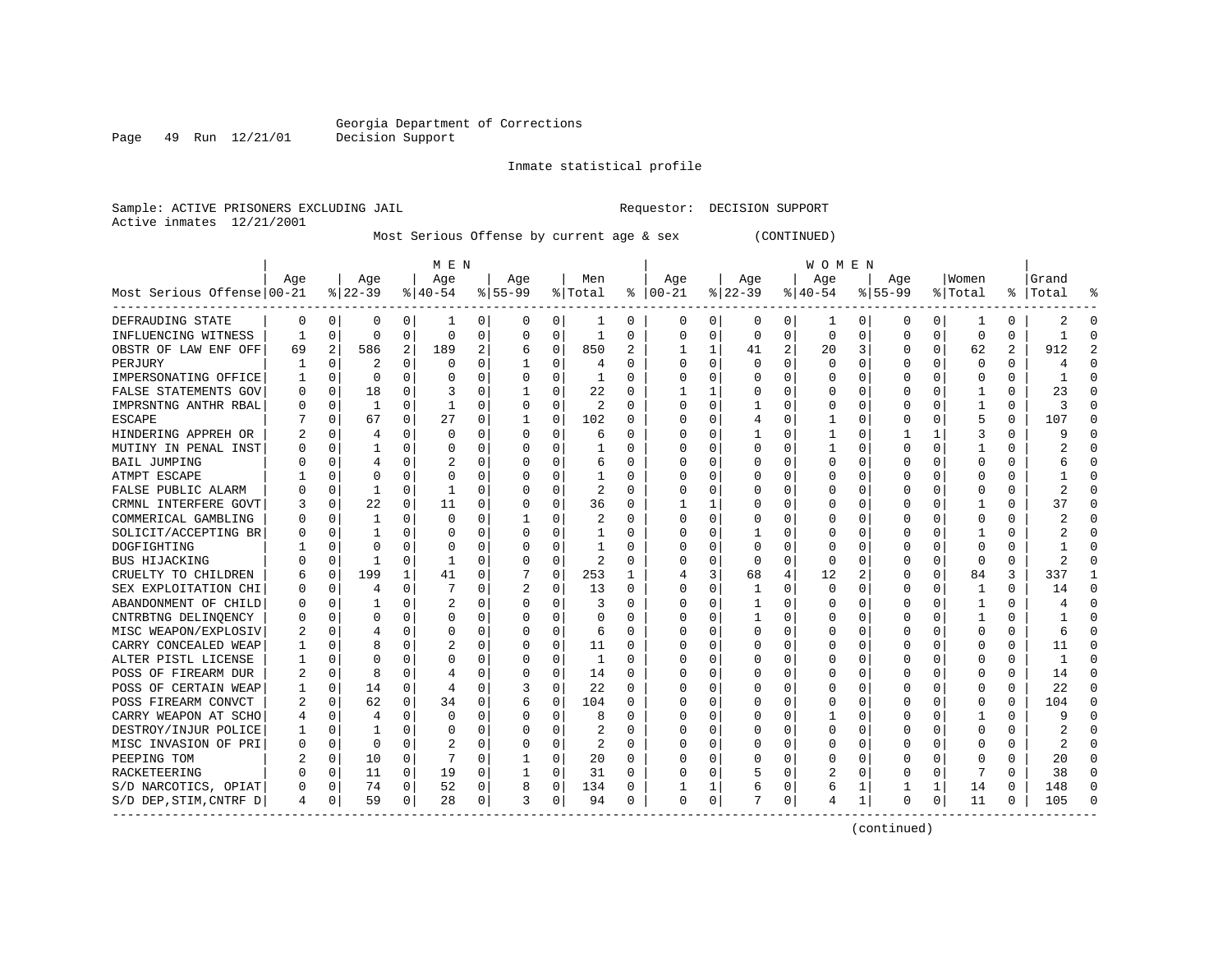Page 50 Run 12/21/01

#### Inmate statistical profile

Sample: ACTIVE PRISONERS EXCLUDING JAIL Requestor: DECISION SUPPORT Active inmates 12/21/2001

Most Serious Offense by current age & sex (CONTINUED)

| Age<br>Age<br>Age<br>Men<br>Age<br>Age<br>Age<br>Women<br>Grand<br>Aqe<br>Aqe<br>$8 22-39$<br>$8   00 - 21$<br>Most Serious Offense 00-21<br>$8 40-54$<br>$8155 - 99$<br>% Total<br>$ 22-39$<br>$ 40-54$<br>$8155 - 99$<br>% Total<br>Total<br>ႜ<br>2<br>0<br>0<br>0<br>0<br>0<br>0<br>2<br>0<br>0<br>0<br>0<br>0<br>$\Omega$<br>2<br>$\Omega$<br>0<br>0<br>0<br>0<br>0<br>0<br>3<br>329<br>1<br>200<br>1<br>79<br>0<br>314<br>0<br>10<br>1<br>0<br>15<br>28<br>1<br>7<br>0<br>3<br>2<br>1<br>1<br>1<br>1<br>0<br>279<br>1<br>2<br>2<br>322<br>$\mathbf{1}$<br>1<br>158<br>98<br>1<br>1<br>1<br>27<br>14<br>0<br>43<br>5<br>0<br>18<br>$\Omega$<br>$\Omega$<br>90<br>$\Omega$<br>38<br>$\Omega$<br>0<br>140<br>$\Omega$<br>$\Omega$<br>$\Omega$<br>16<br>1<br>$\mathbf{1}$<br>$\Omega$<br>$\mathbf{1}$<br>18<br>$\mathbf{1}$<br>158<br>$\Omega$<br>POSS OF LSD<br>$\Omega$<br>$\Omega$<br>0<br>0<br>$\Omega$<br>2<br>$\Omega$<br>O<br>$\Omega$<br>0<br>4<br>$\Omega$<br>U<br>0<br>-1<br>1<br>0<br>0<br>6<br>4<br>POSS OF MARIJUANA<br>198<br>0<br>289<br>0<br>0<br>18<br>307<br>1<br>32<br>1<br>1<br>51<br>$\Omega$<br>8<br>0<br>14<br>3<br>$\Omega$<br>ILLEGAL ATTM TO OBT<br>$\Omega$<br>6<br>O<br>0<br>11<br>$\Omega$<br>U<br>3<br>U<br>O<br>$\Omega$<br>16<br>Ω<br>5<br>0<br>4<br>$\overline{\mathbf{c}}$<br>85<br>$\Omega$<br>VIOL GA CNTRL SBST A<br>$\Omega$<br>60<br>0<br>19<br>$\Omega$<br>O<br>0<br>81<br>$\Omega$<br>U<br><sup>0</sup><br>0<br>0<br>Ω<br>$\Omega$<br>4<br>0<br>0<br>2<br>U<br>0<br>-1<br>0<br>∩<br>0<br>0<br>1<br><sup>0</sup><br>O<br>0<br>O<br>O<br>Λ<br>0<br>0<br>O<br>$\Omega$<br>$\Omega$<br>35<br>22<br>$\Omega$<br>9<br>$\Omega$<br>O<br>U<br><sup>0</sup><br>$\mathbf{1}$<br>U<br>0<br>$\Omega$<br>1<br>36<br>$\Omega$<br>O<br>Ω<br>0<br>O<br>$\overline{2}$<br>0<br>$\Omega$<br>0<br>2<br>$\Omega$<br>0<br>$\Omega$<br>$\cap$<br>1<br>1<br>$\Omega$<br>O<br>0<br>$\Omega$<br>U<br>$\Omega$<br>$\Omega$<br>74<br>12<br>50<br>$\Omega$<br>11<br>$\mathbf{1}$<br>$\Omega$<br>3<br>78<br>$\Omega$<br>$\Omega$<br>$\Omega$<br>$\Omega$<br>∩<br>0<br>U<br>0<br>Ω<br>$\Omega$<br>4<br>$\Omega$<br>21<br>35<br>S/D CONT SUB SCHOOL<br>0<br>$\Omega$<br>7<br>2<br>0<br>34<br>$\Omega$<br>$\Omega$<br>$\Omega$<br>U<br>0<br>-1<br>U<br>$\Omega$<br>0<br>$\Omega$<br>1<br>$\Omega$<br>4<br>Ω<br>5<br>5<br>5<br>121<br>3<br>1405<br>553<br>5<br>43<br>2<br>2122<br>3<br>97<br>5<br>7<br>159<br>2281<br>5<br>4<br>54<br>4<br>6<br>1527<br>2359<br>6<br>192<br>5<br>6<br>3<br>7<br>6<br>197<br>2556<br>POSS OF COCAINE<br>582<br>58<br>134<br>56<br>7<br>5<br>$\Omega$<br>ATMPT VIOL SUBSTANCE<br>$\Omega$<br>25<br>10<br>$\Omega$<br>$\Omega$<br>39<br>$\Omega$<br>$\Omega$<br>0<br>O<br>1<br>40<br>$\Omega$<br>$\Omega$<br>0<br>-1<br>$\Omega$<br>0<br>$\Omega$<br>$\Omega$<br>4<br>259<br>15<br>27<br>375<br>$\mathbf{1}$<br>MISC DRUGS TRAFFICKI<br>$\Omega$<br>$\mathbf{1}$<br>67<br>$\mathbf{1}$<br>348<br>0<br>1<br>11<br>11<br>1<br>U<br>11<br>1<br>1<br>1<br>324<br>$\mathbf{1}$<br>96<br>18<br>$\mathbf{1}$<br>446<br>13<br>1<br>$\Omega$<br>20<br>466<br>$\Omega$<br>0<br>0<br>1<br>1<br>1<br>1<br>0<br>8<br>0<br>$\mathbf 0$<br>0<br>56<br>$\Omega$<br>12<br>0<br>71<br>$\Omega$<br>0<br>0<br>9<br>$\Omega$<br>80<br>6<br>0<br>3<br>0<br>0<br>Ω<br>$\Omega$<br>$\Omega$<br>93<br>$\Omega$<br>29<br>0<br>128<br>3<br>11<br>139<br>3<br>$\Omega$<br>3<br>O<br>8<br>0<br>$\Omega$<br>0<br>$\Omega$<br>$\Omega$<br>$\Omega$<br>$\Omega$<br>$\Omega$<br>0<br>U<br>0<br>$\Omega$<br>0<br>0<br>0<br>$\Omega$<br>-1<br>0<br>O<br>1<br><sup>0</sup><br>0<br>O<br>0<br>1<br>$\Omega$<br>0<br>0<br>2<br>U<br>$\Omega$<br>0<br>0<br>$\Omega$<br>O<br>0<br>O<br><sup>0</sup><br>0<br>0<br>∩<br>0<br>0<br>-1<br>1<br>$\overline{2}$<br>$\overline{2}$<br>$\Omega$<br>$\Omega$<br>3<br>0<br>O<br>2<br>U<br>0<br>$\Omega$<br>0<br>0<br>5<br>O<br>O<br>$\Omega$<br>14<br>$\Omega$<br>25<br>3<br>$\Omega$<br>२<br>28<br>$\Omega$<br>U<br>$\Omega$<br>-1<br>U<br>∩<br>U<br>Λ<br>∩<br>$\Omega$<br>5<br>O<br>$\Omega$<br>$\Omega$<br>$\Omega$<br>O<br>$\Omega$<br>O<br>0<br>1<br>O<br>U<br>O<br>$\Omega$<br>U<br>O<br>ი<br>$\Omega$<br>$\Omega$<br>$\Omega$<br>-1<br>O<br>$\Omega$<br>$\Omega$<br>$\Omega$<br>$\Omega$<br>$\Omega$<br>$\Omega$<br>$\Omega$<br>$\Omega$<br>$\Omega$<br>O<br>U<br>$\Omega$<br>U<br>$\Omega$<br>$\Omega$<br>$\mathbf{1}$<br>O<br>0<br>-1<br>O<br>Ω<br>$\Omega$<br>$\Omega$<br>$\Omega$<br>$\Omega$<br>18<br>$\Omega$<br>5<br>$\Omega$<br>12<br>$\Omega$<br>17<br>O<br>U<br>U<br>0<br>$\Omega$<br>0<br>Ω<br>$\left($<br>$\left( \right)$<br>$\Omega$<br>$\Omega$<br>2<br>$\Omega$<br>$\Omega$<br>3<br>$\Omega$<br>$\Omega$<br>$\Omega$<br>$\Omega$<br>$\Omega$<br>1<br>$\Omega$<br>O<br>1<br>U<br>4<br>7<br>$\Omega$<br>$\Omega$<br>0<br>8<br>U<br>1<br>0<br>1<br>O<br>1<br>$\Omega$<br>$\Omega$<br>0<br>0<br>$\Omega$<br>Ω<br>$\Omega$<br>$\Omega$<br>9<br>2<br>USE COMM FACLTY VIO<br>$\Omega$<br>2<br>$\Omega$<br>0<br>$\Omega$<br>$\Omega$<br>O<br>$\Omega$<br>O<br>0<br>$\Omega$<br>U<br>0<br>0<br>$\Omega$<br>$\Omega$<br>$\Omega$<br>4<br>0<br>ATT/CONSPRCY COMMT C<br>0<br>19<br>3<br>0<br>27<br>0<br>0<br>0<br>3<br>30<br>0<br>0<br>4<br>0<br>0<br>2<br>0<br>0<br>0<br>$\Omega$<br>0<br>$\Omega$<br>$\Omega$<br>0<br>0<br>-1<br>$\Omega$<br>O<br>0<br>0<br>0<br>$\Omega$<br>0<br>0<br>$\Omega$<br>$\Omega$<br>0<br>0<br>62<br>31<br>0<br>114<br>$\Omega$<br>VIOL MOTOR VEHICLE L<br>$\Omega$<br>$\Omega$<br>6<br>105<br>O<br>∩<br>0<br>5<br>1<br>0<br>$\Omega$<br>9<br>$\Omega$<br>4<br>359<br>155<br>24<br>347<br>DRVNG HABTL VIOLATOR<br>0<br>1<br>167<br>1<br>0<br>1<br>0<br>12<br>1<br>O<br>0<br>0<br>0<br>1<br>1<br>$\Omega$<br>0<br>0<br>$\Omega$<br>0<br>0<br>0<br>12<br>HABIT TRAF VOIL/IMPA<br>0<br>$\Omega$<br>5<br>0<br>12<br>O<br>$\Omega$<br>0<br>$\Omega$<br>0<br>0<br>6<br>1<br>0 |                       | M E N |  |  |  |  |  |  |  |  |  |  | W O M E N |  |  |  |  |  |  |  |  |  |
|----------------------------------------------------------------------------------------------------------------------------------------------------------------------------------------------------------------------------------------------------------------------------------------------------------------------------------------------------------------------------------------------------------------------------------------------------------------------------------------------------------------------------------------------------------------------------------------------------------------------------------------------------------------------------------------------------------------------------------------------------------------------------------------------------------------------------------------------------------------------------------------------------------------------------------------------------------------------------------------------------------------------------------------------------------------------------------------------------------------------------------------------------------------------------------------------------------------------------------------------------------------------------------------------------------------------------------------------------------------------------------------------------------------------------------------------------------------------------------------------------------------------------------------------------------------------------------------------------------------------------------------------------------------------------------------------------------------------------------------------------------------------------------------------------------------------------------------------------------------------------------------------------------------------------------------------------------------------------------------------------------------------------------------------------------------------------------------------------------------------------------------------------------------------------------------------------------------------------------------------------------------------------------------------------------------------------------------------------------------------------------------------------------------------------------------------------------------------------------------------------------------------------------------------------------------------------------------------------------------------------------------------------------------------------------------------------------------------------------------------------------------------------------------------------------------------------------------------------------------------------------------------------------------------------------------------------------------------------------------------------------------------------------------------------------------------------------------------------------------------------------------------------------------------------------------------------------------------------------------------------------------------------------------------------------------------------------------------------------------------------------------------------------------------------------------------------------------------------------------------------------------------------------------------------------------------------------------------------------------------------------------------------------------------------------------------------------------------------------------------------------------------------------------------------------------------------------------------------------------------------------------------------------------------------------------------------------------------------------------------------------------------------------------------------------------------------------------------------------------------------------------------------------------------------------------------------------------------------------------------------------------------------------------------------------------------------------------------------------------------------------------------------------------------------------------------------------------------------------------------------------------------------------------------------------------------------------------------------------------------------------------------------------------------------------------------------------------------------------------------------------------------------------------------------------------------------------------------------------------------------------------------------------------------------------------------------------------------------------------------------------------------------------------------------------------------------------------------------------------------------------------------------------------------------------------------------------------------------------------------------------------------------------------------------------------------------------------------------------------------------------------------------------------------------------------------------------------------------------------------------------------------------------------------------------------------------------------------------------------------------------------------------------------------------------------------------------------------------------------------------------------------------------------------------------------------------------------------------|-----------------------|-------|--|--|--|--|--|--|--|--|--|--|-----------|--|--|--|--|--|--|--|--|--|
|                                                                                                                                                                                                                                                                                                                                                                                                                                                                                                                                                                                                                                                                                                                                                                                                                                                                                                                                                                                                                                                                                                                                                                                                                                                                                                                                                                                                                                                                                                                                                                                                                                                                                                                                                                                                                                                                                                                                                                                                                                                                                                                                                                                                                                                                                                                                                                                                                                                                                                                                                                                                                                                                                                                                                                                                                                                                                                                                                                                                                                                                                                                                                                                                                                                                                                                                                                                                                                                                                                                                                                                                                                                                                                                                                                                                                                                                                                                                                                                                                                                                                                                                                                                                                                                                                                                                                                                                                                                                                                                                                                                                                                                                                                                                                                                                                                                                                                                                                                                                                                                                                                                                                                                                                                                                                                                                                                                                                                                                                                                                                                                                                                                                                                                                                                                                                                                    |                       |       |  |  |  |  |  |  |  |  |  |  |           |  |  |  |  |  |  |  |  |  |
|                                                                                                                                                                                                                                                                                                                                                                                                                                                                                                                                                                                                                                                                                                                                                                                                                                                                                                                                                                                                                                                                                                                                                                                                                                                                                                                                                                                                                                                                                                                                                                                                                                                                                                                                                                                                                                                                                                                                                                                                                                                                                                                                                                                                                                                                                                                                                                                                                                                                                                                                                                                                                                                                                                                                                                                                                                                                                                                                                                                                                                                                                                                                                                                                                                                                                                                                                                                                                                                                                                                                                                                                                                                                                                                                                                                                                                                                                                                                                                                                                                                                                                                                                                                                                                                                                                                                                                                                                                                                                                                                                                                                                                                                                                                                                                                                                                                                                                                                                                                                                                                                                                                                                                                                                                                                                                                                                                                                                                                                                                                                                                                                                                                                                                                                                                                                                                                    |                       |       |  |  |  |  |  |  |  |  |  |  |           |  |  |  |  |  |  |  |  |  |
|                                                                                                                                                                                                                                                                                                                                                                                                                                                                                                                                                                                                                                                                                                                                                                                                                                                                                                                                                                                                                                                                                                                                                                                                                                                                                                                                                                                                                                                                                                                                                                                                                                                                                                                                                                                                                                                                                                                                                                                                                                                                                                                                                                                                                                                                                                                                                                                                                                                                                                                                                                                                                                                                                                                                                                                                                                                                                                                                                                                                                                                                                                                                                                                                                                                                                                                                                                                                                                                                                                                                                                                                                                                                                                                                                                                                                                                                                                                                                                                                                                                                                                                                                                                                                                                                                                                                                                                                                                                                                                                                                                                                                                                                                                                                                                                                                                                                                                                                                                                                                                                                                                                                                                                                                                                                                                                                                                                                                                                                                                                                                                                                                                                                                                                                                                                                                                                    | S/D OF LSD            |       |  |  |  |  |  |  |  |  |  |  |           |  |  |  |  |  |  |  |  |  |
|                                                                                                                                                                                                                                                                                                                                                                                                                                                                                                                                                                                                                                                                                                                                                                                                                                                                                                                                                                                                                                                                                                                                                                                                                                                                                                                                                                                                                                                                                                                                                                                                                                                                                                                                                                                                                                                                                                                                                                                                                                                                                                                                                                                                                                                                                                                                                                                                                                                                                                                                                                                                                                                                                                                                                                                                                                                                                                                                                                                                                                                                                                                                                                                                                                                                                                                                                                                                                                                                                                                                                                                                                                                                                                                                                                                                                                                                                                                                                                                                                                                                                                                                                                                                                                                                                                                                                                                                                                                                                                                                                                                                                                                                                                                                                                                                                                                                                                                                                                                                                                                                                                                                                                                                                                                                                                                                                                                                                                                                                                                                                                                                                                                                                                                                                                                                                                                    | S/D OF MARIJUANA      |       |  |  |  |  |  |  |  |  |  |  |           |  |  |  |  |  |  |  |  |  |
|                                                                                                                                                                                                                                                                                                                                                                                                                                                                                                                                                                                                                                                                                                                                                                                                                                                                                                                                                                                                                                                                                                                                                                                                                                                                                                                                                                                                                                                                                                                                                                                                                                                                                                                                                                                                                                                                                                                                                                                                                                                                                                                                                                                                                                                                                                                                                                                                                                                                                                                                                                                                                                                                                                                                                                                                                                                                                                                                                                                                                                                                                                                                                                                                                                                                                                                                                                                                                                                                                                                                                                                                                                                                                                                                                                                                                                                                                                                                                                                                                                                                                                                                                                                                                                                                                                                                                                                                                                                                                                                                                                                                                                                                                                                                                                                                                                                                                                                                                                                                                                                                                                                                                                                                                                                                                                                                                                                                                                                                                                                                                                                                                                                                                                                                                                                                                                                    | POSS NARCOTICS, OPIA  |       |  |  |  |  |  |  |  |  |  |  |           |  |  |  |  |  |  |  |  |  |
|                                                                                                                                                                                                                                                                                                                                                                                                                                                                                                                                                                                                                                                                                                                                                                                                                                                                                                                                                                                                                                                                                                                                                                                                                                                                                                                                                                                                                                                                                                                                                                                                                                                                                                                                                                                                                                                                                                                                                                                                                                                                                                                                                                                                                                                                                                                                                                                                                                                                                                                                                                                                                                                                                                                                                                                                                                                                                                                                                                                                                                                                                                                                                                                                                                                                                                                                                                                                                                                                                                                                                                                                                                                                                                                                                                                                                                                                                                                                                                                                                                                                                                                                                                                                                                                                                                                                                                                                                                                                                                                                                                                                                                                                                                                                                                                                                                                                                                                                                                                                                                                                                                                                                                                                                                                                                                                                                                                                                                                                                                                                                                                                                                                                                                                                                                                                                                                    | POSS DEP, STIM, CNTRF |       |  |  |  |  |  |  |  |  |  |  |           |  |  |  |  |  |  |  |  |  |
|                                                                                                                                                                                                                                                                                                                                                                                                                                                                                                                                                                                                                                                                                                                                                                                                                                                                                                                                                                                                                                                                                                                                                                                                                                                                                                                                                                                                                                                                                                                                                                                                                                                                                                                                                                                                                                                                                                                                                                                                                                                                                                                                                                                                                                                                                                                                                                                                                                                                                                                                                                                                                                                                                                                                                                                                                                                                                                                                                                                                                                                                                                                                                                                                                                                                                                                                                                                                                                                                                                                                                                                                                                                                                                                                                                                                                                                                                                                                                                                                                                                                                                                                                                                                                                                                                                                                                                                                                                                                                                                                                                                                                                                                                                                                                                                                                                                                                                                                                                                                                                                                                                                                                                                                                                                                                                                                                                                                                                                                                                                                                                                                                                                                                                                                                                                                                                                    |                       |       |  |  |  |  |  |  |  |  |  |  |           |  |  |  |  |  |  |  |  |  |
|                                                                                                                                                                                                                                                                                                                                                                                                                                                                                                                                                                                                                                                                                                                                                                                                                                                                                                                                                                                                                                                                                                                                                                                                                                                                                                                                                                                                                                                                                                                                                                                                                                                                                                                                                                                                                                                                                                                                                                                                                                                                                                                                                                                                                                                                                                                                                                                                                                                                                                                                                                                                                                                                                                                                                                                                                                                                                                                                                                                                                                                                                                                                                                                                                                                                                                                                                                                                                                                                                                                                                                                                                                                                                                                                                                                                                                                                                                                                                                                                                                                                                                                                                                                                                                                                                                                                                                                                                                                                                                                                                                                                                                                                                                                                                                                                                                                                                                                                                                                                                                                                                                                                                                                                                                                                                                                                                                                                                                                                                                                                                                                                                                                                                                                                                                                                                                                    |                       |       |  |  |  |  |  |  |  |  |  |  |           |  |  |  |  |  |  |  |  |  |
|                                                                                                                                                                                                                                                                                                                                                                                                                                                                                                                                                                                                                                                                                                                                                                                                                                                                                                                                                                                                                                                                                                                                                                                                                                                                                                                                                                                                                                                                                                                                                                                                                                                                                                                                                                                                                                                                                                                                                                                                                                                                                                                                                                                                                                                                                                                                                                                                                                                                                                                                                                                                                                                                                                                                                                                                                                                                                                                                                                                                                                                                                                                                                                                                                                                                                                                                                                                                                                                                                                                                                                                                                                                                                                                                                                                                                                                                                                                                                                                                                                                                                                                                                                                                                                                                                                                                                                                                                                                                                                                                                                                                                                                                                                                                                                                                                                                                                                                                                                                                                                                                                                                                                                                                                                                                                                                                                                                                                                                                                                                                                                                                                                                                                                                                                                                                                                                    |                       |       |  |  |  |  |  |  |  |  |  |  |           |  |  |  |  |  |  |  |  |  |
|                                                                                                                                                                                                                                                                                                                                                                                                                                                                                                                                                                                                                                                                                                                                                                                                                                                                                                                                                                                                                                                                                                                                                                                                                                                                                                                                                                                                                                                                                                                                                                                                                                                                                                                                                                                                                                                                                                                                                                                                                                                                                                                                                                                                                                                                                                                                                                                                                                                                                                                                                                                                                                                                                                                                                                                                                                                                                                                                                                                                                                                                                                                                                                                                                                                                                                                                                                                                                                                                                                                                                                                                                                                                                                                                                                                                                                                                                                                                                                                                                                                                                                                                                                                                                                                                                                                                                                                                                                                                                                                                                                                                                                                                                                                                                                                                                                                                                                                                                                                                                                                                                                                                                                                                                                                                                                                                                                                                                                                                                                                                                                                                                                                                                                                                                                                                                                                    |                       |       |  |  |  |  |  |  |  |  |  |  |           |  |  |  |  |  |  |  |  |  |
|                                                                                                                                                                                                                                                                                                                                                                                                                                                                                                                                                                                                                                                                                                                                                                                                                                                                                                                                                                                                                                                                                                                                                                                                                                                                                                                                                                                                                                                                                                                                                                                                                                                                                                                                                                                                                                                                                                                                                                                                                                                                                                                                                                                                                                                                                                                                                                                                                                                                                                                                                                                                                                                                                                                                                                                                                                                                                                                                                                                                                                                                                                                                                                                                                                                                                                                                                                                                                                                                                                                                                                                                                                                                                                                                                                                                                                                                                                                                                                                                                                                                                                                                                                                                                                                                                                                                                                                                                                                                                                                                                                                                                                                                                                                                                                                                                                                                                                                                                                                                                                                                                                                                                                                                                                                                                                                                                                                                                                                                                                                                                                                                                                                                                                                                                                                                                                                    | VIOL DNGROUS DRGS AC  |       |  |  |  |  |  |  |  |  |  |  |           |  |  |  |  |  |  |  |  |  |
|                                                                                                                                                                                                                                                                                                                                                                                                                                                                                                                                                                                                                                                                                                                                                                                                                                                                                                                                                                                                                                                                                                                                                                                                                                                                                                                                                                                                                                                                                                                                                                                                                                                                                                                                                                                                                                                                                                                                                                                                                                                                                                                                                                                                                                                                                                                                                                                                                                                                                                                                                                                                                                                                                                                                                                                                                                                                                                                                                                                                                                                                                                                                                                                                                                                                                                                                                                                                                                                                                                                                                                                                                                                                                                                                                                                                                                                                                                                                                                                                                                                                                                                                                                                                                                                                                                                                                                                                                                                                                                                                                                                                                                                                                                                                                                                                                                                                                                                                                                                                                                                                                                                                                                                                                                                                                                                                                                                                                                                                                                                                                                                                                                                                                                                                                                                                                                                    | UNLWFL MFG/DEL/DIST   |       |  |  |  |  |  |  |  |  |  |  |           |  |  |  |  |  |  |  |  |  |
|                                                                                                                                                                                                                                                                                                                                                                                                                                                                                                                                                                                                                                                                                                                                                                                                                                                                                                                                                                                                                                                                                                                                                                                                                                                                                                                                                                                                                                                                                                                                                                                                                                                                                                                                                                                                                                                                                                                                                                                                                                                                                                                                                                                                                                                                                                                                                                                                                                                                                                                                                                                                                                                                                                                                                                                                                                                                                                                                                                                                                                                                                                                                                                                                                                                                                                                                                                                                                                                                                                                                                                                                                                                                                                                                                                                                                                                                                                                                                                                                                                                                                                                                                                                                                                                                                                                                                                                                                                                                                                                                                                                                                                                                                                                                                                                                                                                                                                                                                                                                                                                                                                                                                                                                                                                                                                                                                                                                                                                                                                                                                                                                                                                                                                                                                                                                                                                    | POSS DRUG RELATED MA  |       |  |  |  |  |  |  |  |  |  |  |           |  |  |  |  |  |  |  |  |  |
|                                                                                                                                                                                                                                                                                                                                                                                                                                                                                                                                                                                                                                                                                                                                                                                                                                                                                                                                                                                                                                                                                                                                                                                                                                                                                                                                                                                                                                                                                                                                                                                                                                                                                                                                                                                                                                                                                                                                                                                                                                                                                                                                                                                                                                                                                                                                                                                                                                                                                                                                                                                                                                                                                                                                                                                                                                                                                                                                                                                                                                                                                                                                                                                                                                                                                                                                                                                                                                                                                                                                                                                                                                                                                                                                                                                                                                                                                                                                                                                                                                                                                                                                                                                                                                                                                                                                                                                                                                                                                                                                                                                                                                                                                                                                                                                                                                                                                                                                                                                                                                                                                                                                                                                                                                                                                                                                                                                                                                                                                                                                                                                                                                                                                                                                                                                                                                                    | S/D CONT SUB PUBLIC   |       |  |  |  |  |  |  |  |  |  |  |           |  |  |  |  |  |  |  |  |  |
|                                                                                                                                                                                                                                                                                                                                                                                                                                                                                                                                                                                                                                                                                                                                                                                                                                                                                                                                                                                                                                                                                                                                                                                                                                                                                                                                                                                                                                                                                                                                                                                                                                                                                                                                                                                                                                                                                                                                                                                                                                                                                                                                                                                                                                                                                                                                                                                                                                                                                                                                                                                                                                                                                                                                                                                                                                                                                                                                                                                                                                                                                                                                                                                                                                                                                                                                                                                                                                                                                                                                                                                                                                                                                                                                                                                                                                                                                                                                                                                                                                                                                                                                                                                                                                                                                                                                                                                                                                                                                                                                                                                                                                                                                                                                                                                                                                                                                                                                                                                                                                                                                                                                                                                                                                                                                                                                                                                                                                                                                                                                                                                                                                                                                                                                                                                                                                                    |                       |       |  |  |  |  |  |  |  |  |  |  |           |  |  |  |  |  |  |  |  |  |
|                                                                                                                                                                                                                                                                                                                                                                                                                                                                                                                                                                                                                                                                                                                                                                                                                                                                                                                                                                                                                                                                                                                                                                                                                                                                                                                                                                                                                                                                                                                                                                                                                                                                                                                                                                                                                                                                                                                                                                                                                                                                                                                                                                                                                                                                                                                                                                                                                                                                                                                                                                                                                                                                                                                                                                                                                                                                                                                                                                                                                                                                                                                                                                                                                                                                                                                                                                                                                                                                                                                                                                                                                                                                                                                                                                                                                                                                                                                                                                                                                                                                                                                                                                                                                                                                                                                                                                                                                                                                                                                                                                                                                                                                                                                                                                                                                                                                                                                                                                                                                                                                                                                                                                                                                                                                                                                                                                                                                                                                                                                                                                                                                                                                                                                                                                                                                                                    | S/D COCAINE           |       |  |  |  |  |  |  |  |  |  |  |           |  |  |  |  |  |  |  |  |  |
|                                                                                                                                                                                                                                                                                                                                                                                                                                                                                                                                                                                                                                                                                                                                                                                                                                                                                                                                                                                                                                                                                                                                                                                                                                                                                                                                                                                                                                                                                                                                                                                                                                                                                                                                                                                                                                                                                                                                                                                                                                                                                                                                                                                                                                                                                                                                                                                                                                                                                                                                                                                                                                                                                                                                                                                                                                                                                                                                                                                                                                                                                                                                                                                                                                                                                                                                                                                                                                                                                                                                                                                                                                                                                                                                                                                                                                                                                                                                                                                                                                                                                                                                                                                                                                                                                                                                                                                                                                                                                                                                                                                                                                                                                                                                                                                                                                                                                                                                                                                                                                                                                                                                                                                                                                                                                                                                                                                                                                                                                                                                                                                                                                                                                                                                                                                                                                                    |                       |       |  |  |  |  |  |  |  |  |  |  |           |  |  |  |  |  |  |  |  |  |
|                                                                                                                                                                                                                                                                                                                                                                                                                                                                                                                                                                                                                                                                                                                                                                                                                                                                                                                                                                                                                                                                                                                                                                                                                                                                                                                                                                                                                                                                                                                                                                                                                                                                                                                                                                                                                                                                                                                                                                                                                                                                                                                                                                                                                                                                                                                                                                                                                                                                                                                                                                                                                                                                                                                                                                                                                                                                                                                                                                                                                                                                                                                                                                                                                                                                                                                                                                                                                                                                                                                                                                                                                                                                                                                                                                                                                                                                                                                                                                                                                                                                                                                                                                                                                                                                                                                                                                                                                                                                                                                                                                                                                                                                                                                                                                                                                                                                                                                                                                                                                                                                                                                                                                                                                                                                                                                                                                                                                                                                                                                                                                                                                                                                                                                                                                                                                                                    |                       |       |  |  |  |  |  |  |  |  |  |  |           |  |  |  |  |  |  |  |  |  |
|                                                                                                                                                                                                                                                                                                                                                                                                                                                                                                                                                                                                                                                                                                                                                                                                                                                                                                                                                                                                                                                                                                                                                                                                                                                                                                                                                                                                                                                                                                                                                                                                                                                                                                                                                                                                                                                                                                                                                                                                                                                                                                                                                                                                                                                                                                                                                                                                                                                                                                                                                                                                                                                                                                                                                                                                                                                                                                                                                                                                                                                                                                                                                                                                                                                                                                                                                                                                                                                                                                                                                                                                                                                                                                                                                                                                                                                                                                                                                                                                                                                                                                                                                                                                                                                                                                                                                                                                                                                                                                                                                                                                                                                                                                                                                                                                                                                                                                                                                                                                                                                                                                                                                                                                                                                                                                                                                                                                                                                                                                                                                                                                                                                                                                                                                                                                                                                    |                       |       |  |  |  |  |  |  |  |  |  |  |           |  |  |  |  |  |  |  |  |  |
|                                                                                                                                                                                                                                                                                                                                                                                                                                                                                                                                                                                                                                                                                                                                                                                                                                                                                                                                                                                                                                                                                                                                                                                                                                                                                                                                                                                                                                                                                                                                                                                                                                                                                                                                                                                                                                                                                                                                                                                                                                                                                                                                                                                                                                                                                                                                                                                                                                                                                                                                                                                                                                                                                                                                                                                                                                                                                                                                                                                                                                                                                                                                                                                                                                                                                                                                                                                                                                                                                                                                                                                                                                                                                                                                                                                                                                                                                                                                                                                                                                                                                                                                                                                                                                                                                                                                                                                                                                                                                                                                                                                                                                                                                                                                                                                                                                                                                                                                                                                                                                                                                                                                                                                                                                                                                                                                                                                                                                                                                                                                                                                                                                                                                                                                                                                                                                                    | TRAF COCAINE LESS 20  |       |  |  |  |  |  |  |  |  |  |  |           |  |  |  |  |  |  |  |  |  |
|                                                                                                                                                                                                                                                                                                                                                                                                                                                                                                                                                                                                                                                                                                                                                                                                                                                                                                                                                                                                                                                                                                                                                                                                                                                                                                                                                                                                                                                                                                                                                                                                                                                                                                                                                                                                                                                                                                                                                                                                                                                                                                                                                                                                                                                                                                                                                                                                                                                                                                                                                                                                                                                                                                                                                                                                                                                                                                                                                                                                                                                                                                                                                                                                                                                                                                                                                                                                                                                                                                                                                                                                                                                                                                                                                                                                                                                                                                                                                                                                                                                                                                                                                                                                                                                                                                                                                                                                                                                                                                                                                                                                                                                                                                                                                                                                                                                                                                                                                                                                                                                                                                                                                                                                                                                                                                                                                                                                                                                                                                                                                                                                                                                                                                                                                                                                                                                    | TRAF COCAINE 201-400  |       |  |  |  |  |  |  |  |  |  |  |           |  |  |  |  |  |  |  |  |  |
|                                                                                                                                                                                                                                                                                                                                                                                                                                                                                                                                                                                                                                                                                                                                                                                                                                                                                                                                                                                                                                                                                                                                                                                                                                                                                                                                                                                                                                                                                                                                                                                                                                                                                                                                                                                                                                                                                                                                                                                                                                                                                                                                                                                                                                                                                                                                                                                                                                                                                                                                                                                                                                                                                                                                                                                                                                                                                                                                                                                                                                                                                                                                                                                                                                                                                                                                                                                                                                                                                                                                                                                                                                                                                                                                                                                                                                                                                                                                                                                                                                                                                                                                                                                                                                                                                                                                                                                                                                                                                                                                                                                                                                                                                                                                                                                                                                                                                                                                                                                                                                                                                                                                                                                                                                                                                                                                                                                                                                                                                                                                                                                                                                                                                                                                                                                                                                                    | TRAF COCAINE 401+ GM  |       |  |  |  |  |  |  |  |  |  |  |           |  |  |  |  |  |  |  |  |  |
|                                                                                                                                                                                                                                                                                                                                                                                                                                                                                                                                                                                                                                                                                                                                                                                                                                                                                                                                                                                                                                                                                                                                                                                                                                                                                                                                                                                                                                                                                                                                                                                                                                                                                                                                                                                                                                                                                                                                                                                                                                                                                                                                                                                                                                                                                                                                                                                                                                                                                                                                                                                                                                                                                                                                                                                                                                                                                                                                                                                                                                                                                                                                                                                                                                                                                                                                                                                                                                                                                                                                                                                                                                                                                                                                                                                                                                                                                                                                                                                                                                                                                                                                                                                                                                                                                                                                                                                                                                                                                                                                                                                                                                                                                                                                                                                                                                                                                                                                                                                                                                                                                                                                                                                                                                                                                                                                                                                                                                                                                                                                                                                                                                                                                                                                                                                                                                                    | TRAF NARCOTIC LESS 1  |       |  |  |  |  |  |  |  |  |  |  |           |  |  |  |  |  |  |  |  |  |
|                                                                                                                                                                                                                                                                                                                                                                                                                                                                                                                                                                                                                                                                                                                                                                                                                                                                                                                                                                                                                                                                                                                                                                                                                                                                                                                                                                                                                                                                                                                                                                                                                                                                                                                                                                                                                                                                                                                                                                                                                                                                                                                                                                                                                                                                                                                                                                                                                                                                                                                                                                                                                                                                                                                                                                                                                                                                                                                                                                                                                                                                                                                                                                                                                                                                                                                                                                                                                                                                                                                                                                                                                                                                                                                                                                                                                                                                                                                                                                                                                                                                                                                                                                                                                                                                                                                                                                                                                                                                                                                                                                                                                                                                                                                                                                                                                                                                                                                                                                                                                                                                                                                                                                                                                                                                                                                                                                                                                                                                                                                                                                                                                                                                                                                                                                                                                                                    | TRAF NARCOTIC 15-28   |       |  |  |  |  |  |  |  |  |  |  |           |  |  |  |  |  |  |  |  |  |
|                                                                                                                                                                                                                                                                                                                                                                                                                                                                                                                                                                                                                                                                                                                                                                                                                                                                                                                                                                                                                                                                                                                                                                                                                                                                                                                                                                                                                                                                                                                                                                                                                                                                                                                                                                                                                                                                                                                                                                                                                                                                                                                                                                                                                                                                                                                                                                                                                                                                                                                                                                                                                                                                                                                                                                                                                                                                                                                                                                                                                                                                                                                                                                                                                                                                                                                                                                                                                                                                                                                                                                                                                                                                                                                                                                                                                                                                                                                                                                                                                                                                                                                                                                                                                                                                                                                                                                                                                                                                                                                                                                                                                                                                                                                                                                                                                                                                                                                                                                                                                                                                                                                                                                                                                                                                                                                                                                                                                                                                                                                                                                                                                                                                                                                                                                                                                                                    | TRAF NARCOTIC 29+ GM  |       |  |  |  |  |  |  |  |  |  |  |           |  |  |  |  |  |  |  |  |  |
|                                                                                                                                                                                                                                                                                                                                                                                                                                                                                                                                                                                                                                                                                                                                                                                                                                                                                                                                                                                                                                                                                                                                                                                                                                                                                                                                                                                                                                                                                                                                                                                                                                                                                                                                                                                                                                                                                                                                                                                                                                                                                                                                                                                                                                                                                                                                                                                                                                                                                                                                                                                                                                                                                                                                                                                                                                                                                                                                                                                                                                                                                                                                                                                                                                                                                                                                                                                                                                                                                                                                                                                                                                                                                                                                                                                                                                                                                                                                                                                                                                                                                                                                                                                                                                                                                                                                                                                                                                                                                                                                                                                                                                                                                                                                                                                                                                                                                                                                                                                                                                                                                                                                                                                                                                                                                                                                                                                                                                                                                                                                                                                                                                                                                                                                                                                                                                                    | TRAF MARIJNA 101-200  |       |  |  |  |  |  |  |  |  |  |  |           |  |  |  |  |  |  |  |  |  |
|                                                                                                                                                                                                                                                                                                                                                                                                                                                                                                                                                                                                                                                                                                                                                                                                                                                                                                                                                                                                                                                                                                                                                                                                                                                                                                                                                                                                                                                                                                                                                                                                                                                                                                                                                                                                                                                                                                                                                                                                                                                                                                                                                                                                                                                                                                                                                                                                                                                                                                                                                                                                                                                                                                                                                                                                                                                                                                                                                                                                                                                                                                                                                                                                                                                                                                                                                                                                                                                                                                                                                                                                                                                                                                                                                                                                                                                                                                                                                                                                                                                                                                                                                                                                                                                                                                                                                                                                                                                                                                                                                                                                                                                                                                                                                                                                                                                                                                                                                                                                                                                                                                                                                                                                                                                                                                                                                                                                                                                                                                                                                                                                                                                                                                                                                                                                                                                    | TRAF MARIJNA 2001-10  |       |  |  |  |  |  |  |  |  |  |  |           |  |  |  |  |  |  |  |  |  |
|                                                                                                                                                                                                                                                                                                                                                                                                                                                                                                                                                                                                                                                                                                                                                                                                                                                                                                                                                                                                                                                                                                                                                                                                                                                                                                                                                                                                                                                                                                                                                                                                                                                                                                                                                                                                                                                                                                                                                                                                                                                                                                                                                                                                                                                                                                                                                                                                                                                                                                                                                                                                                                                                                                                                                                                                                                                                                                                                                                                                                                                                                                                                                                                                                                                                                                                                                                                                                                                                                                                                                                                                                                                                                                                                                                                                                                                                                                                                                                                                                                                                                                                                                                                                                                                                                                                                                                                                                                                                                                                                                                                                                                                                                                                                                                                                                                                                                                                                                                                                                                                                                                                                                                                                                                                                                                                                                                                                                                                                                                                                                                                                                                                                                                                                                                                                                                                    | TRAF METHAQUALONE>=4  |       |  |  |  |  |  |  |  |  |  |  |           |  |  |  |  |  |  |  |  |  |
|                                                                                                                                                                                                                                                                                                                                                                                                                                                                                                                                                                                                                                                                                                                                                                                                                                                                                                                                                                                                                                                                                                                                                                                                                                                                                                                                                                                                                                                                                                                                                                                                                                                                                                                                                                                                                                                                                                                                                                                                                                                                                                                                                                                                                                                                                                                                                                                                                                                                                                                                                                                                                                                                                                                                                                                                                                                                                                                                                                                                                                                                                                                                                                                                                                                                                                                                                                                                                                                                                                                                                                                                                                                                                                                                                                                                                                                                                                                                                                                                                                                                                                                                                                                                                                                                                                                                                                                                                                                                                                                                                                                                                                                                                                                                                                                                                                                                                                                                                                                                                                                                                                                                                                                                                                                                                                                                                                                                                                                                                                                                                                                                                                                                                                                                                                                                                                                    | TRAF AMPHTMINE 28-19  |       |  |  |  |  |  |  |  |  |  |  |           |  |  |  |  |  |  |  |  |  |
|                                                                                                                                                                                                                                                                                                                                                                                                                                                                                                                                                                                                                                                                                                                                                                                                                                                                                                                                                                                                                                                                                                                                                                                                                                                                                                                                                                                                                                                                                                                                                                                                                                                                                                                                                                                                                                                                                                                                                                                                                                                                                                                                                                                                                                                                                                                                                                                                                                                                                                                                                                                                                                                                                                                                                                                                                                                                                                                                                                                                                                                                                                                                                                                                                                                                                                                                                                                                                                                                                                                                                                                                                                                                                                                                                                                                                                                                                                                                                                                                                                                                                                                                                                                                                                                                                                                                                                                                                                                                                                                                                                                                                                                                                                                                                                                                                                                                                                                                                                                                                                                                                                                                                                                                                                                                                                                                                                                                                                                                                                                                                                                                                                                                                                                                                                                                                                                    | TRAF AMPHTMINE 200-3  |       |  |  |  |  |  |  |  |  |  |  |           |  |  |  |  |  |  |  |  |  |
|                                                                                                                                                                                                                                                                                                                                                                                                                                                                                                                                                                                                                                                                                                                                                                                                                                                                                                                                                                                                                                                                                                                                                                                                                                                                                                                                                                                                                                                                                                                                                                                                                                                                                                                                                                                                                                                                                                                                                                                                                                                                                                                                                                                                                                                                                                                                                                                                                                                                                                                                                                                                                                                                                                                                                                                                                                                                                                                                                                                                                                                                                                                                                                                                                                                                                                                                                                                                                                                                                                                                                                                                                                                                                                                                                                                                                                                                                                                                                                                                                                                                                                                                                                                                                                                                                                                                                                                                                                                                                                                                                                                                                                                                                                                                                                                                                                                                                                                                                                                                                                                                                                                                                                                                                                                                                                                                                                                                                                                                                                                                                                                                                                                                                                                                                                                                                                                    | TRAF AMPHTMINE 400+   |       |  |  |  |  |  |  |  |  |  |  |           |  |  |  |  |  |  |  |  |  |
|                                                                                                                                                                                                                                                                                                                                                                                                                                                                                                                                                                                                                                                                                                                                                                                                                                                                                                                                                                                                                                                                                                                                                                                                                                                                                                                                                                                                                                                                                                                                                                                                                                                                                                                                                                                                                                                                                                                                                                                                                                                                                                                                                                                                                                                                                                                                                                                                                                                                                                                                                                                                                                                                                                                                                                                                                                                                                                                                                                                                                                                                                                                                                                                                                                                                                                                                                                                                                                                                                                                                                                                                                                                                                                                                                                                                                                                                                                                                                                                                                                                                                                                                                                                                                                                                                                                                                                                                                                                                                                                                                                                                                                                                                                                                                                                                                                                                                                                                                                                                                                                                                                                                                                                                                                                                                                                                                                                                                                                                                                                                                                                                                                                                                                                                                                                                                                                    |                       |       |  |  |  |  |  |  |  |  |  |  |           |  |  |  |  |  |  |  |  |  |
|                                                                                                                                                                                                                                                                                                                                                                                                                                                                                                                                                                                                                                                                                                                                                                                                                                                                                                                                                                                                                                                                                                                                                                                                                                                                                                                                                                                                                                                                                                                                                                                                                                                                                                                                                                                                                                                                                                                                                                                                                                                                                                                                                                                                                                                                                                                                                                                                                                                                                                                                                                                                                                                                                                                                                                                                                                                                                                                                                                                                                                                                                                                                                                                                                                                                                                                                                                                                                                                                                                                                                                                                                                                                                                                                                                                                                                                                                                                                                                                                                                                                                                                                                                                                                                                                                                                                                                                                                                                                                                                                                                                                                                                                                                                                                                                                                                                                                                                                                                                                                                                                                                                                                                                                                                                                                                                                                                                                                                                                                                                                                                                                                                                                                                                                                                                                                                                    |                       |       |  |  |  |  |  |  |  |  |  |  |           |  |  |  |  |  |  |  |  |  |
|                                                                                                                                                                                                                                                                                                                                                                                                                                                                                                                                                                                                                                                                                                                                                                                                                                                                                                                                                                                                                                                                                                                                                                                                                                                                                                                                                                                                                                                                                                                                                                                                                                                                                                                                                                                                                                                                                                                                                                                                                                                                                                                                                                                                                                                                                                                                                                                                                                                                                                                                                                                                                                                                                                                                                                                                                                                                                                                                                                                                                                                                                                                                                                                                                                                                                                                                                                                                                                                                                                                                                                                                                                                                                                                                                                                                                                                                                                                                                                                                                                                                                                                                                                                                                                                                                                                                                                                                                                                                                                                                                                                                                                                                                                                                                                                                                                                                                                                                                                                                                                                                                                                                                                                                                                                                                                                                                                                                                                                                                                                                                                                                                                                                                                                                                                                                                                                    | UNAUTH DIST CONTRLLD  |       |  |  |  |  |  |  |  |  |  |  |           |  |  |  |  |  |  |  |  |  |
|                                                                                                                                                                                                                                                                                                                                                                                                                                                                                                                                                                                                                                                                                                                                                                                                                                                                                                                                                                                                                                                                                                                                                                                                                                                                                                                                                                                                                                                                                                                                                                                                                                                                                                                                                                                                                                                                                                                                                                                                                                                                                                                                                                                                                                                                                                                                                                                                                                                                                                                                                                                                                                                                                                                                                                                                                                                                                                                                                                                                                                                                                                                                                                                                                                                                                                                                                                                                                                                                                                                                                                                                                                                                                                                                                                                                                                                                                                                                                                                                                                                                                                                                                                                                                                                                                                                                                                                                                                                                                                                                                                                                                                                                                                                                                                                                                                                                                                                                                                                                                                                                                                                                                                                                                                                                                                                                                                                                                                                                                                                                                                                                                                                                                                                                                                                                                                                    |                       |       |  |  |  |  |  |  |  |  |  |  |           |  |  |  |  |  |  |  |  |  |
|                                                                                                                                                                                                                                                                                                                                                                                                                                                                                                                                                                                                                                                                                                                                                                                                                                                                                                                                                                                                                                                                                                                                                                                                                                                                                                                                                                                                                                                                                                                                                                                                                                                                                                                                                                                                                                                                                                                                                                                                                                                                                                                                                                                                                                                                                                                                                                                                                                                                                                                                                                                                                                                                                                                                                                                                                                                                                                                                                                                                                                                                                                                                                                                                                                                                                                                                                                                                                                                                                                                                                                                                                                                                                                                                                                                                                                                                                                                                                                                                                                                                                                                                                                                                                                                                                                                                                                                                                                                                                                                                                                                                                                                                                                                                                                                                                                                                                                                                                                                                                                                                                                                                                                                                                                                                                                                                                                                                                                                                                                                                                                                                                                                                                                                                                                                                                                                    |                       |       |  |  |  |  |  |  |  |  |  |  |           |  |  |  |  |  |  |  |  |  |
|                                                                                                                                                                                                                                                                                                                                                                                                                                                                                                                                                                                                                                                                                                                                                                                                                                                                                                                                                                                                                                                                                                                                                                                                                                                                                                                                                                                                                                                                                                                                                                                                                                                                                                                                                                                                                                                                                                                                                                                                                                                                                                                                                                                                                                                                                                                                                                                                                                                                                                                                                                                                                                                                                                                                                                                                                                                                                                                                                                                                                                                                                                                                                                                                                                                                                                                                                                                                                                                                                                                                                                                                                                                                                                                                                                                                                                                                                                                                                                                                                                                                                                                                                                                                                                                                                                                                                                                                                                                                                                                                                                                                                                                                                                                                                                                                                                                                                                                                                                                                                                                                                                                                                                                                                                                                                                                                                                                                                                                                                                                                                                                                                                                                                                                                                                                                                                                    |                       |       |  |  |  |  |  |  |  |  |  |  |           |  |  |  |  |  |  |  |  |  |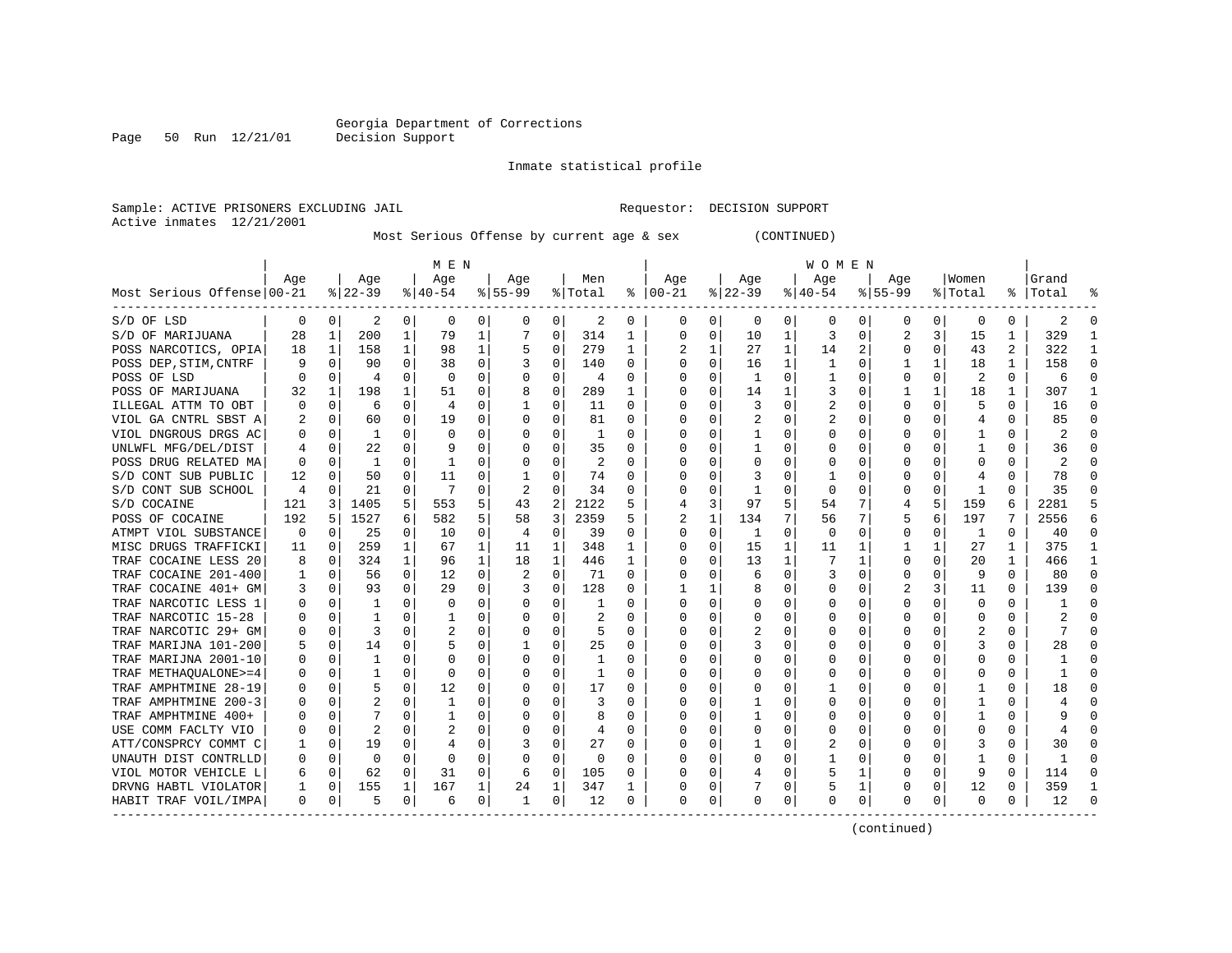Page 51 Run 12/21/01

#### Inmate statistical profile

Sample: ACTIVE PRISONERS EXCLUDING JAIL Requestor: DECISION SUPPORT Active inmates 12/21/2001

Most Serious Offense by current age & sex (CONTINUED)

|                            | M E N         |      |                        |      |                  |      |                  |                                  |                                                 |              |                      | <b>WOMEN</b> |                  |       |                  |      |                    |       |                  |      |                    |      |
|----------------------------|---------------|------|------------------------|------|------------------|------|------------------|----------------------------------|-------------------------------------------------|--------------|----------------------|--------------|------------------|-------|------------------|------|--------------------|-------|------------------|------|--------------------|------|
| Most Serious Offense 00-21 | Age           |      | Age<br>$ 22-39 $       |      | Age<br>$8 40-54$ |      | Age<br>$8 55-99$ |                                  | Men<br>% Total                                  |              | Age<br>$8   00 - 21$ |              | Age<br>$ 22-39 $ |       | Age<br>$ 40-54 $ |      | Age<br>$8155 - 99$ |       | Women<br>% Total |      | Grand<br>%   Total | ႜ    |
| HABIT TRAF VIOL/OTHE       | 0             |      |                        |      |                  |      |                  |                                  |                                                 |              |                      |              |                  |       |                  |      |                    |       |                  |      |                    |      |
| VIOL GAME AND FISH L       | <sup>0</sup>  |      |                        |      |                  |      |                  |                                  |                                                 |              |                      |              |                  |       | O                |      |                    |       |                  |      |                    |      |
| MISC CORRECTIONL INS       |               |      |                        |      |                  |      |                  |                                  |                                                 |              |                      |              |                  |       |                  |      |                    |       |                  |      |                    |      |
| CONSPIRACY                 | 10            |      | 59                     |      | 12               |      |                  |                                  | 83                                              |              |                      |              | 12               |       |                  |      |                    |       | 13               |      | 96                 |      |
| CRMNL ATMPT                | 9             |      | 26                     |      | 13               |      |                  |                                  | 51                                              |              |                      |              |                  |       |                  |      |                    |       |                  |      | 57                 |      |
| AIRCRAFT HIJACKING         |               |      |                        |      |                  |      |                  |                                  |                                                 |              |                      |              |                  |       |                  |      |                    |       |                  |      |                    |      |
| UNAUTH DIST RECRD DE       |               |      |                        |      |                  |      |                  |                                  |                                                 |              |                      |              |                  |       |                  |      |                    |       |                  |      |                    |      |
| NONPYMT AGR NVL STOR       | 1606          | 45   | 8306                   | 32   | 3158             | 28   | 509              | 30                               | 13579                                           | 32           | 71                   | 49           | 669              | 37    | 267              | 34   | 26                 | 34    | 1033             | 37   | 14612              | -32  |
| CRMNL SOLICITATION         | 2001          | 56   | 18015                  | 69   | 8302             | 73   | 1221             | 71                               | 29539                                           | 69           | 78                   | 53           | 1154             | 64    | 518              | 66   | 51                 | 66    | 1801             | 64   | 31340              | 68   |
| PARTY TO A CRIME           | 4             |      |                        | 0    |                  | U    |                  |                                  |                                                 | <sup>0</sup> | $\Omega$             |              |                  |       | 0                |      | 0                  |       |                  |      | 10                 | 0    |
| GANG PARTICIPATION         |               | 0    | 0                      | 0    | $\Omega$         | 0    |                  |                                  |                                                 |              | 0                    | U            | $\Omega$         |       | 0                |      | $\Omega$           |       |                  |      |                    |      |
| Total reported             |               |      |                        |      |                  |      |                  |                                  | 7192 100 52546 100 22883 100 3454 100 86075 100 |              | 295 100              |              | 3635 100         |       | 1568 100         |      | 154 100            |       | 5652 100         |      | 91727 100          |      |
| Percent reported           |               | 99.4 |                        | 99.7 |                  | 99.7 |                  | 99.8                             |                                                 | 99.7         |                      | 98.0         |                  | 99.4  |                  | 99.7 |                    | 100.0 |                  | 99.4 |                    | 99.7 |
| NOT REPORTED               | 22            |      | 76                     |      | 29               |      | 4                |                                  | 131                                             |              | 3                    |              | 11               |       | 2                |      |                    |       | 16               |      | 147                |      |
| Total                      | 26311<br>3607 |      | 11456<br>1729<br>43103 |      |                  |      |                  | 1823<br>785<br>77<br>2834<br>149 |                                                 |              |                      |              |                  | 45937 |                  |      |                    |       |                  |      |                    |      |